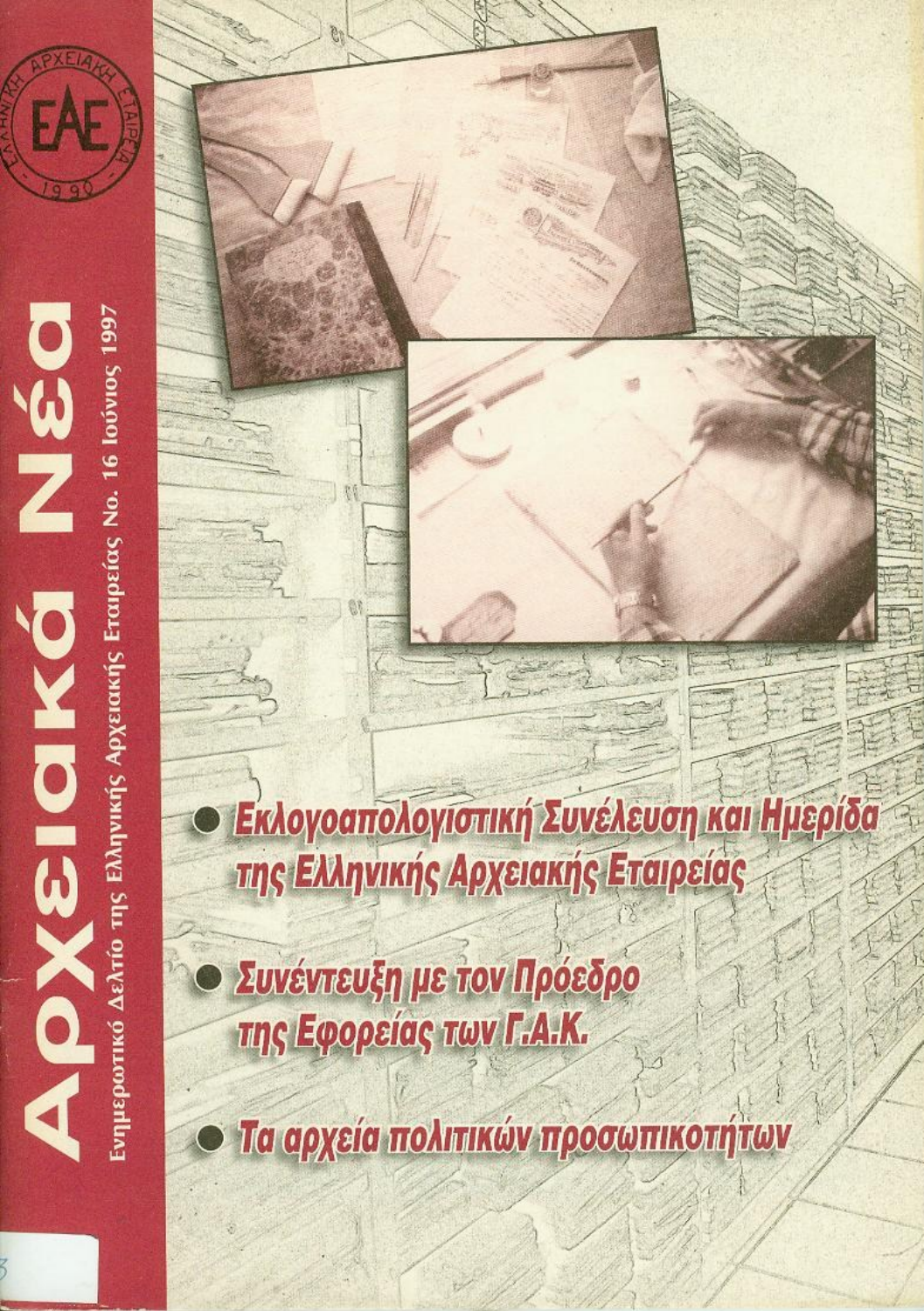|                                                                                         | <b><i><u>TEPIEXOMENA</u></i></b>                                                                                                | σελ./page |                                                                                                | <b>CONTENTS</b>                                                                                                   |  |
|-----------------------------------------------------------------------------------------|---------------------------------------------------------------------------------------------------------------------------------|-----------|------------------------------------------------------------------------------------------------|-------------------------------------------------------------------------------------------------------------------|--|
| ΔΙΟΙΚΗΤΙΚΟ ΣΥΜΒΟΥΛΙΟ                                                                    | Νέο Ξεκίνημα!                                                                                                                   | 3         | <b>EDITORIAL</b>                                                                               | New Beginning!                                                                                                    |  |
| <b>ΕΠΙΚΑΙΡΟΤΗΤΑ</b><br>· Συνέντευξη με τον Πρόεδρο της Εφορείας των Γενικών Αρχείων του |                                                                                                                                 | 4         | <b>CURRENT EVENTS</b><br>• Interview with the Chairman of the General State Archives Committee |                                                                                                                   |  |
| Κράτους<br>• Ζήσιμος Χ. Συνοδινός                                                       | Ατενίζοντας το 2000! Οι Έλληνες<br>αρχειονόμοι μπροστά στο νέο αιώνα                                                            | 6         |                                                                                                | • Zissimos C. Synodinos Foreseeing the year 2000: Greek archivists<br>facing the new century                      |  |
| ΔΡΑΣΤΗΡΙΟΤΗΤΕΣ Ε.Α.Ε.                                                                   |                                                                                                                                 |           |                                                                                                | <b>ACTIVITIES OF SOCIETY OF HELLENIC ARCHIVES</b>                                                                 |  |
| • Αμαλία Παππά                                                                          | Η Γενική Συνέλευση της Ε.Α.Ε.                                                                                                   | 8         | • Amalia Pappa                                                                                 | The General Assembly of the S.H.A.                                                                                |  |
| • Απολογισμός της Ε.Α.Ε. (Γ.Σ. 15.2.97)                                                 |                                                                                                                                 | 9         | • Report of the Board of S.H.A. (G.A. 15.2.97)                                                 |                                                                                                                   |  |
| • Οικονομικός Απολογισμός της Ε.Α.Ε. (Γ.Σ. 15.2.97)                                     |                                                                                                                                 | 11        | • Financial Report of the Board of S.H.A. (G.A. 15.2.97)                                       |                                                                                                                   |  |
| • Κανονισμός του περιοδικού Αρχειονόμος                                                 |                                                                                                                                 | 12        | • Regulation of the Review Archionomos                                                         |                                                                                                                   |  |
| • Αμαλία Παππά                                                                          | Η ημερίδα της Ε.Α.Ε. "Τα κτίρια των<br>Αρχείων. Τεχνικές προδιαγραφές και<br>ελληνική πραγματικότητα"                           | 13        | • Amalia Pappa                                                                                 | The Meeting of S.H.A. "Archive Buildings;<br>construction outlines and the present<br>situation in Greece"        |  |
| • Αμαλία Παππά                                                                          | Πεπραγμένα Διοικητικού Συμβουλίου                                                                                               | 14        | • Amalia Pappa                                                                                 | Proceedings of the Board of S.H.A.                                                                                |  |
| APXEIAKA                                                                                |                                                                                                                                 |           | <b>ARCHIVE NEWS</b>                                                                            |                                                                                                                   |  |
| • Νίκος Στ. Παντελάκης                                                                  | Δημόσια ή ιδιωτικά τα αρχεία των πολιτικών<br>προσωπικοτήτων;                                                                   | 16        | · Nikos St. Pantelakis                                                                         | Archives of political personalities; public or<br>private?                                                        |  |
| • Ανδρέας Μπάγιας                                                                       | Το περιεχόμενο της λέξης "αρχείο"; Με<br>αφορμή την έκδοση του "Αρχείου<br>Καραμανλή"                                           | 18        | • Andreas Bagias                                                                               | The meaning of the word "archives"? On the<br>occasion of the publication of the<br>"Karamanlis Archives"         |  |
| • Χριστίνα Βάρδα                                                                        | Βιβλία αντιγραφής επιστολών -<br>Μέθοδοι αντιγραφής                                                                             | 20        | • Christine Varda                                                                              | The Copy Books - Copying methods                                                                                  |  |
| ΕΙΔΗΣΕΙΣ                                                                                |                                                                                                                                 |           | <b>NEWS</b>                                                                                    |                                                                                                                   |  |
| • Χριστίνα Β. Σάρρα                                                                     | Συνάντηση εργασίας των Γενικών Αρχείων<br>του Κράτους στο Βόλο                                                                  | 21        | • Christine Sarra                                                                              | Work Meeting of the General State Archives<br>at Volos                                                            |  |
| • Στέλιος Κιοσσές                                                                       | Τα Γ.Α.Κ.- Αρχεία Ν. Πέλλας                                                                                                     | 22        | • Stelios Kiosses                                                                              | G.S.A. - Archives of Pella                                                                                        |  |
| ΔΙΕΘΝΗ ΝΕΑ                                                                              |                                                                                                                                 |           | <b>INTERNATIONAL NEWS</b>                                                                      |                                                                                                                   |  |
| • Αλίκη Νικηφόρου                                                                       | Forum Ηλεκτρονικών Αρχείων (Βρυξέλλες,<br>18-20.12.96)                                                                          | 23        | · Aliki Nikiforou                                                                              | DLM Forum, Electronic Records (Brussels,<br>18-20.12.96)                                                          |  |
| • Ζήσιμος Χ. Συνοδινός                                                                  | 5η Ευρωπαϊκή Διάσκεψη για τα αρχεία<br>(Βαρκελώνη, 27-30.5.1997)                                                                | 27        | • Zissimos C. Synodinos                                                                        | 5 <sup>th</sup> European Conference on Archives<br>(Barcelona, 27-30.5.1997)                                      |  |
| • Νέστωρ Κ. Μπαμίδης                                                                    | Πρόγραμμα του CITRA 1997-1999                                                                                                   | 29        | • Nestor C. Bamidis                                                                            | The CITRA program 1997-1999                                                                                       |  |
| • Εύη Καρούζου                                                                          | Διεθνές Συνέδριο για τα Συστήματα<br>Ιστορικής Πληροφόρησης<br>(Vitoria-Gasteiz, 6-8.11.97)                                     | 32        | • Evi Karouzou                                                                                 | International Congress on Historical<br><b>Information Systems</b><br>(Vitoria-Gasteiz, 6-8.11.1997)              |  |
| ΣΥΝΤΗΡΗΣΗ                                                                               |                                                                                                                                 |           | <b>CONSERVATION</b>                                                                            |                                                                                                                   |  |
|                                                                                         | · Βασίλειος Πελτίκογλου Διεθνής συνάντηση - συνδιάσκεψη για τη<br>συντήρηση και την αποκατάσταση<br>βιβλιακού υλικού (μέρος β') | 34        | ● Vassilios Pelticoglou                                                                        | International Conference for the policy of the<br>preservation and conservation of books and<br>archives (part b) |  |
| ΑΡΧΕΙΑΚΑ ΠΑΡΑΛΕΙΠΟΜΕΝΑ                                                                  |                                                                                                                                 |           | <b>VARIA</b>                                                                                   |                                                                                                                   |  |
| • Χριστίνα Βάρδα                                                                        | Σκέψεις ύστερα από επτά χρόνια                                                                                                  | 42        | • Christine Varda                                                                              | Considerations, seven years after                                                                                 |  |
| ΠΑΡΟΥΣΙΑΣΗ ΕΚΔΟΣΕΩΝ                                                                     |                                                                                                                                 |           | <b>BOOK REVIEW</b>                                                                             |                                                                                                                   |  |
| • Ν.Ε.Καραπιδάκης                                                                       | Le fonti archivistiche: catalogo delle guide e<br>degli inventari editi (1861-1991)                                             | 44        | • N.E.Karapidakis                                                                              | Le fonti archivistiche: catalogo delle guide e<br>degli inventari editi (1861-1991)                               |  |
| ΕΚΔΟΣΕΙΣ ΠΟΥ ΛΑΒΑΜΕ                                                                     |                                                                                                                                 | 48        | <b>NEW PUBLICATIONS RECEIVED</b>                                                               |                                                                                                                   |  |

 $\begin{array}{|c|c|c|}\hline \multicolumn{1}{l}{\textbf{A}} & \multicolumn{1}{l}{\textbf{B}} & \multicolumn{1}{l}{\textbf{C}} & \multicolumn{1}{l}{\textbf{A}} & \multicolumn{1}{l}{\textbf{B}} & \multicolumn{1}{l}{\textbf{E}} & \multicolumn{1}{l}{\textbf{E}} & \multicolumn{1}{l}{\textbf{E}} & \multicolumn{1}{l}{\textbf{E}} & \multicolumn{1}{l}{\textbf{E}} & \multicolumn{1}{l}{\textbf{E}} & \multicolumn{1}{l}{\textbf{E}} & \multicolumn{1}{l}{\textbf$ 

#### **ISSN 1106-5370**

Συντακτική Επιτροπή: Χριστίνα Βάρδα, Νέστωρ Μπαμίδης, Αμαλία Παππά, Μαρία Πολίτη, Ζήσιμος Συνοδινός **Επεξεργασία στον υπολογιστή:** *Νέστωρ Μπαμίδης*<br>Επεξεργασία στον υπολογιστή: *Νέστωρ Μπαμίδης*<br>Εκτύπωση: ΤΥΠΟ ΜΟΥΓΚΟΣ, Θεσσαλονίκη

Ελληνική Αρχειακή Εταιρεία

 $\textbf{Société Hellenique d'Archives}$  Adresse: B.P. 76072, 171 01 Nea Smyrni, Grèce <br/> $\bullet$ fax: 30-1-7781515, 6450062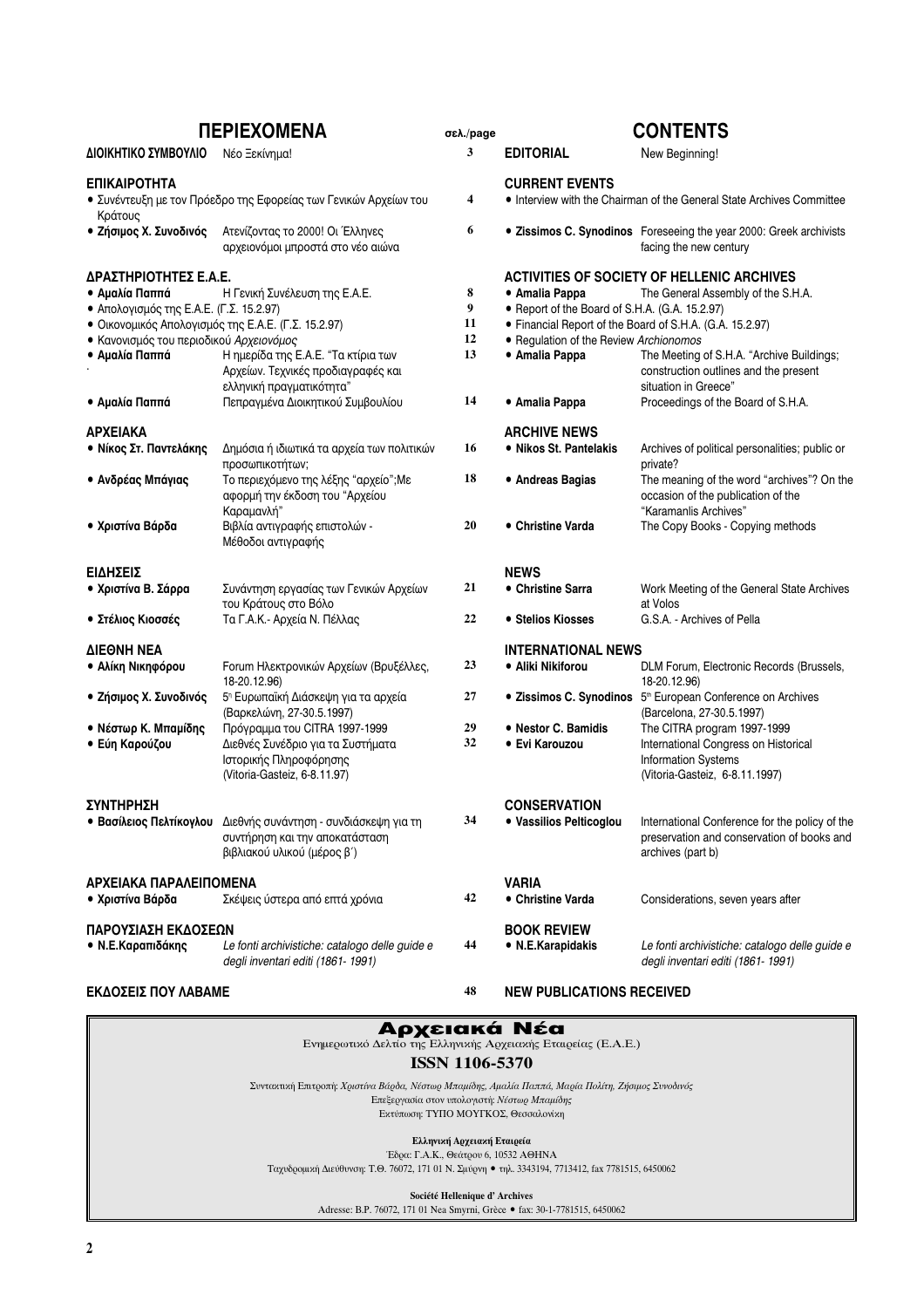### **NEO EEKINHMA!**

Tο τεύχος που κρατάτε στα χέρια σας είναι το πρώτο μιας νέας, πιστεύουμε, περιόδου στην πορεία της Ελληνικής Αρχειακής Εταιρείας. Αποτελεί ταυτόχρονα τη συνέχεια μιας προσπάθειας, τις γενικές κατευθύνσεις της οποίας προσδιόρισε η Γενική Συνέλευση του περασμένου Φεβρουαρίου και προσπαθεί να υλοποιήσει το νέο Διοικητικό Συμβούλιο.

Mεγάλες οι ανάγκες, πολλά τα νέα δεδομένα, πολλοί οι στόχοι, παλιοί και νεότεροι, που πρέπει να αποτελέσουν τις προτεραιότητες αυτής της διετίας.

Θα προσπαθήσουμε να εξασφαλίσουμε τρία στοιχεία που θεωρούμε απαραίτητα για την επίτευξη των στόχων της Εταιρείας: τη συνέχεια, τη συμμετοχή και την ανανέωση. Συνέχεια των προσπαθειών που ξεκίνησαν από καιρό (όπως τα σεμινάρια επιμόρφωσης, η έκδοση του εγχειριδίου Αρχειονομίας, του θεωρητικού περιοδικού *Αρχειονόμος* και το έργο των διάφορων επιτροπών), συμμετοχή όσο το δυνατόν περισσότερων μελών στις δραστηριότητες της Εταιρείας και αvανέωση του ενεργού ενδιαφέροντος και του δυναμισμού των μελών. Οι προϋποθέσεις υπάργουν, όσο κι αν διάφορα προβλήματα ταλαιπωρούν το γώρο μας. Αρκεί να ενεργοποιηθούμε όλοι λίγο περισσότερο και να επικοινωνούμε συχνότερα. Οι επιτροπές είναι ανοιχτές σε συμμετο- $\gamma$ ές ενώ τα *Αργειακά Νέα* (όπως και ο *Αργειονόμος*) περιμένουν τη συμβολή και τις ιδέες σας, φιλοδοξώντας να παραμείνουν το εγκυρότερο βήμα πληροφόρησης και επιστημονικού προβληματισμού του χώρου μας. Από την πλευρά του το Δ.Σ. είναι έτοιμο να ενισχύσει κάθε πρωτοβουλία προς αυτή την κατεύθυνση.

Ως πρώτο βήμα στην προσπάθεια προσέγγισης, ενεργοποίησης και συμμετοχής και άλλων μελών στις δραστηριότητες της Ε.Α.Ε., το Δ.Σ. αποφάσισε να εκδίδονται τα *Αρχειακά Νέα* στη Θεσσαλονίκη. Ελπίζουμε σύντομα να ξεπεραστούν τα πρώτα προβλήματα συντονισμού και το αποτέλεσμα να δικαιώσει την επιλογή μας.

Στο σημερινό τεύχος από τη συμπρωτεύουσα λοιπόν, φιλοξενείται μια εφ' όλης (σχεδόν) της ύλης συνέντευξη του Προέδρου της Εφορείας των Γ.Α.Κ. για τα επίκαιρα αλλά και τα χρόνια ζητήματα που μας απασχολούν.

H συμβολική είσοδος σε μια νέα εποχή, με την αλλαγή της χιλιετίας επί θύραις, δίνει αφορμή για ένα κείμενο προβληματισμού μπροστά στις ραγδαίες μεταβολές που ήδη βιώνουμε και στον επαγγελματικό μας χώρο.

H Γενική Συνέλευση της Εταιρείας μας, η εκλογή νέου Διοικητικού Συμβουλίου και η καθιερωμένη πια ημερίδα (με θέμα τα κτίρια των Αρχείων) ήταν από τα σημαντικότερα γεγονότα του εξαμήνου που κλείνει και λεπτομέρειες μπορείτε να διαβάσετε στις επόμενες σελίδες.

Tο μελάνι που χύνεται - ερήμην μας, αλίμονο - για τα αρχεία πολιτικών προσωπικοτήτων, προκάλεσε τη σχετική αρθρογραφία που φιλοξενείται στις στήλες μας.

O Βόλος, που φιλοξένησε μια διήμερη συνάντηση εργασίας των Γενικών Αρχείων του Κράτους και η Έδεσσα, που εγκαινιάζει την παρουσίαση των περιφερειακών αρχειακών υπηρεσιών, μας οδηγούν σε μια μικρή περιπλάνηση που διευρύνεται με το πανόραμα των διεθνών εκδηλώσεων που πραγματοποιήθηκαν ή προγραμματίζονται μέσα στη χρονιά.

Mε το δεύτερο μέρος του άρθρου για τη συντήρηση και αποκατάσταση αρχειακού υλικού, τα αρχειακά παραλειπόμενα και μια εμπεριστατωμένη παρουσίαση του καταλόγου οδηγών και ευρετηρίων των ιταλικών αρχείων ολοκληρώνεται η ύλη του 16<sup>ου</sup> τεύχους, που ελπίζουμε να αποτελέσει καλή συντροφιά για τους μήνες που έρχονται.

#### **To Διοικητικό Συμβούλιο**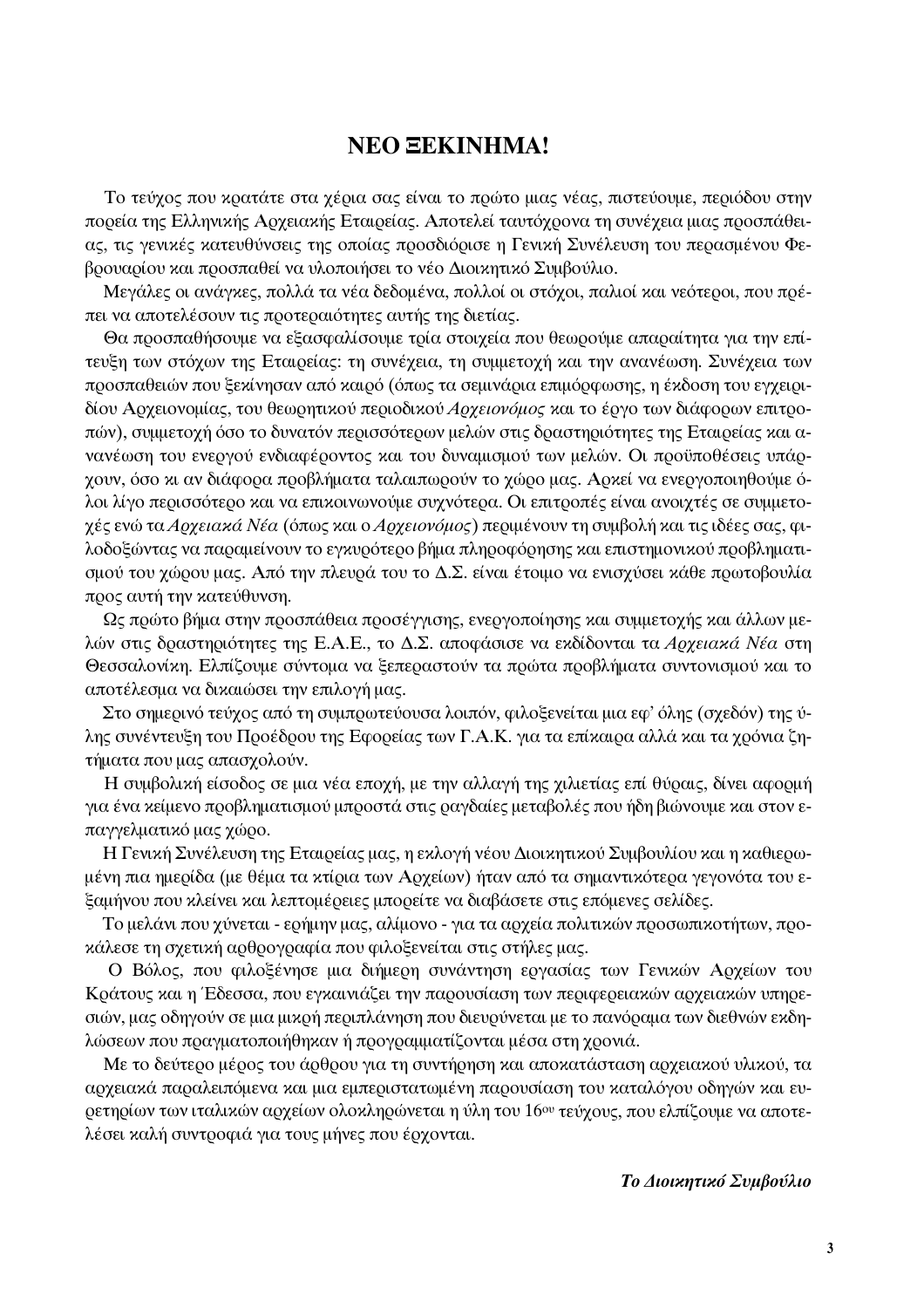# **EIIIKAIPOTHTA**

### ΣΥΝΕΝΤΕΥΞΗ ΜΕ ΤΟΝ ΠΡΟΕΔΡΟ ΤΗΣ ΕΦΟΡΕΙΑΣ ΤΩΝ Γ.Α.Κ. ΚΑΘΗΓΗΤΗ κ. ΧΑΡΑΛΑΜΠΟ ΠΑΠΑΣΤΑΘΗ

Με την ευκαιρία της μεταφοράς της εκδοτικής δραστηριότητας των Αρχειακών Νέων στη Θεσσαλονίκη, τόπο διαμονής του προέδρου της Εφορείας των Γ.Α.Κ., καθηγητή της Νομικής Σχολής του Α.Π.Θ. κ. Χαράλαμπου Παπαστάθη, το Δ.Σ. είχε την ιδέα να ζητήσει τις απόψεις του για ορισμένα ζητήματα που απασχολούν το χώρο μας. Η ανταπόκρισή του υπήρξε θερμή οπότε οι ερωτήσεις υποβλήθηκαν γραπτά και η αυτοσχέδια συνέντευξη μαγνητοφωνήθηκε "ζωντανή" από το μέλος του Δ.Σ. και της Συντακτικής Επιτροπής των "Α.Ν." Ν. Μπαμίδη.

#### Α.Ν.: Κύριε Παπαστάθη, το τελευταίο διάστημα πολύς λόγος γίνεται για τα "αρχεία Καραμανλή", τα "αρχεία Παπανδρέου" - ενδεχομένως και άλλων πολιτικών προσώπων. Ποια νομίζετε ότι πρέπει να είναι η θέση της κρατικής αρχειακής υπηρεσίας, ως εποπτεύοντος φορέα, απέναντι στα προβλήματα που θέτει η διαχείριση και αξιοποίησή τους;

Χ. ΠΑΠ. Όπως είναι γνωστό, τα αρχεία των προσώπων που άσκησαν ανώτατα λειτουργήματα ή διακρίθηκαν στα Γράμματα, τις Τέχνες κ.ά. χαρακτηρίζονται από τον Νόμο 1946/1991 ως ιδιωτικά. Τα αρχεία αυτά δεν περιέρχονται στα Γενικά Αρχεία του Κράτους παρά μόνο αν οι κάτοχοί τους τα προσφέρουν. Οπωσδήποτε όμως υπάγονται στην εποπτεία τους, σύμφωνα με τις διατάξεις του νόμου.

Θα ήθελα εδώ να προσθέσω ότι τελευταία άρχισε μία προσπάθεια να δημιουργηθεί ένα ιδιαίτερο αρχείο, όπου πρόσωπα της πολιτικής ζωής ή οι κληρονόμοι τους θα μπορούν να καταθέτουν το σχετικό αρχειακό υλικό. Και αυτό το Ειδικό Αρχείο θα υπάγεται στην εποπτεία των Γενικών Αρχείων του Κράτους.

Α.Ν.: Είναι γνωστό ότι κυρίως οι περιφερειακές αρχειακές υπηρεσίες λειτουργούν ανέκαθεν χάρη στο θεσμό των αποσπασμένων εκπαιδευτικών, οι οποίοι καλύπτουν πάνω από το 65% των συνολικών αναγκών σε προσωπικό. Με ένα πρόσφατο νομοθέτημα απαγορεύθηκε η απόσπαση εκπαιδευτικών σε μη διδακτικό έργο. Πέρα από το γεγονός ότι αυτό φαίνεται να έρχεται σε σύγκρουση με το άρθρο 31 του Ν.1946/91, ποιες βλέπετε να είναι οι άμεσες συνέπειες της εφαρμογής του και τι προτείνετε;

Χ. ΠΑΠ.: Καταρχήν νεώτερος νόμος καταργεί τον προηγούμενο. Έτσι το άρθρο 6, §4 του Ν. 2469/1997 καταργεί το σχετικό άρθρο του νόμου, το οποίο αναφέρεται στις αποσπάσεις εκπαιδευτικών. Η υπηρεσία των Γενικών Αρχείων του Κράτους, ήδη από την ίδρυσή της το 1914, λειτουργεί κατά πρώτιστο λόγο με αποσπασμένους εκπαιδευτικούς. Και οπωσδήποτε αν εφαρμοστεί στα Γ.Α.Κ. ο νόμος του 1997 περί κρατικών δαπανών, θα βρεθούμε στην πολύ δυσάρεστη θέση αρκετά Γ.Α.Κ. να κλείσουν. Όχι να υπολειτουργούν, να κλείσουν. Και το ζήτημα δεν είναι μόνο η ιστορική έρευνα και η διάσωση του αρχειακού μας υλικού, είναι επιπλέον και το γεγονός ότι πολλά τοπικά Γ.Α.Κ. είναι και ληξιαρχεία. Οπότε θα έχουμε και προβλήματα σε άλλα πεδία. Εκείνο πάντως το οποίο μπορώ να τονίσω είναι ότι είχαμε διαβεβαιώσεις από την ηγεσία του Υπουργείου, τον κ. Υπουργό, τον κ. Υφυπουργό και τον κ. Γενικό Γραμματέα ότι οπωσδήποτε θα ληφθεί μια πρόνοια ιδιαίτερη για τα Γ.Α.Κ. Ο νεώτερος νόμος ομιλεί για εκπαιδευτικό έργο και αναμφιβόλως η απόσπαση στα Γ.Α.Κ. δεν παύει να είναι εκπαιδευτικό έργο. Έτσι στην εγκύκλιο που κυκλοφόρησε σχετικά με την προκήρυξη θέσεων αποσπασμένων, σε όλα τα Γ.Α.Κ. δίδεται μια θέση αποσπασμένου. Βεβαίως αυτό δεν ικανοποιεί τις ανάγκες της υπηρεσίας και έχουμε ήδη φροντίσει και με τον νέο Ειδικό Γραμματέα τον καθηγητή κ. Ν. Ζαχαρόπουλο, να είναι δύο ει δυνατόν οι θέσεις των αποσπασμένων. Είναι ευνόητο ότι με έναν δεν μπορεί να λειτουργήσει η υπηρεσία.

Α.Ν.: Πριν από λίγες μέρες πραγματοποιήθηκε συνάντηση ερνασίας των Γ.Α.Κ. στο Βόλο. Με δεδομένο ότι απευθυνόταν μόνο στους πρόσφατα αποσπασμένους εκπαιδευτικούς των περιφερειακών αρχειακών υπηρεσιών, όπου σήμερα υπηρετούν δύο ή τρεις και όπου οι θέσεις περιορίζονται σε μία ανά υπηρεσία σύμφωνα με την εγκύκλιο περί αποσπάσεων, πώς νομίζετε ότι θα αποδώσει αυτή η εισαγωγική επιμόρφωση;

Χ. ΠΑΠ.: Ακόμη και αν αυτοί οι οποίοι παρακολούθησαν το σεμινάριο του Βόλου δεν αποσπασθούν εκ νέου στα Γ.Α.Κ., η ωφέλεια δεν παύει να είναι μεγάλη. Και μόνο το γεγονός ότι ο επιστρέφων στο σχολείο εκπαιδευτικός έχει πάρει μίαν έστω στοιχειώδη επιμόρφωση στα αρχειακά ζητήματα, νομίζω ότι είναι κάτι πολύτιμο. Αλλά πέραν τούτου -επανα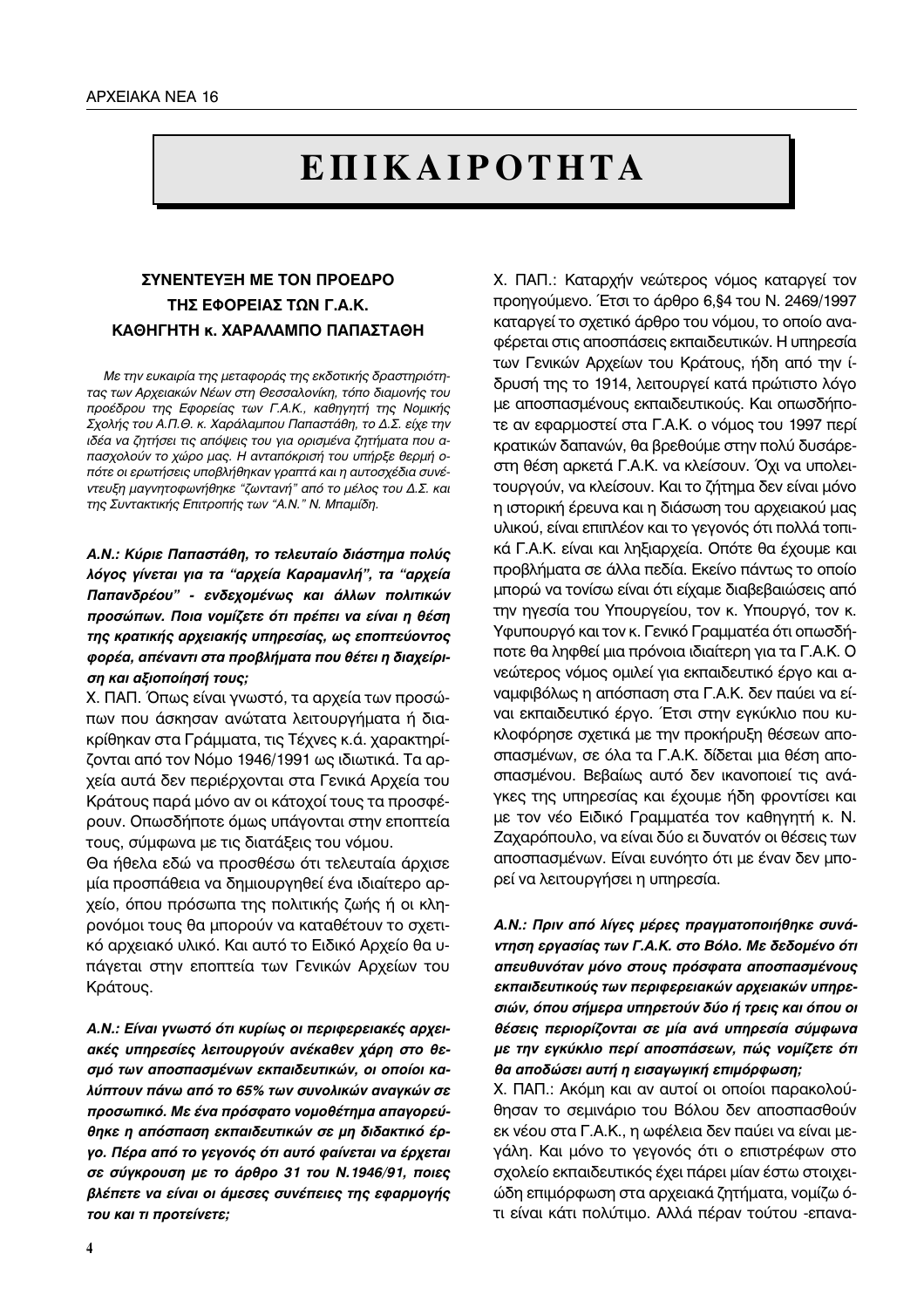λαμβάνω την απάντηση που σας έδωσα στο προηγούμενο ερώτημα- θέλουμε να ελπίζουμε ότι τουλάχιστον δύο εκπαιδευτικοί θα είναι απεσπασμένοι κατά Αρχείο. Μάλιστα σκεπτόμεθα αυτό το σεμινάριο, εάν έχουμε τις οικονομικές δυνατότητες, να το επαναλάβουμε σε ευρύτερη βάση τον Οκτώβριο με Νοέμβριο, οπότε και οι νέοι αποσπασμένοι που δεν παρηκολούθησαν το σεμινάριο του Βόλου να λάβουν τη σχετική επιμόρφωση.

#### Α.Ν.: Πως νομίζετε ότι μπορεί να επιλυθεί το πρόβλημα της στελέχωσης των Γ.Α.Κ. με μόνιμο ανθρώπινο δυναμικό;

Χ. ΠΑΠ.: Σ' αυτό το ερώτημα η λύσις είναι μία: όταν αρχίσουν να εξέρχονται του Ιονίου Πανεπιστημίου οι νέοι αρχειονόμοι μας, να γίνονται προσλήψεις. Θα μου πείτε βεβαίως ότι η ισχύουσα νομοθεσία δεν επιτρέπει τις προσλήψεις στο Δημόσιο. Θέλω να ελπίζω ότι θα υπάρξει μια εξαίρεση υπέρ των Γ.Α.Κ., διότι οτιδήποτε άλλο και να καταστραφεί είναι τέλος πάντων αντικαταστατό. Στα αρχεία πάσα καταστροφή, πάσα απώλεια είναι αναντικατάστατη, είναι οριστική, είναι οδυνηρή. Και οπωσδήποτε χρειαζόμαστε αυτούς τους νέους πτυχιούχους. Θέλω να ελπίζω ότι το Κράτος δεν θα το αμελήσει.

#### Α.Ν.: Ποια ήταν τα σημαντικότερα προβλήματα που αντιμετώπισε μέχρι τώρα η Εφορεία των Γ.Α.Κ.;

Χ. ΠΑΠ.: Διερωτώμαι καταρχήν όχι ποια, αλλά για τον αριθμό των προβλημάτων των οποίων η ιεράρχηση είναι δύσκολη. Κατά τη γνώμη μου τα σημαντικότερα προβλήματα των Γενικών Αρχείων του Κράτους είναι αφενός μεν η στελέχωσις και δεύτερο το κτιριακό. Το γεγονός ότι δεν έχουμε ειδικευμένους αρχειονόμους, ότι ο αριθμός των υπηρετούντων στα Γ.Α.Κ. είναι πάρα πολύ μικρός, είναι ανεπαρκής σε σύγκριση με το υλικό που έχουν να διαχειριστούν, καθιστά το πρόβλημα αυτό οδυνηρό.

Το δεύτερο σημαντικότερο θέμα είναι το κτιριακό. Έχουμε βεβαίως σε μερικές πόλεις θαυμάσια κτίρια, τα οποία ακόμη κι αν δεν κτίσθηκαν για Αρχεία, παρ' όλα αυτά προσφέρουν πολλά και έχουν μια λειτουργικότητα, λόγου χάρη το Ι.Α.Μ ή το νέο Αρχείο στο Βόλο. Υπάρχουν όμως και άλλες υπηρεσίες με πολύτιμο και ογκωδέστατο υλικό, λόγου χάρη της Ρόδου, οι οποίες στεγάζονται σε κτίρια ανεπαρκέστατα από κάθε άποψη καθώς και ανθυνιεινά τόσο νια το υλικό όσο και νια τα στελέχη των Γ.Α.Κ., τα οποία εργάζονται εκεί. Και βεβαίως εξ επόψεως κτιριακής το πλέον οξύ, με διεθνείς διαστάσεις πρόβλημα, είναι η κεντρική υπηρεσία, η οποία στεγάζεται όπως όλοι γνωρίζουμε σε ένα απαίσιο κτίριο όπισθεν της λαχαναγοράς των

Αθηνών. Από άποψη περιβάλλοντος και κατασκευής και εμφανίσεως του κτηρίου τα πράγματα εκεί είναι τραγικά. Θέλω να ελπίζω ότι εντός δύο ετών, όπως μας έχει διαβεβαιώσει το Υπουργείο, το νέο κτίριο θα είναι έτοιμο. Το κτίριο αυτό ναι μεν δεν μπορεί να εξυπηρετήσει το σύνολο των αρχείων της κεντρικής υπηρεσίας, αλλά τουλάχιστον ως έδρα της υπηρεσίας θα είναι και επαρκές και ευπρεπές.

Το τρίτο σημαντικότερο πρόβλημα είναι ο διορισμός διευθυντή. Εδώ και παραπάνω από δύο χρόνια, η Εφορεία έχει προτείνει το κατάλληλο πρόσωπο. Η πρόταση αυτή ακόμη εκκρεμεί ενώπιον των αρμοδίων.

#### Α.Ν.: Πόσα και ποια απ' αυτά βρήκαν τη λύση τους;

Χ. ΠΑΠ.: Αρκετά βρήκαν τη λύση τους, σε αρκετά ακόμα δεν μπορέσαμε να δώσουμε οριστική λύση. Όπως γνωρίζετε, η υπηρεσία των Γ.Α.Κ. δεν είναι μια υπηρεσία αυτοτελής. Ακόμη και αυτό το Υπουργείο Παιδείας, σε ότι αφορά τα Γενικά Αρχεία του Κράτους, επίσης δεν είναι αύταρκες. Χρειάζεται την υπογραφή και άλλων υπουργών. Όλα αυτά δημιουργούν μεγάλο πρόβλημα και βεβαίως προκαλούν μεγάλες χρονικές καθυστερήσεις.

#### Α.Ν.: Ποιες είναι οι σχέσεις της Εφορείας με την πολιτική ηγεσία του ΥΠΕΠΘ;

Χ. ΠΑΠ.: Οι σχέσεις είναι άριστες. Ο κ. Υπουργός επιδεικνύει ένα ιδιαίτερο ενδιαφέρον, ο κ. Υφυπουργός, ο κ. Γενικός Γραμματέας καθώς και ο νέος Ειδικός Γραμματεύς Αρχείων και Βιβλιοθηκών, ο καθηγητής κ. Ζαχαρόπουλος ο οποίος προ ενός μηνός έχει αναλάβει αυτό το ευγενές όσο και βαρύ καθήκον. Δεν υπάρχει πρόβλημα στις σχέσεις της Εφορείας με το Υπουργείο, ούτε μεταξύ των μελών της Εφορείας. Δουλεύουμε όλοι σαν ένας άνθρωπος. Υπάρχει ομόνοια, σύμπνοια και κοινή ιδεολογία για να πάνε μπροστά τα Γ.Α.Κ. Το δυστύχημα είναι μόνο όπως σας είπα ότι δεν υπάρχει αυτάρκεια στο φορέα που λέγεται Υπουργείο Παιδείας.

#### Α.Ν.: Ποιες είναι οι προσδοκίες σας και ποια ζητήματα, από τα πολλά που απασχολούν την αρχειακή υπηρεσία, περιμένετε να επιλυθούν στο προσεχές μέλλον με την τοποθέτηση του καθηγητού κ. Ζαχαρόπουλου στη θέση του Ειδικού Γραμματέα του ΥΠΕΠΘ, με αρμοδιότητα τα θέματα Βιβλιοθηκών και Αρχείων;

Χ. ΠΑΠ.: Σας έχω ήδη απαντήσει για τον κ. Ζαχαρόπουλο. Αναμένουμε πολλά απ' αυτόν και ο ίδιος επιδεικνύει ένα ζωηρότατο ενδιαφέρον. Ακόμη και όταν ανεβαίνει τα Σαββατοκύριακα στο σπίτι του στη Θεσσαλονίκη, συνεργαζόμαστε.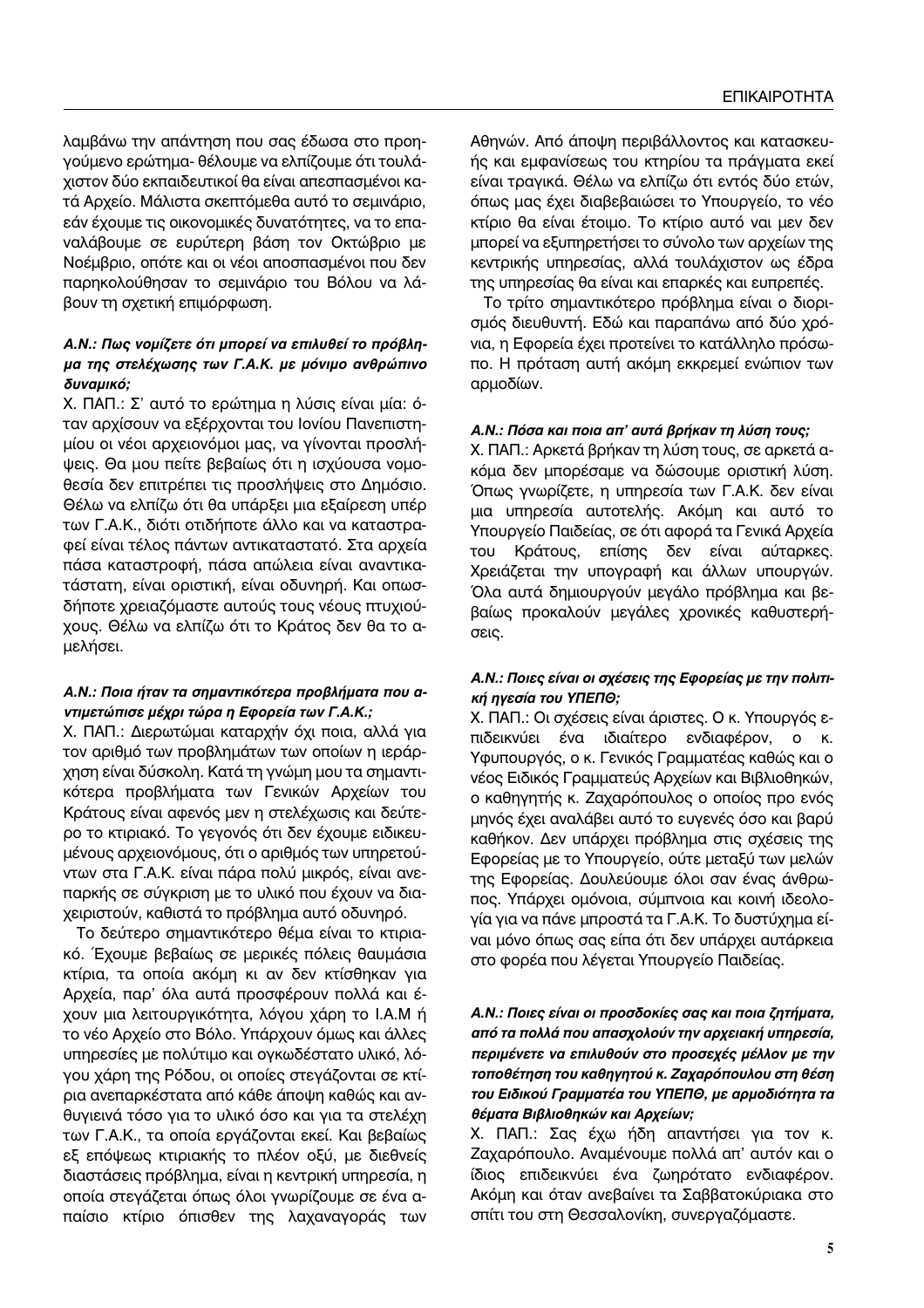#### *A.N.: Μέσα από την εμπειρία εφαρμογής του, νομίζετε* ότι το ισχύον νομοθετικό πλαίσιο καλύπτει ικανοποιητικά την υπόθεση της διαχείρισης του αρχειακού πλού*του της χώρας;*

X. ΠΑΠ.: Όχι, δεν νομίζω ότι η ισχύουσα νομοθεσία καλύπτει ικανοποιητικά την όλη διαχείριση του αρχειακού πλούτου της χώρας. Ο νόμος έχει τις ατέλειές του, υπάρχουν πολλά αρχεία τα οποία εξαιρούνται των ΓΑΚ και γι' αυτά δεν υπάρχουν ειδικές διατάξεις ως προς την εποπτεία εκ μέρους της Πολιτείας.

#### *A.N. Evvoείτε αρχεία όπως των Υπουργείων Eξωτερικών και Άμυνας για παράδειγμα;*

X. ΠΑΠ.: Τα Υπουργεία Εξωτερικών και Άμυνας έχουν τα δικά τους Ιστορικά Αρχεία. Αλλά εννοώ παραδείγματος χάριν τα εκκλησιαστικά αρχεία, τα αρχεία των μονών. Αν εξαιρέσω τον Σεβασμιώτατο Mητροπολίτη *'*Υδρας, ο οποίος παρεχώρησε το εκκλησιαστικό αρχείο - και μιλάμε για μια μητρόπολη <sup>γ</sup>δρας, Σπετσών, Αιγίνης, με ένα πλουσιότατο και πολυτιμότατο από αιώνες αρχείο - στο Τοπικό Αρχείο Ύδρας, κατά τα άλλα, ο πλούτος των εκκλησιαστικών αρχείων μένει τελείως έξω από την αρμοδιότητα των Γ.Α.Κ. Δεν θέλω να πω μ' αυτό ότι οπωσδήποτε θα πρέπει να μεταφερθούν τα εκκλησιαστικά αρχεία στα Γ.Α.Κ., αλλά τουλάχιστο να μπορούμε να ξέρουμε τι περιέχει το κάθε αρχείο. Eδώ έχει ανεγερθεί σινικό τείχος.

#### *A.N. Ο νόμος πάντως προβλέπει τη γνωστοποίησή τους με τη μορφή συνοπτικών ευρετηρίων.*

X. ΠΑΠ.: Ο νόμος το προβλέπει, αλλά όχι με μέσα λυσιτελή.

#### *A.N.: Μετά από δυόμισι χρόνια θητείας στη θέση του* Προέδρου της Εφορείας των Γ.Α.Κ. σε ποιους τομείς θα λέγατε ότι απέδωσαν περισσότερο οι προσπάθειές σας;

X. ΠΑΠ.: Όπως σε πολλές άλλες κρατικές υπηρεσίες, εργαστήκαμε εκ των πραγμάτων "πυροσβεστικά". Η κατάσταση είναι πολύ δύσκολη με τα προβλήματα στη στελέχωση, τα ακατάλληλα κτίρια κτλ. Έτσι, το πρώτο επίτευγμα είναι ότι τα Γενικά Aρχεία του Κράτους συνέχισαν να λειτουργούν. Προστέθηκαν νέα Αρχεία κατά νομούς, οι προσκτήσεις νέου αρχειακού υλικού βαίνουν ομαλά.

Mε τις δυσκολίες, που μόνιμα ορθώνονταν, αυτοί ήταν οι τομείς όπου απέδωσαν περισσότερο οι προσπάθειες της Εφορείας.

A.N. Κύριε Παπαστάθη, ευχαριστούμε πολύ που μας κά-*VATE Tην τιμή να μοιραστείτε τις απόψεις και τους προ*βληματισμούς σας με την Ελληνική Αρχειακή Εταιρεία.

#### **ATENIZONTA™ TO 2000! ΟΙ ΕΛΛΗΝΕΣ ΑΡΧΕΙΟΝΟΜΟΙ ΜΠΡΟΣΤΑ ΣΤΟ ΝΕΟ ΑΙΩΝΑ**

Zούμε γενικά σ' ένα κόσμο που αλλάζει καθημερινά με μενάλη ταχύτητα: κοινωνία, οικονομία, εκπαιδευτικοί μηχανισμοί, απασχόληση, αμοιβές, τρόπος ζωής γνωρίζουν ραγδαίες μεταβολές. Σήμερα, στο κατώφλι του εικοστού πρώτου αιώνα, όλοι οι Έλληνες αρχειονόμοι πρέπει να έχουμε υπόψη μας óτι:

- Στον επαγγελματικό μας χώρο, η κατάσταση εξελίσσεται ανάλογα. Οδεύουμε προς την παγκοσμιοποίηση της γνώσης, τη στενότερη επικοινωνία με τα ανοιχτά συστήματα πληροφόρησης μέσω δικτύων, προς τα ευαίσθητα υποστρώματα διατήρησης - αποθήκευσης των αρχείων, την ηλεκτρονική -"ψηφιακή" εικόνα, τη διεθνή τυποποίηση. Η ισχύς εξασφαλίζεται πια μέσα από την προβολή και την πρόσβαση στις πλατειές λεωφόρους των διεθνών ηλεκτρονικών δικτύων.

- Οι σύγχρονες ανάγκες διοίκησης, η δραματική αύξηση της παραγόμενης πληροφόρησης και οι τεχνολογικές αλλαγές τείνουν να μας απομακρύνουν από την ιστορία και τα παραδοσιακά ιστορικά τεκμήρια, προσανατολίζοντάς μας όλο και περισσότερο στη διαχείριση της πληροφορίας (information management).

- Είναι πλέον απαραίτητη η εξειδίκευση, η εξοικείωση των αρχειονόμων με τις σύγχρονες τεχνολογίες και τις λειτουργίες τους, τις νέες, πολύπλοκες συσκευές και τα μέσα στα οποία εναποθηκεύεται η πληροφορία, ή με τους κανόνες ασφαλείας και συντήρησής τους. Βεβαίως η επόμενη γενιά των αρχειονόμων, πιο εξοικειωμένη στην πληροφορική, θα εμπλακεί αποτελεσματικότερα στη διαμόρφωση των νέων συστημάτων.

- Πρέπει να ανταποκριθούμε με προθυμία στις πολλαπλές ανάγκες της σύγχρονης έρευνας. Η ταχεία, ανά πάσα στιγμή, ακόμη και από απόσταση, εξυπηρέτηση του ερευνητικού κοινού επιβάλλει εύχρηστα εργαλεία έρευνας, συμβατά πολλές φορές με τις τεχνολογίες αιχμής και με πρόβλεψη για μελλοντική τους βελτίωση.

- Η ανώτερη τεχνολογική εκπαίδευση και η πανεπιστημιακή παιδεία αποτελούν επίσης ένα σημαντικό παράγοντα που θα επηρεάσει αποφασιστικά τον επαγγελματικό μας χώρο στο άμεσο μέλλον. Οι πρώτοι απόφοιτοι των σχολών αυτών θα κληθούν σε λίγο καιρό να επανδρώσουν αρκετές αρχειακές υπηρεσίες, να συνεργαστούν με τα παλαιότερα "εμπειρικά" στελέχη πάνω σε κοινά προγράμματα.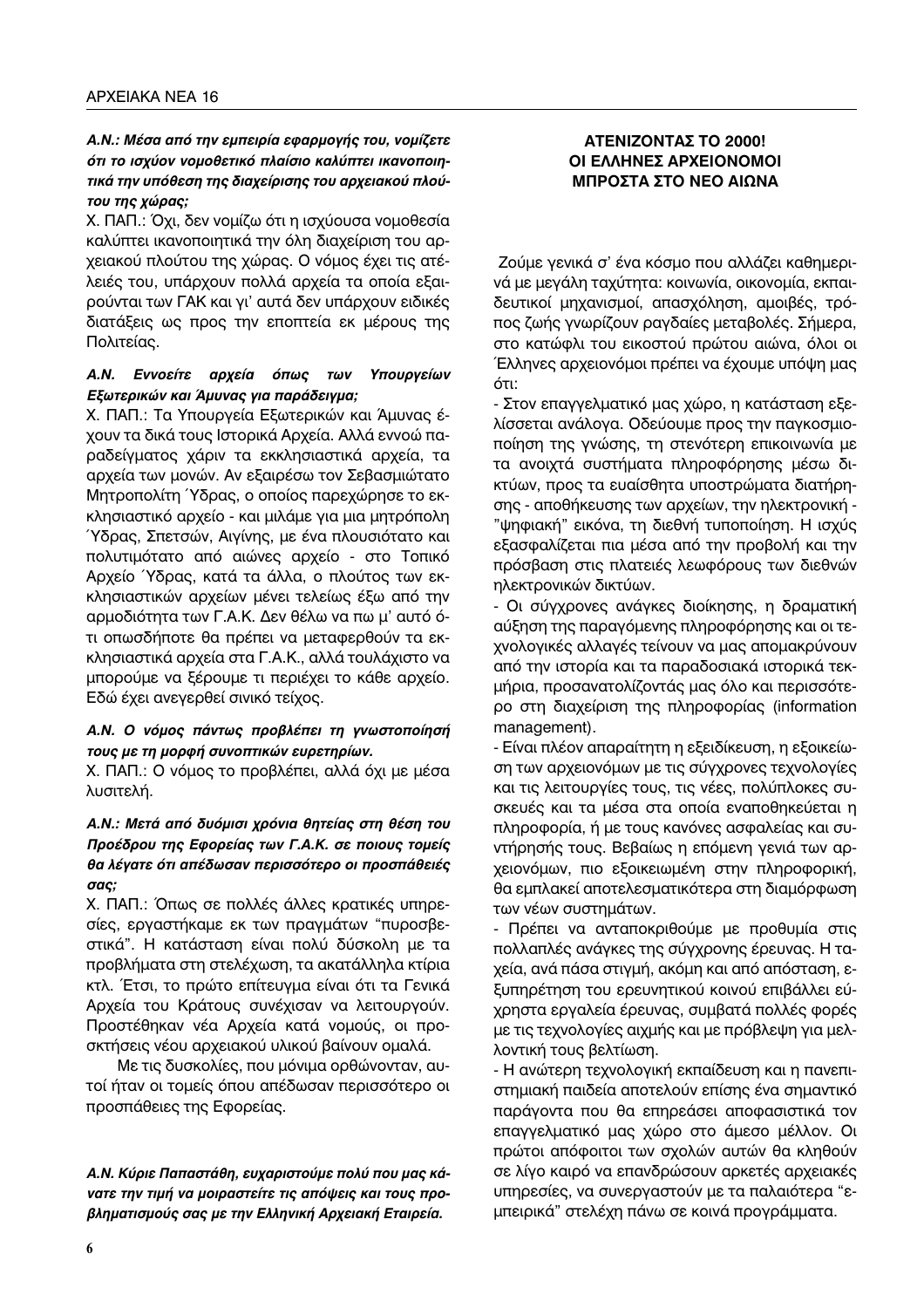Kυρίως όμως οι Έλληνες αρχειονόμοι χρειάζεται να ενημερώσουν υπεύθυνα την ελληνική κοινωνία για τη σπουδαιότητα των αρχείων ως βασικού στοιχείου της ιστορικής και πνευματικής μας κληρονομιάς. Να τα καθιερώσουν στη βασική εκπαίδευση και τη γενικότερη παιδεία μας. Να ενημερώσουν κατόχους, φορείς-παραγωγούς αρχείων και χρήστες για το θεμελιώδη ρόλο του επαννέλματος και την αναγκαιότητα οργάνωσης και ασφαλούς φύλαξης του αρχειακού υλικού με βάση τους κανόνες της Αρχειονομίας.

Οι Έλληνες ειδικοί οφείλουν να αναλάβουν ενεργητικότερο ρόλο σε θέματα που αφορούν τη γνωστοποίηση του περιεχομένου των αρχείων που διαχειρίζονται, όχι μόνο μέσα στη χώρα μας αλλά και στο εξωτερικό, σε ερευνητικά κέντρα, πανεπιστημιακά ιδρύματα και επιστημονικές ενώσεις, α*ξιοποιώντας θετικά τα διεθνή δίκτυα πληροφόρη*σης (Internet) και φροντίζοντας ιδιαίτερα για την προβολή της εθνικής μας κληρονομιάς. Πρέπει επίσης να προβληματιστούν για πιο ανοικτές πολιτικές όσον αφορά την πρόσβαση, να προετοιμαστούν στην ιδέα ενός διευρυνόμενου, απαιτητικού κοινού, γεγονός που επιβάλλει να σχεδιάσουν απλούστερα, χρηστικότερα και αποτελεσματικότερα εργαλεία έρευνας, να οργανώσουν καλύτερα την εξυπηρέτηση και να αναζητήσουν νέες μορφές επικοινωνίας με τους μελλοντικούς χρήστες.

Όσον αφορά τις προοπτικές του επαγγελματι-<u>κού μας χώρου, μπορεί να μην μας είναι ακόμη ο-</u> ρατές οι σημαντικές μεταβολές που, με την εντυπωσιακή εισβολή της σύγχρονης τεχνολογίας, λαμβάνουν χώρα την εποχή αυτή στα αρχεία των υπόλοιπων ανεπτυγμένων χωρών (μείωση της απασχόλησης, διευρυμένα καθήκοντα, περαιτέρω απαιτούμενη επιστημονική εξειδίκευση και προσόντα, κινητικότητα, ανταγωνισμός κλπ.), αλλά πρέπει να είμαστε σίγουροι ότι θα τις αντιμετωπίσουμε στο εγγύς μέλλον.

Ίσως μελλοντικά να μην υπάρχει πλέον καμία σχεδόν ασφάλεια στην απασχόλησή μας, παρά η ικανότητά μας για προσαρμογή στο καινούργιο, που μπορεί να επιτευχθεί μόνο με τη συνεχιζόμενη εκπαίδευση και την επαγγελματική επιμόρφωση - ακόμη και των παλιών έμπειρων στελεχών- και που πιθανόν θα αποδειχθεί το κρισιμότερο στοιχείο στην επαγγελματική μας κατοχύρωση. Όταν η σιγουριά της απασχόλησης δεν θα υφίσταται πια, τουλάχιστον να μην χαθεί η ελπίδα της δυνατότητας απασχόλησης. Γι' αυτό το λόγο η Εταιρεία έχει προσδιορίσει ως κυριότερο άξονα πολιτικής την έγκυρη πληροφόρηση, την επιμόρφωση και την επαγγελματική κατάρτιση των μελών, ρίχνοντας ιδιαίτερο βάρος στον εκδοτικό τομέα (μετάφραση ενός πολύ χρήσιμου εγχειριδίου Αρχειονομίας, πύ-Κνωση των ενημερωτικών φύλλων, έκδοση επιστημονικού περιοδικού κ.ά. βιβλίων) και στην οργάνωση ειδικών επιμορφωτικών σεμιναρίων και συνεδρίων, ενώ στοχεύει παράλληλα στη συμμετοχή της σε διεθνείς εκπαιδευτικές πρωτοβουλίες.

H Ελληνική Αρχειακή Εταιρεία θα επιδιώκει πάντα να βρίσκεται στην αιχμή των νενονότων και της πληροφόρησης. Να αντλεί από τη διεθνή επικοινωνία και συμμετοχή της. Να αξιοποιεί και να προβάλλει το έργο των Ελλήνων ειδικών. Να ανταποκρίνεται πρόθυμα σε πρωτοβουλίες που αφορούν τα αρχεία σε εθνικό και διεθνές επίπεδο. Να παρέχει τεχνικές συμβουλές ή βοήθεια, όπου απαιτείται. Tαυτόχρονα όμως χρειάζεται τη συμβολή όλων των μελών της, δηλαδή την ενεργητικότητά σας, τις επιστημονικές-επαγγελματικές σας ανησυχίες και τις ικανότητες, την ευφυΐα και τη φαντασία σας. Kοντολογίς, τη συνεργασία, τη συμμετοχή, την υποστήριξή σας. Είναι απαραίτητες όσο ποτέ άλλοτε οι πρωτοβουλίες της βάσης, η αποκεντρωτική διάθεση, η άμβλυνση των οποιωνδήποτε -τεχνητών- αντιθέσεων, η καλλιέργεια των συναδελφικών δεσμών. Η Εταιρεία, ανοιχτή στον επιστημονικό διάλογο για τα αρχεία και τις επιστήμες της τεκμηρίωσης, θα υπάρχει όσο τα μέλη της προβληματίζονται, αναζητούν, δημιουργούν, επικοινωνούν και συνεργάζονται μεταξύ τους.

Kανείς βεβαίως δεν ισχυρίζεται ότι η κατάσταση είναι ιδανική. Σε εποχή γενικότερης κρίσης της κάθε είδους συλλογικής δραστηριότητας και εκπροσώπησης, χρειάζεται να ξεπεραστούν χρόνιες αγκυλώσεις ή γραφειοκρατικές αφασίες της δημόσιας διοίκησης, εφησυχασμοί, απομονωτισμοί, ακόμη και κάποιες κενές αντιπαραθέσεις του παρελθόντος.

To νέο διοικητικό συμβούλιο της Ε.Α.Ε. περιμένει με αληθινό ενδιαφέρον τις απόψεις των συναδέλφων για το πώς η Εταιρεία θα αναδειχθεί σ' ένα πιο αποτελεσματικό, δυναμικό οργανισμό που θα ανανεώσει την εμπιστοσύνη και τη διάθεση συμμετοχής των μελών, ώστε να ανταποκρίνεται ικανοποιητικά στις ανάγκες του επαγγελματικού χώρου και στις σοβαρές προκλήσεις του μέλλοντος.

> *Zήσιμος X. Συνοδινός* E-mail: Z-Synodinos@net.ethnodata.gr

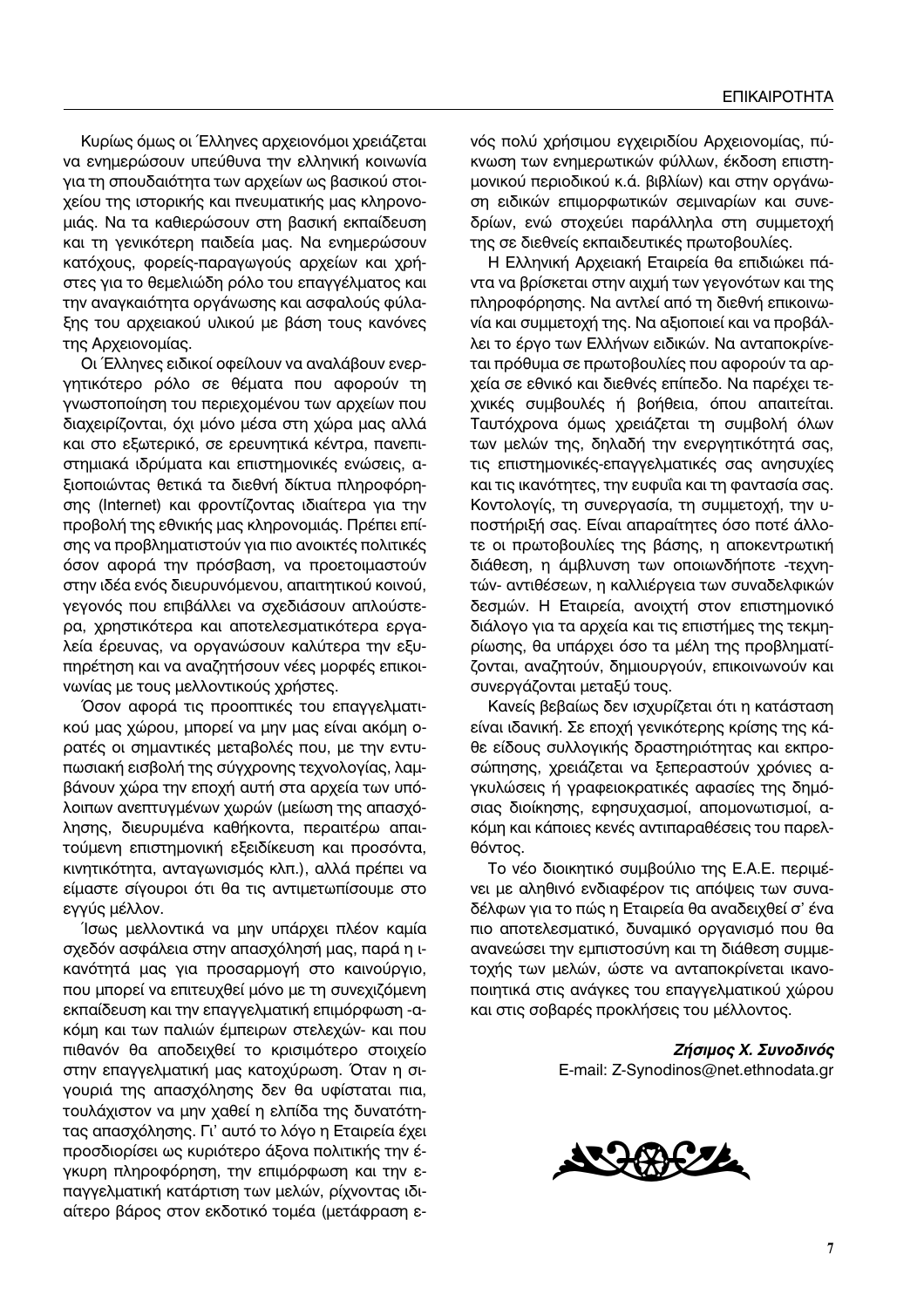# **¢PA™THPIOTHTE™ E.A.E. ¢PA™THPIOTHTE™ E.A.E.**

#### **Η ΓΕΝΙΚΗ ΣΥΝΕΛΕΥΣΗ ΤΗΣ Ε.Α.Ε. (15 ºÂ'ÚÔ˘·Ú›Ô˘ 1997)**

Στην αίθουσα διαλέξεων του κτιρίου της ΓΣΕΕ πραγματοποιήθηκε το απόγευμα της 15<sup>ης</sup> Φεβρουαρίου η καθιερωμένη ανά διετία εκλογοαπολογιστική συνέλευση των μελών της Ελληνικής Αρχειακής Εταιρείας. Η Γ.Σ. ξεκίνησε με τα ακόλουθα θέματα ημερήσιας διάταξης:

- 1. Απολογισμός δράσης του Διοικητικού Συμβουλίου για το 1996
- 2. Οικονομικός απολογισμός
- 3. Επικύρωση εγγραφής νέων μελών
- 4. Απολογισμός Εξελεγκτικής Επιτροπής
- 5. Εκλογή Εφορευτικής Επιτροπής
- 6. Εκλογή Διοικητικού Συμβουλίου και Εξελεγκτικής Επιτροπής
- 7. Εκλογή συντακτικής επιτροπής του περιοδικού *Aρχειονόμος.*

Στο Προεδρείο προτάθηκαν και εκλέχθηκαν, για μια ακόμη φορά, ο Αντώνης Αντωνίου ως Πρόεδρος και η Ντίνα Αδαμοπούλου ως Γραμματέας. Ο απερχόμενος Πρόεδρος του Δ.Σ. Νίκος Παντελάκης διάβασε τον απολογισμό δράσης του Δ.Σ. (βλ. σελ. 9) για το έτος 1996 ο οποίος εγκρίθηκε ομόφωνα από τα παριστάμενα μέλη. Ομόφωνα εγκρίθηκε επίσης ο οικονομικός απολογισμός της E.A.E., η ανακοίνωση του οποίου έγινε από τον Ταμία Ζήσιμο Συνοδινό. Ακολούθησε η ανάγνωση της έκθεσης της Εξελεγκτικής Επιτροπής από τη Mαριάννα Φραγκισκοπούλου και η επικύρωση της εγγραφής των δώδεκα νέων τακτικών μελών που απέκτησε η Ε.Α.Ε. το 1996.

Στη συνέχεια συζητήθηκε το τελευταίο θέμα της ημερήσιας διάταξης που αφορούσε στην έγκριση του κανονισμού του νέου θεωρητικού περιοδικού της Ε.Α.Ε. με τον τίτλο *Αρχειονόμος* και στην εκλογή συντακτικής επιτροπής. Ο Ζ. Συνοδινός διάβασε το κείμενο του υπό έγκριση κανονισμού στο οποίο δίνεται το στίγμα της νέας έκδοσης και περιγράφονται οι αρμοδιότητες, τα καθήκοντα και η διάρθρωση της συντακτικής επιτροπής. Η επταμελής συντακτική επιτροπή του Αρχειονόμου που εκλέχτηκε αποτελείται από τους Γ. Κανάκη, Ν. Καραπιδάκη, Γ. Μητροφάνη, Α. Μπάγια, Ν. Μπαμίδη, Ν. Παντελάκη και Ζ. Συνοδινό.

Mε αφορμή το θέμα αυτό, συζητήθηκε ιδιαίτερα

το εκδοτικό πρόγραμμα της Ε.Α.Ε. και εκφράστηκαν επιφυλάξεις από ορισμένα μέλη για το κατά πόσο η Εταιρεία έχει αυτή τη στιγμή τη δυνατότητα να εκδίδει δύο διαφορετικά έντυπα. Στον αντίλογο αυτών των επιφυλάξεων ήταν η άποψη ότι η Ε.Α.Ε. θα πρέπει να κάνει κάποια τολμηρά άλματα, σε σχέση με τις δραστηριότητές της, προσπαθώντας να παροτρύνει περισσότερα μέλη στην προσπάθεια επίτευξής τους. Στα πλαίσια, επίσης, του εκδοτικού προγράμματος, η Γ.Σ. ομόφωνα αποφάσισε ότι το νέο Δ.Σ., που θα εκλεγεί από τις αρχαιρεσίες που θα επακολουθήσουν, θα δεσμευθεί στην έκδοση της μετάφρασης του εγχειριδίου Αρχειονομίας που ήδη ετοιμάζεται.

Πριν τη νέα ψηφοφορία για την ανάδειξη του νέου Δ.Σ. και της Εξελεγκτικής Επιτροπής, η Γ.Σ. εξέλεξε ως μέλη της Εφορευτικής Επιτροπής τους Νίκο Παντελάκη, Χριστίνα Βάρδα και Άντζελα Τζιτζίκου.

H συμμετοχή στις αρχαιρεσίες ήταν εξαιρετικά περιορισμένη αφού, συμπεριλαμβανομένων και των εξουσιοδοτήσεων, ψήφισαν συνολικά 48 ταμειακώς εντάξει από τα περισσότερα από 250 μέλη που αριθμεί σήμερα η Εταιρεία. Τα αποτελέσματα της ψηφοφορίας για την εκλογή του νέου Δ.Σ. έχουν ως εξής:

Ψήφισαν 48

έγκυρα 47

άκυρο 1

Tακτικά μέλη του Δ.Σ. εκλέχθηκαν οι

| Ζήσιμος Συνοδινός | 33 ψήφοι |
|-------------------|----------|
| Αλέξης Κράους     | 21 ψήφοι |
| Αμαλία Παππά      | 20 ψήφοι |
| Μαρία Πολίτη      | 12 ψήφοι |
| Νέστορας Μπαμίδης | 12 ψήφοι |
| Αντώνης Αντωνίου  | 7 ψήφοι  |
| Χριστίνα Σάρρα    | 6 ψήφοι  |
| Αλέξανδρος Ζάννας | 6 ψήφοι  |

Λόγω της ισοψηφίας των δύο τελευταίων, η Γ.Σ. αποφάσισε ότι τον πρώτο χρόνο θα συμμετέχει στο Δ.Σ. ο Αλ. Ζάννας και τον επόμενο θα τον διαδεχθεί η Χρ. Σάρρα.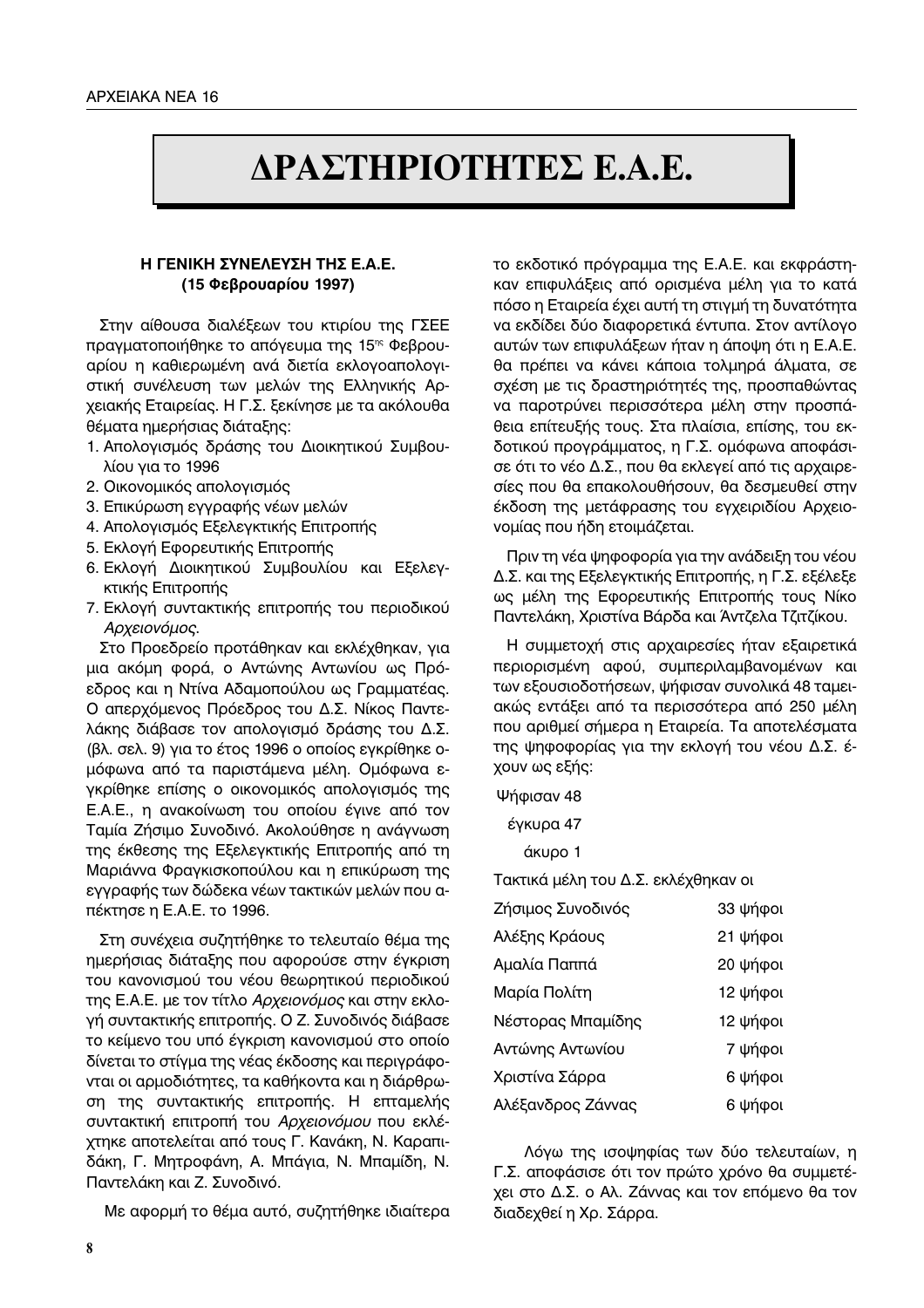Ως αναπληρωματικά μέλη εκλέχθηκαν οι:

| Μιχάλης Ρηγίνος                                                       | 5 ψήφοι  |
|-----------------------------------------------------------------------|----------|
| Σταύρος Κουρεμένος                                                    | 4 ψήφοι  |
| Γιώτα Τζέλαλη                                                         | 2 ψήφοι  |
| Δημήτρης Παναγιωτόπουλος                                              | 1 ψήφος. |
| Για τις θέσεις των μελών της Εξελεγκτικής<br>Επιτροπής εκλέχθηκαν οι: |          |

| Ντίνα Αδαμοπούλου        | 40 ψήφοι  |
|--------------------------|-----------|
| Νίκος Παντελάκης         | 31 ψήφοι  |
| Μαριάννα Φραγκισκοπούλου | 27 ψήφοι. |

Η φθίνουσα πορεία της συμμετοχής των μελών στις Γενικές Συνελεύσεις είναι γεγονός που δεν επιδέχεται αμφισβήτηση. Πιστεύουμε όμως ότι δεν θα έπρεπε κανείς να είναι απαισιόδοξος για την εικόνα που παρουσίασε η τελευταία Γ.Σ. αλλά προβληματισμένος. Τι είναι εκείνο που θα πρέπει να αλλάξει ώστε να ενεργοποιηθούν περισσότερα μέλη παρά την έλλειψη διαθέσιμου χρόνου που είναι για όλους δεδομένη; Δυστυχώς, η Ε.Α.Ε. κάνει, στο μέτρο των δυνατοτήτων της, αισθητή την παρουσία της χάρις στις προσπάθειες και στην ανάλωση προσωπικού χρόνου μικρού αριθμού μελών της, αν λάβει κανείς υπόψη του τις πραγματικές αριθμητικές δυνατότητές της. Η Ε.Α.Ε. χρειάζεται τη συνδρομή και την κινητοποίηση όλων ανεξαιρέτως των μελών της ώστε να ανταποκριθεί στις ανάγκες των καιρών και στη διεθνή αρχειακή πραγματικότητα, όπως αυτή έχει διαμορφωθεί.

#### Αμαλία Παππά

Η ετήσια συνδρομή σας είναι το μοναδικό σταθερό έσοδο της Ελληνικής Αρχειακής Εταιρείας για την κάλυψη των τρεχουσών και εκτάκτων δαπανών.

# Μην την αμελείτε!

#### ΑΠΟΛΟΓΙΣΜΟΣ ΤΗΣ ΕΛΛΗΝΙΚΗΣ ΑΡΧΕΙΑΚΗΣ ΕΤΑΙΡΕΙΑΣ (Εκλογοαπολογιστική Γενική Συνέλευση της Ε.Α.Ε., 15 Φεβρουαρίου 1997)

Ο τ. Πρόεδρος της Ε.Α.Ε. Νίκος Παντελάκης ανακοίνωσε στη Γενική Συνέλευση των Μελών τον απολογισμό της Εταιρείας, ο οποίος είναι ο εξής:

#### Αγαπητοί συνάδελφοι,

Όπως σας είχαμε ενημερώσει και στην περσινή Γενική Συνέλευση, το Διοικητικό Συμβούλιο, αμέσως μετά την ανάληψη των καθηκόντων του το 1995, προχώρησε στην κατάρτιση ενός διετούς προγράμματος δράσης για την Εταιρεία. Κεντρικός άξονας του προγράμματος αυτού ήταν η προώθηση της επαγγελματικής κατάρτισης των μελών με την οργάνωση σεμιναρίων, ημερίδων ή συμποσίων και την ανάπτυξη ενός φιλόδοξου εκδοτικού προγράμματος. Σήμερα, στο τέλος της θητείας του Δ.Σ., καλούμαστε να διαπιστώσουμε τι μπορέσαμε να πραγματοποιήσουμε και τι παραμένει να ολοκληρωθεί από το επόμενο Δ.Σ. που θα εκλεγεί σήμερα.

Η δυνατότητα εκτέλεσης του προγράμματος εξαρτάται φυσικά από τη διαθεσιμότητα των μελών και τις οικονομικές δυνατότητες της Εταιρείας. Οι προσπάθειες που κατέβαλε το Δ.Σ. τα τελευταία χρόνια στον τομέα χρηματοδότησης πιστεύουμε ότι απέδωσαν ικανοποιητικά, κάτι που φαίνεται όχι μόνο από τις οικονομικές ενισχύσεις-επιχορηγήσεις που λάβαμε, συνολικού ύψους 3.600.000 δρχ. αλλά και από τη μελέτη των οικονομικών απολογισμών της τελευταίας τριετίας. Όταν αναλάβαμε πριν από δύο χρόνια, παραλάβαμε έναν απολογισμό ύψους 1.391.000 δρχ. ο οποίος σταδιακά έφθασε σήμερα στα 4.867.000 δρχ.

Το πρόβλημα στέγης της Εταιρείας παραμένει σε εκκρεμότητα. Προσωρινά το Δ.Σ. εξασφάλισε χώρο για την τοποθέτηση της βιβλιοθήκης της στο Ιστορικό Αρχείο της ΕΤΕ και με τον τρόπο αυτό όσα μέλη της Εταιρείας θέλουν να συμβουλευθούν τα βιβλία της βιβλιοθήκης μπορούν να εξυπηρετηθούν στο αναγνωστήριο του Ιστορικού Αρχείου ETE.

Το Δ.Σ. είχε αποφασίσει να δώσει ιδιαίτερο βάρος στο εκδοτικό πρόγραμμα της Εταιρείας. Στους φιλόδοξους στόχους του Δ.Σ. ήταν να συνεχισθεί η έκδοση των Αρχειακών Νέων, να προχωρήσει η έκδοση του εγχειριδίου Αρχειονομίας, να εκδοθεί ένα θεωρητικό αρχειονομικό περιοδικό με την ονομασία Αρχειονόμος, να εκδοθεί το Διεθνές Πρότυπο Αρχειακής Περιγραφής, τα Πρακτικά του Συνεδρίου της Πρέβεζας, το ερευνητικό πρόγραμμα για τα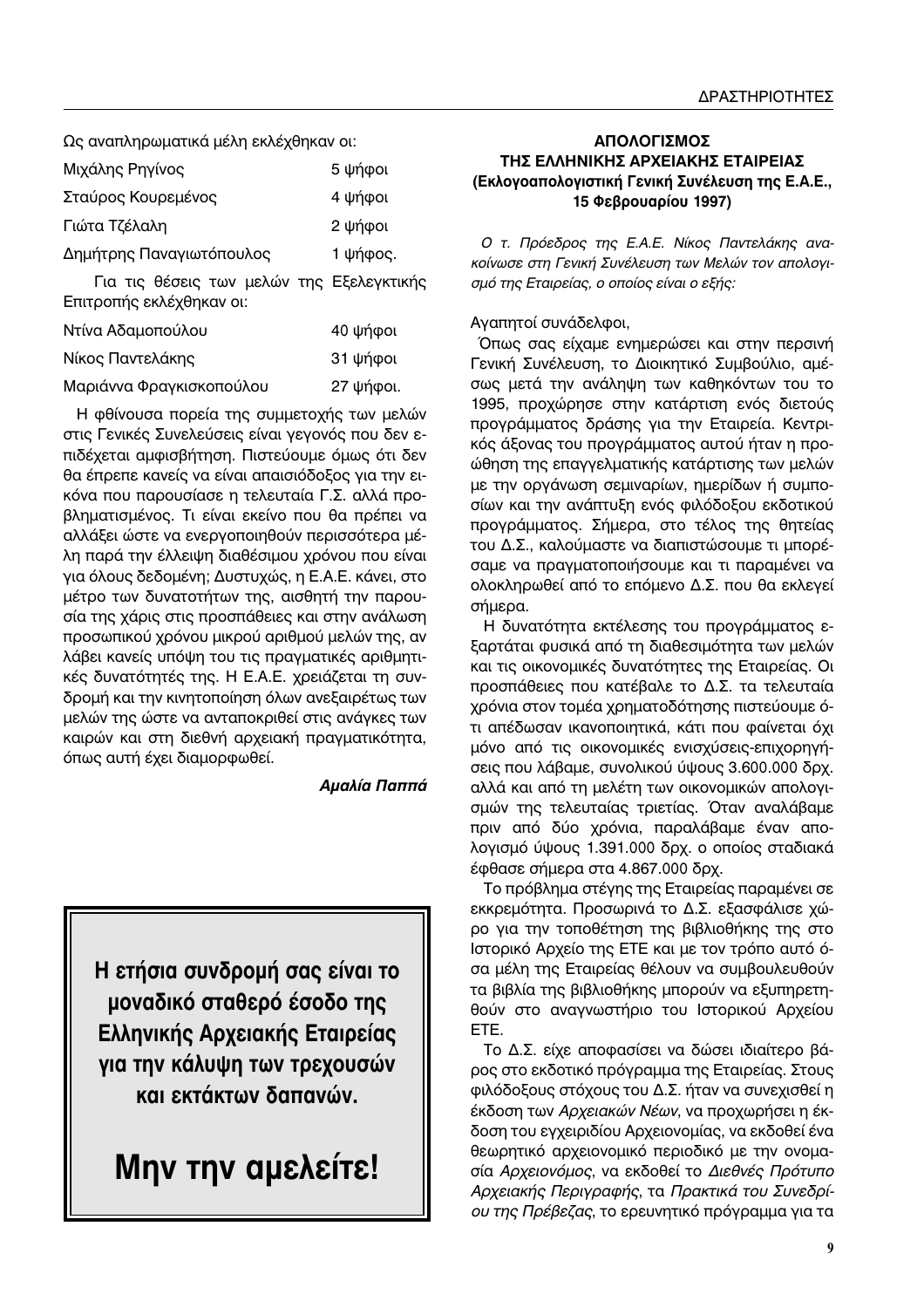αθλητικά αρχεία, και να επανεκδοθεί ο Οδηγός Ιδιωτικών Αρχείων.

Τελικά το Δ.Σ. κατόρθωσε να υλοποιήσει ένα σημαντικό τμήμα του εκδοτικού προγράμματος και συγκεκριμένα προχώρησε:

 $1.$ στην αναμόρφωση των Αρχειακών Νέων στη νέα τους μορφή και εξέδωσε τέσσερα τεύχη (δύο το χρόνο). Στο σημείο αυτό θέλω να αναφερθώ στη σημαντική τεχνική βοήθεια που προσέφερε εθελοντικά στην Εταιρεία όλα αυτά τα χρόνια ο κ. Τάσος Αναστασιάδης και να τον ευχαριστήσω εκ μέρους του Δ.Σ. και της Εταιρείας για την πολύτιμη συνεισφορά του. Θα ήθελα επίσης να ευχαριστήσω και τα μέλη της συντακτικής επιτροπής (τη Χριστίνα Βάρδα, τον Ζήσιμο Συνοδινό και την Αμαλία Παππά) για το δύσκολο έργο που διεκπεραίωσαν όλα αυτά τα χρόνια, το αποτέλεσμα του οποίου φαίνεται νομίζω καθαρά στα τελευταία τεύχη. Επισημαίνω στο σημείο αυτό ότι το νέο Δ.Σ. θα πρέπει να βρει εναλλακτική λύση στον τρόπο έκδοσης των Αρχειακών Νέων, αφού λόγω φόρτου εργασίας ο κ. Τάσος Αναστασιάδης δεν θα είναι σε θέση πλέον να προσφέρει την τεχνική του βοήθεια.

στη μετάφραση του εγχειριδίου Αρχειονομίας.  $2.$ Μετά από μελέτη των προσφορών και των δειγμάτων μετάφρασης, το Δ.Σ. προχώρησε στην πληρωμή του μισού των πνευματικών δικαιωμάτων, όπως απαιτούσε ο Αυστραλός εκδότης, και ανέθεσε στην κα Ζωή Οικονόμου το έργο της μετάφρασης. Παράλληλα συστάθηκε επιτροπή από τους συναδέλφους Χριστίνα Βάρδα, Ν. Καραπιδάκη και Ζ. Συνοδινό για την επίλυση των προβλημάτων που έχουν σχέση με την υιοθέτηση συγκεκριμένης ορολογίας και τη γενικότερη επιμέλεια του τελικού κειμένου. Ήδη η μεταφράστρια έχει παραδώσει το κείμενο της μετάφρασης και η Εταιρεία έχει καταβάλει το σύνολο της αμοιβής για τη μετάφραση. Η αρμόδια επιτροπή συνεχίζει το έργο της επεξεργασίας του κειμένου της μετάφρασης. Το έργο της επιτροπής αποδείχθηκε πιο δύσκολο και χρονοβόρο από ότι αρχικά είχε εκτιμηθεί, αλλά πιστεύουμε ότι θα είναι σε θέση να παραδώσει το κείμενο σε δύο μήνες από σήμερα ώστε να προχωρήσει η έκδοσή του. Ουσιαστικά το έργο έχει τελειώσει και το επόμενο Δ.Σ. θα πρέπει να προβληματιστεί με ποιο τρόπο θα προχωρήσει στην έκδοση, ώστε η Εταιρεία να φανεί συνεπής και προς τις υποχρεώσεις της απέναντι στους χορηγούς οι οποίοι την ενίσχυσαν σημαντικά γι' αυτή την έκδοση.

στην έκδοση του Διεθνούς Προτύπου Αρχει-3. ακής Περιγραφής το οποίο πιστεύουμε ότι θα αποτελέσει βασικό εργαλείο για την τυποποίηση του τρόπου περιγραφής των αρχείων. Θεωρούμε σημαντικό ότι ήδη ένας φορέας, το Ιστορικό Αρχείο της Εθνικής Τράπεζας, προχωρεί στην μηχανογράφηση του Αρχείου του χρησιμοποιώντας το Πρότυπο αυτό.

Παραμένουν πάντα σε εκκρεμότητα η έκδοση  $4.$ του Αρχειονόμου, η έκδοση των Πρακτικών της Πρέβεζας και η επανέκδοση του Οδηγού Ιδιωτικών Αρχείων. Ειδικότερα για τον Αρχειονόμο συντάξαμε ένα σχέδιο κανονισμού που σας έχουμε μοιράσει και ο οποίος θα πρέπει να εγκριθεί από τη Γ.Σ. Σήμερα επίσης θα πρέπει η Γενική μας Συνέλευση να εκλέξει και τη συντακτική επιτροπή του.

Στον τομέα της επιμόρφωσης, το Δ.Σ. είχε αποφασίσει να προχωρήσει στην οργάνωση σεμιναρίων και ημερίδας, ενώ παρέμεναν πάντα στις προτεραιότητές του οι επαφές με τους αντίστοιχους αρχειακούς φορείς του εξωτερικού.

Σε ότι αφορά τη διοργάνωση επιμορφωτικών εκδηλώσεων το Δ.Σ.:

 $\mathbf{1}$ Αποδέχθηκε την πρόταση των Ιταλών συναδέλφων για τη συμμετοχή της Ε.Α.Ε. σε εκπαιδευτικό πρόγραμμα στα πλαίσια του ευρωπαϊκού προγράμματος "Leonardo", με θέμα την επιμόρφωση αρχειονόμων στη διαχείριση των σύγχρονων αρχείων. Το Δεκέμβριο όμως η Πρόεδρος των Ιταλών αρχειονόμων μας πληροφόρησε ότι η πρόταση αυτή απορρίφθηκε από την Ευρωπαϊκή Ένωση, χωρίς να γνωρίζουμε τους λόγους.

Προχώρησε στην οργάνωση δύο ημερίδων:  $2.$ Μία πέρσι για το Διεθνές Πρότυπο Περιγραφής Αρχείων και για τις πρώτες βοήθειες στα αρχεία και μία φέτος με θέμα τα κτίρια των Αρχείων, που πραγματοποιήθηκε σήμερα το πρωί με τη συμμετοχή και του επιθεωρητή των Γαλλικών Αρχείων, ειδικού στο θέμα, κ. Μ. Duchein.

Το Δ.Σ. δεν προχώρησε στη διοργάνωση σεμι-3. ναρίων, καθώς θεώρησε ότι οι δυνάμεις της Εταιρείας δεν επαρκούσαν για την ταυτόχρονη αντιμετώπιση του προγράμματος και των σεμιναρίων.

Σε ότι αφορά τη διεθνή παρουσία της Εταιρείας και των μελών της, το Δ.Σ. φρόντισε για την εκπροσώπηση της Ε.Α.Ε. στις εργασίες του Παγκόσμιου Αρχειονομικού Συνεδρίου που πραγματοποιήθηκε στο Πεκίνο (την Ε.Α.Ε. εκπροσώπησε στις εργασίες του συνεδρίου ο πρώην αντιπρόεδρός της κ. Α. Κράους) καθώς και για την παρουσία μελών της Εταιρείας (7 μέλη). Η παρουσία της Ε.Α.Ε. έγινε επίσης αισθητή με την ύπαρξη ελληνικών αρχειακών εκδόσεων στην αντίστοιχη έκθεση που οργάνωσαν οι Κινέζοι συνάδελφοι - για την αποστολή των οποίων φρόντισε η Εταιρεία - και με την ελληνική έκθεση για τα εκατόχρονα από την αναβίωση των Ολυμπιακών Αγώνων, η οποία οργανώθηκε με την πολύτιμη βοήθεια του κ. Γ. Δολιανίτη και τα αθλητικά τεκμήρια της πλούσιας συλλογής του.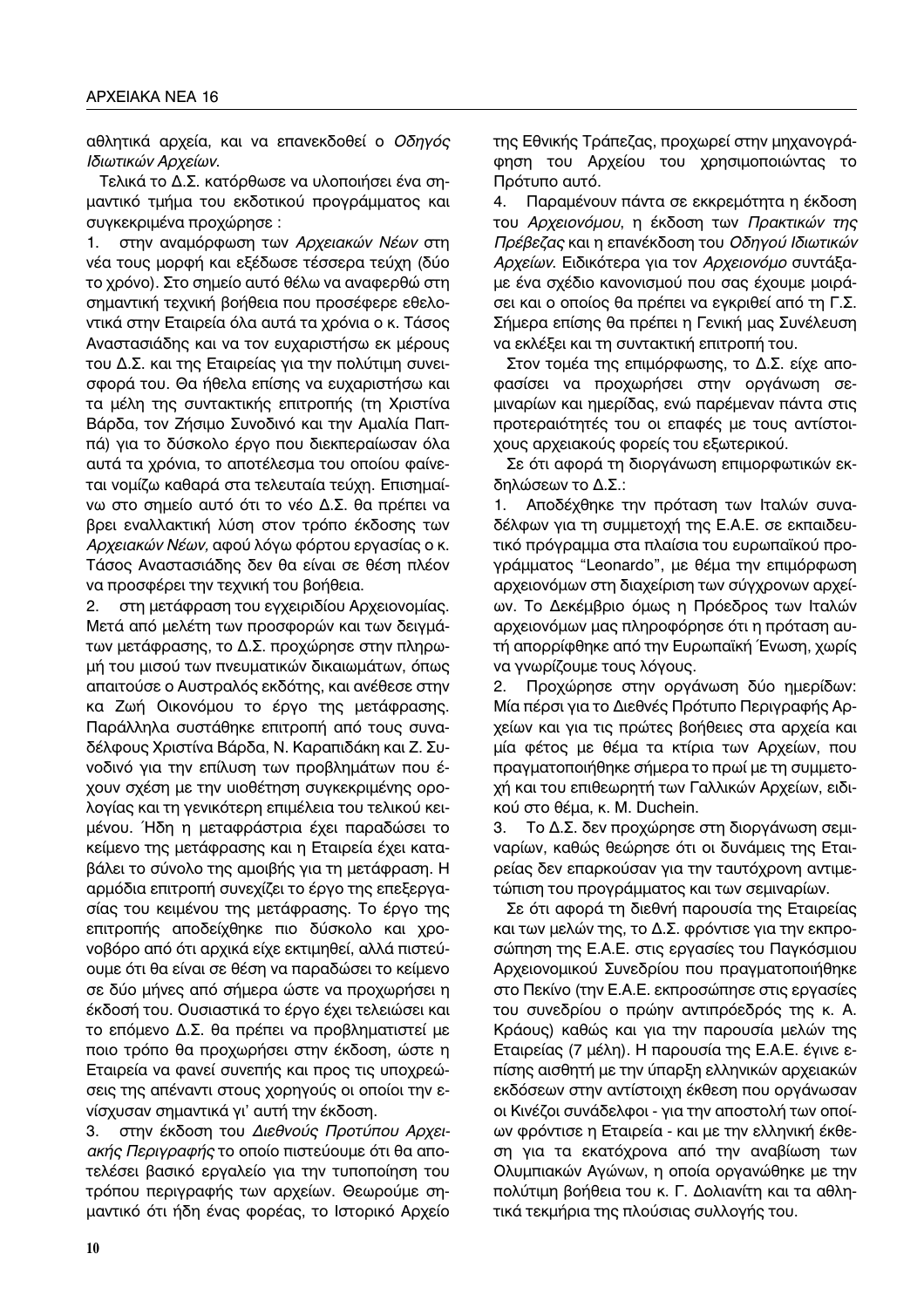Όσον αφορά τις επαφές της Ε.Α.Ε. με φορείς, το Δ.Σ. της Ε.Α.Ε. συναντήθηκε στις 3 Απριλίου 1996 με τον Ειδικό Γραμματέα του ΥΠΕΠΘ για τα Ιστορικά Αρχεία τις Βιβλιοθήκες και τα Εποπτικά Μέσα κ. Κ. Δάλλα και τον ενημέρωσε για τους στόχους και τις δραστηριότητες της Εταιρείας καθώς και γενικότερα για τα προβλήματα που αντιμετωπίζουν τα αρχεία στη χώρα μας.

Το Δ.Σ., με αφορμή το πρόβλημα που προέκυψε με τη στέγαση των Γ.Α.Κ. -Αρχείων Ν. Εύβοιας, έστειλε επιστολή προς το Δήμαρχο Χαλκιδέων εφιστώντας του την προσοχή στις συνέπειες της εφαρμογής της απόφασής του να απομακρυνθούν τα αρχεία από το κτίριο που τους είχε παραχωρηθεί.

Το Δ.Σ. απευθύνθηκε επίσης στον Υπουργό Εθνικής Άμυνας εκφράζοντας την ανησυχία της Εταιρείας για την καθυστέρηση που παρατηρείται στην κάλυψη της θέσης του υπεύθυνου των αρχείων της Διεύθυνσης Ιστορίας Στρατού (ΔΙΣ).

Δυστυχώς φέτος δεν συνεχίσθηκαν οι περιοδείες του Δ.Σ. στα περιφερειακά αρχεία που είχαν ξεκινήσει πέρσι.

Τέλος, το Δ.Σ. συνεδρίασε συνολικά μέσα στο χρόνο 8 φορές και ενέκρινε την εγγραφή στην Εταιρεία των κ.κ. Α. Μηλίτση, προϊσταμένης Γ.Α.Κ. -Αρχείων Ν. Μεσσηνίας, Α. Παπαδημητρίου προϊσταμένης των Γ.Α.Κ.-Αρχείων Ν. Άρτας, Δ. Παναγιωτόπουλου υπεύθυνου του Αρχείου του Γεωπονικού Πανεπιστημίου Αθηνών, που θα επικυρώσει η Γενική Συνέλευση μετά τον απολογισμό.



#### Ο ΟΙΚΟΝΟΜΙΚΟΣ ΑΠΟΛΟΓΙΣΜΟΣ ΤΗΣ ΕΤΑΙΡΕΙΑΣ

Ο τ. Ταμίας της Ε.Α.Ε. Ζήσιμος Συνοδινός ανακοίνωσε στη Γενική Συνέλευση της Εταιρείας τους οικονομικούς απολογισμούς της Ε.Α.Ε. για τη χρήση του έτους 1996 και το χρονικό διάστημα 1.1.1997 έως 15.2.1997, που είναι οι ακόλουθοι:

#### **EAAHNIKH APXEIAKH ETAIPEIA** Α. ΟΙΚΟΝΟΜΙΚΟΣ ΑΠΟΛΟΓΙΣΜΟΣ 1996  $(1.1.1996 - 31.12.1996)$

#### **ENEPΓHTIKO**

| ΓΕΝΙΚΟ ΣΥΝΟΛΟ ΔΡΧ.                                                                                  | 4.867.710- |
|-----------------------------------------------------------------------------------------------------|------------|
| $\Sigma$ Y N O $\Lambda$ O $\dots$ $\dots$ $\dots$ $\dots$ $\dots$ $\dots$ $\delta$ $\rho$ $\chi$ . | 4.867.710- |
|                                                                                                     | 20.000-    |
| Εισπράξεις από πωλήσεις βιβλίων                                                                     |            |
| 1995 και Α'& Β' Εξάμ. 1996)' δρχ.                                                                   | 345.919-   |
| ΙV. Τόκοι λογ/μού ταμ/ρίου (Β' Εξάμ.                                                                |            |
| III. Έσοδα από επιχορηγήσεις  δρχ.                                                                  | 2.577.200- |
| ΙΙ. Συνδρομές μελώνδρχ.                                                                             | 398.800-   |
| I. Ταμειακό υπόλοιπο 31.12.1995 δρχ.                                                                | 1.525.791- |

#### **ПАΘНТІКО**

| Διάφορες λειτουργικές δαπάνες δρχ.<br>I.                                        | 517.422-   |
|---------------------------------------------------------------------------------|------------|
| α. Έξοδα Ημερίδας και Γεν. Συνέλευσης δρχ.                                      | 128.000-   |
| β. Μετακινήσεις Συμβούλων στο εσωτερικό δρχ.                                    | 120.220-   |
|                                                                                 | 37.709-    |
| δ. Λοιπά έξοδα (ταχ/κά, χαρτικά, κλπ.)  δρχ.                                    | 231.493-   |
| Έξοδα έκδοσης ΔΙ.Π.Α.Π. δρχ.<br>Ш.                                              | 249.600-   |
| Έξοδα έκδοσης Αρχ. Νέων τχ. 13 δρχ.<br>III.                                     | 124.800-   |
| ΙV. Έξοδα έκδοσης Αρχ. Νέων τχ. 14 δρχ.                                         | 187.200-   |
| Πληρωμή πνευματικών δικαιωμάτων<br>V.                                           |            |
| Εγχειριδίου Αρχειονομίας  δρχ.                                                  | 483.096-   |
| VI. Έξοδα μετάφρασης Εγχειριδίου                                                |            |
| Αρχειονομίας δρχ.                                                               | 778.800-   |
| VII. Ταξίδι Αντιπροέδρου στο Πεκίνο δρχ.                                        | 550.000-   |
| VIII. Βιντεοταινία εκατόχρονων                                                  |            |
| Ολυμπιακών Αγώνων δρχ.                                                          | 118.000-   |
|                                                                                 |            |
| $\Sigma$ Y N O $\Lambda$ O $\dots$ $\dots$ $\dots$ $\dots$ $\dots$ $\delta$ px. | 3.008.918- |
|                                                                                 |            |
| ΥΠΟΛΟΙΠΟ ΔΙΑΘΕΣΙΜΟ ΕΝΕΡΓΗΤΙΚΟΥ                                                  |            |
| ΣΤΗ ΝΕΑ ΧΡΗΣΗ  δρχ.                                                             | 1.858.792- |
|                                                                                 |            |
|                                                                                 |            |
| ΓΕΝΙΚΟ ΣΥΝΟΛΟ ΔΡΧ.                                                              | 4.867.710- |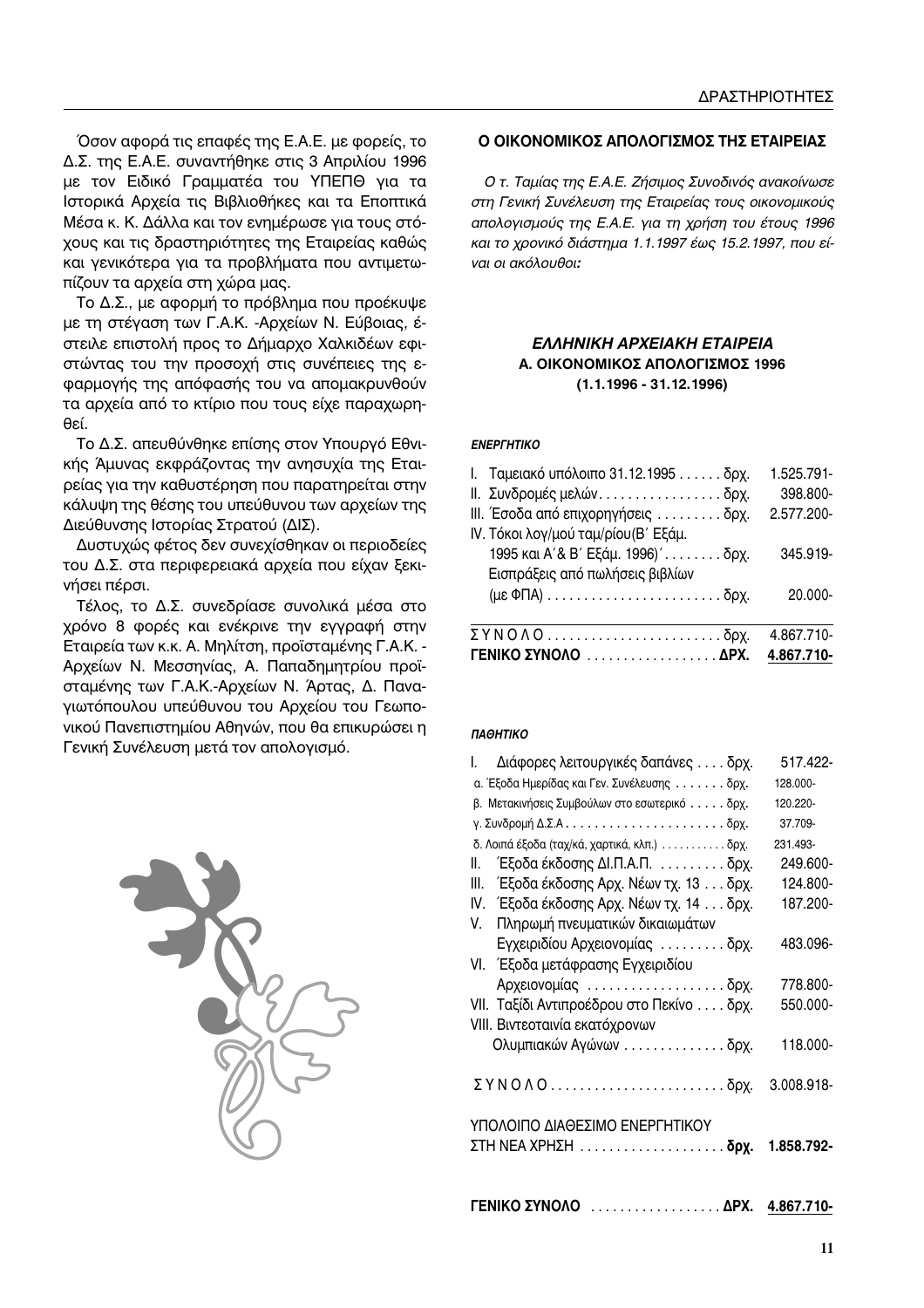#### Β. ΟΙΚΟΝΟΜΙΚΟΣ ΑΠΟΛΟΓΙΣΜΟΣ 1.1.1997 - 15.2.1997

#### **ENEPΓHTIKO**

| ΓΕΝΙΚΟ ΣΥΝΟΛΟ ΔΡΧ.                                                                                 | 2.503.492- |
|----------------------------------------------------------------------------------------------------|------------|
|                                                                                                    | 2.503.492- |
| $( \mu \varepsilon \Phi \Pi A) \ldots \ldots \ldots \ldots \ldots \ldots \ldots \delta \rho \chi.$ | $8.500 -$  |
| ΙΝ. Εισπράξεις από πωλήσεις βιβλίων                                                                |            |
| III. Έσοδα από επιχορηγήσεις" δρχ.                                                                 | 165.200-   |
| ΙΙ. Συνδρομές μελών δρχ.                                                                           | 471.000-   |
| Ι. Ταμειακό υπόλοιπο 31.12.1996δρχ.                                                                | 1.858.792- |

#### **ПАΘНТІКО**

| I. Διάφορες λειτουργικές δαπάνες  δρχ. | 102.649- |
|----------------------------------------|----------|
| ΙΙ. Διάφορα έξοδα  δρχ.                | 102.649- |
| III. Δαπάνες Ημερίδας                  |          |
| και Γεν. Συνέλευσης 15.2.1997 δρχ.     | 362.022- |
| ΙΝ. Έξοδα έκδοσης Αρχειακών Νέων       |          |
| τχ. 15 & Καταλόγου Μελών δρχ.          | 236.010- |
| V. Έξοδα μετάφρασης Εγχειριδίου        |          |
| Αρχειονομίας (εξόφληση) δρχ.           | 165.200- |
|                                        |          |
|                                        | 865.881- |
|                                        |          |

#### ΥΠΟΛΟΙΠΟ ΔΙΑΘΕΣΙΜΟ ΕΝΕΡΓΗΤΙΚΟ

| (Εκ των οποίων δρχ. 1.279.617- κατατεθειμένες στο λογ/μό |  |
|----------------------------------------------------------|--|
| Ταμ/ρίου ΕΤΕ και οι υπόλοιπες δρχ. 357.994- σε μετρητά). |  |

#### 

Αθήνα, 15 Φεβρουαρίου 1997

#### **EAAHNIKH APXEIAKH ETAIPEIA** ΚΑΝΟΝΙΣΜΟΣ ΤΟΥ ΠΕΡΙΟΛΙΚΟΥ **ΑΡΧΕΙΟΝΟΜΟΣ**

Η περιοδική έκδοση της Ε.Α.Ε. Αρχειονόμος αποβλέπει στην καλλιέργεια της Αρχειονομίας στη χώρα μας. Φιλοδοξεί να αποτελέσει ένα θεωρητικό βήμα μελέτης και διαλόγου για τα αρχεία, την Αρχειονομία και τις επιστήμες τεκμηρίωσης.

Η ύλη του περιοδικού περιλαμβάνει κυρίως εργασίες και άρθρα που αφορούν την Αρχειονομία (θεωρία, δίκαιο, μέθοδοι), τα ίδια τα αρχεία (περιεχόμενο, ιστορία, ευρετήρια και εργαλεία έρευνας), τη συντήρηση, την εκπαίδευση-επιμόρφωση των αρχειονόμων, τις σύγχρονες τεχνολογίες, καθώς και βιβλιοπαρουσιάσεις ή κριτικά σημειώματα.

Το περιοδικό κυκλοφορεί κανονικά το Δεκέμβριο κάθε χρόνου ή και αργότερα, όταν η Συντακτική Επιτροπή κρίνει ότι ολοκληρώθηκε η ύλη του. Είναι ανοικτό στη συνεργασία όλων των μελών της Εταιρείας όπως επίσης σε εξωτερικούς συνεργάτες, κυρίως αρχειονόμους, συντηρητές αρχειακού - βιβλιακού υλικού, διαχειριστές και προϊσταμένους αρχείων, σπουδαστές και μεταπτυχιακούς φοιτητές, ιστορικούς, ερευνητές και άλλους ειδικούς επιστήμονες.

Η έκδοση φιλοξενεί μόνο πρωτότυπα, αδημοσίευτα άρθρα γραμμένα στη νεοελληνική. Η χρήση ξένων γλωσσών (αγγλικά, γαλλικά, ιταλικά) επιτρέπεται στους συνεργάτες του περιοδικού. Επίσης είναι δυνατό να περιλαμβάνει και μεταφράσεις ξενόγλωσσων κειμένων που κρίνονται σημαντικά, αφού εξασφαλισθούν τα πνευματικά δικαιώματα της μετάφρασής τους, με τη προϋπόθεση ότι δεν θα υπερβαίνουν συνολικά το 1/4 της ύλης. Τα ελληνόγλωσσα άρθρα θα περιλαμβάνουν σύντομη περίληψη στα αγγλικά ή γαλλικά.

Υπεύθυνος της έκδοσης σύμφωνα με το νόμο είναι ο εκάστοτε πρόεδρος της Εταιρείας, αλλά η οργάνωση, αξιολόγηση και επιλογή της ύλης αποτελεί αποκλειστικό έργο μιας 7μελούς Συντακτικής Επιτροπής η οποία εκλέγεται για δύο χρόνια κατά την εκλογοαπολογιστική Γενική Συνέλευση της Εταιρείας, κατόπιν τεκμηριωμένης προτάσεως του Διοικητικού Συμβουλίου. Η σειρά δημοσίευσης των εργασιών καθορίζεται από το χρόνο παράδοσής τους στη Συντακτική Επιτροπή. Οι υπόλοιπες δημοσιεύονται στον επόμενο τόμο. Οι συγγραφείς παραδίδουν τις εργασίες τους για δημοσίευση ως τις 30 Σεπτεμβρίου.

Η Συντακτική Επιτροπή (Σ.Ε.) συνεδριάζει για να αποφασίσει αν μια συνεργασία είναι δημοσιεύσιμη ή όχι, προβληματίζεται για τη δομή, τη θεματολογία και την εμφάνιση του περιοδικού, αναζητεί εργασίες και διατηρεί επαφές με τους συνεργάτες συγγραφείς και ειδικούς του επιστημονικού-επαγγελματικού χώρου.

Τα δημοσιευμένα άρθρα εκφράζουν ενυπόγραφα το συντάκτη τους με την προϋπόθεση ότι η Σ.Ε., επειδή είναι υπεύθυνη ώστε οι διάφορες εργασίες να εκπληρώνουν τους επιστημονικούς όρους και να ανταποκρίνονται στο πνεύμα και τους προσανατολισμούς της Ε.Α.Ε., διατηρεί το δικαίωμα να προβεί σε διάλογο, αν το κρίνει απαραίτητο, ως προς την τεχνική και ουσιαστική παρουσίαση της ύλης που προτείνεται για δημοσίευση με στόχο τη βελτίωσή της. Πιθανή απόρριψη μιας συνεργασίας θα αιτιολογείται επαρκώς και τεκμηριωμένα, ενώ η Σ.Ε. διατηρεί το δικαίωμα να απευθυνθεί, αν το κρίνει απαραίτητο, σε εξωτερικό συνεργάτη που θα γνωματεύσει για το περιεχόμενο συγκεκριμένης πρότασης συνεργασίας. Με τη δημοσίευση μιας συνεργασίας στον Αρχειονόμο η Εταιρεία κατέχει αυτόματα και τα δικαιώματα αναδημοσίευσης.

Η έκταση του περιοδικού, η συνολική δαπάνη, οι τεχνικοί συνεργάτες, το τυπογραφείο κλπ. καθορίζονται από τη Σ.Ε. από κοινού με το Δ.Σ., ανάλογα με την οικονομική κατάσταση της Εταιρείας.

Ο παρών Κανονισμός του περιοδικού Αρχειονόμος εγκρίνεται από τη Γενική Συνέλευση των Μελών της Ε.Α.Ε. την 15η Φεβρουαρίου 1997.

Επιπλέον βρίσκεται σε εκκρεμότητα υπόλοιπο εγκεκριμένης χορηγίας της Κτηματικής Τράπεζας δρχ. 180.000 (+ΦΠΑ) που αφορά μέρος της πληρωμής των Αρχειακών Νέων τχ. 15 καθώς και χορηγία προς την Ε.Α.Ε. δρχ. 200.000 (+ΦΠΑ) της Αγροτικής Τράπεζας που θα πραγματοποιηθεί με την έκδοση από την Εταιρεία του εγχειριδίου Αρχειονομίας.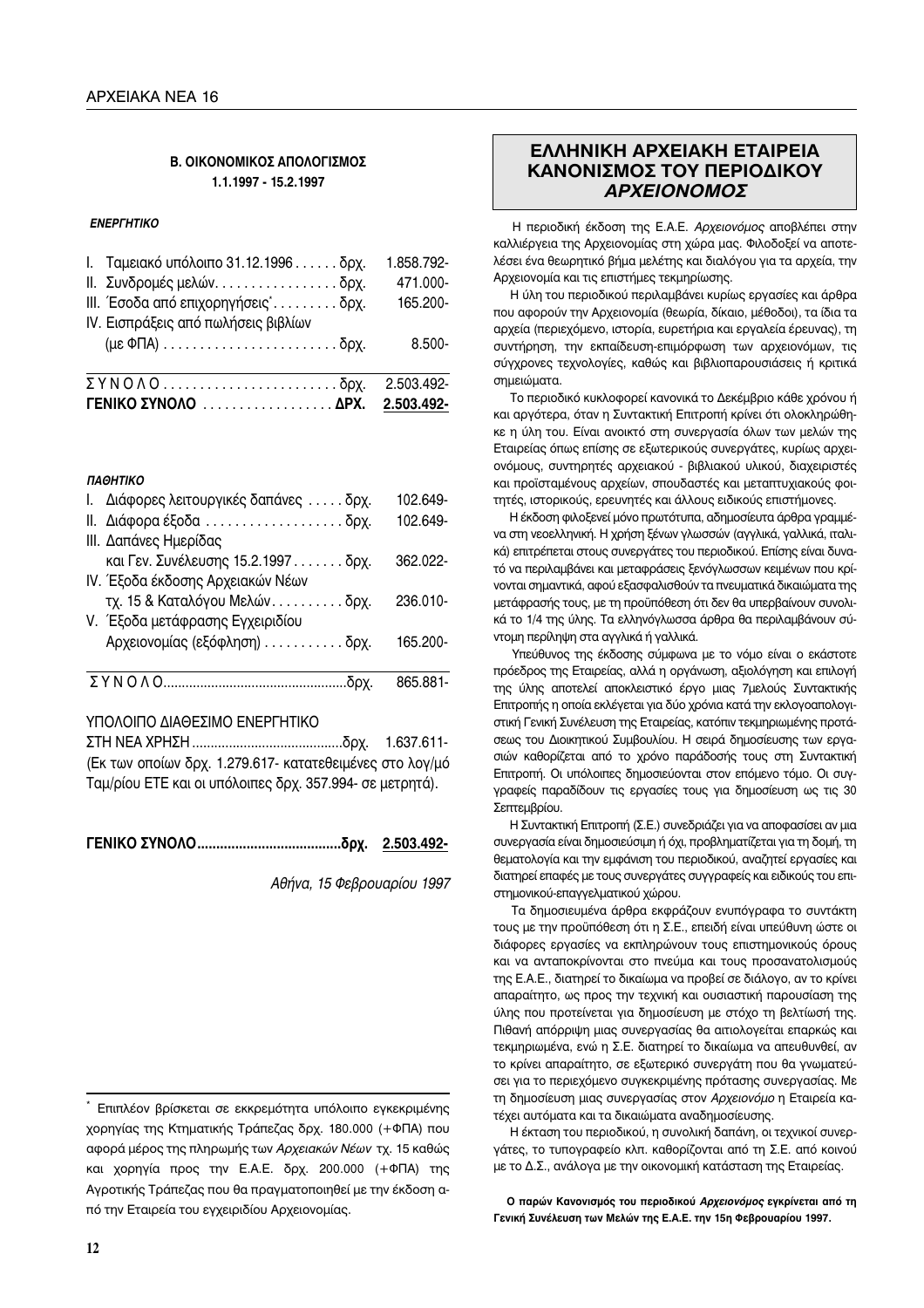#### Η ΗΜΕΡΙΔΑ ΤΗΣ Ε.Α.Ε. **"ΤΑ ΚΤΙΡΙΑ ΤΩΝ ΑΡΧΕΙΩΝ.** ΤΕΧΝΙΚΕΣ ΠΡΟΔΙΑΓΡΑΦΕΣ КАІ ЕЛЛН МІКН ПРАГМАТІКОТНТА" (15 Φεβρουαρίου 1997)

Στην αίθουσα διαλέξεων του κτιρίου της ΓΣΕΕ πραγματοποιήθηκε αυτή τη φορά το πρωί της 15ης Φεβρουαρίου ημερίδα με θέμα "Τα κτίρια των Αρχείων. Τεχνικές προδιαγραφές και ελληνική πραγματικότητα".

Το θέμα, εξαιρετικά σημαντικό αλλά και ακανθώδες, προσέλκυσε μεγάλο αριθμών ενδιαφερομένων. Περισσότερα από 35 μέλη τις Ε.Α.Ε. δήλωσαν συμμετοχή ενώ κλήθηκαν να παρακολουθήσουν τις εργασίες της ημερίδας εκπρόσωποι διαφόρων φορέων που εμπλέκονται στη διαδικασία αποκατάστασης ή κατασκευής ανάλογων κτιρίων, όπως οι υπηρεσίες της ΔΙΕΦΕΣ και του ΟΣΚ του Υπουργείου Παιδείας. καθώς και αρχιτέκτονες που ασχολούνται με αντίστοιχες περιπτώσεις, ανεβάζοντας τον αριθμό των παρευρισκομένων σε 90 περίπου άτομα.

Παραβρέθηκαν επίσης εκπρόσωποι του Υπουργείου Πολιτισμού και συγκεκριμένα της Δ/νσης Αρχείου Μνημείων καθώς και διδάσκοντες του Τμήματος Βιβλιοθηκονομίας των ΤΕΙ της Αθήνας. Στους συμμετέχοντες διανεμήθηκε φάκελος με υλικό σχετικό με το θέμα, όπως άρθρα από τη διεθνή βιβλιογραφία και τα κείμενα των εισηγήσεων που ακούστηκαν, την επιμέλεια του οποίου είχε ο Ζ. Συνοδινός.

Το πρόγραμμα οργανώθηκε σε δύο ενότητες: στην πρώτη ενότητα οι ομιλητές προέρχονταν από το χώρο των αρχειονόμων ενώ στη δεύτερη από το χώρο των αρχιτεκτόνων ώστε το θέμα να παρουσιασθεί από διπλή σκοπιά.

Ξεκινώντας την παρουσίαση του προγράμματος της ημερίδας θα πρέπει εδώ να επισημάνουμε την εξαιρετική τιμή που έκανε προς την Ε.Α.Ε. ο κ. Michel Duchein, επίτιμος επιθεωρητής των Γαλλικών Αρχείων, ο οποίος με ιδιαίτερα μεγάλη προθυμία και ευγένεια αποδέχθηκε την πρόσκληση που του απηύθυνε το Δ.Σ. για να συμμετάσχει ως ομιλητής με θέμα "Τα κτίρια Αρχείων στο σύγχρονο κόσμο". Η ομιλία του, το κείμενο της οποίας είχε διανεμηθεί στους συμμετέχοντες σε απόδοση από τα γαλλικά του Ν. Μπαμίδη, μας ξενάνησε μέσω και των πολλών διαφανειών που μας παρουσίασε, σε μια πραγματικότητα από την οποία δυστυχώς απέχει πολύ η ελληνική. Κτίρια κατασκευασμένα σύμφωνα με τις ειδικές προδιαγραφές που απαιτούνται ώστε να στεγάσουν αρχειακές υπηρεσίες, αρχεία που αναπτύσσονται σε χιλιόμετρα αρχειοστασίων και όχι στοιβαγμένα...

Αποκαλυπτικός ο Ν. Μπαμίδης, που πήρε το λόγο στη συνέχεια. Μας προσγείωσε σε μια άλλη πραγματικότητα, αυτή των κτιρίων των κρατικών αρχειακών υπηρεσιών στην Ελλάδα. Συγκεντρώνοντας στοιχεία για τις συνθήκες στέγασης, κυρίως των περιφερειακών υπηρεσιών των Γενικών Αρχείων του Κράτους, χαρτογράφησε και φωτογράφισε το κτιριακό πρόβλημα των αρχειακών υπηρεσιών, οι οποίες με ελάχιστες εξαιρέσεις στεγάζονται σε ενοικιαζόμενα κτίρια, συχνά ακατάλληλα για την χρήση για την οποία προορίζονται.

Ακολούθησε η ομιλία του κ. Χρ. Φλώρου με θέμα "Αρχές σχεδιασμού κτιρίων Αρχείων και η εφαρμογή τους στο κτίριο των Γ.Α.Κ. στο Π. Ψυχικό". Πρόκειται για τον αρχιτέκτονα που μαζί με άλλους τρεις συναδέλφους του σχεδίασαν πριν από είκοσι χρόνια το κτίριο της κεντρικής υπηρεσίας των Γ.Α.Κ. και ελπίζουν, όπως όλοι μας, κάποια στιγμή να το δουν να ολοκληρώνεται. Ο κ. Φλώρος αναφέρθηκε κυρίως στους στόχους του σχεδιασμού ενός σύγχρονου κτιρίου Αρχείων, όπως στην προστασία του αρχειακού υλικού, στην εξυπηρέτηση των χρηστών, στη συμβολή του κτιρίου στη διάδοση της ιστορικής γνώσης και στις επιμέρους εκφάνσεις τους και πώς αυτοί εφαρμόσθηκαν στο σχεδιασμό του κτιρίου στο Π. Ψυχικό.

Ο αρχιτέκτονας κ. Ξ. Καλαϊτζής στην εισήγησή του με θέμα "Τα Γ.Α.Κ. στο Ν. Ιωαννίνων σε παραδοσιακό κτίριο που αναστηλώνεται" παρουσίασε τη δική του εμπειρία. Ανέλυσε τα προβλήματα που θέτει σε έναν αρχιτέκτονα η αλλαγή χρήσης ενός παραδοσιακού κτιρίου σε κτίριο Αρχείων και παρουσίασε κωδικοποιημένα τα δύσκολα προβλήματα που αντιμετώπισε και αντιμετωπίζει στις εργασίες αποκατάστασης του παλαιού κτιρίου, που χρονολογείται από την εποχή της Τουρκοκρατίας, το οποίο μετά την αποπεράτωσή του προορίζεται να στεγάσει τα Αρχεία Ν. Ιωαννίνων.

Η συζήτηση που επακολούθησε μετά το τέλος των ομιλιών έθεσε εκ νέου πολλά και πολύπλοκα προβλήματα. Συζητήθηκαν θέματα κτιριακής πολιτικής για τις αρχειακές υπηρεσίες και πώς αυτά αντιμετωπίζονται από το ελληνικό Κράτος, αν θα πρέπει να προκρίνεται η λύση της απευθείας κατασκευής ειδικών κτιρίων για τη στέγαση των αρχείων και κατά πόσο θα πρέπει να αποφεύγεται η λύση της αποκατάστασης και μετατροπής παλαιών κτιρίων, τα οποία απορροφούν υψηλά ποσά και δεν ανταποκρίνονται στις διεθνείς προδιαγραφές, αλλά και πώς διαγράφεται σήμερα η πραγματικότητα.

Τα προβλήματα πολλά, οι δυνατότητες επίλυσής τους εξαιρετικά περιορισμένες και ο γενικότερος σχεδιασμός μάλλον ελλιπής. Πιστεύουμε, όμως, ότι η συνεργασία όλων των αρμόδιων φορέων καθώς και εκείνη μεταξύ αρχειονόμων και αρχιτεκτόνων θα βοηθούσε αποτελεσματικά προς αυτή την κατεύθυνση.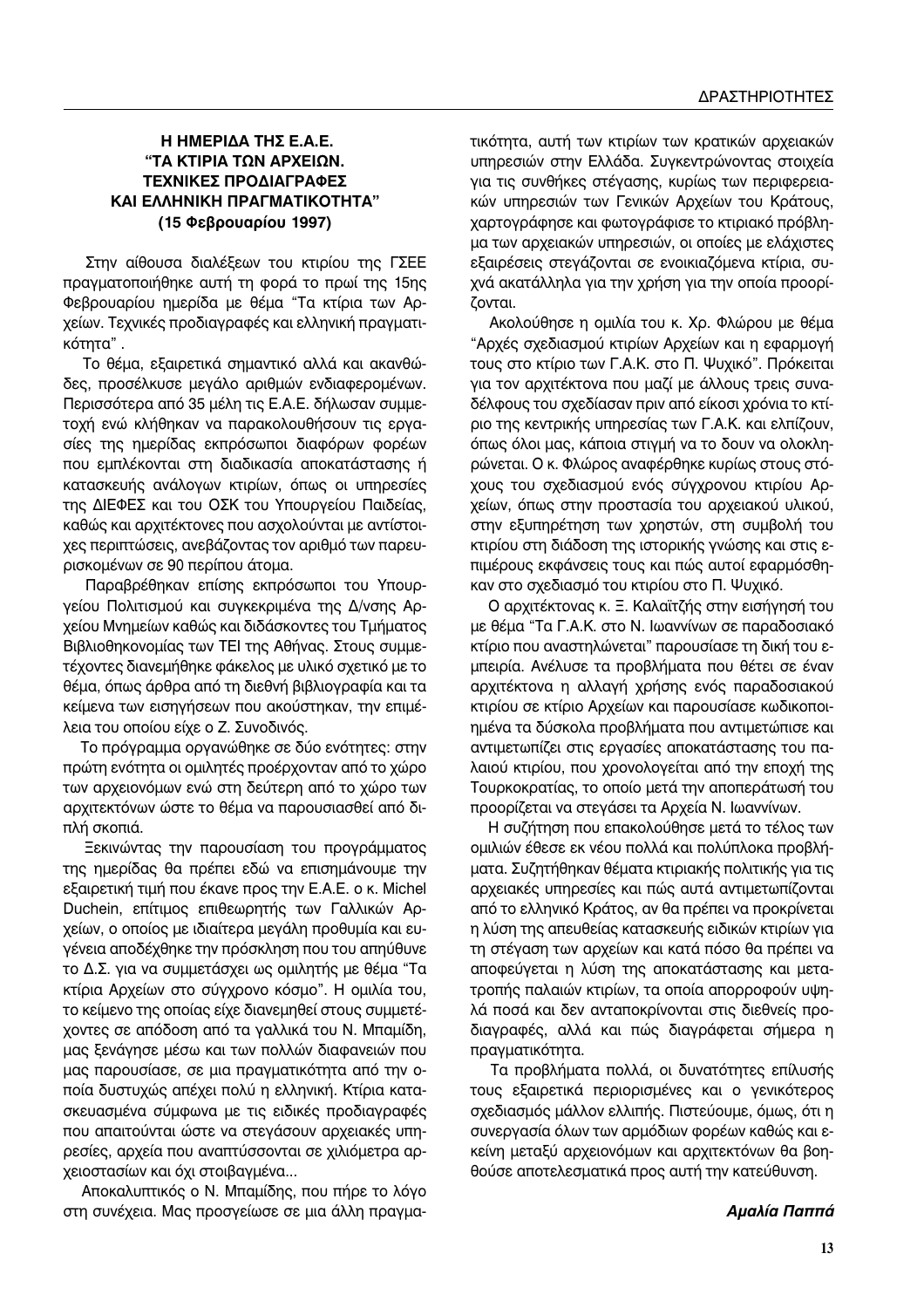#### **ΠΕΠΡΑΓΜΕΝΑ ΔΙΟΙΚΗΤΙΚΟΥ ΣΥΜΒΟΥΛΙΟΥ** (Φεβρουάριος- Ιούνιος 1997)

Συνεπείς στην καθιερωμένη, ανά εξάμηνο, ενημέρωση προς τα μέλη της Ε.Α.Ε., παρουσιάζουμε και σ' αυτό το τεύχος τα πεπραγμένα και τις σημα-Vτικότερες αποφάσεις του νέου Διοικητικού Συμ-Bouλίου της Εταιρείας όπως αυτό προέκυψε από τις εκλογές της 15ης Φεβρουαρίου 1997.

Στο νέο Δ.Σ. συμμετέχουν για πρώτη φορά η κα Mαρία Πολίτη και οι κ.κ. Αλέξανδρος Ζάννας και Αντώνης Αντωνίου. Θεωρούμε ότι η παρουσία τους θα ενισχύσει σε σημαντικό βαθμό τις προσπάθειες που θα καταβληθούν από το Δ.Σ. της Ε.Α.Ε., αφού ο καθένας από την πλευρά του διαθέτει μια διαφορετική αλλά πολύτιμη εμπειρία.

Στη διάρκεια των τελευταίων μηνών το Δ.Σ. πραγματοποίησε τέσσερις συνολικά συνεδριάσεις. Στην πρώτη συνεδρίασή του, που έγινε στις 25 Φεβρουαρίου, το νέο Διοικητικό Συμβούλιο συγκροτήθηκε σε σώμα ως εξής:

|  | Πρόεδρος : Ζήσιμος Συνοδινός |
|--|------------------------------|
|  | Αντιπρόεδρος : Αλέξης Κράους |
|  | Γραμματέας : Αμαλία Παππά    |
|  | Ταμίας: Αλέξανδρος Ζάννας    |
|  | Μέλη: Αντώνης Αντωνίου       |
|  | Νέστορας Μπαμίδης            |
|  | Μαρία Πολίτη                 |
|  |                              |

Tη συγκρότηση του Δ.Σ. σε σώμα, ακολούθησε ο καθορισμός των βασικών αξόνων δράσης του. Θεωρώντας, όπως άλλωστε όλα τα μέχρι σήμερα  $\Delta$ . Σ. της Ε.Α.Ε., ότι οι εκδόσεις αποτελούν το βασικό μέσο ενημέρωσης και επικοινωνίας μεταξύ των μελών, αποτελεί κοινή πεποίθηση και στο νέο Δ.Σ. ότι είναι αναγκαία η συνέχιση ή ακόμη και η ενίσχυση, αν η οικονομική κατάσταση και οι ανθρώπινες διαθεσιμότητες το επιτρέψουν, της εκδοτικής δραστηριότητας καθώς και της λειτουργίας των επιτροπών.

Kύριο θέμα συζήτησης υπήρξε, επίσης, η αναζήτηση τρόπου ανανέωσης των επαφών με τα μέλη της Εταιρείας ώστε να περιοριστεί το πρόβλημα της έλλειψης συμμετοχής των μελών στις επιτροπές και στις άλλες επιμέρους δραστηριότητες.

Στο ίδιο πνεύμα, δηλαδή της άμεσης προσέγγισης και επαφής, κινήθηκε και η πρόταση του κ. Ν. Μπαμίδη, υπεύθυνου της Επιτροπής Περιφερειακής Οργάνωσης. Έτσι μετά από συζήτηση, αποφασίστηκε η αποστολή ερωτηματολογίου στους περι-Φερειακούς φορείς, ώστε να καταγραφούν τα προβλήματα και οι ανάγκες τους και να επεξεργαστούν συνολικά.

#### *Eκδοτικό πρόγραμμα*

Mε γνώμονα την αποκέντρωση, αποφασίστηκε ότι στο εξής η περιοδική έκδοση της Ε.Α.Ε. *Αρχειακά Νέα* θα εκδίδεται στη Θεσσαλονίκη κινητοποιώντας με τον τρόπο αυτό τους συναδέλφους της Bόρειας Ελλάδας, με πυρήνα το Ιστορικό Αρχείο Μακεδονίας και εκμεταλλευόμενοι την εκεί τεχνολονική υποδομή.

Eνεργοποιήθηκε, μετά την εκλογή των μελών της από τη Γενική Συνέλευση, η συντακτική επιτροτη του περιοδικού *Αρχειονόμος* με στόχο την οριστικοποίηση της ύλης και της μορφής της έκδοσης. Μέλη της είναι οι Γ. Κανάκης, Ν. Καραπιδάκης, Γ. Μητροφάνης, Α. Μπάγιας, Ν. Μπαμίδης, N. Παντελάκης, Ζ. Συνοδινός.

Συνεχίζεται από την Επιτροπή μετάφρασης του εγχειριδίου Αρχειονομίας (Χρ. Βάρδα, Ν. Καραπιδάκης, Ν. Παντελάκης, Ζ. Συνοδινός) η κοπιώδης προσπάθεια ελέγχου, κατά τμήματα, της μετάφρασης που παραδίδεται στην Ε.Α.Ε. ώστε το κείμενο να αποκτήσει την τελική του μορφή και να εκδοθεί.

Ύστερα από απόφαση του Δ.Σ., συγκροτήθηκε επιτροπή (Αλ. Κράους, Αμ. Παππά, Μ. Πολίτη, Χρ. Σάρρα) με σκοπό την έκδοση των πρακτικών του συνεδρίου της Πρέβεζας (1990).

H έκδοση των ανακοινώσεων θα πραγματοποιηθεί μετά από συνεργασία της επιτροπής με τους συγγραφείς τους. Το σώμα των πρακτικών του συνεδρίου παραδόθηκε στην Ε.Α.Ε. από τα Γενικά Aρχεία του Κράτους, ύστερα από αίτημα του προηγούμενου Δ.Σ., με σκοπό την αξιοποίησή τους. Θεωρήσαμε ότι η πλούσια θεματολογία του συνεδρίου, ο μεγάλος και αντιπροσωπευτικός αριθμός των ομιλητών από όλους τους χώρους αλλά και ο χρόνος που αυτό πραγματοποιήθηκε, δεδομένου ότι στη χρονική εκείνη περίοδο ήταν ορατή η διαμόρφωση μιας νέας αρχειακής πραγματικότητας κυρίως σε ότι αφορά τα αρχεία του κρατικού τομέα, μας επιβάλλουν την αναζήτηση πόρων για την έκδοσή τους.

#### *Xρηματοδότηση*

Aντιμέτωποι με το πάγιο πρόβλημα της χρηματοδότησης μιας Εταιρείας όπως η Ε.Α.Ε., το Δ.Σ. βρίσκεται σε αναζήτηση νέων χορηγιών ώστε να καλύψει τις βασικές της δραστηριότητες. Παράλληλα στάλθηκε, για μια ακόμη φορά, επιστολή στα μέλη που οφείλουν συνδρομές ετών να τακτοποιήσουν τις οικονομικές τους εκκρεμότητες. Είναι γεγονός ότι ο τομέας της αυτοχρηματοδότησης, το μόνο βέβαιο εισόδημα της Ε.Α.Ε., δεν είναι σταθερό και παρουσιάζει μεγάλα προβλήματα. Το κόστος της ενημέρωσης, μέσω της αλληλογραφίας και των περιοδικών εκδόσεων, όλων των μελών μας ανεξάρτητα του αν οφείλουν ή όχι τις συνδρομές τους, εί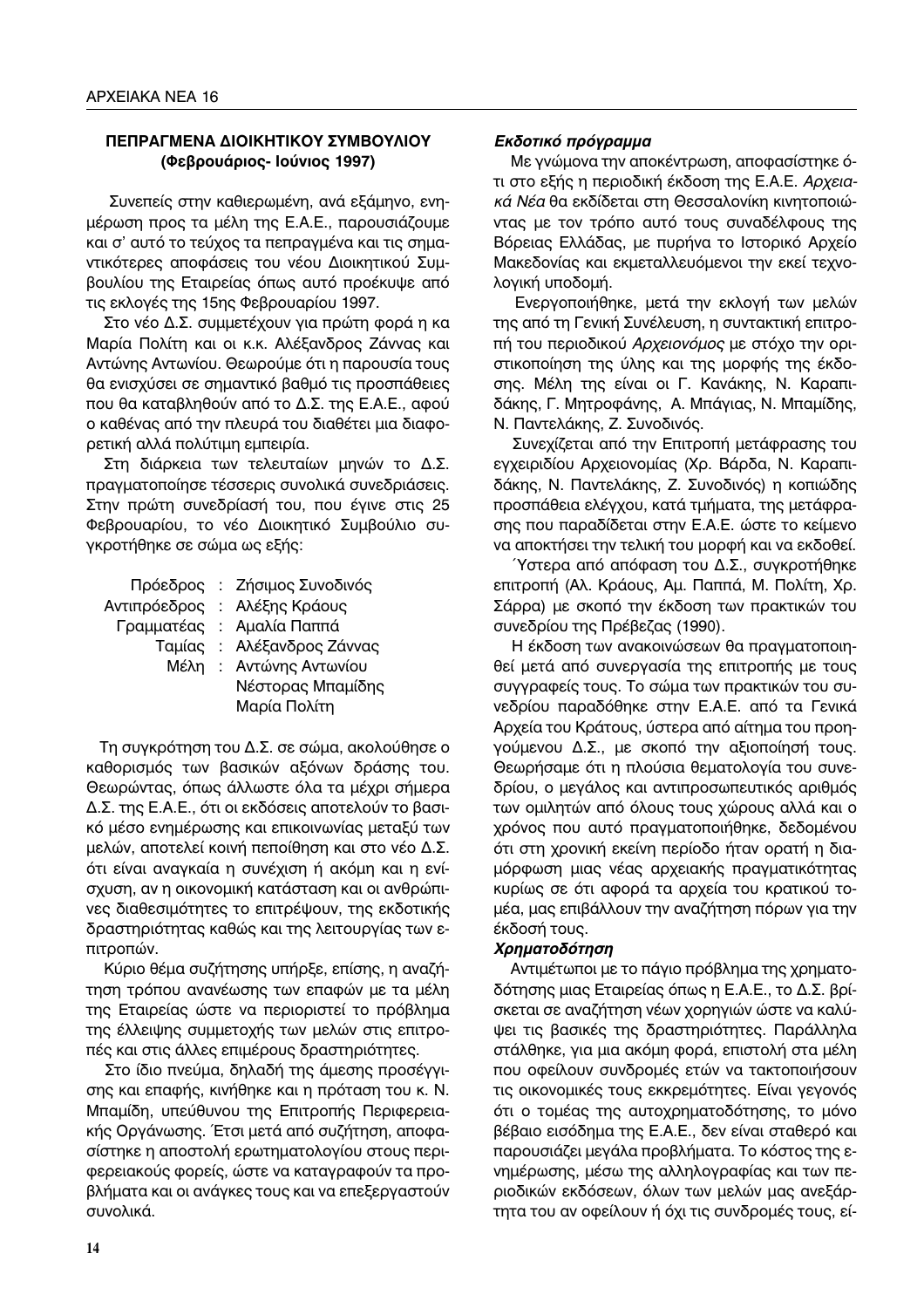ναι πλέον απαγορευτικό και στερεί από την Εταιρεία κονδύλια που θα ήταν δυνατόν να διατεθούν στην κάλυψη άλλων δαπανών και δραστηριοτήτων. Για το λόγο αυτό, με λύπη μας, όσοι δεν ανταποκρίθηκαν σ' αυτή την τελευταία έκκληση του Δ.Σ., δεν θα λαμβάνουν στο εξής καμιά από τις εκδόσεις της Εταιρείας.

#### Διεθνής εκπροσώπηση

Το Δ.Σ. εκπροσωπήθηκε από τον πρόεδρο κ. Ζ. Συνοδινό στο διεθνές συνέδριο της Βαρκελώνης (Μάιος '97).

#### Επιμόρφωση

Αποφασίστηκε η οργάνωση επιμορφωτικού σεμιναρίου στο τέλους του χρόνου. Η θεματολονία και ο ακριβής χρόνος πραγματοποίησής του θα σας ανακοινωθούν έγκαιρα.

#### Νέα μέλη

Τους τελευταίους μήνες η Ε.Α.Ε. απέκτησε έξι νέα μέλη. Πρόκειται για τους Πηνελόπη Κορνάρου, Κωστάντζα Γεωργακάκη (Γ.Α.Κ.), Ιωάννη Καζταρίδη (Γ.Α.Κ. -Αρχεία Ν. Πιερίας), Ιουλία Κανδήλα (Γ.Α.Κ.- Αρχεία Ν. Λαρίσης), Ευθαλία Τσαλικτσή και Ευαγγελία Μπλαί (τελειόφοιτων της Σχολής Αρχειονομίας του Ιονίου Πανεπιστημίου και υπαλλήλων της ΕΘΝΟDΑΤΑ, Δ/νση Γραμματείας ΕΤΕ, Τμήμα Αρχείων και Αλληλογραφίας).

Αμαλία Παππά

#### ΒΡΕΤΑΝΙΚΟ ΣΥΜΒΟΥΛΙΟ: ΔΙΕΘΝΕΣ ΣΕΜΙΝΑΡΙΟ ΓΙΑ ΤΑ ΑΡΧΕΙΑ LIVERPOOL, 2-12 Noεuβρίου 1997

Το Βρετανικό Συμβούλιο, στα πλάισια των "Διεθνών Σεμιναρίων" του, διοργανώνει στο Liverpool κατά το χρονικό διάστημα 2-12 Νοεμβρίου 1997 σεμινάριο με θέμα: ®Η διαχείριση των αρχείων και τεκμηρίων: η επίδραση των ηλεκτρονικών μέσων και του Internet" (The Management of Archives and Records: the Impact of Electronics and the Internet).

Το διεθνές αυτό Σεμινάριο 25 θέσεων απευθύνεται σε αρχειονόμους και διαχειριστές αρχείων του δημόσιου και του ιδιωτικού τομέα, διευθύνεται από τον γνωστό ειδικό, καθηγητή των αρχειακών σπουδών στο Πανεπιστήμιο του Λίβερπουλ Michael Cook και θα έχει ως εισηγητές διάφορους αρχειονόμους και πανεπιστημιακούς από το Ηνωμένο Βασίλειο και τον Καναδά.

Έξοδα του Σεμιναρίου: 1.680 λίρες Αγγλίας (διαμονή, διατροφή, δίδακτρα, κοινωνικές εκδηλώσεις κλπ).

Οι ενδιαφερόμενοι για περισσότερες πληροφορίες ή για τη συμπλήρωση της σχετικής αίτησης συμμετοχής μπορούν να επικοινωνούν με την Ελληνική Αρχειακή Εταιρεία ή απευθείας με το Βρετανικό Συμβούλιο στην Οξφόρδη:

τηλ. +44 (0) 1865 316636 fax  $+44$  (0) 1865 557368 E-mail: international.seminars@britcoun.org



### ΕΠΙ ΤΟΥ ΠΙΕΣΤΗΡΙΟΥ

Την Παρασκευή, 27 Ιουνίου, ο νέος Ειδικός Γραμματέας του ΥΠΕΠΘ για θέματα Βιβλιοθηκών και Αρχείων καθηγητής κ. Ν. Ζαχαρόπουλος, επισκέφθηκε το Ιστορικό Αρχείο Μακεδονίας. Ζήτησε να ενημερωθεί για όλα τα θέματα που απασχολούν το Ι.Α.Μ. και τους υπαλλήλους των Γ.Α.Κ. γενικότερα, περιηγήθηκε τους χώρους και συζήτησε με το προσωπικό, υποσχόμενος ότι η επαφή αυτή δεν θα είναι η μοναδική. Η Ε.Α.Ε. χαιρετίζει την πρωτοβουλία του κ. Ειδικού Γραμματέα και εύχεται να επεκταθούν οι επαφές του σε όλο το φάσμα των αρχειακών φορέων.

Λόγω του ότι τα θέματα ήταν πολλά, η περιήγηση χρονοβόρα και το πρόγραμμα του κ. Ειδικού Γραμματέα υπερπλήρες, δεν υπήρχε περιθώριο για μία "εν θερμώ" συνέντευξη. Όμως ο κ. Ζαχαρόπουλος δήλωσε πρόθυμος να την υποστεί σε πρώτη ευκαιρία. Αναμείνατε...  $M$   $M$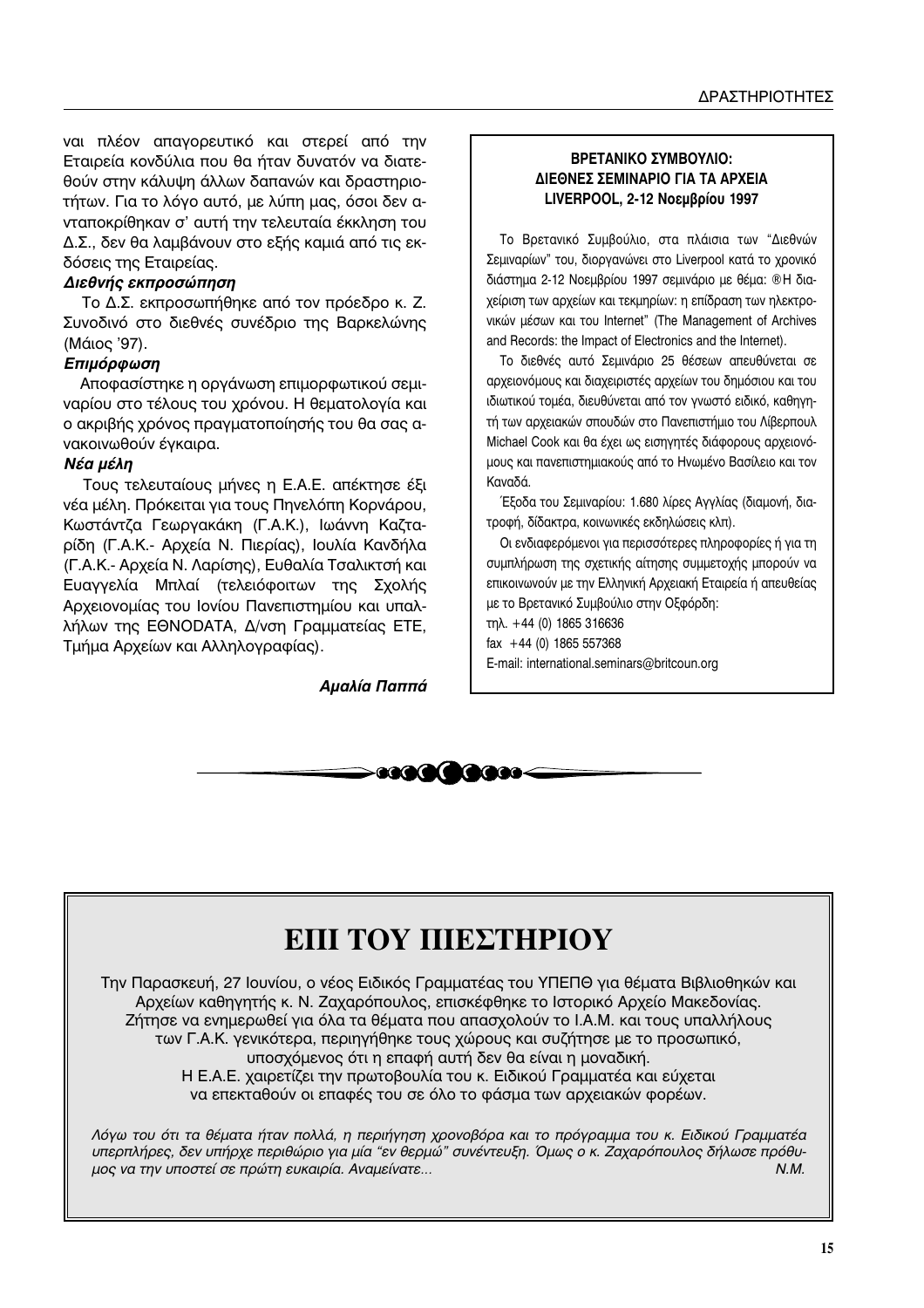# **APXEIAKA**

#### ΔΗΜΟΣΙΑ Ή ΙΔΙΩΤΙΚΑ ΤΑ ΑΡΧΕΙΑ ΤΩΝ ΠΟΛΙΤΙΚΩΝ ΠΡΟΣΩΠΙΚΟΤΗΤΩΝ;

Το ερώτημα αυτό βρίσκεται και πάλι στην επικαιρότητα εδώ και αρκετούς μήνες με αφορμή την τύχη του αρχείου του Ανδρέα Παπανδρέου. Η συζήτηση δυστυχώς διεξάγεται μέσα σε μια γενική αοριστολογία, αφού κανείς δεν κάνει τον κόπο να διευκρινίσει τι εννοεί όταν μιλάει για αρχείο Α. Παπανδρέου. Η επίμονη άρνηση να οριστεί και να συγκεκριμενοποιηθεί το αντικείμενο της συζήτησης, μπορεί να οφείλεται είτε στο γεγονός ότι τα τρία εμπλεκόμενα μέρη (κυβέρνηση, κόμμα, οικογένεια) θεωρούν ότι "τα ευκόλως εννοούμενα παραλείπονται", είτε ότι η ουσιαστική συζήτηση δεν συμφέρει, για πολλούς και διαφόρους λόγους, καμία από τις τρεις πλευρές.

Για να προσδιορίσει καταρχήν κανείς εάν το αρχείο ενός συγκεκριμένου προέδρου, πρωθυπουργού, υπουργού ή δημόσιου λειτουργού είναι δημόσιο ή ιδιωτικό, θα πρέπει αφενός να γνωρίζει τι ορίζεται ως δημόσιο και τι ως ιδιωτικό αρχείο και αφετέρου να γνωρίζει σε γενικές γραμμές από τι τεκμήρια αποτελείται το εν λόγω αρχείο. Σύμφωνα με όσα ορίζει ο νόμος των Γενικών Αρχείων του Κράτους, δημόσια αρχεία είναι τα αρχεία που βρίσκονται στην κατοχή δημοσίων υπηρεσιών, δικαστικών αρχών, νομικών προσώπων ιδιωτικού δικαίου που εμπίπτουν στο δημόσιο τομέα, οργανισμών και επιχειρήσεων κοινής ωφέλειας, ληξιαρχείων, συμβολαιογραφείων, υποθηκοφυλακείων, εκπαιδευτικών ιδρυμάτων κλπ, ενώ ιδιωτικά αρχεία είναι τα αρχεία των προσώπων που άσκησαν ανώτατα λειτουργήματα της Πολιτείας και της Εκκλησίας, των προσώπων που διακρίθηκαν στις Επιστήμες, στα Γράμματα, στις Τέχνες, στην ευποιία, στην εθνική ή οποιαδήποτε άλλη δράση καθώς και τα αρχεία άλλων φυσικών προσώπων που το περιεχόμενό τους παρουσιάζει ιδιαίτερο ενδιαφέρον, όπως είναι τα αρχεία πολιτικών κομμάτων και συνδικαλιστικών οργανώσεων, τα αρχεία επιχειρήσεων, συνεταιρισμών κλπ.

Θεωρητικά, δημόσιο αρχείο είναι το αρχείο εκείνο που κάθε δημόσια υπηρεσία δημιουργεί στα πλαίσια των καθημερινών δραστηριοτήτων της, ώστε να διατηρούνται αποδείξεις και πληροφορίες απαραίτητες για την αποτελεσματική λειτουργία της. Στην πράξη, καλά οργανωμένα δημόσια αρχεία συναντάμε στην ελληνική δημόσια διοίκηση σε ελάχιστες περιπτώσεις. Τις περισσότερες φορές, και αυτό είναι γνωστό σε όλους όσους έρχονται σε καθημερινή επαφή με τη δημόσια διοίκηση, τα εν ενεργεία δημόσια αρχεία είναι απαράδεκτα οργανωμένα με αποτέλεσμα να είναι σύνηθες φαινόμενο να χάνονται καθημερινά φάκελοι και έγγραφα. Η τραγική κατάσταση των εν ενεργεία αρχείων μας βάζει στην υποψία ότι το γεγονός αυτό δεν οφείλεται σε αμέλεια και αδιαφορία αλλά ότι συντηρείται σκόπιμα, ώστε αποδείξεις και πληροφορίες να χάνονται ή να είναι δυσεύρετες για ευνόητους λόγους. Αλλά και τα Γενικά Αρχεία του Κράτους, που έχουν σαν αποστολή τη διαφύλαξη των ανενεργών αρχείων με ιστορική σημασία και αποτελούν πολύτιμη πολιτιστική κληρονομιά, δεν βρίσκονται σε καλύτερη μοίρα τόσο από άποψη υποδομής όσο και στελεχιακού δυναμικού. Τελικά, εφόσον τα δημόσια αρχεία στην Ελλάδα δεν φυλάσσονται από εξειδικευμένο προσωπικό, σύμφωνα με τους γενικά αποδεκτούς επιστημονικούς κανόνες, χωρίς να έχουν καθορισθεί αυστηροί όροι και χρονικά όρια για την πρόσβαση σ' αυτά, είναι φυσικό ότι θα διασωθεί ή θα παραμένει σαν αρχείο μόνο το τμήμα εκείνο των τεκμηρίων, που είτε τυχαία είτε σκόπιμα δεν θα καταστραφεί γιατί εξυπηρετεί εκείνον που το έχει στην κατοχή του και τίποτε δεν τον εμποδίζει να κάνει επιλεκτική διατήρηση. Το πρόβλημα της σωστής φύλαξης και διαχείρισης των δημοσίων αρχείων είναι ακόμα εντονότερο στην περίπτωση των αρχείων του ανώτατων κρατικών λειτουργών (προέδρων, πρωθυπουργών, υπουργών, διοικητών οργανισμών κλπ) ιδιαίτερα όταν μετά από μια κυβερνητική αλλαγή το αντίπαλο κόμμα έρχεται στην εξουσία. Εδώ λοιπόν βρίσκονται οι ευθύνες των εκάστοτε κυβερνώντων, οι οποίοι ποτέ δεν φρόντισαν για την θέσπιση αυστηρών κανόνων σχετικά με την τήρηση και χρήση των αρχείων.

Η πραγματικότητα του τι είναι δημόσιο και τι ιδιωτικό αρχείο αποδεικνύεται πολύ πιο πολύπλοκη από αυτή που ορίζεται μέσα από τους νόμους, για τον απλούστατο λόγο ότι πολλά ιδιωτικά αρχεία προσώπων που άσκησαν ανώτατα λειτουργήματα περιέχουν συνήθως ανάμεσα στα καθαρά προσωπικά τεκμήρια (οικογενειακή αλληλογραφία, φωτογραφίες κλπ) και τεκμήρια πρωτότυπα ή αντίγρα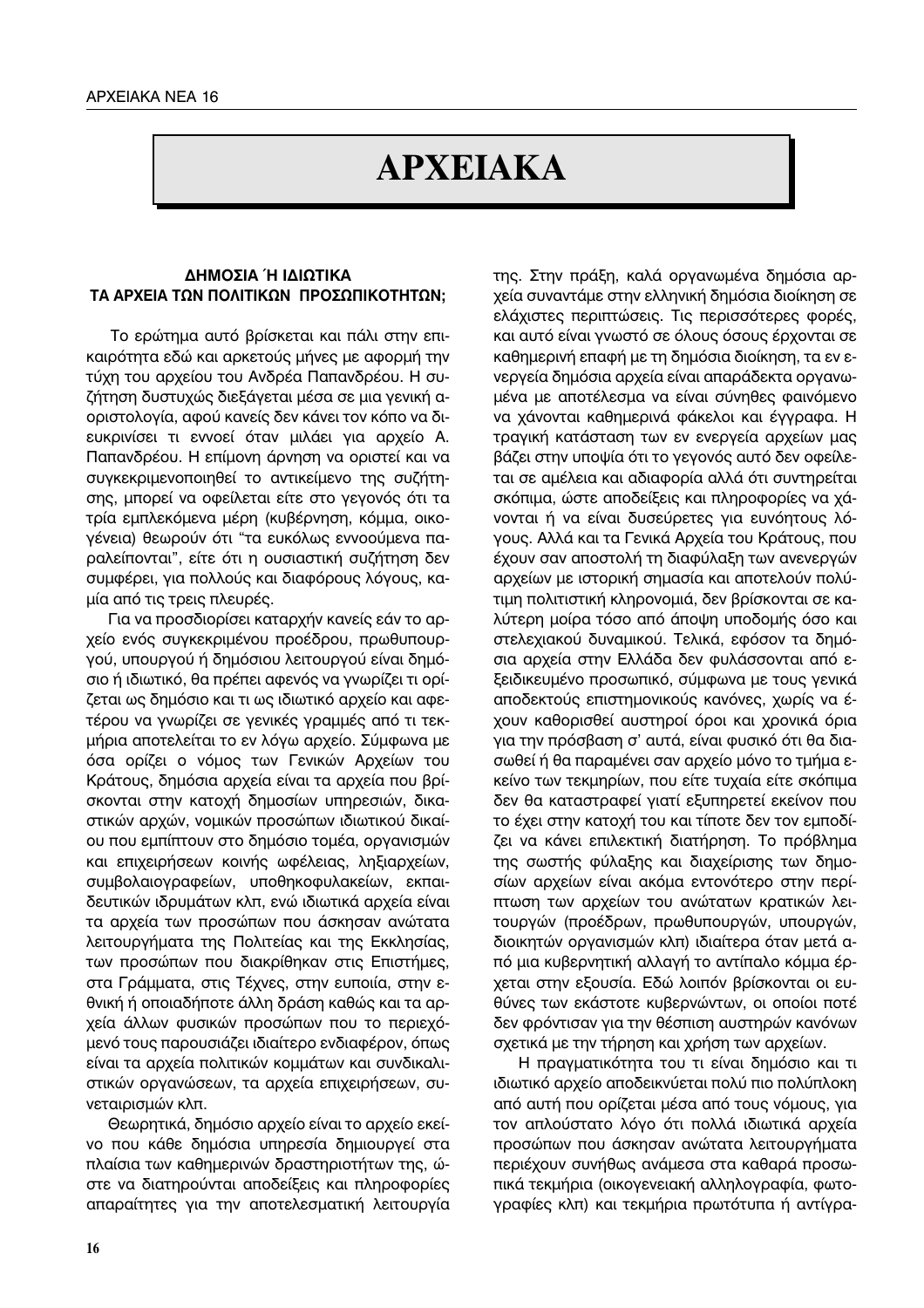φα, που χωρίς αμφιβολία ανήκουν στην κατηγορία των δημοσίων αρχείων. Ταυτόχρονα υπάρχει μια μεγάλη ποικιλία τεκμηρίων, που δεν είναι προφανές σε ποια από τις δύο κατηγορίες αρχείων ανήκουν. Θα αναφέρουμε ενδεικτικά ορισμένες χαρακτηριστικές περιπτώσεις:

Πρώτη περίπτωση: Στο ανώτατο επίπεδο -δηλαδή στο επίπεδο προέδρων δημοκρατίας, πρωθυπουργών, υπουργών- υπάρχει μια τάση τμήματα των αρχείων των Γραφείων τους να θεωρούνται προσωπικά τους αρχεία, τα οποία παραλαμβάνουν μαζί τους με την αποχώρηση τους από το αντίστοιχο αξίωμα. Η εμπλοκή δεν οφείλεται μόνο στο ότι παράλληλα ασκούν συνήθως δύο ή και περισσότερα λειτουργήματα που δεν αφορούν τον ίδιο θεσμό και ότι με τον τρόπο αυτό έχουν στην κατοχή τους δύο ή τρία διαφορετικά αρχεία, όπως π.χ. το αρχείο του πρωθυπουργού αλλά και τμήμα του αρχείου του κόμματος του οποίου είναι συνήθως πρόεδροι. Το γεγονός ότι μετακομίζουν και κατοικούν σε δημόσια κτίρια, προεδρικά ή άλλα μέγαρα, με αποτέλεσμα τα κτίρια αυτά να είναι ταυτόχρονα και κατοικία τους, περιπλέκει ακόμα περισσότερο το ζήτημα. Έτσι, άθελα ή ηθελημένα, ο καθαρά ιδιωτικός βίος εμπλέκεται στενά με τον δημόσιο με αποτέλεσμα τα όρια μεταξύ ιδιωτικού και δημοσίου βίου, μεταξύ ιδιωτικού και δημοσίου αρχείου να γίνονται δυσδιάκριτα. Πόσο μάλλον, όταν ένας πρωθυπουργός επιλέγει την κατοικία του και ως πρωθυπουργικό γραφείο. Δεν υπάρχει λοιπόν αμφιβολία ότι όσο καλύτερα οργανωμένα αρχεία διαθέτουν οι δημόσιες υπηρεσίες, τόσο θα περιορίζονται και αυτά τα προβλήματα, χωρίς να εξαφανίζονται ωστόσο ολοκληρωτικά.

Δεύτερη περίπτωση: Ανάμεσα στο υπηρεσιακό έγγραφο, που προέρχεται από άλλη δημόσια υπηρεσία και αφορά καθαρά κάποιο ζήτημα του Δημοσίου - και για το οποίο δεν υπάρχει η παραμικρή αμφιβολία ότι αποτελεί έγγραφο του δημοσίου αρχείου- και μιας καθαρά προσωπικής αλληλονραφίας μεταξύ του προέδρου και της συζύγου του για το οποίο δεν υπάρχει αμφιβολία ότι πρόκειται για έγγραφο του ιδιωτικού αρχείου του προέδρουυπάρχει μια ολόκληρη κατηγορία εγγράφων που είναι εξαιρετικά δύσκολο να ενταχθούν στη μια ή στην άλλη κατηγορία. Η κατάθεση γραπτής γνώμης, έστω και για σημαντικό δημόσιο ζήτημα, από κάποιο ιδιώτη ή σύμβουλο του πρόεδρου, μπορεί να αποτελεί μια καθαρά φιλική-προσωπική πράξη ή έκφραση γνώμης μέσα στα πλαίσια μιας άτυπης διαδικασίας, και το έγγραφο αυτό να θεωρείται δικαιολογημένα ιδιωτικό και ούτε ο αποστολέας ούτε ο παραλήπτης να θέλουν να αποτελεί δημόσιο έγγραφο, παρ' όλη την τεράστια ιστορική του αξία, όπως εξάλλου θα συνέβαινε εάν η γνώμη αυτή κατετίθετο προφορικά σε συνάντηση ή διαμέσου τηλεφώνου. Τα έγγραφα αυτά, όσο σημαντικά και εάν είναι για τον τρόπο που πάρθηκε μια απόφαση, εφόσον δεν εντάσσονται στα στοιχεία που είναι αναγκαία για την λήψη των αποφάσεων, δεν μπορούν να θεωρηθούν μέρος του δημοσίου αρχείου. Στην περίπτωση αυτή η δυνατότητα διατήρησης προσωπικού αρχείου αποδεικνύεται σωτήρια, αφού τα στοιχεία αυτά θα διατηρηθούν, ενώ σε κάθε άλλη περίπτωση θα καταστραφούν. Με τον τρόπο αυτό διασώζονται στοιχεία που οι ίδιες οι υπηρεσίες διαφορετικά καταστρέφουν. Γνωρίζουμε έτσι π.χ. ότι κάποιες εκθέσεις που συντάχθηκαν από τις αγγλικές υπηρεσίες πληροφοριών για την κατάσταση στην Ελλάδα κατά τη διάρκεια του Β΄ Παγκοσμίου Πολέμου έχουν διασωθεί σε ιδιωτικά αρχεία, ενώ οι ίδιες οι υπηρεσίες διατείνονται ακόμα και σήμερα ότι δεν υπάρχουν. Γνωρίζουμε ακόμα ότι με τον τρόπο αυτό διασώζονται έγγραφα που ο αποστολέας τους έχει δώσει ρητή εντολή αφού αναγνωσθούν να καταστραφούν και σε καμιά περίπτωση να μην παραμείνουν μέσα στο δημόσιο αρχείο.

Τρίτη περίπτωση: Συνήθως όσοι έχουν περάσει από τα ανώτατα αξιώματα κρατούν για ορισμένες σημαντικές κρατικές υποθέσεις αντίγραφα φακέλων, είτε γιατί χρειάζεται να έχουν ανά πάσα στιγμή στα χέρια τους τα στοιχεία του φακέλου, είτε γιατί πιστεύουν ότι πρέπει αργότερα να έχουν το αρχείο αυτό σε αντίγραφα στα χέρια τους για να υπερασπίσουν τον εαυτό τους και τις αποφάσεις που έλαβαν, στην περίπτωση που κατηγορηθούν ότι δεν έπραξαν σωστά. Το αρχείο αυτό συμπεριλαμβάνει πολλές φορές και τεκμήρια που δεν θα βρεθούν στους επίσημους φακέλους. Η εμπειρία αποδεικνύει ότι η τακτική αυτή υπήρξε σωτήρια για την Ιστορία αφού στοιχεία, που είτε ηθελημένα είτε άθελα μετά από κάποια φυσική καταστροφή χάθηκαν, τελικά διασώζονται φυλαγμένα και αλλού. Όμως σε καμιά περίπτωση δεν πρέπει να επιτρέπεται η εμπορική εκμετάλλευση των δημοσίων αρχείων που βρίσκονται με αυτό τον τρόπο στα χέρια ιδιωτών.

Πρόβλημα με τα αρχεία των προέδρων και άλλων αξιωματούχων δεν υπάρχει μόνο στην Ελλάδα. Στις Ηνωμένες Πολιτείες για παράδειγμα, μόλις το 1978 μετά το σκάνδαλο του Watergate θα ψηφισθεί ο νόμος που ορίζει ότι τα αρχεία των προέδρων είναι δημόσια. Πριν απ' αυτό, τα αρχεία θεωρούνταν ιδιωτικά και οι Αμερικανοί πρόεδροι είτε τα έπαιρναν σπίτι τους είτε τα κατέθεταν σε προεδρική βιβλιοθήκη και μουσείο, που οι ίδιοι ίδρυαν για να στεγάσουν το αρχείο και προσωπικά τους αντικείμενα. Την τακτική των προεδρικών βιβλιοθηκών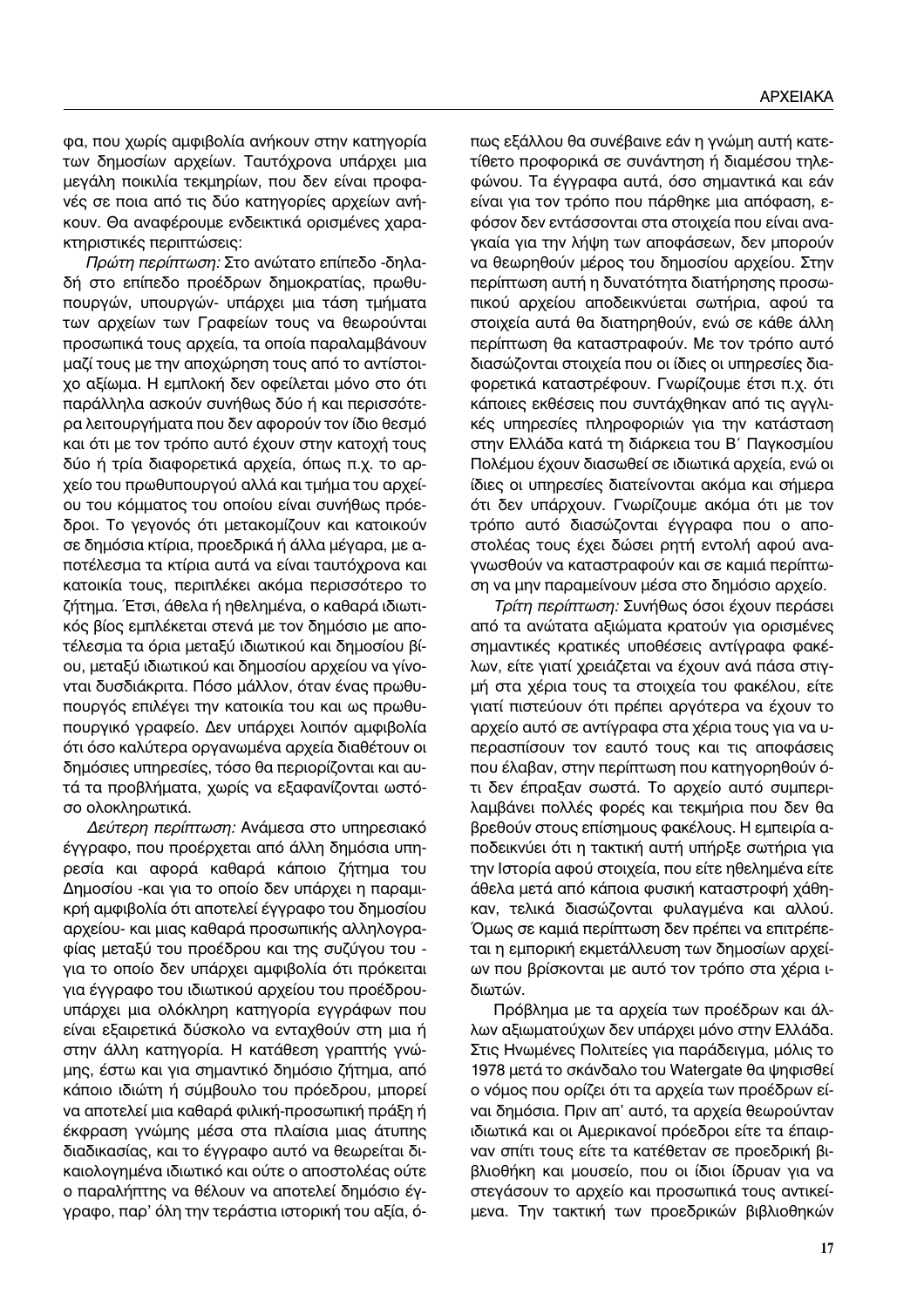πρώτος εγκαινίασε ο Roosevelt. Ο νόμος ωστόσο αναγνωρίζει ότι ο Αμερικανός πρόεδρος διαθέτει και προσωπικά έγγραφα που αποτελούν το ιδιωτικό του αρχείο. Και πάλι φυσικά προκύπτει πρόβλημα καθορισμού ποια έγγραφα εμπίπτουν στη μια κατηγορία και ποια στην άλλη -διάκριση που όπως ήδη αναφέραμε δεν είναι πάντα εύκολη. Ο νόμος ετιπλέον προβλέπει ότι στην περίπτωση που ο πρόεδρος θελήσει να εκκαθαρίσει το αρχείο του, θα πρέπει να ειδοποιήσει τον διευθυντή των Κρατικών Aρχείων των Η.Π.Α., ο οποίος όμως δεν έχει δικαίωμα να απαγορεύσει την καταστροφή.

Στη Γαλλία η Προεδρία της Δημοκρατίας έχει στη διάθεσή της αποσπασμένο αρχειονόμο των Γαλλικών Κρατικών Αρχείων, που εποπτεύει και κατευθύνει με πολύ συστηματικό τρόπο την οργάνωση των αρχείων, ώστε να διασωθεί το σύνολο των τεκμηρίων της Προεδρίας.

Eπανερχόμενοι στο θέμα του προσωπικού αρχείου του Ανδρέα Παπανδρέου πρέπει να αναφέρουμε ότι δεν είναι γνωστό τι ακριβώς περιλαμβάνει. Πάντως δεν υπάρχει περίπτωση να μην περιέχει τεκμήρια που δημιουργήθηκαν στο πλαίσιο της δραστηριότητάς του ως πρωθυπουργού της Eλλάδας και που αποτελούν μέρος του δημόσιου αρχείου της πρωθυπουργίας, τεκμήρια που δημιουργήθηκαν στο πλαίσιο της δραστηριότητάς του ως ιδρυτή και προέδρου του ΠΑΣΟΚ και που φυσιολογικά αποτελούν μέρος του αρχείου του κόμματος και τέλος τεκμήρια καθαρά προσωπικά και οικογενειακά που αφορούν τόσο την οικογενειακή του ζωή όσο και τη δραστηριότητα ως πολιτικού. Για το λόγο αυτό πιστεύουμε ότι το ζήτημα της τύχης του αρχείου, πρέπει άμεσα να λυθεί με τη δημιουργία ενός ανεξάρτητου ιδρύματος στο οποίο θα κατατεθεί το σύνολο του αρχειακού υλικού. Κάθε επέμβαση με στόχο το διαχωρισμό του αρχείου στις επιμέρους ενότητες που το αποτελούν, θα οδηγήσει σε ανεπανόρθωτες καταστροφές. Το ίδρυμα αυτό θα πρέπει να διοικείται από Διοικητικό Συμβούλιο που να εκπροσωπεί και τα τρία εμπλεκόμενα μέρη (κράτος, κόμμα, οικογένεια) και να διευθύνεται από ειδικό αρχειονόμο.

Οι υπεύθυνοι του ιδρύματος θα πρέπει να καθορίσουν τους όρους πρόσβασης στο αρχείο, ώστε να διατηρηθεί η χρυσή τομή ανάμεσα στο δικαίωμα του πολίτη για διαφάνεια και πληροφόρηση και στο δικαίωμα προστασίας της ιδιωτικής ζωής και των εθνικών συμφερόντων.

Μακροπρόθεσμα το ζήτημα των προσωπικών αρχείων των πρωθυπουργών, υπουργών και άλλων κρατικών λειτουργών θα πρέπει να αντιμετωπισθεί με ενιαίο τρόπο. Η δημιουργία πολλών ξεχωριστών ιδρυμάτων θα οδηγήσει πολύ γρήγορα αναπόφευKΤα -λόγω οικονομικών δυσχερειών συντήρησής τους- τα ιδρύματα αυτά σε κρίση και μαρασμό. Γι' αυτό οι καλές προθέσεις δεν αρκούν και χρειάζεται προσεκτικός σχεδιασμός για την ίδρυση ενός κοινής αποδοχής ανεξάρτητου φορέα, ο οποίος θα έχει την ευθύνη της διαφύλαξης προσωπικών αρχείων πολιτικών προσωπικοτήτων.

Όλα όσα αναφέραμε προϋποθέτουν αλλανή νοοτροπιών, κάτι που δεν είναι εύκολο με τα σημερινά δεδομένα. Πριν από όλα, προϋποθέτουν ότι το ελληνικό Κράτος θα ενδιαφερθεί επιτέλους κάποτε σοβαρά για τη διάσωση των αρχείων του. Αυτό σημαίνει ότι θα ενδιαφερθεί να αποκτήσει επιτέλους μια σοβαρή κρατική αρχειακή υπηρεσία, τόσο στο επίπεδο της υποδομής όσο και στο επίπεδο του οτελεχιακού της δυναμικού, που θα έχει τη δυνατότητα να παρέχει οδηγίες για τη σωστή τήρηση και των εν ενεργεία αρχείων.

Zητούμε μήπως πολλά;

#### *Nίκος Στ. Παντελάκης*

\* αναδημοσίευση από το 15μερο *Έντυπο κριτικής ανάλυ-* $\sigma$ ης ΣΑΜΙΖΝΤΑΤ, τχ. ΙΧ/ 15 Ιανουαρίου 1997, σσ. 20-22.



#### **ΤΟ ΠΕΡΙΕΧΟΜΕΝΟ ΤΗΣ ΛΕΞΗΣ "ΑΡΧΕΙΟ": ΜΕ ΑΦΟΡΜΗ ΤΗΝ ΕΚΔΟΣΗ TOY "APXEIOY KAPAMANAH"**

Εκείνο που προκαλεί εντύπωση σε έναν επαγγελματία αρχειονόμο στη συζήτηση που δημιούργησε η 12τομη έκδοση της Εκδοτικής Αθηνών, δεν είναι ούτε οι εκτιμήσεις του Κ. Καραμανλή, ούτε ο χρόνος και ο τρόπος δημοσιοποίησης τους, ούτε βέβαια οι αντιδράσεις όσων αισθάνθηκαν θιγόμενοι. Το εντυπωσιακότερο στοιχείο είναι πως η συζήτηση για τα "Αρχεία Καραμανλή" γίνεται ερήμην του αρχείου Κ. Καραμανλή και κυρίως διαστρεβλώ-VOVTας την έννοια "αρχείο".

Aπό την πρώτη ήδη ανάγνωση του "Αρχείου Kαραμανλή" προκύπτει πως δεν πρόκειται για κάποιο εργαλείο έρευνας ή έστω για ορισμένο τρόπο παρουσίασης του αρχειακού υλικού, αλλά για απομνημονεύματα. Αντί για τη συνεχή αφήγηση που προτίμησαν άλλοι απομνημονευματογράφοι πολιτικοί, στην παρούσα έκδοση προτάσσονται μικρά εισαγωγικά σημειώματα του Κ. Σβολόπουλου και α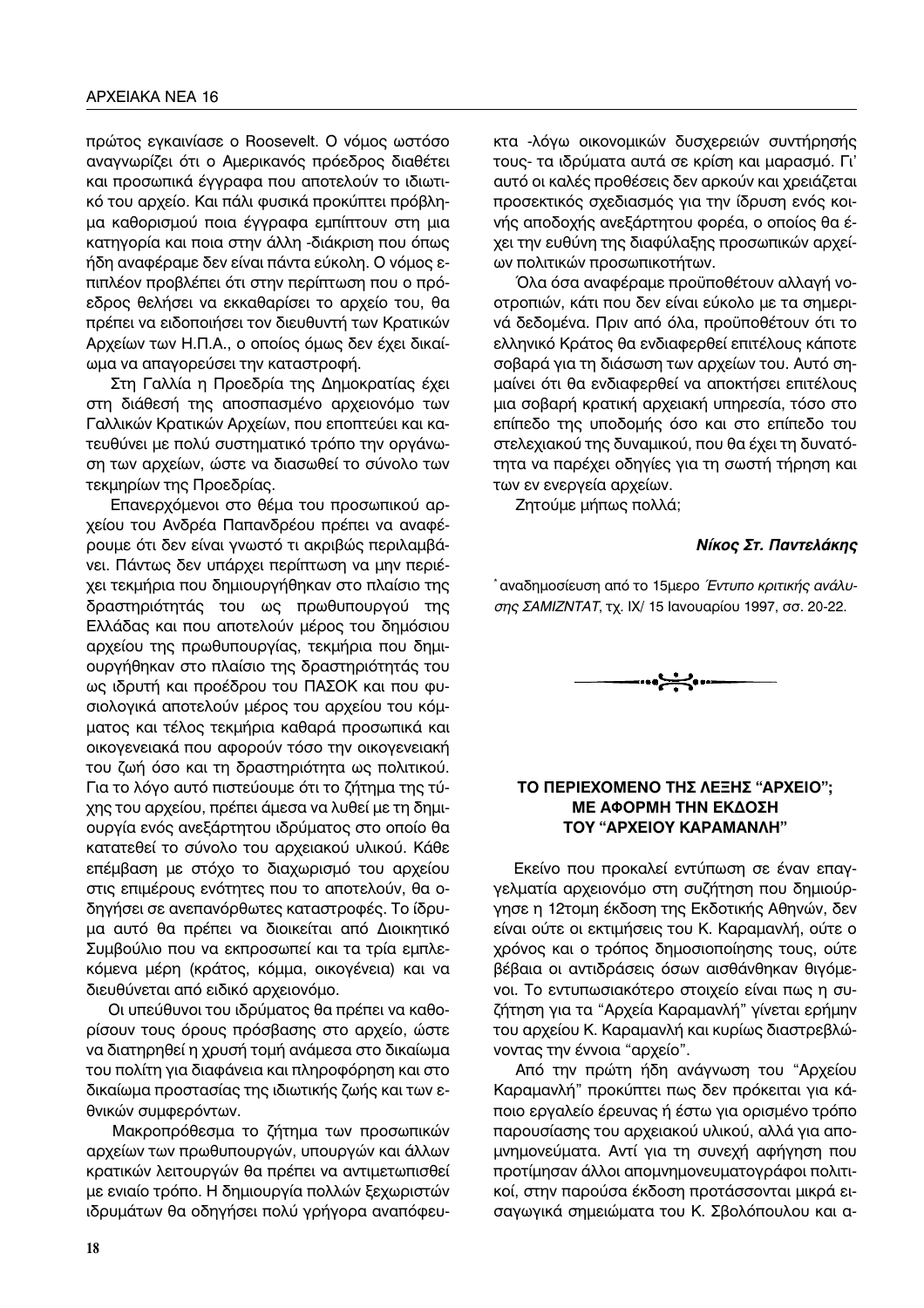κολουθούν κείμενα του Κ. Καραμανλή. Ενίοτε παρατίθενται επιλεγμένα αποσπάσματα από τον ημερήσιο τύπο της εποχής και σπανιότερα από τα πρακτικά της Βουλής.

Το αρχείο όμως υποτίθεται πως είναι το φυσικό απότοκο της δραστηριότητας του Κ. Καραμανλή. Είναι δυνατόν να περιορίζεται στα "επίσημα" (οριστικά, ορθονραφημένα, άκαμπτα) κείμενα που βρίσκουμε στην έκδοση της Εκδοτικής Αθηνών; Δεν υπάρχουν πρόχειρα σημειώματα; Δε βρέθηκαν σημειώσεις, διαγραφές, τροποποιήσεις; Δεν υπάρχουν επιστολές προς πολίτες, φίλους, συνεργάτες; Ο Κ. Καραμανλής δεν διέθετε προσωπική ζωή; Είναι δυνατόν να μην υπάρχει εισερχόμενη αλληλογραφία;

Όχι μόνο απουσιάζουν όλα τα παραπάνω αλλά ο αναγνώστης συναντά κείμενα τα οποία εμφανέστατα γράφτηκαν για να διαβαστούν. Και τούτο αυτόματα ακυρώνει την έννοια του αρχείου ως συνόλου τεκμηρίων τα οποία κατά τρόπο φυσικό και αυθόρμητο έχουν προκύψει από τις δραστηριότητες ενός φυσικού ή νομικού προσώπου. Με άλλα λόγια εκείνο που ανήκει στο αρχείο δεν είναι η άποψη του Κ. Καραμανλή αλλά αντιθέτως τα τεκμήρια που εκείνος παρήγαγε ή έλαβε προσπαθώντας να διαχειριστεί τη ζωή του και τις τύχες της παράταξης και της χώρας του. Και είναι εκείνα ακριβώς που απουσιάζουν από τη έκδοση του "Αρχείου Καραμανλή".

Παρότι η πολυσημία των λέξεων είναι ένα σύνηθες γλωσσικό φαινόμενο, ωστόσο είναι χρήσιμο να διακρίνουμε τις λανθάνουσες έννοιες γιατί διαφορετικά κινδυνεύουμε χρησιμοποιώντας τις ίδιες λέξεις να μιλάμε για διαφορετικά πράγματα. Η λέξη "αρχείο" περιλαμβάνει τρεις έννοιες:

- 1. του κτιρίου χώρου φύλαξης των τεκμηρίων
- 2. της αρχειακής υπηρεσίας
- 3. του συνόλου τεκμηρίων

Πρόσφατα, η λέξη "αρχείο" χρησιμοποιήθηκε για να αποδοθεί μία τέταρτη έννοια, αυτή του αρχειακού συνόλου (ο γαλλικός όρος "fonds" και ο αγγλικός όρος "record group" διακρίνονται από τον όρο "archives"). Στην τελευταία περίπτωση ο όρος "αρχείο" χρησιμοποιείται για να δηλώσει το ορισμένο σύνολο των εγγράφων που έχει δεχθεί ή παρανάνει ένα νομικό ή φυσικό πρόσωπο στα πλαίσια των δραστηριοτήτων του. Τέλος, στη συζήτηση που προκάλεσε η έκδοση των "Αρχείων Καραμανλή", η οποία δεν ανταποκρίνεται σε καμία από τις τέσσερις παραπάνω έννοιες, είναι ιδιάζουσα η χρήση του πληθυντικού (αρχεία αντί αρχείο) - προφανώς κατ' αναλογία προς το "archives".

Τα παραπάνω έχουν σημασία στο βαθμό που δεν αφορούν το συγκεκριμένο πρόσωπο ή τη συγκεκριμένη στιγμή αλλά χαρακτηρίζουν τη συνολική στάση της ελληνικής κοινωνίας και του ελληνικού Κράτους στο θέμα των αρχείων. Η παρανόηση των εννοιών και η εσφαλμένη χρήση των λέξεων δεν είναι παρά συμπτώματα. Το κεντρικό ζήτημα είναι η μεταχείριση που επεφύλαξε η Ελλάδα στα τεκμήρια του παρελθόντος της και η αδυναμία της να δομήσει ένα δίκτυο αρχειακών υπηρεσιών ικανό να αναλάβει τη διαχείριση τους.

Μοιραίο είναι στον ισχνό χώρο των αρχείων οι λέξεις να χάνουν τελείως το νόημά τους. Ποιος θα μπορούσε άλλωστε να τις υπερασπιστεί; Αν κάποιος θα έπρεπε να είχε θιγεί από το θόρυβο που προκάλεσε η έκδοση του"Αρχείου Καραμανλή", αυτοί είναι εκείνοι που ασχολούνται επαγγελματικά με τα αρχεία. Γιατί, δυστυχώς, η συζήτηση δεν έγινε μόνον ερήμην των αρχείων αλλά και των αρχειονόμων.

#### Ανδρέας Μπάγιας



αναδημοσίευση από την εφημερίδα "TA NEA", 9.6.97

\* αναδημοσίευση από το "Βήμα", Κυριακή 1.6.97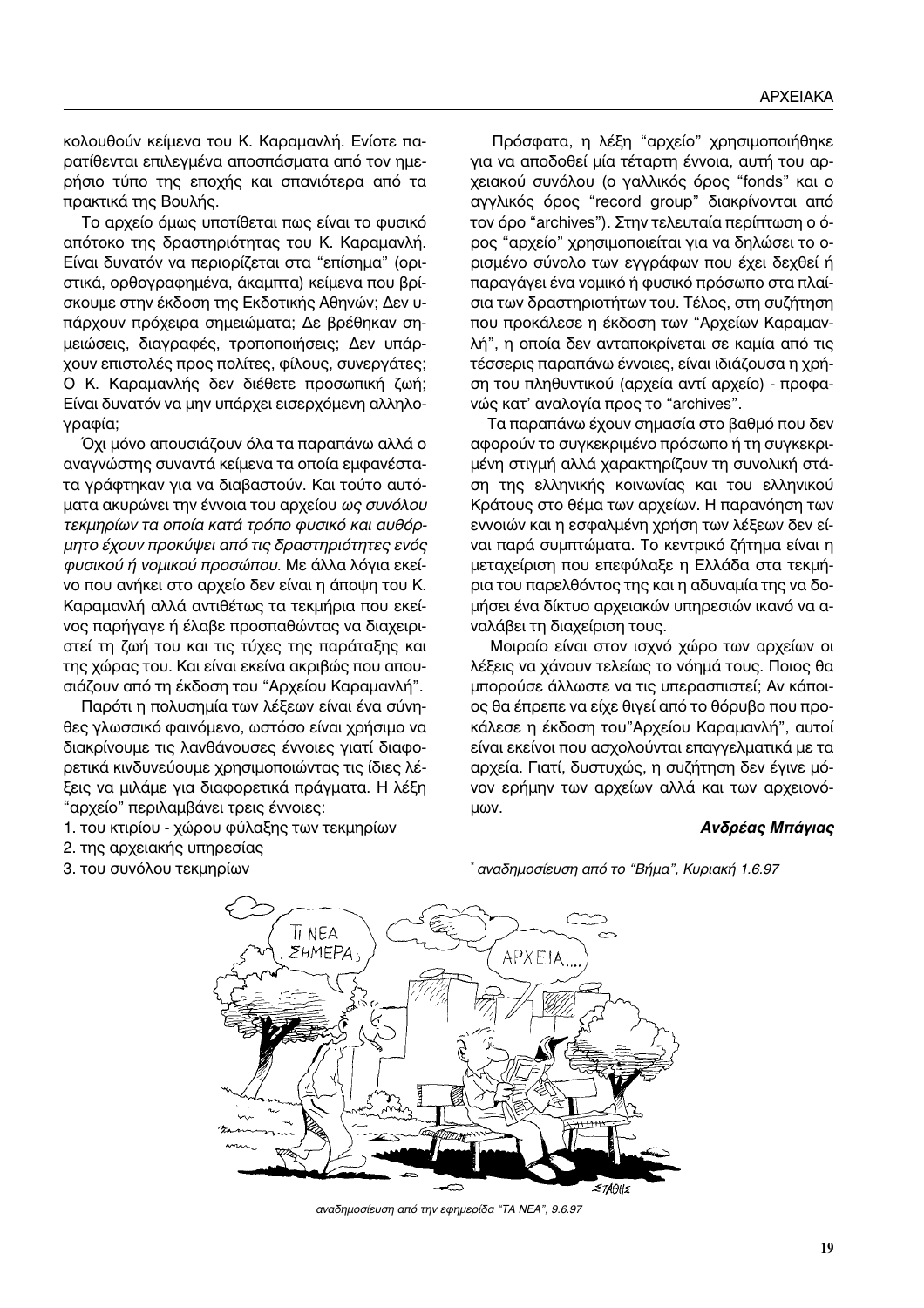#### ΒΙΒΛΙΑ ΑΝΤΙΓΡΑΦΗΣ ΕΠΙΣΤΟΛΩΝ ΜΕΘΟΔΟΙ ΑΝΤΙΓΡΑΦΗΣ

Τα βιβλία αντιγραφής επιστολών, γνωστά και ως κόπιες (copy books, copie de lettres, copialettere), τα συναντάμε τον 19ο αιώνα και μέχρι τις πρώτες δεκαετίες του 20ου σε αρχεία δημόσια και ιδιωτικά, των οποίων οι παρανωνοί έχουν συστηματική και εκτεταμένη εξερχόμενη αλληλογραφία.

Είναι σταχωμένα βιβλία (διαστάσεων συνήθως 29x24 εκ.) με δερμάτινη ή πάνινη ράχη που αποτελούνται από πεντακόσια αριθμημένα φύλλα ειδικού χαρτιού (onion skin paper: χαρτί λεπτό, ανθεκτικό και διαφανές), χρώματος λευκού ή κίτρινου, ευρωπαϊκής κατασκευής, αν και στις αρχές του αιώνα μας συναντάμε και ελληνικής κατασκευής κόπιες (π.χ. προερχόμενες από το Ελληνικόν Εργοστάσιον Καταστίχων και Φακέλων Μάνου και Στασινάκη στον Πειραιά). Περιλαμβάνουν στο τέλος ένα αλφαβητικό ευρετήριο όπου σημειώνεται το όνομα του παραλήπτη της επιστολής, ο τόπος διαμονής του και η σελίδα του ευρετηρίου όπου βρίσκεται καταχωρημένο το αντίγραφο της επιστολής. Η συνηθισμένη αλλοίωση που παρατηρείται στα βιβλία αντιγραφής είναι η διάχυση της ειδικής καφέ μελάνης έξω από το περίγραμμα των γραμμάτων. Υποθέτω ότι οφείλεται στην ύπαρξη μεγαλύτερης ποσότητας μελάνης στο πρωτότυπο ή και στην ποιότητα της μελάνης, με αποτέλεσμα να είναι δυσανάγνωστη η γραφή και να καίγεται και να τρυπά τοπικά το χαρτί.

Με ποιες μεθόδους όμως γινόταν η αντιγραφή των επιστολών αυτών;<sup>1</sup> Στα τέλη του 18ου αιώνα εμφανίστηκε μία από τις πρώτες τεχνολογίες που διευκόλυνε την παραγωγή πολλαπλών αντιγράφων. Το 1780 ο James Watt, ο εφευρέτης της πρώτης ατμομηχανής, τελειοποίησε ένα είδος μελάνης, η οποία επέτρεπε την αντιγραφή πρωτοτύπων χειρογράφων τοποθετώντας τα σε πρέσα. Δέκα χρόνια αργότερα, το αμερικανικό Υπουργείο Εξωτερικών και αρκετές γνωστές προσωπικότητες όπως o George Washington και ο Benjamin Franklin χρησιμοποιούσαν για την αλληλογραφία τους την πρέσα του Watt. Λίγο αργότερα στο γύρισμα του αιώνα, ένας Αμερικανός ζωγράφος, ο Charles Wilson Peale, τελειοποιώντας αγγλικά και γερμανικά μοντέλα βασισμένα στην ίδια ιδέα, εφεύρε ένα μηχάνημα που ήταν κατασκευασμένο με τέτοιο τρόπο ώστε, όταν ο συντάκτης κινούσε την πένα πάνω στο χαρτί, μία δεύτερη πένα που ήταν συνδεδεμένη με την πρώτη με ξύλινους βραχίονες έγραφε ταυτόχρονα τις ίδιες ακριβώς λέξεις σ' ένα δεύτερο φύλλο χαρτιού. Το σύστημα αυτό θεωρήθηκε ανώτερο από την πρέσα και μάλιστα ο Thomas Jefferson, ο τρίτος πρόεδρος των Ηνωμένων Πολιτειών (1801-1809), που το χρησιμοποιούσε ενθουσιωδώς για την προσωπική και επίσημη αλληλογραφία του, προσπάθησε -χωρίς όμως επιτυχία- να κατασκευάσει ένα φορητό μοντέλο.<sup>2</sup>

Τα πολλαπλής γραφής μηχανήματα δεν είχαν ποτέ εμπορική επιτυχία και γρήγορα καταργήθηκαν. Όσον αφορά το θέμα της μοναδικότητας, η διαπίστωση ήταν ότι με τον "πολύγραφο" δημιουργούνταν δύο πρωτότυπα συγχρόνως και όχι ένα πρωτότυπο και ένα αντίγραφο, παρ' ότι υποστηρίχθηκε ότι το πρωτότυπο ήταν εκείνο που προέκυπτε από το χέρι που κρατούσε την πένα και το αντίγραφο από την πένα του μηχανισμού.

Η διαδικασία αντιγραφής με πρέσα αποδείχθηκε πολύ πιο δημοφιλής μέθοδος και χρησιμοποιήθηκε κατά κόρον στη διοίκηση και στις οικονομικές δραστηριότητες για την εξερχόμενη αλληλογραφία. Οι επιστολές γράφονταν με ειδική μελάνη, το πρωτότυπο τοποθετούνταν ανάμεσα σε δύο φύλλα χαρτιού του βιβλίου, η επιφάνεια υγραινόταν, ενώ τα υπόλοιπα φύλλα προστατεύονταν προφανώς από κάποιο στυπόχαρτο και το βιβλίο αντιγραφής έμπαινε σε πρέσα που έσφιγγε με κοχλία (πρέσα βιβλιοδεσίας). Η μέθοδος προϋπέθετε επιδεξιότητα στον χειρισμό και ταχύτητα, μιας και το αντίγραφο έπρεπε να γίνει όσο η μελάνη ήταν ακόμη νωπή για να είναι το αποτέλεσμα καλό και ευκρινές. Μειονεκτήματα της μεθόδου ήταν ο περιορισμένος αριθμός αντιγράφων του πρωτοτύπου (ένα έως δύο αντίγραφα) και ο περιορισμένος χρόνος δυνατότητας της αντιγραφής (μία ή δύο μέρες αργότερα, αυτή ήταν αδύνατη).

Στα βιβλία αντιγραφής μετά την ανάπτυξη της γραφομηχανής που χρονολογείται γύρω στα 1880, και εμφανίζεται πιο συστηματικά στην Ελλάδα την πρώτη δεκαετία του 20ου αιώνα, συναντάμε εκτός από αντίγραφα χειρογράφων, αντίγραφα και δακτυλογραφημένων επιστολών.

Χριστίνα Βάρδα

<sup>&#</sup>x27;Τις πληροφορίες που ακολουθούν άντλησα από ένα πολύ ενδιαφέρον άρθρο του James Ο' Toole, με τίτλο "On the Idea of Uniqueness", American Archivist, vol.57, no 54, Fall 1994, σσ. 632-658, που διαπραγματεύεται το θέμα της μοναδικότητας των τεκμηρίων και κατά συνέπεια το πρόβλημα των πρωτοτύπων και αντιγράφων.

<sup>&</sup>lt;sup>2</sup> BA. Silvio A. Bedini, Thomas Jefferson and his Copying Machines. Charlottesville: University of Virginia Press, 1994.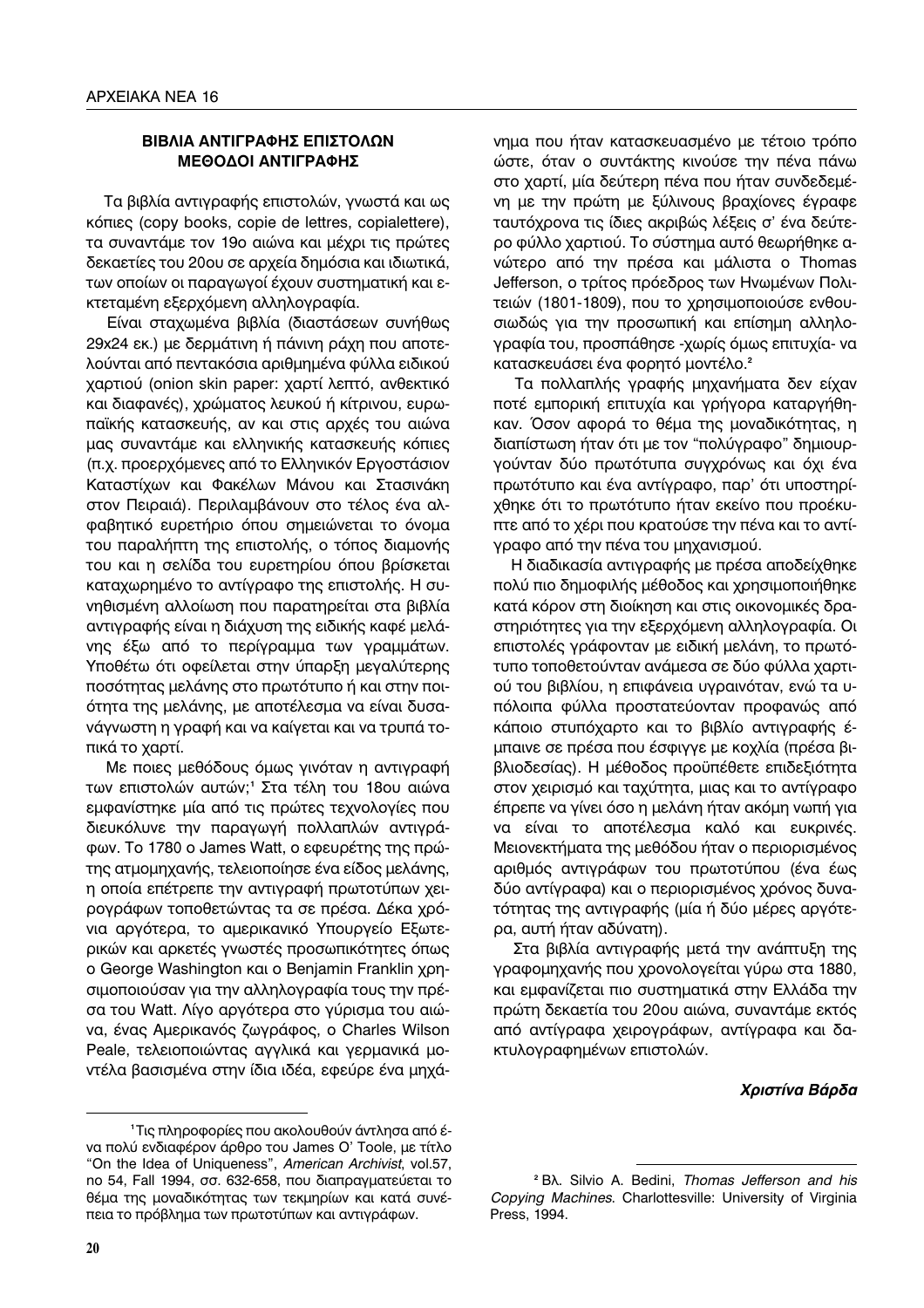### ΕΙΔΗΣΕΙΣ

#### ΣΥΝΑΝΤΗΣΗ ΕΡΓΑΣΙΑΣ ΤΩΝ ΓΕΝΙΚΩΝ ΑΡΧΕΙΩΝ του ΚΡΑΤΟΥΣ

Στις 3 και 4 Ιουνίου πραγματοποιήθηκε στο Βόλο, με τη φροντίδα των Γ.Α.Κ.- Αρχείων Ν. Μαγνησίας και τη συνδρομή του Δήμου Βόλου, "Συνάντηση εργασίας" αρχειακών υπαλλήλων των  $\Gamma.A.K.$ 

Στη Συνάντηση συμμετείχαν 30 αρχειακοί που εργάζονται στις περιφερειακές αρχειακές υπηρεσίες με απόσπαση από τη Δευτεροβάθμια Εκπαίδευση τα τελευταία δύο χρόνια.

Τις εργασίες, που φιλοξενήθηκαν σε αίθουσα του πανεπιστημιακού συγκροτήματος Παπαστράτου, τίμησαν με την παρουσία τους οι κ.κ. Ζαχαρόπουλος, Ειδικός Γραμματέας Αρχείων & Βιβλιοθηκών του ΥΠΕΠΘ, ο κ. Χαρ. Παπαστάθης, ο κ. Β. Κρεμμυδάς και ο κ. Χρ. Λούκος, Πρόεδρος και μέλη της Εφορείας των Γ.Α.Κ. αντίστοιχα.

Ο κ. Ζαχαρόπουλος στο σύντομο χαιρετισμό που απηύθυνε, επισήμανε ότι αποτελεσματικότερη αρχειακή πολιτική θεωρείται εκείνη που αντιμετωπίζει το "πρόβλημα" από τη γέννησή του, δηλαδή από το στάδιο συγκρότησης των αρχείων.

Το πρόγραμμα των εργασιών διαρθρώθηκε σε πέντε θεματικές ενότητες:

- 1. Οι θεσμοί και η λειτουργία των Γ.Α.Κ. (ομιλητές: Αικ. Εξαδακτύλου, Ρ. Χουρδάκη, Στ. Φωτοπούλου)
- 2. Η πρόσκτηση των αρχείων οι σχέσεις με τις τοπικές κοινωνίες (ομιλητές: Κ. Χατζηγιάννη, Δ. Γεωργόπουλος, Αν. Μηλίτση, Αν. Πρασσά)
- 3α. Οι τύποι των αρχείων (ομιλητές: Μ. Κολυβά, Δ. Γεωργόπουλος, Αν. Μηλίτση, Ν. Μπαμίδης, Κ. Λυκουρίνος)
- 3β. Ιδιωτικά αρχεία και Ιστορία (ομιλητές: Β. Κρεμμυδάς, Αν. Πρασσά, Χρ. Λούκος)
- 4. Εγκαταστάσεις και ασφάλεια (ομιλητές: Αικ. Εξαδακτύλου, Ν. Καραπιδάκης, Ν. Μπαμίδης)
- 5. Διαχείριση των αρχείων και απόδοση στο κοινό (ομιλητές: Ν. Καραπιδάκης, Χρ. Λούκος).

Στην πρώτη συνεδρία αναπτύχθηκε ο ρόλος και η συμμετοχή της Ελλάδος στις διαδικασίες χάραξης και υλοποίησης κοινής ευρωπαϊκής πολιτικής, ενώ υπογραμμίστηκε ότι το γόνιμο αρχειακό έργο θα διασφαλιστεί με τη συνεργασία της διεθνούς αρχειακής κοινότητος.

Στη δεύτερη συνεδρία τονίστηκε η σημερινή επιταγή για διεύρυνση του ρόλου του αρχειακού, εξαιτίας του ολοένα αυξανόμενου όγκου πληροφοριών που παράγονται από τον δημόσιο και ιδιωτικό τομέα και μάλιστα σε μορφές που βρίσκονται σε συνεχή εξέλιξη.

Η τρίτη συνεδρία αφιερώθηκε στους τύπους των αρχείων, δημόσιων και ιδιωτικών, και αναπτύχθηκαν διεξοδικά οι προβληματισμοί διαχείρισης δημοτικών, συμβολαιογραφικών, οθωμανικών και εκκλησιαστικών αρχείων καθώς και αρχείων εμπορικών και βιομηχανικών επιχειρήσεων.

Στην τέταρτη συνεδρία έγινε εκτενής αναφορά στις διεθνείς προδιαγραφές αρχειακού κτιρίου και στα προβλήματα λειτουργικότητας και ασφάλειας που θέτει η έλλειψη υποδομής στις σύγχρονες κατασκευές, των οποίων η χρηστική αξία ως αρχειοστασίων είναι περιορισμένη.

Τέλος, στην πέμπτη συνεδρία αναπτύχθηκαν οι τύποι ευρετηρίων-καταλόγων και οι ταξινομικές μέθοδοι καθώς επίσης και οι σχέσεις του αρχειακού υπαλλήλου-διαχειριστή της πληροφορίας με το ερευνητικό κοινό.

Από τη συζήτηση που ακολούθησε, αναδείχθηκε το ζήτημα των κανόνων που πρέπει να τηρούνται κατά την εκκαθάριση του αρχειακού υλικού, ζήτημα που κατέληξε στο ερώτημα: σήμερα, που φαίνεται αδύνατο να κρατάμε όλα τα αρχεία που παράγονται, οι κανόνες που διέπουν την επιλογή τους θα πρέπει να είναι τέτοιοι ώστε να δίνουν πιστή εικόνα του συνόλου των εγγράφων που παράχθηκαν είτε από ένα φορέα είτε σε κάποια χρονική στιγμή, ή η "γνώση" του αρχειακού είναι υποδεέστερη της ιστορικής ευθύνης του;

Όπως και να το αντιλαμβάνεται κανείς, οι πρωτοβουλίες που καταλήγουν σε "συναντήσεις" αρχειακών θα είναι πάντα απαραίτητες, γιατί θα προτείνουν δρόμους προσπέλασης των προβλημάτων που θα επιτρέψουν στο επάγγελμα του αρχειονόμου να επαναπροσδιοριστεί για να ανταποκριθεί στο ρόλο του.

Χριστίνα Β. Σάρρα

\*\*\*\*\*\*\*\*\*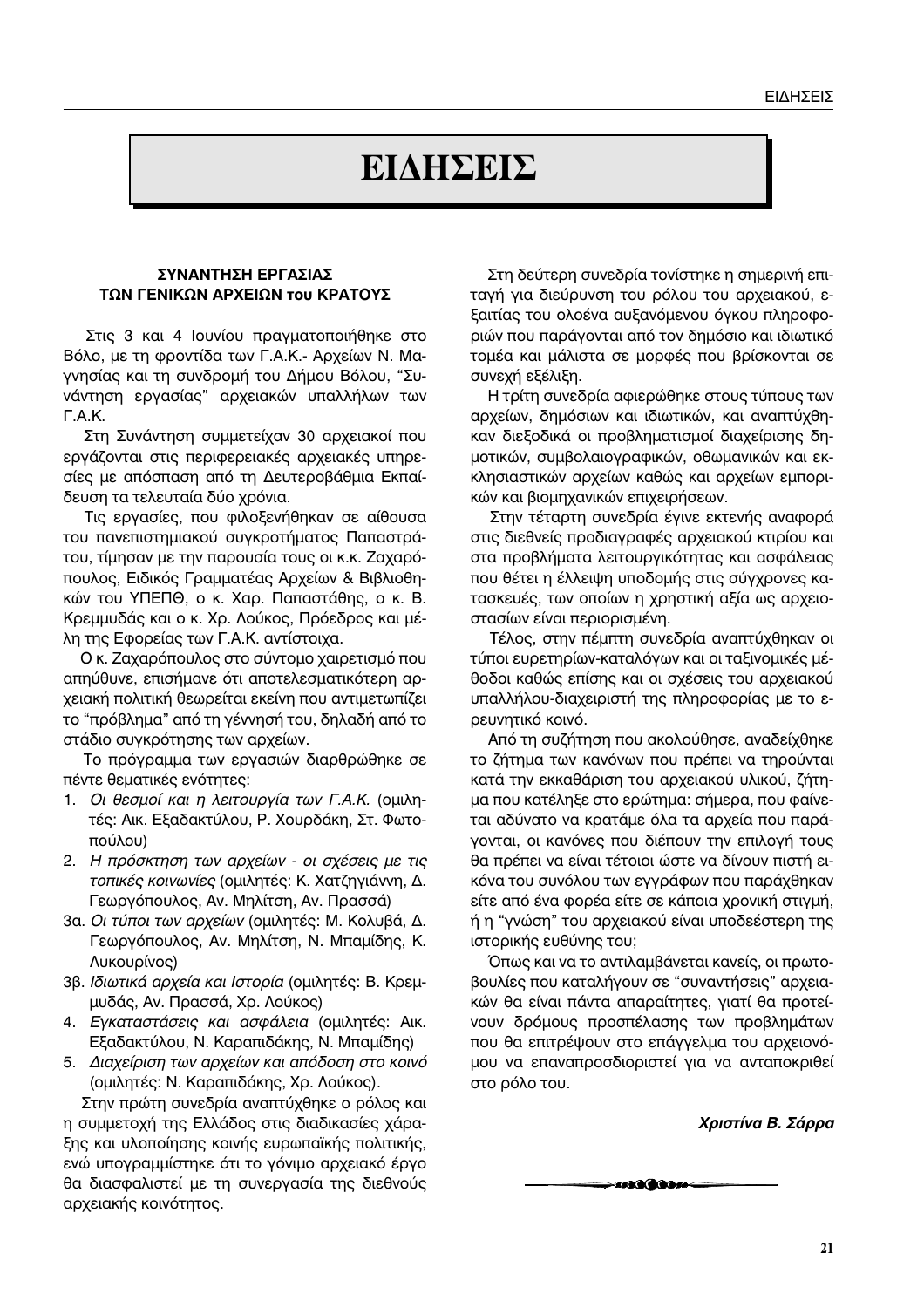#### **ΤΑ Γ.Α.Κ.- ΑΡΧΕΙΑ ΝΟΜΟΥ ΠΕΛΛΑΣ**

H υπηρεσία των Αρχείων Νομού Πέλλας κατέχει ίσως ένα από τα λίγα "ρεκόρ κινητικότητας", αφού μέσα σε τρία χρόνια υποχρεώθηκε σε τέσσερις μετακομίσεις. Το μόνιμο σχεδόν πρόβλημα στέγασης των αρχειακών υπηρεσιών υπήρξε ιδιαίτερα έντονο και στη δική μας περίπτωση.

Από το Σεπτέμβριο του 1993 (έναρξη λειτουργίας της υπηρεσίας μας) έως το Σεπτέμβριο του 1994 στεγαζόμασταν σε ένα από τα γραφεία της Δ/νσης Β/θμιας Εκπ/σης Ν. Πέλλας, εμβαδού 15 τ.μ. Ευτυχώς μας δόθηκε η δυνατότητα χρήσης τμήματος του υπογείου για αποθήκευση κάποιου αρχειακού υλικού που είχε εντοπιστεί και έμελλε να καταστραφεί.

Tο Σεπτέμβριο του 1994 με την έγκριση και βοήθεια του Προϊσταμένου της Δ/νσης Β/θμιας Eκπ/σης και του Δήμου Έδεσσας, η υπηρεσία μεταστεγάστηκε στο κτίριο του Τ.Α.Δ. Έδεσσας (Αθλητικό Γυμνάσιο) καταλαμβάνοντας όλο τον 4<sup>°</sup> όροφο, 100 τ.μ. περίπου. Η μίσθωση και οι διάφορες δαπάνες του κτηρίου (κοινόχρηστα) προέρχονταν από τον προϋπολογισμό της Δ/νσης Β/θμιας Eκπ/σης, χωρίς έτσι να προκύπτουν οικονομικές επιβαρύνσεις τέτοιας φύσεως για την υπηρεσία μας.

H αντίρρηση του ιδιοκτήτη του κτηρίου για την εκεί παρουσία μας, μας ανάγκασε το Μάρτιο του 1995 να ξεκινήσουμε ενέργειες (αφού είχε εξαντληθεί κάθε προοπτική στέγασης σε χώρο του Δημοσίου) για μίσθωση ακινήτου, ώστε να στεγαστούν τα Αρχεία Ν. Πέλλας. Οι γραφειοκρατικές και παντός είδους δυσκολίες που προέκυψαν δεν επέτρεψαν την εγκατάστασή μας στο υπό μίσθωση ακίνητο παρά μόνο το Δεκέμβριο του 1995.

Παράλληλα, οι συνεχείς πιέσεις που ασκούσε ο ιδιοκτήτης του κτιρίου του Αθλητικού Γυμνασίου μας ανάγκασαν, τον Αύγουστο του 1995 (περίοδος λήξης του μισθωτηρίου συμβολαίου με τη Δ/νση B/θμιας Εκπ/σης) σε μια ενδιάμεση μετακόμιση, σε αναζήτηση προσωρινής στέγης, η οποία και μας παραχωρήθηκε από το Δ.Σ. του Γενικού Νομαρχιακού Νοσοκομείου Έδεσσας σε τμήμα του ισογείου κτιρίου της Νοσηλευτικής Σχολής, έκτασης  $40$  T.u.  $\pi$ ερίπου.

Πρέπει να διευκρινίσουμε ότι όλες οι μέχρι τώρα μετακομίσεις οι οποίες μεταφράζονται σε ουκ ολίγα έπιπλα, όργανα και σκεύη αλλά και αρχειακό υλικό, έγιναν χωρίς καμιά οικονομική επιβάρυνση για τον τακτικό προϋπολογισμό του ΥΠΕΠΘ. Αυτές πραγματοποιήθηκαν χάρη στις ενέργειες του προσωπικού και φίλων του προσωπικού της υπηρεσίας αλλά και του Δήμου Έδεσσας.

Όπως προαναφέραμε, από το Δεκέμβριο του 1995 η υπηρεσία μας στεγάζεται στον 1° όροφο κτιρίου σε κεντρικό σημείο της πόλης, καταλαμβάνοντας χώρο 200 τ.μ. Εκτός των γραφείων, έχουμε διαμορφώσει έναν ενιαίο χώρο διαστάσεων 13x4 μ. που χρησιμεύει ως αρχειοστάσιο και αίθουσα αναγνωστηρίου. Τα υπόλοιπα δωμάτια, πλην ενός που στεγάζει τη βιβλιοθήκη, χρησιμοποιούνται προς το παρόν ως αποθηκευτικοί χώροι αρχείων προς εκκαθάριση και ταξινόμηση.

To αρχειακό υλικό που μέχρι στιγμής έχει εισαχθεί στην υπηρεσία μας, το μεγαλύτερο μέρος του οποίου έχει ταξινομηθεί, ευρετηριασθεί και αρχειοθετηθεί, αποτελείται (εκτός από ελάχιστες εξαιρέσεις) από σύγχρονα διοικητικά αρχεία με ακραίες χρονολογίες κατά προσέγγιση 1920-1990.

Συγκεκριμένα προέρχεται από εκκαθαρίσεις που έχουν γίνει σε αρχεία των υπηρεσιών του ευρύτερου Δημόσιου Τομέα στο Νομό μας, υπηρεσίες όπως ο Ο.Α.Ε.Δ. Έδεσσας και Γιαννιτσών, το Τμήμα Συγκοινωνιών Έδεσσας, το Τμήμα Εμπορίου Ν. Πέλλας, οι Δ/νσεις Α/θμιας και Β/θμιας Εκπ/σης Ν. Πέλλας, τα ΕΛ.ΤΑ. Έδεσσας, Άρνισσας, Αριδαίας και Φούστανης, το Ταχυδρομικό Ταμιευτήριο Γιαννιτσών, τα Γραφεία Τ.Ε.Β.Ε. Έδεσσας και Γιαννιτσών, η Δ.Ο.Υ. Αριδαίας, ο Δήμος Έδεσσας και το Γενικό Λύκειο Εξαπλατάνου.

Αξίζει να σημειωθεί ότι σε ορισμένες από αυτές τις υπηρεσίες έχουν γίνει περισσότερες από μία εκκαθαρίσεις αρχειακού υλικού.

H ολιγόχρονη λειτουργία των Αρχείων Ν. Πέλλας και ο όγκος του αρχειακού υλικού που διαχειρίζεται συνδυάζονται ικανοποιητικά προς το παρόν με τον μικρό αριθμό του προσωπικού, που αποτελείται συγκεκριμένα από δύο αποσπασμένους εκπαιδευτικούς.

#### $Στ*έλιος Κιοσσές*$

Για τα Αρχεία της περιφέρειας εσωκλείεται ένα ερωτηματολόγιο που συντάχθηκε από την Επιτροπή Συντονισμού Περιφερειακών Αρχείων της Ε.Α.Ε. Παρακαλούνται οι συνάδελφοι να το επιστρέψουν συμπληρωμένο όσο το δυνατόν πληρέστερα στη διεύθυνση:

Νέστωρ Μπαμίδης, Ιστορικό Αρχείο Μακεδονίας, Αλ. Παπαναστασίου 21, T.Θ.18111, 546 39 Θεσσαλονίκη. Σκοπός μας είναι να αποκτήσουμε όλοι μας μια όσο γίνεται πιο σαφή εικόνα του αρχειακού τοπίου σε όλη την Eλλάδα, τόσο από άποψη ανθρώπινου δυναμικού όσο και από άποψη αρχειακού υλικού και υποδομής.

Kai μην ξεχνάτε! Τα Αρχειακά Νέα περιμένουν την παρουσίαση του φορέα στον οποίο εργάζεστε.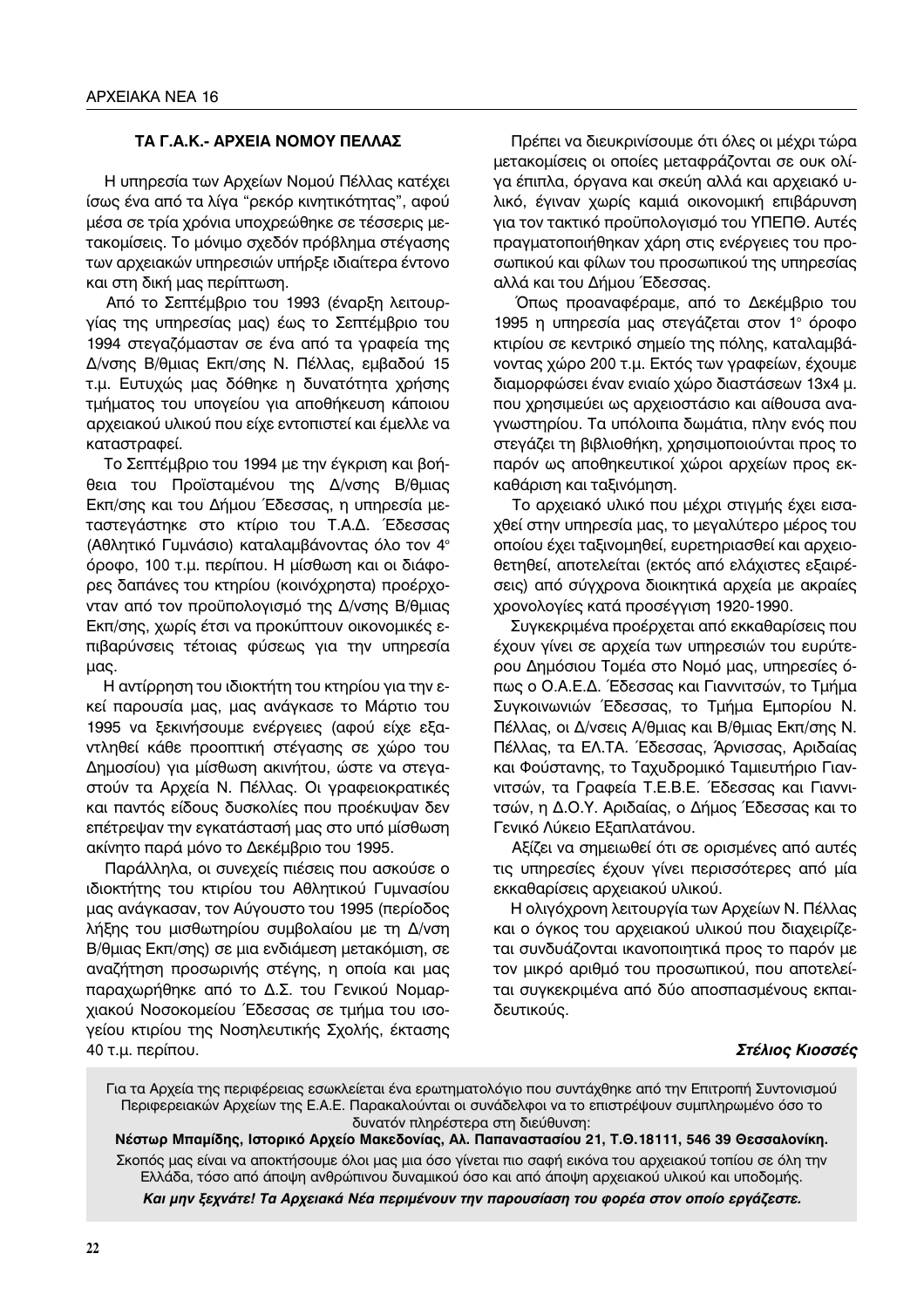# **¢IE£NH NEA ¢IE£NH NEA**

#### **FORUM HΛΕΚΤΡΟΝΙΚΩΝ ΑΡΧΕΙΩΝ Βρυξέλλες 18-20 Δεκεμβρίου 1996** *Οργανωτής : Ευρωπαϊκή Ένωση.*

Στις Βρυξέλλες από 18 έως 20 Δεκεμβρίου 1996 η Ευρωπαϊκή Ένωση οργάνωσε το πρώτο FORUM Hλεκτρονικών Αρχείων με την πρόθεση να εξεταστούν τα προβλήματα της διαχείρισης, της αποθήκευσης, της συντήρησης και της επανάκτησης των δεδομένων που είναι δυνατόν να αναγνωσθούν με τη βοήθεια της ηλεκτρονικής τεχνολογίας, υλοποιώντας σχετική απόφαση που είχε λάβει στις 17.07.1994 στη διάσκεψη κορυφής της Κέρκυρας. Σύμφωνα με την παραπάνω απόφαση, το σχετικό προβληματισμό όφειλαν να συμμεριστούν εκπρόσωποι της Δημόσιας Διοίκησης και των Αρχειακών Υπηρεσιών των κρατών-μελών, καθώς και εκπρόσωποι της βιομηχανίας και της έρευνας.

Στο στάδιο της προετοιμασίας του FORUM, ζητήθηκε από ειδικευμένα στελέχη όλων των Αρχείων των Κρατών της Ευρωπαϊκής Ένωσης να καταθέσουν τη μαρτυρία τους σε ορισμένα κεφάλαια που αφορούσαν κυρίως την υπάρχουσα πρακτική που εφαρμόζουν οι υπηρεσίες τους στα ηλεκτρονικά αρχεία ή το βαθμό συνεργασίας των αρχειακών υπηρεσιών των χωρών τους με τους άλλους τομείς της Δημόσιας Διοίκησης. Αυτή την πρώτη αποτύπωση του θεσμικού και οργανωτικού πεδίου, της αρχειακής πολιτικής, της υπάρχουσας αρχειακής τεχνολογίας, της σχετικής διαχείρισης, της μεταβίβασης ή της αποδοχής της πληροφορίας, καθώς επίσης και της πρόβλεψης των μελλοντικών απαιτήσεων, συντόνισε ο Ken Hannigan, Διευθυντής των Eθνικών Αρχείων της Ιρλανδίας, από τον Αύγουστο έως το Νοέμβριο του 1996.

Στην Οργανωτική Επιτροπή του FORUM συμμετείχαν πέντε εκπρόσωποι της Ευρωπαϊκής Επιτροπής και δύο εκπρόσωποι της Ιρλανδικής προεδρίας του Συμβουλίου της Ευρωπαϊκής Ένωσης. Στην πρώτη περίπτωση εκπροσωπήθηκε η Γενική Γραμματεία και η 12η Διεύθυνση Επιστημών, Έρευνας και Ανάπτυξης, ενώ στη δεύτερη το Υπουργείο των Εξωτερικών και τα Εθνικά Αρχεία της Ιρλανδίας.

Στην Επιτροπή που συνέταξε το πρόγραμμα των εργασιών του FORUM συμμετείχαν επτά εκπρόσωποι της Ευρωπαϊκής Επιτροπής, ένας εκπρόσωπος του Ευρωπαϊκού Κοινοβουλίου και είκοσι εκπρόσωποι των κρατών-μελών, στελέχη των Εθνικών Αρχείων, του Υπουργείου των Εξωτερικών καθώς και της Δημόσιας Διοίκησης του Βελγίου (1), της Γερμανίας (1), της Δανίας (1), της Ισπανίας (1), της Γαλλίας (1), της Ιρλανδίας (1), της Ιταλίας (2), της Ολλανδίας (2), της Αυστρίας (2), της Φινλανδίας (1), της Σουηδίας (3) και της Αγγλίας (3).

To FORUM πραγματοποιήθηκε στο Κέντρο Albert Borschette των Βρυξελλών και τις εργασίες του παρακολούθησαν 350 σύνεδροι. Υψηλότερο ποσοστό συμμετοχής είχαν οι εκπρόσωποι των Aρχειακών Υπηρεσιών (περίπου 60% του συνόλου των συνέδρων), ενώ το υπόλοιπο ποσοστό καλύφθηκε από εκπροσώπους της βιομηχανίας και της επιστήμης της Πληροφορικής από την Ευρώπη, την Αμερική και τον Καναδά. Αντίστοιχη ποσοστιαία κατανομή παρουσίασε και η σύνθεση των εισηγητών. Οι εργασίες του FORUM άρχισαν στις 14.30 στις 18.12.1996.

1η ημέρα, Έναρξη εργασιών: Την έναρξη των εργασιών του FORUM πραγματοποίησε με σχετικό χαιρετισμό ο Γενικός Γραμματέας της Ευρωπαϊκής Επιτροπής David F. WILLIAMSON, ενώ τις εισαγωγικές ομιλίες ο Hendrik TENT, Διευθυντής της Γενικής Διεύθυνσης Επιστημών, Έρευνας και Aνάπτυξης και ο Πρέσβης Denis O' LEARY, μόνιμος εκπρόσωπος της Ιρλανδίας στην Ευρωπαϊκή Ένωση.

*1η Συνεδρία :* Tην ίδια ημέρα ακολούθησαν οι εισηγήσεις των Johan HOFMAN, Claes GRAN-STROM και David LIPMAN. Ο πρώτος ανέλυσε τη διεπιστημονική διάσταση των ηλεκτρονικών αρχείων, την αντίληψη για τον κύκλο της ζωής τους, τα χαρακτηριστικά τους και το σύνδεσμο ανάμεσα στη ροή της πληροφορίας και τη ροή της εργασίας. Ο δεύτερος τη σχέση ανάμεσα στους δημιουργούς, τους χρήστες και τους συντηρητές της ηλεκτρονικής πληροφορίας. Τέλος ο τρίτος ασχολήθηκε με την παρουσίαση των τριών παράλληλων συνεδριάσεων της επόμενης ημέρας, εκφράζοντας ορισμένες απόψεις για τα αναμενόμενα αποτελέσματά τους.

Tην επόμενη ημέρα, Παρασκευή 19.12, διεξήχθησαν τρεις παράλληλες συνεδρίες σε τρεις διαφορετικές αίθουσες: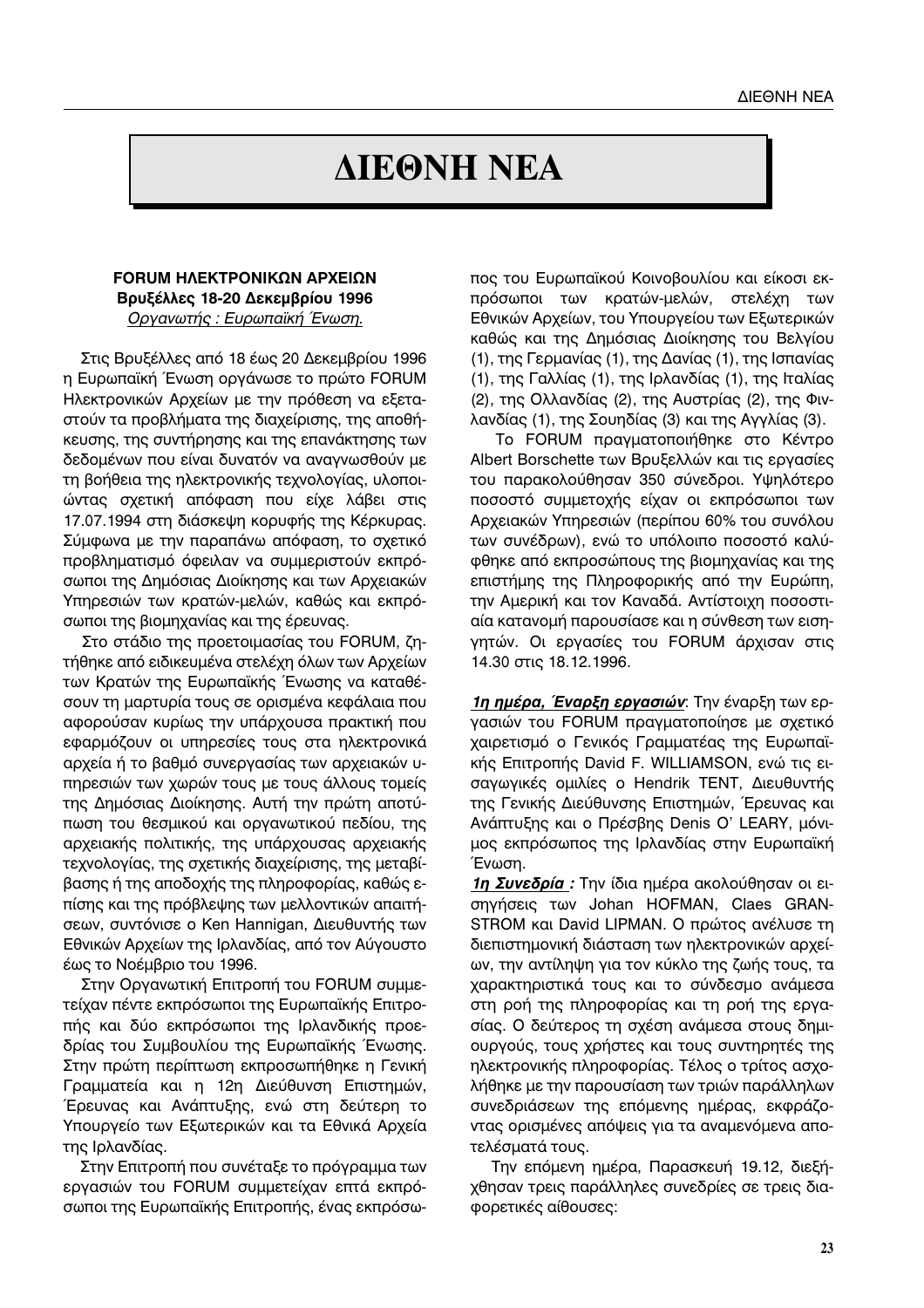#### 2η ημέρα, 1η παράλληλη Συνεδρία· Θέμα: Αντίληψη, δημιουργία και διαχείριση των ηλεκτρονικών αρχείων.

Η συγκεκριμένη συνεδρία ασχολήθηκε με τη διάρκεια του κύκλου της διοικητικής ζωής της πληροφορίας και της διαχείρισης των ηλεκτρονικών δεδομένων. Οι διάφοροι σταθμοί στον κύκλο της ζωής της πληροφορίας αναννωρίζονται και προσεγγίζονται με τη βοήθεια μιας διεπιστημονικής προσέγγισης και τη συνεισφορά της Διοίκησης, των Αρχείων, της Βιομηχανίας και της Έρευνας.

Το γενικότερο θέμα της συνεδρίας αναλύθηκε σε τέσσερις υποενότητες:

α. Σχεδιασμός μιας στρατηγικής για τη διαχείριση των ηλεκτρονικών αρχείων: αντίληψη του κύκλου της ζωής. Οι τρεις εισηγητές ασχολήθηκαν με τις συνθήκες της δημιουργίας, της διαχείρισης και της συντήρησης των ηλεκτρονικών αρχείων.

β. Καταμερισμός ευθυνών στη διαχείριση των ηλεκτρονικών αρχείων. Τους πέντε επόμενους εισηγητές απασχόλησε η σκέψη ότι οι πληροφορίες των ηλεκτρονικών αρχείων, όπως είναι φυσικό, γίνονται γνωστές στις υπεύθυνες για τη συγκρότησή τους ομάδες. Επομένως ο καταμερισμός της ευθύνης στους διαχειριστές των δεδομένων και τις αρχειακές υπηρεσίες που θα τα δεχθούν είναι απαραίτητος για να εξασφαλιστεί τόσο η πρόσβαση στη πληροφορία όσο και η ακεραιότητα του ηλεκτρονικού προϊόντος.

γ. Εκκαθαρίσεις και αξιολόγηση των ηλεκτρονικών αρχείων. Η αυτοματοποίηση αύξησε την παραγωγή των ηλεκτρονικών αρχείων. Για να αποκτήσουν όμως μια χρηστική αξία, είναι απαραίτητη η επιλογή και η εκκαθάριση. Ενώ μια τεκμηρίωση και μια ακριβής πληροφόρηση σχετική με τη διαχείριση των ηλεκτρονικών αρχείων, όπως το σύστημα της πληροφορικής που χρησιμοποιήθηκε και οι εφαρμογές του, είναι αναγκαία για να επιτευχθεί η πλέον αντιπροσωπευτική και αυθεντική διατήρηση των επιλεγμένων αρχείων για μεγάλο διάστημα. Αναλύοντας τον παραπάνω προβληματισμό, οι τρεις εισηγητές ασχολήθηκαν με τη μεθοδολογία της αξιολόγησης, τον τρόπο συντήρησης αλλά και τη διαδικασία της εκκαθάρισης των ηλεκτρονικών αρχείων.

δ. Διασυνοριακές συνερνασίες. Συνθήκες σχεδιασμού και πραγματοποίησης. Αναζήτηση της στρατηγικής σε επίπεδο παγκόσμιο ή περιφερειακό, εθνικό ή ευρωπαϊκό που αφορά τη διαχείριση των ηλεκτρονικών δεδομένων και προγράμματα ηλεκτρονικής καταγραφής με στόχο να καλυφθούν οι ανάγκες των χρηστών. Αυτό υπογραμμίζει τη σημασία της συνεργασίας ανάμεσα στη Δημόσια Διοίκηση και τους δημιουργούς των ηλεκτρονικών αρχείων, την υπηρεσία των σύγχρονων αρχείων αλλά και των διαχειριστών και των συντηρητών των ηλεκτρονικών αρχείων καθώς και της Βιομηχανίας και της Έρευνας. Την παραπάνω ενότητα διαπραγματεύτηκαν τρεις εισηγητές.

#### 2η ημέρα, 2η παράλληλη Συνεδρία·

#### Θέμα: Διατήρηση για μεναλύτερο ή μικρότερο διάστημα, ακεραιότητα και συναφής αξία.

Η υιοθέτηση κανόνων και συγκεκριμένων οδηγιών είναι απαραίτητη στη διαχείριση των ηλεκτρονικών αρχείων. Η συγκεκριμένη συνεδρία είχε ως κύριο θέμα την αναζήτηση μιας τεχνικής υποδομής ικανής να καλύψει τις ανάγκες της δομής και της δημιουργίας των ηλεκτρονικών αρχείων, τη μεταφορά των πληροφοριών, τις μεθόδους αποθήκευσής τους, τη διατήρησή τους για μεγάλο διάστημα, καθώς και την εξειδίκευση του προσωπικού που θα ασχοληθεί με τα συγκεκριμένα αρχεία.

α. Καθορισμός των αναγκών για μια διατήρηση για μεγάλο διάστημα. Η τυποποίηση της στρατηγικής στον τρόπο της μεταχείρισης των αρχείων και των ηλεκτρονικών υλικών κατά τη διάρκεια του κύκλου της ζωής τους, με στόχο να καλυφθούν οι ανάγκες που αφορούν τη διάρκεια, τη σταθερότητα και την τεκμηρίωση που είναι απαραίτητο να συνοδεύουν τα ηλεκτρονικά αρχεία, αποτελεί ένα βασικό στοιχείο για τη διάσωση της πληροφορίας μέσα στο αυθεντικό της περιβάλλον. Οι τέσσερις εισηγητές ανέπτυξαν τις σχετικές μεθόδους που εφαρμόζονται στη Γαλλία και την Ολλανδία, αλλά και τις εμπειρίες από τη μεταφορά ιστορικών αρχείων σε ηλεκτρονικά αρχεία καθώς και από τη διασυνοριακή συνεργασία στους παραπάνω τομείς.

β. Κόστος συντήρησης. Ποιος πληρώνει; Αποτελεσματική διαχείριση και υποδομή για τη χρήση των ηλεκτρονικών αρχείων. Η διατήρηση για μεγάλο διάστημα απαιτεί κονδύλια. Η πιθανότητα της χρήσης και της συντήρησης του ηλεκτρονικού αρχείου για μεγάλο διάστημα, εξασφαλίζοντας συγχρόνως και τη συναφή του αξία, σημαίνει ότι είναι απαραίτητο να επιτευχθεί μια τέτοια ποιότητα που να εξασφαλίζει τη διάρκεια. Η τεχνική υποδομή είναι απαραίτητο να σεβαστεί τη λογική δομή καθώς και την τεκμηρίωση που συνοδεύει το ηλεκτρονικό αρχείο. Οι πέντε εισηγητές που διαπραγματεύτηκαν τη συγκεκριμένη υποενότητα μετέφεραν είτε τις εμπειρίες διαφόρων τομέων της βιομηχανίας από τη χρήση των ηλεκτρονικών αρχείων είτε τις νέες τεχνικές αποθήκευσής τους είτε τέλος εμπειρίες από τη διαχείρισή τους.

γ. Κανόνες και σταθερά πρότυπα για τη διατήρηση. Είναι απαραίτητο να επινοηθούν σταθερά πρότυπα που θα συνθέσουν το σύστημα της διαχείρι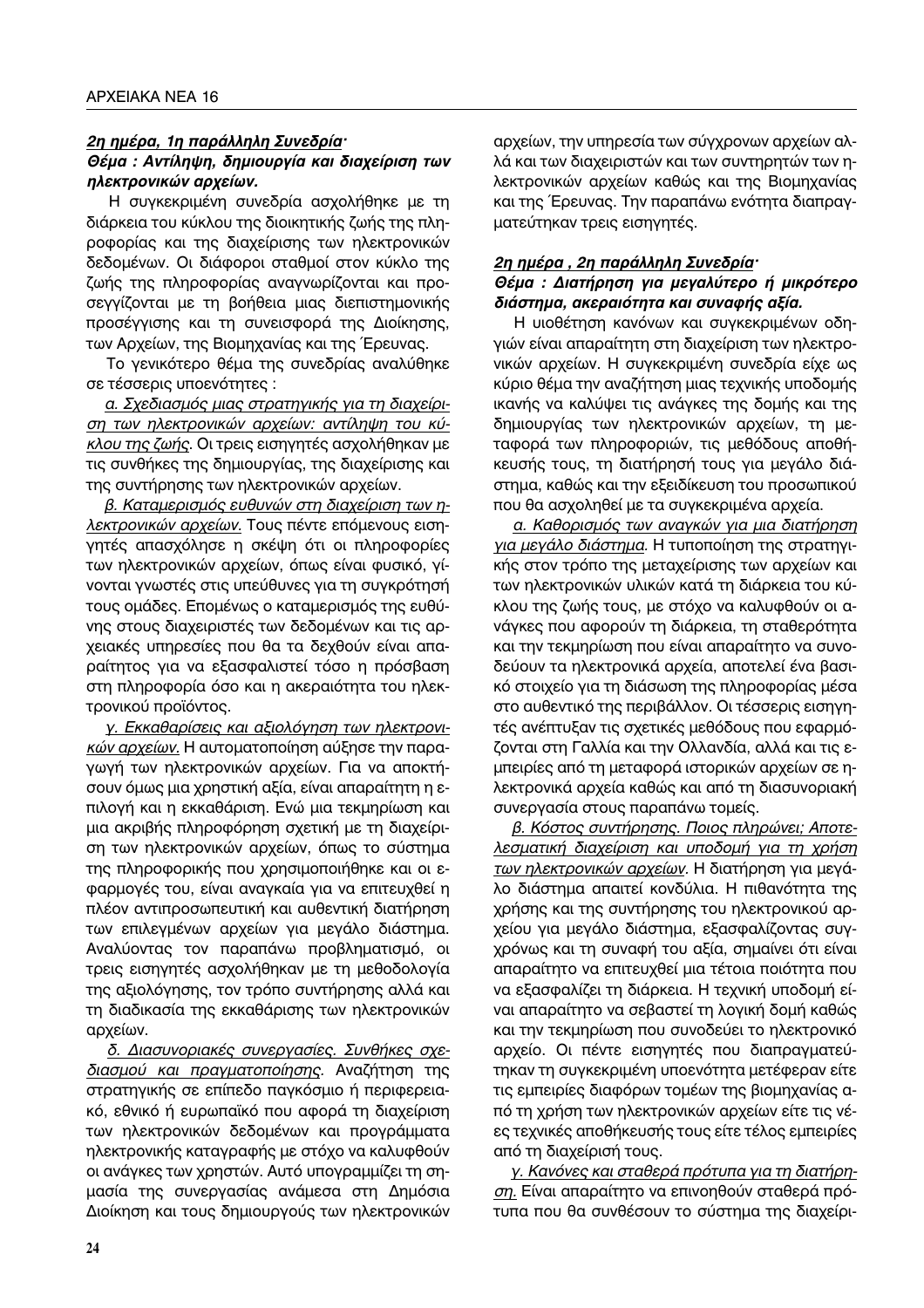σης των ηλεκτρονικών αρχείων, όπως και την τυποποίησή τους. Προοπτικές για τη Δημόσια Διοίκηση, τις βιομηχανίες και τους χρήστες στην ενοποίηση του συστήματος της αποθήκευσης των ηλεκτρονικών αρχείων για μακρό διάστημα. Ο παραπάνω προβληματισμός απασχόλησε τους δύο εισηγητές.

δ. Συνεργασία σε επίπεδο ευρωπαϊκό και διεπιστημονικό: δυνατότητες δράσης. Τα διάφορα σχέδια και ενέργειες για τη συνεργασία στα κράτη-μέλη ανάμεσα στη Δημόσια Διοίκηση και οργανώσεις, συμπεριλαμβανομένων και των αρχειακών υπηρεσιών, δίνουν αφορμή για να μελετηθούν και να σχεδιαστούν μελλοντικές κοινές ενέργειες στο επίπεδο των σταθερών προτύπων που αποσκοπούν στην επίτευξη της συντήρησης.

#### 2η ημέρα, 3η παράλληλη Συνεδρία· Θέμα: Πρόσβαση στην πληροφορία και τη χρήση

Οι προσδοκίες των χρηστών και των ερευνητών στη διευκόλυνση που αφορά τη διαχείριση και εξασφαλίζει την πρόσβαση στο ηλεκτρονικό αρχείο συναντώνται. Αυτή η συνεδρία διαπραγματεύτηκε τις απαιτήσεις και τις τεχνικές της διάδοσης της πληροφορίας, καθώς και των ηλεκτρονικών μέσων και των δικτύων.

α. Διάχυση και πρόσβαση (τοπική και σε απόσταση. Το κοινό επιθυμεί την ελεύθερη πρόσβαση στην πληροφορία και επιζητεί λύσεις που εξυπηρετούν αυτό το στόχο. Πληροφορίες που καταφθάνουν από διάφορα σημεία συμπίπτουν σε κοινά δίκτυα πληροφορικής. Για να επιτευχθεί η διάχυση της πληροφορίας σε επίπεδο ικανοποιητικό είναι απαραίτητη μια διαχείριση υψηλού επιπέδου. Με τις μεθόδους διάχυσης και πρόσβασης της πληροφορίας ασχολήθηκαν οι τέσσερις εισηγητές.

β. Γνώση των απαιτήσεων και δυνατότητες της πληροφορίας. Πώς είναι δυνατόν οι διάφοροι παραγωγοί της πληροφορίας να επιτύχουν τη σωστή διάχυσή της. Για να επιτευχθεί η διαθεσιμότητα και η διάχυση της πληροφορίας και του ηλεκτρονικού δεδομένου προς τους διάφορους χρήστες και τα διάφορα κράτη, είναι απαραίτητη η συνεργασία αυτών που παράγουν το ηλεκτρονικό αρχείο και εκείνων που ασχολούνται με τη διάδοσή του. Η διαθεσιμότητα συναντάται με την προσιτότητα. Η πληροφορία που διατίθεται σ' ένα ηλεκτρονικό δίκτυο προορισμένο να καλύψει τοπικές ανάγκες, οφείλει να υποστεί προσαρμογές προκειμένου να ανταποκριθεί σε διεθνείς απαιτήσεις. Τους τέσσερις εισηγητές απασχόλησαν κυρίως οι δυνατότητες διάδοσης των ηλεκτρονικών αρχείων σε ευρωπαϊκό επίπεδο.

γ. Στερεότυπα για τη διάδοση της πληροφορίας: προσέγγιση και πρόσβαση στα αρχεία. Η υιοθέτηση ευρωπαϊκών και διεθνών στερεοτύπων για την ανταλλαγή της πληροφορίας σε ηλεκτρονικό πεδίο είναι απαραίτητη για να εξασφαλιστεί η πρόσβαση στην πληροφορία. Με σκοπό να καταστήσουμε πιο προσιτή την έρευνα, η εξασφάλιση μιας υποστήριξης και η δημιουργία ευρετηρίων των αρχείων είναι δυνατόν να ενισχύσει την πρόσβαση στα αποθηκευμένα ηλεκτρονικά αρχεία. Η ασφάλεια των αρχείων αποτελεί έναν άλλο παράγοντα που συνδέεται με την πρόσβαση στην πληροφορία και μια σχετική στρατηγική οφείλει να εξασφαλίσει την προστασία και την ακεραιότητα της πληροφορίας σε εξαιρετικά υψηλό επίπεδο. Η δημιουργία ευρετηρίων σε εθνικό επίπεδο, η ασφάλεια των ηλεκτρονικών αρχείων, ο προβληματισμός της αποθήκευσης καθώς και τα ευρωπαϊκά ή διεθνή στερεότυπα που αφορούν τη μετάδοση των ηλεκτρονικών αρχείων απασχόλησαν τους τέσσερις εισηγητές.

δ. Συνεργασία μέσα στα πλαίσια της Ευρωπαϊκής Ένωσης και η Εταιρεία της Συνολικής Πληροφορίας. Η "Εταιρεία της Συνολικής Πληροφορίας" επικεντρώνει την προσοχή της στην αποδοχή της πληροφορίας που καταφθάνει από διαφορετικά μέσα και ηλεκτρονικά δίκτυα. Στο μέλλον η αρχειακή έρευνα θα στρέφεται όλο και περισσότερο σε πληροφορίες που θα είναι αποθηκευμένες όλο και λιγότερο σε χαρτί. Ο κόσμος της έρευνας οφείλει να προσαρμοστεί το ταχύτερο σ' αυτή τη διαφοροποίηση του περιβάλλοντος. Η σύνδεση της Διοίκησης αλλά και της ιστορικής έρευνας με την Πληροφορική απασχόλησαν τους δύο εισηγητές.

#### 3η ημέρα, Καταληκτική Συνεδρία.

Η θεματική της καταληκτικής συνεδρίας ήταν τριπλή.

α : Οι πρόοδοι στη διαχείριση των ηλεκτρονικών αρχείων. Ποιοι τύποι διεπιστημονικής συνεργασίας έχουν εξεταστεί για τη διαχείριση των ηλεκτρονικών αρχείων; Πώς είναι δυνατόν να ενισχυθούν στο μέλλον: Ήταν τα ερωτήματα στα οποία προσπάθησαν να απαντήσουν οι δύο εισηγητές.

β: Η αντιμετώπιση του μέλλοντος. Οι προσεχείς σταθμοί. Οι πρόοδοι στη σύλληψη, δημιουργία και διαχείριση των ηλεκτρονικών αρχείων, οι πρόοδοι στη μακρά ή βραχύχρονη συντήρησή τους, οι πρόοδοι στην πρόσβαση και στη χρήση της πληροφορίας, ήταν τα θέματα που έθιξαν οι τρεις εισηγητές.

γ : Προτάσεις, συμπεράσματα και συνέχεια. Τη σχετική καταληκτική εισήγηση έκανε ο Dr Paul Weissenberg, Διευθυντής του γραφείου του Dr Bangemann.

Η Οργανωτική Επιτροπή του FORUM φρόντισε για τη σύνθεση των συμπερασμάτων της συνάντησης.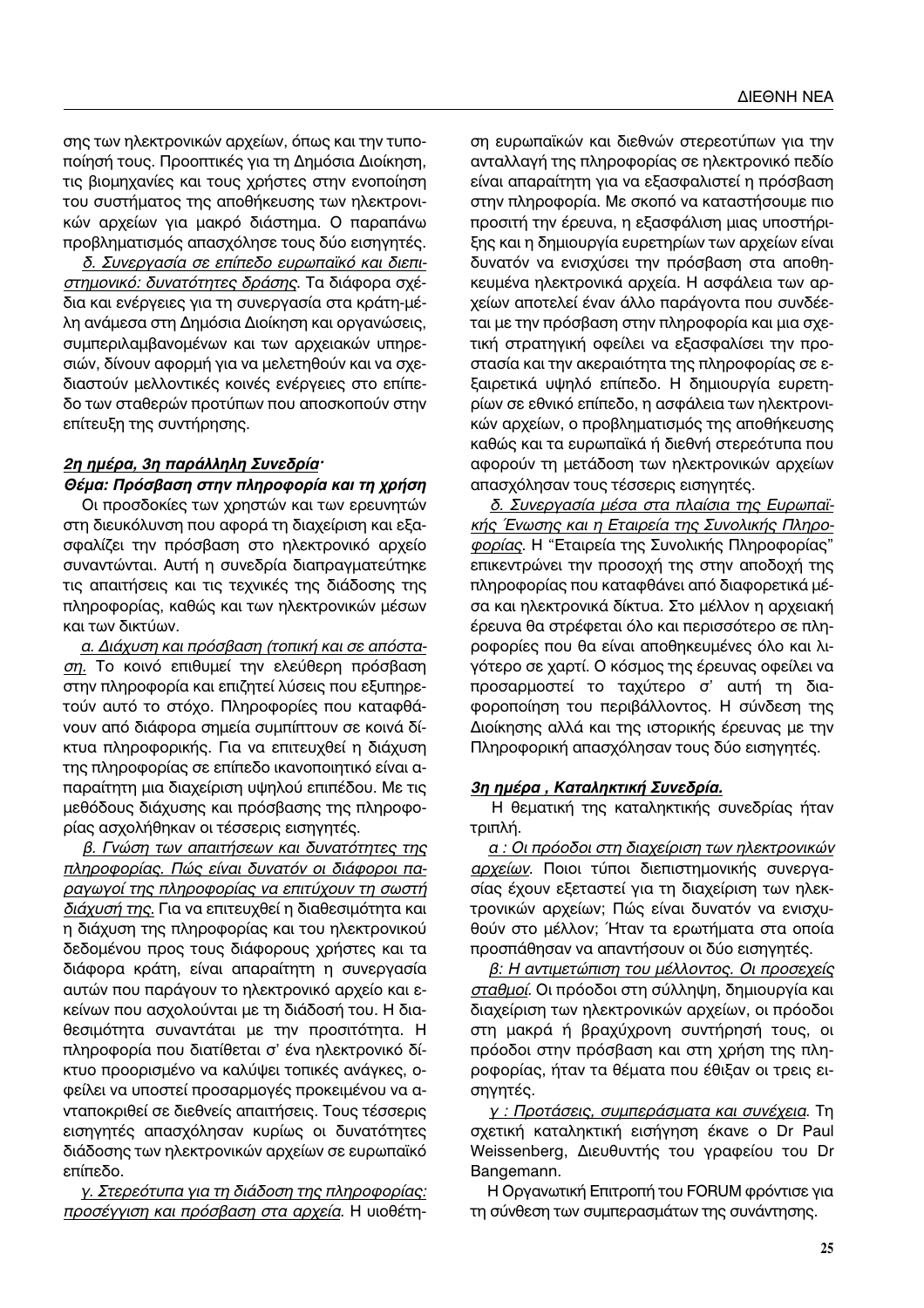#### Συμπεράσματα

Tα συμπεράσματα των εργασιών διατυπώθηκαν ως εξής:

1. Η Ευρωπαϊκή Επιτροπή ανέλαβε να αποστείλει τα πρακτικά του FORUM (σε τρεις γλώσσες: Γερμανικά, Αγγλικά και Γαλλικά) σε όσους συμμετείχαν σ' αυτό ή ενδιαφέρονται να πληροφορηθούν τα αποτελέσματα των ερνασιών του και τις προ-ΟΠΤΙΚές.

Aυτή η έκδοση οφείλει να γίνει μέσα σε μια λογική προθεσμία, ώστε να γίνει η κατάλληλη εκμετάλλευση των στόχων του FORUM, να συνειδητοποιήσει το κοινό τις απαιτήσεις που είναι συνδεδεμένες με τη διαχείριση των αρχείων και των ηλεκτρονικών δεδομένων στη Δημόσια Διοίκηση, στις αρχειακές υπηρεσίες, στη Βιομηχανία, στην Έρευνα και να ενισχυθεί μια αξιόλογη συνεργασία στο συγκεκριμένο τομέα στους κόλπους των κρατών-μελών και σε επίπεδο Κοινοτικό.

2. Στηριγμένη στα συμπεράσματα που κατατέθηκαν από τους ειδικούς κάθε κράτους-μέλους και παρουσιάστηκαν στο FORUM, η Επιτροπή οφείλει να αναπτύξει δραστηριότητα και να πραγματοποιήσει μια εμπεριστατωμένη μελέτη που να αφορά τις σχέσεις της Δημόσιας Διοίκησης και των αρχειακών υπηρεσιών στη διαχείριση των αρχείων και των ηλεκτρονικών δεδομένων, και κυρίως μια έρευνα σε βάθος σε επίπεδο εθνικό, περιφερειακό και παγκόσμιο με αντικείμενο τη δυνατότητα μετάδοσης του δεδομένου και τους νόμους της Ευρωπαϊκής Ένωσης. Είναι σκόπιμο τα αποτελέσματα της έρευνας να κοινοποιηθούν στους αρμόδιους διοικητικούς και πολιτικούς φορείς, ώστε με τη σειρά τους οι τελευταίοι να είναι σε θέση να εκπονήσουν οικοvομικά προγράμματα στα οποία και να εξασφαλίσουν τη χρηματοδότηση αλλά και να παρακολουθήσουν την πραγματοποίησή τους.

3. Η προτεραιότητα οφείλει να δίδεται στην προώθηση των καλύτερων πρακτικών που αφορούν τα ηλεκτρονικά αρχεία, ενεργοποιώντας και δημοσιεύοντας τις "κατευθυντήριες γραμμές": μέσα σ' αυτά τα πλαίσια οφείλουμε να λάβουμε υπόψη μας όλες τις εισηγήσεις και τα σχόλια που διατυπώθηκαν κατά τις εργασίες του FORUM, συμπεριλαμβανομένων των διεπιστημονικών κατευθυντήριων γραμμών, ως "καλύτερη μέθοδο για τη χρησιμοποί*ηση των δεδομένων που αναγιγνώσκονται με τη βοήθεια της ηλεκτρονικής τεχνολογίας*" (όπως διατυπώθηκε με πρωτοβουλία της Ευρωπαϊκής Επιτροπής στα συμπεράσματα του Ευρωπαϊκού Συμβουλίου τον Ιούνιο του 1994, σε συνεργασία με τους ειδικούς των Εθνικών Αρχείων των κρατών-μελών), καθώς και άλλες κατευθυντήριες γραμμές που αφορούν την τάδε ή την τάδε επιστήμη (και όπως είναι φυσικό αυτές του Διεθνούς Συμβουλίου των Αρχείων) ή αυτές του κάθε κράτους-μέλους ή της κάθε περιοχής.

4. Για να ενωθούν οι προσπάθειες και οι δραστηριότητες που ακολουθούν το FORUM στα κράτημέλη και σε επίπεδο Κοινοτικό, η Επιτροπή και τα κράτη-μέλη οφείλουν να επιμεληθούν από κοινού τη δημιουργία εγκαταστάσεων κατάλληλων για τη συλλογή και τη διάχυση των πληροφοριών σύμφωνα με τα σχέδια που συζητούνται καθώς και άλλες σχετικές δραστηριότητες.

5. Τα κράτη-μέλη, σε συμφωνία με την Ευρωπαϊκή Επιτροπή, επισημαίνουν τις βασικές προϋποθέσεις που είτε υπάρχουν είτε οφείλουν να δημιουργηθούν σε επίπεδο εθνικό, προορισμένες να ενισχύσουν μέσα στα πλαίσια της Εταιρείας της Πληροφορίας :

-την ανταλλαγή των πληροφοριών

-την εγκατάσταση των απαιτούμενων λειτουργιών για τη διαχείριση των ηλεκτρονικών αρχείων στη Δημόσια Διοίκηση και τον ιδιωτικό τομέα

-τη βελτίωση της συνεργασίας και της δραστηριότητας του δικτύου ανάμεσα στους διάφορους τομείς (Διοίκησης, Αρχείων, ιδιωτικού τομέα, έρευνας κ.ά.) με στόχο την πλήρη προώθηση των κοινών προοπτικών, όπως η εφαρμογή ίδιων πρακτικών στη δημιουργία, μετάδοση, αποστολή και πρόσβαση των ηλεκτρονικών αρχείων.

6. Τα κράτη-μέλη και η Ευρωπαϊκή Επιτροπή προσκλήθηκαν να συμμετάσχουν πιο ενεργά στις εργασίες διεθνών οργανισμών που έχουν ως αντικείμενο την εξεύρεση ίδιων πρακτικών (ISO, CENELEC, CEN). Πρέπει να δοθεί ιδιαίτερη προσοχή στη διεπιστημονική προσέγγιση (Δημόσια Διοίκηση, Αρχεία, Βιομηχανία και Έρευνα).

7. Mε βάση τις εμπειρίες των διαφόρων κρατώνμελών, συμφέρει να εκπονηθεί ένα πρόγραμμα εκπαίδευσης προορισμένο για τους διοικητικούς και τους αρχειακούς υπαλλήλους. Το συγκεκριμένο εκπαιδευτικό πρόγραμμα οφείλει να συμπεριλάβει όλες τις τεχνικές που είναι συνδεδεμένες με τη διαχείριση των ηλεκτρονικών αρχείων, με στόχο να αποκτηθούν οι απαραίτητες επιδεξιότητες μέσα στα πλαίσια των επιστημών που χρησιμοποιούν την τεχνολογία στην πληροφορία. Μέσα σ' αυτό το πλαίσιο, η Ευρωπαϊκή Επιτροπή καλείται να ευνοήσει την πρόσβαση σε διακοινοτικά προγράμματα με α-VTIKEÍμενο την επαγγελματική εκπαίδευση (Leonardo, Socrates). Ένας προγραμματισμός στο συγκεκριμένο αντικείμενο θα παρουσιαστεί σ' όλα τα ενδιαφερόμενα μέρη το δεύτερο εξάμηνο του 1997.

8. Η Ευρωπαϊκή Επιτροπή έχει κληθεί σε συνεργασία μ' όλα τα κράτη–μέλη να συστήσει μια ομάδα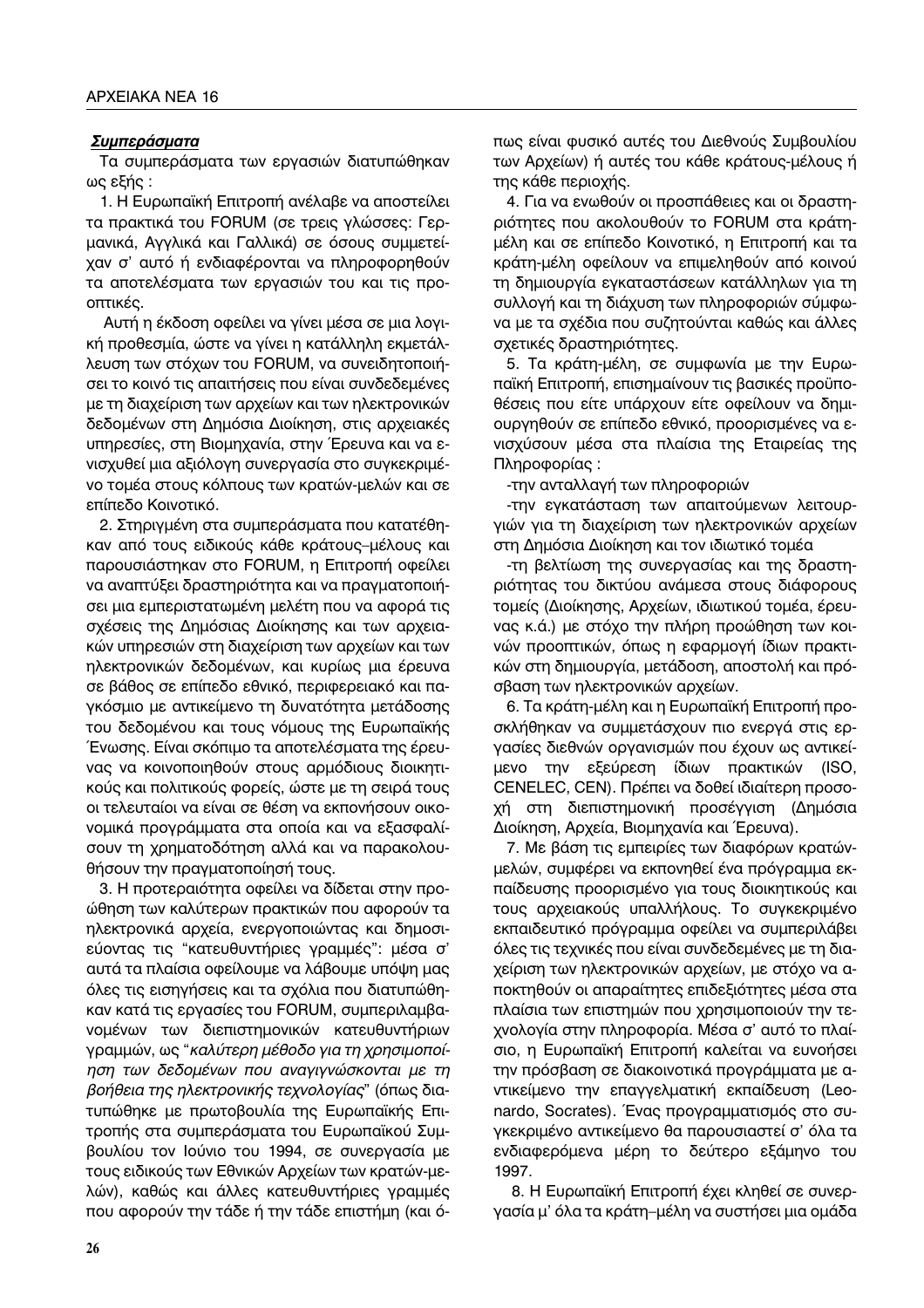εργασίας με έργο τον καθορισμό των νομοθετικών ρυθμίσεων που εμπλέκονται στη διαχείριση των ηλεκτρονικών αρχείων. Μια αναφορά ή μια μελέτη ειδικών είναι αναγκαίο να παρουσιαστεί στα κράτημέλη. Αυτό το έργο είναι δυνατόν να επιτελεστεί σε συνεργασία με ήδη υπάρχοντες οργανισμούς όπως η Legal Advisory Board της Ευρωπαϊκής Ένωσης και άλλες task forces που ήδη έχουν αναλάβει την ευθύνη όμοιων τομέων σε άλλες περιπτώσεις.

9. Τα κράτη-μέλη μαζί με την Ευρωπαϊκή Επιτροπή οφείλουν να ενισχύσουν την απ' ευθείας πρόσβαση του πολίτη στην πληροφορία μέσα από τις αρχειακές υπηρεσίες ή άλλα όργανα σχετικά με την πληροφορία.

10. Με στόχο να μεθοδευτεί η συνέχεια του FO-RUM στα ηλεκτρονικά δεδομένα, τα κράτη-μέλη και η Ευρωπαϊκή Ένωση οφείλουν να συστήσουν μια διεπιστημονική ομάδα εργασίας που θα δημοσιεύσει μια έκθεση πεπραγμένων στο πρώτο εξάμηνο του 1998. Η εργασία αυτής της διεπιστημονικής ομάδας θα επικουρηθεί από τη εμπειρία άλλων ομάδων και ειδικών που εργάζονται σε εθνικό και διεθνές επίπεδο με αντικείμενο το δίκτυο πληροφόρησης Bonn-Berlin.

*Aλίκη Νικηφόρου* 



#### **Η ΕΥΡΩΠΑΙΚΗ ΔΙΑΣΚΕΨΗ ΓΙΑ ΤΑ ΑΡΧΕΙΑ Βαρκελώνη, 27 - 30 Μαΐου 1997**

Πραγματοποιήθηκε με μεγάλη επιτυχία στη Βαρκελώνη, την όμορφη πρωτεύουσα της Καταλωνίας, η 5η Ευρωπαϊκή Διάσκεψη για τα αρ*χεία*. Συμμετείχαν επίσημα περισσότεροι από 650 αρχειονόμοι, διευθυντές και διαχειριστές αρχείων, συντηρητές και άλλοι ειδικοί των επιστημών τεκμηρίωσης από 40 περίπου χώρες, όχι μόνον ευρωπαϊκές: παρευρίσκοντο επίσης αρχειακοί από την Αργεντινή, τη Βραζιλία, τις Η.Π.Α., το Ισραήλ, τον Kαναδά, το Λίβανο, το Μεξικό, την Κεντροαφρικανική Δημοκρατία κλπ.

Aπό ελληνικής πλευράς είχαμε μια αρκετά αξιόλογη εκπροσώπηση (8 αρχειακοί), με την παρουσία στο εντυπωσιακό Palau de Congressos -δίπλα στο χώρο των διεθνών εκθέσεων- εκπροσώπων της Eλληνικής Αρχειακής Εταιρείας, των Γενικών Αρχείων του Κράτους, του Ιστορικού Αρχείου της Εθνικής Τράπεζας και του τμήματος Βιβλιοθηκονομίας-Αρχειονομίας των Τ.Ε.Ι. Αθήνας. Υπενθυμίζουμε ότι η Ε.Α.Ε. προσπάθησε να οργανώσει ένα 10ήμερο εκπαιδευτικό-αρχειονομικό ταξίδι των Ελλήνων αρχειονόμων στην Ισπανία (Μαδρίτη, Τολέδο, Eσκοριάλ, Βαρκελώνη) σε αρκετά ικανοποιητική τιμή, που θα συμπεριλάμβανε επισκέψεις σε ισπανικά Αρχεία και την παρακολούθηση της Διεθνούς Συνάντησης της Βαρκελώνης, αλλά η ανταπόκριση των συναδέλφων δεν ήταν η αναμενόμενη, με αποτέλεσμα να ματαιωθεί. Η Εταιρεία θα επιδιώκει σταθερά και στο μέλλον να συμμετέχει ενεργά σε τέτοιες ουσιαστικές εκδηλώσεις όσο το δυνατόν μεγαλύτερος αριθμός μελών μας, στοχεύοντας πά-VΤΟΤΕ στην εγκυρότερη ενημέρωση και την επιμόρφωσή τους.

Οι *Ευρωπαϊκές Διασκέψεις για τα αρχεία* αποτελούν διεθνείς εκδηλώσεις που έχει καθιερώσει το *Tμήμα Επαγγελματικών Εταιρειών του Διεθνούς Συμβουλίου Αρχείων (ICA/SPA)* και απευθύνονται στους επαγγελματίες και ειδικούς των αρχείων που εργάζονται κυρίως στη γηραιά ήπειρο, αλλά και στο Νέο Κόσμο, το Ισραήλ κλπ. Θυμίζουμε ότι η προηγούμενη είχε πραγματοποιηθεί στο Lancaster της Αγγλίας, το 1994.

H πρωτοβουλία και η προετοιμασία της 5ης *Eυρωπαϊκής Διάσκεψης* ανήκε αποκλειστικά στην Eταιρεία των Καταλανών Αρχειονόμων (Associacio d' Arxivers de Catalunya), οι οποίοι πραγματικά μας εξέπληξαν όχι μόνο με την άψογη οργάνωσή της, αλλά και με τη μεγάλη πρόοδο που έχει επιτελεστεί στη χώρα τους στον τομέα των αρχείων.

Mε το γενικό θέμα "Επιστροφή στις βασικές αρχές της Αρχειονομίας" ("Back to Basics"), η Διεθνής αυτή συνάντηση ασχολήθηκε με μια σειρά ενδιαφέροντα θέματα: από το ρόλο που καλούνται να διαδραματίσουν οι επαγγελματικές - επιστημο-VIΚές ενώσεις των αρχειονόμων, τις σύγχρονες μεθόδους προστασίας και φύλαξης του αρχειακού υλικού, τα κτίρια και τον εξοπλισμό τους, την περιγραφή, τα ηλεκτρονικά αρχεία, τους χρήστες, μέχρι την προστασία της ιδιωτικής ζωής, την ποιοτική διαχείριση των αρχείων και την προβολή-διαφήμιση των αρχειακών ιδρυμάτων.

Tο πλήρες, οριστικό πρόγραμμα ομιλιών της 5ης Eυρωπαϊκής Διάσκεψης των αρχείων είχε ως εξής:

#### **Τρίτη, 27 Μαΐου 1997**

- Ο πρακτικός ρόλος των επαγγελματικών εται*ρειών των αρχειονόμων (σεμινάριο).* 

Oμιλητές: Μ. Carassi (Ιταλία), K. Thompson (Ηνωμ. Βασίλειο), S. Gervais (Καναδάς).

*- Τα αρχεία ως μία μαρτυρία ζωής (εναρκτήρια* συνεδρία).

Oμιλητής: J. Fontana (Ιστορικός, Ισπανία).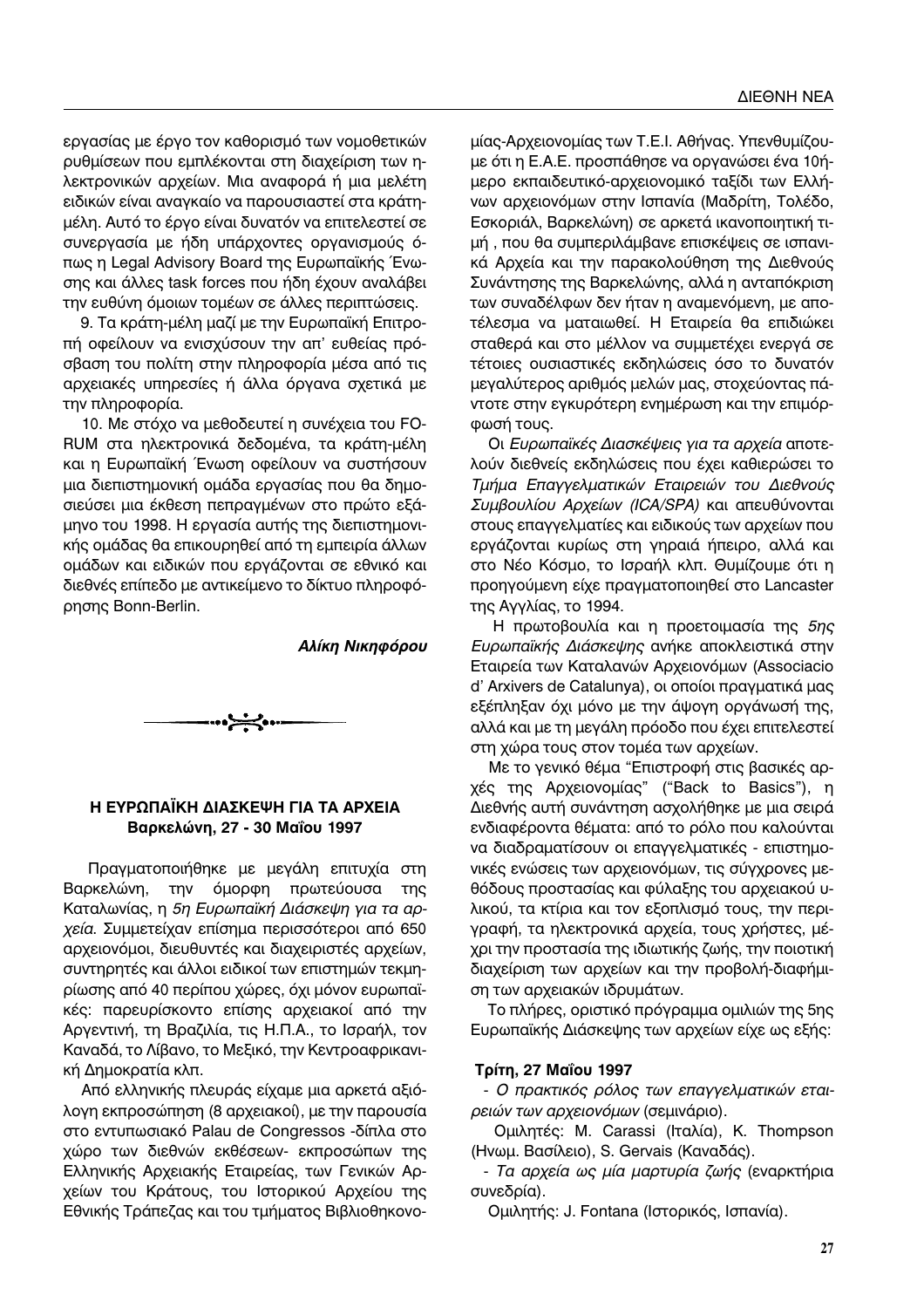#### **Tετάρτη 28 Μαΐου**

- Φύλαξη και συντήρηση των τεκμηρίων. Απογρα-**Φή προβλημάτων και λύσεων (ολομέλεια).** 

Oμιλήτρια: H. Forde (Ηνωμ. Βασίλειο).

Παράλληλες Συνεδρίες

1. Φύλαξη: *Κτίρια και εξοπλισμός* (W. Buchmann, Γερμανία)

2. Συντήρηση: Χαμηλή το*ξικότητα και απλές τεχνολογικές μέθοδοι* (V. Vinas, Ισπανία)

3. Αναδιάταξη των πληροφοριών: Προστασία των *νέων μέσων και "μεταφορά των δεδομένων"* (Cl. Granstrom, Σουηδία)

#### **Πέμπτη 29 Μαΐου**

- *Η αρχή της προέλευσης στην καθημερινή πρα-Κτική της αναγνώρισης του υλικού, επιλογή και περιγραφή* (ολομέλεια).

Oμιλητής: M. Duchein (Γαλλία).

Παράλληλες Συνεδρίες

1. Σχέσεις μεταξύ των αρχειονόμων και των υπη*ρεσιών παραγωγής αρχείων* (J. Borras, Ισπανία)

2. Συγκρότηση δεικτών για την ανάκτηση πληρο- $\omega$ ροριών (Elisa C. de Santos, Ισπανία)

3. Τυποποιώντας την περιγραφή: Η εμπειρία της  $\chi \rho \eta \sigma \eta \varsigma$  *του ΔΙ.Π.Α.Π.(Γ)* (Η. Stibbe, Καναδάς)

4. *H ενασχόληση με τα ηλεκτρονικά αρχεία* (H. Hofman, Ολλανδία)

5. *Ανάπτυξη και χρήση των πινάκων διατηρητέων*  $εγγράφων (C. Couture, Καναδάς)$ 

- Κατάσταση ανάγκης! Φωτιά, πλημμύρα και βομβαρδισμοί. Διάσωση αρχείων και αποκατάσταση.

Παρουσίαση slides και βιντεοταινίας από εκπροσώπους της Εταιρείας Document S.O.S. and File Busters.

- *Τα αρχεία και οι χρήστες τους* ( απογευματινή ολομέλεια)

Oμιλητής: X. Tarraubella (Ισπανία).

Παράλληλες Συνεδρίες

1. *Οι αρχειονόμοι μεταξύ της ελευθερίας της* πληροφόρησης και της προστασίας της ιδιωτικής *ζωής* (G. Coutaz, Ελβετία)

2. Ποιοτική (υψηλού επιπέδου) διαχείριση (A. Roig, Ισπανία)

3. Προβολή της εργασίας των αρχειονόμων (I. Ricci, Ιταλία)

4. Τα αρχεία στην υπηρεσία των υπευθύνων στη *λήψη αποφάσεων* (M. Luis Real, Πορτογαλία)

5. *Τα αρχεία στην κοινωνία της πληροφορικής* (R. Kesner, H.¶.A.)

#### **Παρασκευή 30 Μαΐου**

- Τα συμπεράσματα της Διάσκεψης

(J. Le Pottier, Γαλλία - Fr. Lendenmann, Ελβετία -J. Matas, Εταιρεία Καταλανών Αρχειονόμων, Iσπανία)

**- Έκτακτη συνεδρία** υπό την Προεδρεία του Γεν. Γραμματέα του Δ.Σ.Α. Charles Kecskemeti

a) *Τα προβλήματα των αρχείων που προσβλήθη-Καν από τον πόλεμο* 

(Μ. Kosir, Σλοβενία, L. El Moubayed, Λίβανος)

β) *Η Πρωτοβουλία για την ίδρυση Τμήματος Aθλητικών και Ολυμπιακών αρχείων στα πλαίσια*  $T$ *OU*  $\triangle$   $\Sigma$  *A*.

(Ζ. Συνοδινός, Ελληνική Αρχειακή Εταιρεία, Ελλάς)

Παρουσίαση του Ευρωπαϊκού Προγράμματος (ICA/EUR) και του σχεδίου με τις υποδείξεις του Συμβουλίου της Ευρώπης και του Δ.Σ.Α. για τη σύ-Vταξη ενός προτύπου ευρωπαϊκής πολιτικής σχετικά με την πρόσβαση στα αρχεία (Draft Recommendation for a standard European Policy on Access to Archives, E. Norberg, Σουηδία)

Παρουσίαση του 14ου Διεθνούς Συνεδρίου των Αρχείων που θα γίνει στη Σεβίλλη το 2000.

To επίσημο πρόγραμμα της Διάσκεψης περιλάμβανε επίσης επισκέψεις στα Εθνικά Αρχεία της Καταλωνίας ή σε άλλα Αρχεία μέσα στη Βαρκελώνη καθώς και διάφορες κοινωνικές και πολιτιστικές εκδηλώσεις, όπως συναντήσεις με τις Τοπικές Aρχές, κονσέρτα, δεξιώσεις, επισκέψεις σε μουσεία κλπ.

Aξίζει να αναφερθούν μερικές πρωτοβουλίες και επαφές της Εταιρείας που έγιναν στα πλαίσια ή στο περιθώριο της διεθνούς αυτής διάσκεψης:

α) Επαφή του Προέδρου της Ε.Α.Ε. με τον Ιταλό Marco Carassi, εκπρόσωπο του τομέα Επαγγελματικών Εταιρειών του Διεθνούς Συμβουλίου Αρχείων (ICA/SPA) και μέλος της Επιστημονικής Επιτροπής της Διάσκεψης. Ο κ. Μ. Carassi εξέφρασε την επιθυμία συνεργασίας των ευρωπαϊκών χωρών των οποίων οι γλώσσες έχουν μικρή σχετικά εμβέλεια (Ιταλία, Ελλάδα, Βαλκανικές χώρες, Πολωνία, Tσεχία κλπ.) στην κατάρτιση ειδικών βιβλιογραφιών για τα αρχεία, με σκοπό την ένταξή τους στα διεθνή δίκτυα επικοινωνίας και αρχειακής πληροφόρησης. Από τη μεριά μας συμφωνήσαμε να συμμετάσχουμε στην ενδιαφέρουσα αυτή πρόταση που θα φέρει την Εταιρεία, αλλά και τη χώρα μας, εγγύτερα στα ευρωπαϊκά πράγματα.

β) Συμμετοχή του Προέδρου της Εταιρείας και του τ. Προέδρου Ν. Παντελάκη στη συνάντηση που προκάλεσε η κα Isabela Orefice, Πρόεδρος της Eταιρείας των Ιταλών Αρχειονόμων. Παρευρίσκο-VΤΟ επίσης οι εκπρόσωποι των επαγγελματικών-επιστημονικών Εταιρειών των Καταλανών αρχειονόμων και των Σλοβάκων, (προβλέπεται ακόμη η συμμετοχή των Σλοβένων, των Κροατών και των Πολωνών) σχετικά με την οργάνωση ενός εκπαιδευτικού-επιμορφωτικού διακρατικού σεμιναρίου για τη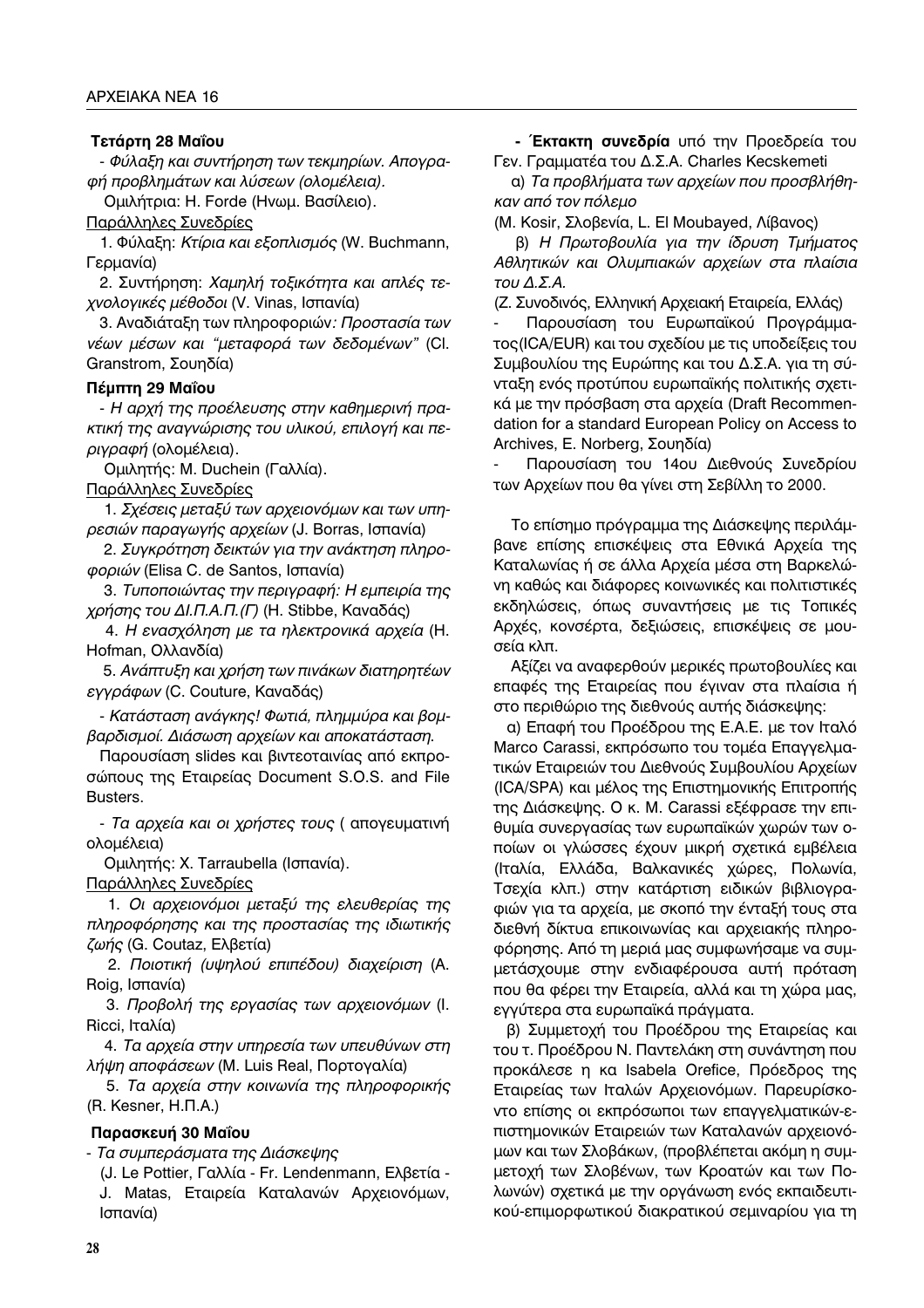διοίκηση-διαχείριση των σύγχρονων αρχείων (Records Management).

Tο Εκπαιδευτικό αυτό πρόγραμμα, ελαφρώς διαφοροποιημένο από το περσινό που δεν εξασφάλισε τη χρηματοδότηση από το Πρόγραμμα Leonardo Da Vinci, σχεδιάζεται για την επόμενη τριετία (1997-99) και αποβλέπει στη συγχρηματοδότησή του από τους εμπλεκόμενους φορείς και τα ευρωπαϊκά κονδύλια. Περισσότερες λεπτομέρειες θα μπορούμε να αναφέρουμε στο επόμενο τεύχος των *Aρχειακών Νέων* και σε ιδιαίτερες ανακοινώσεις της Ε.Α.Ε.

γ) Tην Παρασκευή 30 Μαΐου, στην τελευταία έ-Κτακτη Συνεδρία της Διάσκεψης υπό την Προεδρεία του Γεν. Γραμματέα του Δ.Σ.Α. κ. Charles Kecskemeti, έγινε σύντομη παρουσίαση από τον Πρόεδρο της Εταιρείας της πρωτοβουλίας της E.A.E. για τη δημιουργία ειδικού τμήματος Αθλητικών και Ολυμπιακών Αρχείων στα πλαίσια του Δ.Σ.Α. Πρόκειται, όπως είναι γνωστό, για τις προσπάθειες του Αντιπροέδρου της Εταιρείας κ. Αλέξη Κράους και της Επιτροπής Αθλητικών Αρχείων της E.A.E. που βρήκαν μια πρώτη ανταπόκριση στο περσινό 13ο Διεθνές Συνέδριο Αρχείων στο Πεκίνο με την "Επιτροπή Πρωτοβουλίας για τη σύσταση Tμήματος αθλητικών και ολυμπιακών αρχείων στο  $\Delta$ .Σ.Α." (βλ. *Αρχειακά Νέα*, τχ. 15/Δεκ. 1996, σσ. 34 -36). Με την ανακοίνωση αυτή ενημερώθηκαν άμεσα οι Ευρωπαίοι συνάδελφοι που δεν είχαν τη δυνατότητα να παραστούν στο Πεκίνο και υπήρξαν μάλιστα οι πρώτες αντιδράσεις για περαιτέρω πληροφόρηση και συμμετοχή.

Στο επόμενο τεύχος του περιοδικού θα αναφερθούμε αναλυτικά στα πεπραγμένα της Συνάντησης για μια πληρέστερη ενημέρωση των μελών της E.A.E.

*Zήσιμος X. Συνοδινός* 



#### **ΔΙΕΘΝΕΣ ΣΥΝΕΔΡΙΟ ΤΗΣ ΣΤΡΟΓΓΥΛΗΣ TPA¶EZA™ TøN APXEIøN** *¶ÚfiÁÚ·ÌÌ·, 1997-1999*

#### **Η πρόσβαση στην πληροφορία: νομικές όψεις,** τεχνολογικές προκλήσεις και θέματα φύλαξης. **1) Γενική Θεματική**

*H πρόσβαση στην πληροφορία: νομικές όψεις, τε*χνολογικές προκλήσεις και θέματα φύλαξης.

Mια μεγάλη πρόκληση εν μέσω της επανάστασης της πληροφορίας που απαιτεί επείγουσα ανάληψη δράσης σε τέσσερις κατευθύνσεις: την προσαρμογή των νομικών πλαισίων, την ολοκλήρωση της τεχνολογίας και των πρακτικών φύλαξης και την εκπαίδευση των αρχειονόμων.

Ένα ζωτικό και θεμελιώδες ζήτημα για τη βελτίωση των συνθηκών χρήσης των αρχείων και για την ανάπτυξη της Αρχειονομίας -ως επαγγέλματος και πεδίου γνώσης- που πρέπει να το προσεγγίσουμε μέσω τριών κατευθύνσεων:

• Νομικές όψεις: διεθνείς και εθνικές νομοθεσίες και κανονισμοί - αρχειονομικοί και άλλοι - που διέπουν την πρόσβαση στην πληροφορία που περιέχεται σε δημόσια και ιδιωτικά αρχεία και η προστασία των προσωπικών πληροφοριών.

• Τεχνολογικές προκλήσεις: επιπτώσεις των τεχνολογιών της ψηφιακής αποθήκευσης και διάθεσης της πληροφορίας πάνω στη διαχείριση της πρόσβασης στο αρχειακό υλικό.

• Ζητήματα φύλαξης του υποστρώματος και της πληροφορίας μέσα στα πλαίσια της ποικιλίας της τεχνολογικής προόδου, με στόχο τη μακροπρόθεσμη και διευρυμένη πρόσβαση στην πληροφορία που περιέχεται στα αρχεία.

#### **2) Περιεχόμενο**

Tα αρχεία, για να ανταποκριθούν πλήρως στο ρόλο τους ως θεμελιωτή των δικαιωμάτων των λαών και των ατόμων, ως οργάνου μνήμης, ως εργαλείου πληροφόρησης και ως σταθερού αρωγού της ανάπτυξης, πρέπει να αναγνωριστούν και να προστατευτούν και στη συνέχεια να διαδοθούν και να γίνουν προσβάσιμα. Σ' αυτό τον τομέα, οι πρόσφατες πρόοδοι των τεχνολογιών της Πληροφορικής προσφέρουν ενδιαφέρουσες δυνατότητες. Οι νομοθεσίες που αποβλέπουν στην προστασία των ατομικών δικαιωμάτων και στη διεύρυνση της πρόσβασης στα δημόσια αρχεία καθώς και οι προσπάθειες εκδημοκρατισμού των θεσμών που γίνονται σε ορισμένες περιοχές του κόσμου, αποτελούν επίσης ενθαρρυντικά σημεία και υποστηρίζουν το ρεύμα ανοίγματος των αρχείων.

Tα πρόσφατα διεθνή συνέδρια των αρχειονόμων του Διεθνούς Συμβουλίου Αρχείων ανέδειξαν την επιτακτική αναγκαιότητα για τον κλάδο να ανοιχτεί και να ανοίξει τα αρχεία. Οι ετήσιες συναντήσεις του CITRA κινήθηκαν στην ίδια κατεύθυνση· έφεραν στο φως το ρόλο κλειδί των αρχειακών θεσμών και υπηρεσιών τόσο στη διαχείριση της πληροφορίας όσο και στην ανεξαρτησία των ίδιων των αρχείων, σε μια εποχή όπου η πληροφορία επιβάλλεται ως δεύτερος στρατηγικός πόρος της κοινωνίας και καταλαμβάνει μια όλο και σημαντικότερη θέση στη διαχείριση των οργανισμών.

Άλλωστε, το Διεθνές Συμβούλιο Αρχείων έχει δρομολογήσει στρατηγικούς προσανατολισμούς που επικεντρώνονται στην προαγωγή του επαγγέλ-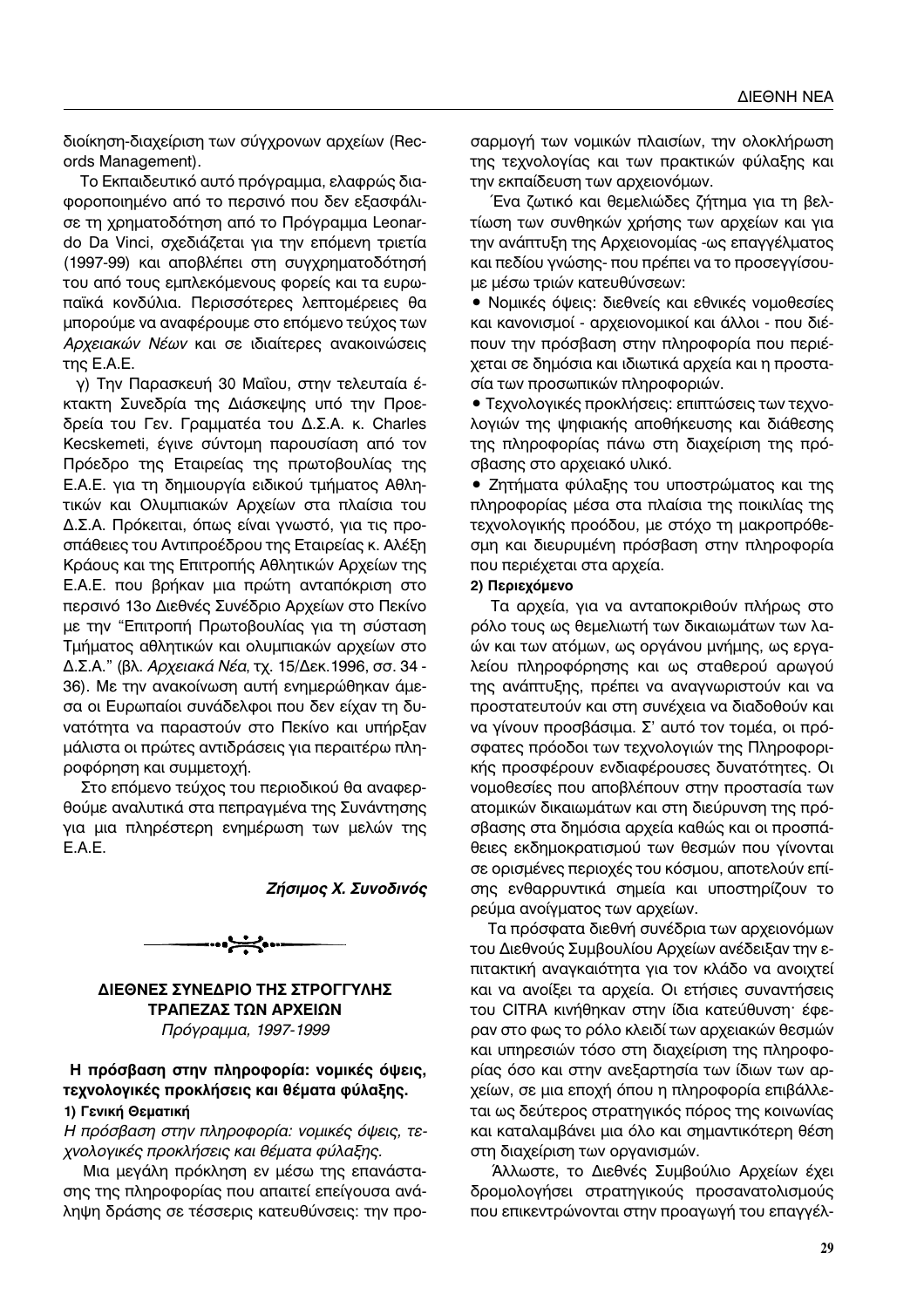ματος, στην επαγγελματοποίηση – με την κοινωνιολογική έννοια του όρου - και στην προσαρμογή στις νέες πρακτικές δημιουργίας, επεξεργασίας και διάθεσης της πληροφορίας. Μ' αυτή την προοπτική, είναι διατεθειμένο να ανταποκριθεί πλήρως στο ρόλο του αρωγού των αρχειονόμων και των αρχειακών φορέων. Πιστεύει ότι κατάφερε να διαμορφώσει ένα εκτεταμένο δίκτυο επαννελματιών και θεσμών, δομημένο και ικανό να αξιοποιήσει την αρχειονομική πραγματογνωμοσύνη, να τροφοδοτήσει τους σχετικούς προβληματισμούς και να διαδώσει την αρχειονομική γνώση και δεξιότητα σ' όλες τις περιοχές του κόσμου.

Η θεματική που προτείνεται για τις συναντήσεις του CITRA από το 1997 ως το 1999 εντάσσεται στη διαδικασία του προβληματισμού και των τοποθετήσεων που έχουν διατυπωθεί κατά τη διάρκεια των τελευταίων ετών από τη διεθνή αρχειακή κοινότητα. Προωθώντας την πρόσβαση στην πληροφορία σε όλες της τις διαστάσεις, ευνοεί την ανταλλαγή ιδεών και τη διαμόρφωση ρεαλιστικής και νεωτεριστικής προσέγγισης για τη λειτουργία της αρχειονομίας, την πιο κατάλληλη για να την κάνει γνωστή και να την εισάγει στο "παγκόσμιο χωριό".

#### 3) Στόχοι

Κάτω απ' αυτές τις συνθήκες, οι ακόλουθοι στόχοι επιβάλλονται από μόνοι τους ως αντικείμενα για τις ετήσιες συνόδους του CITRA που οφείλει:

- να επιτρέψει στους συμμετέχοντες απ' όλες τις χώρες και όλες τις περιοχές του κόσμου να ανταλλάξουν ιδέες, απόψεις και γνώμες, να μοιραστούν τις εμπειρίες τους και να διατυπώσουν ρεαλιστικές και νεωτεριστικές προτάσεις πάνω στη διαχείριση της πρόσβασης και της προσιτότητας του αρχειακού υλικού,
- να προσφέρει ένα πλαίσιο διαλόγου και να δώσει το έναυσμα σε παγκόσμιο επίπεδο, μέσω των Τοπικών Κλάδων, για μια αντιπαράθεση ιδεών πάνω στα προβλήματα πρόσβασης στην πληροφορία που περιέχεται στα αρχεία.
- να διαμορφώσει ένα σύνολο συλλογισμών και -ενδεχομένως- προτύπων που μπορούν να χρησιμοποιηθούν τόσο από τον κλάδο όσο και από τα στελέχη αρχειακών ιδρυμάτων στις διάφορες πρωτοβουλίες τους για την προβολή και την περιφρούρηση των δραστηριοτήτων τους.

#### Τριετές πρόγραμμα, 1997-1999

#### 1) CITRA 1997, Εδιμβούργο, Σκωτία, 22-27 Σεπτ. 1997 Θέμα: Πρόσβαση στην πληροφορία: νομικές απόψεις. 1) 1η συνεδρία: κατάσταση του ζητήματος

Η πρόσβαση στην πληροφορία και η προστασία των προσωπικών πληροφοριών που περιέχονται σε δημόσια αρχεία, συμπεριλαμβανομένων και των ιδιωτικής προέλευσης άλλα δικαιώματα που επηρεάζουν την πρόσβαση στην πληροφορία σε αρχειακό περιβάλλον· δικαιώματα του συγγραφέα, δικαίωμα διανομής, δικαίωμα διάδοσης, δικαίωμα εκμετάλλευσης κλπ· κατάσταση του προβληματισμού παρουσιασμένη σε μια θεμελιώδη προοπτική.

2) 2<sup>η</sup> συνεδρία: επισκόπηση της αρχειονομικής πρακτικής

Πανόραμα των νομοθεσιών και των υφιστάμενων διοικητικών εγκυκλίων σε αρχειακά ιδρύματα όσον αφορά την πρόσβαση στην πληροφορία, την προστασία των προσωπικών πληροφοριών, τα δικαιώματα του συγγραφέα, το δικαίωμα διανομής, την άδεια εκμετάλλευσης κλπ και σχετικά με τον τρόπο επεξεργασίας και εφαρμογής τους.

3) 3<sup>η</sup> συνεδρία: πολιτική και στρατηγική ανάπτυξης

Πολιτική και στρατηγική που πρέπει να εφαρμοσθεί για να βελτιώσει τη διαχείριση της πρόσβασης σε πληροφορίες που περιέχονται στα αρχεία, για την προστασία των προσωπικών πληροφοριών, για τη χρήση και εκμετάλλευση των αρχείων για επιστημονικούς και εμπορικούς σκοπούς. Διερεύνηση του ερωτήματος για την καταλληλότητα πιθανών διεθνών προτύπων.

4) 4η συνεδρία: εκπαίδευση και επιμόρφωση

Ανάγκες, υφιστάμενα προγράμματα, σχεδιαγράμματα εκπαίδευσης που πρέπει να αναπτυχθούν για να επιτρέψουν στους αρχειονόμους και άλλους επαγγελματίες της πληροφορίας που εργάζονται σε αρχειακό περιβάλλον να ανταποκριθούν στις ανάγκες που παρουσιάζονται από τη διαχείριση δικαιωμάτων σχετικών με τα αρχεία.

5) 5" συνεδρία: ερωτήματα της στιγμής

Συζητήσεις, ανταλλαγή απόψεων και εμπειριών κλπ.

#### 2) CITRA 1998, Στοκχόλμη, Σουηδία, 7-12 Σεπτ. 1998 Θέμα: Πρόσβαση στην πληροφορία: οι τεχνολογικές προκλήσεις

1) 1<sup>η</sup> συνεδρία: κατάσταση του ζητήματος

Οı επιπτώσεις της τεχνολογίας της Πληροφορικής -π.χ. τοπικά δίκτυα, WEB sites, Internet, λεωφόροι της πληροφορικής, ψηφιοποίηση, τυποποίηση- στην αρχειονομική εργασία γενικά και πιο συγκεκριμένα στη διαχείριση της πρόσβασης στην πληροφορία που περιέχεται στα αρχεία, στην ασφάλεια των δεδομένων και στη χρήση και εκμετάλλευση των αρχείων. Δυνατότητες που προσφέρονται από τη νέα τεχνολογία.

2) 2η συνεδρία: επισκόπηση της αρχειονομικής πρακτικής

Τράπεζες δεδομένων για το Περιβάλλον, την Υγεία, τη Δημογραφία κλπ. Συστήματα γεωγραφικών (GIS) ή μετεωρολογικών δεδομένων κλπ, δια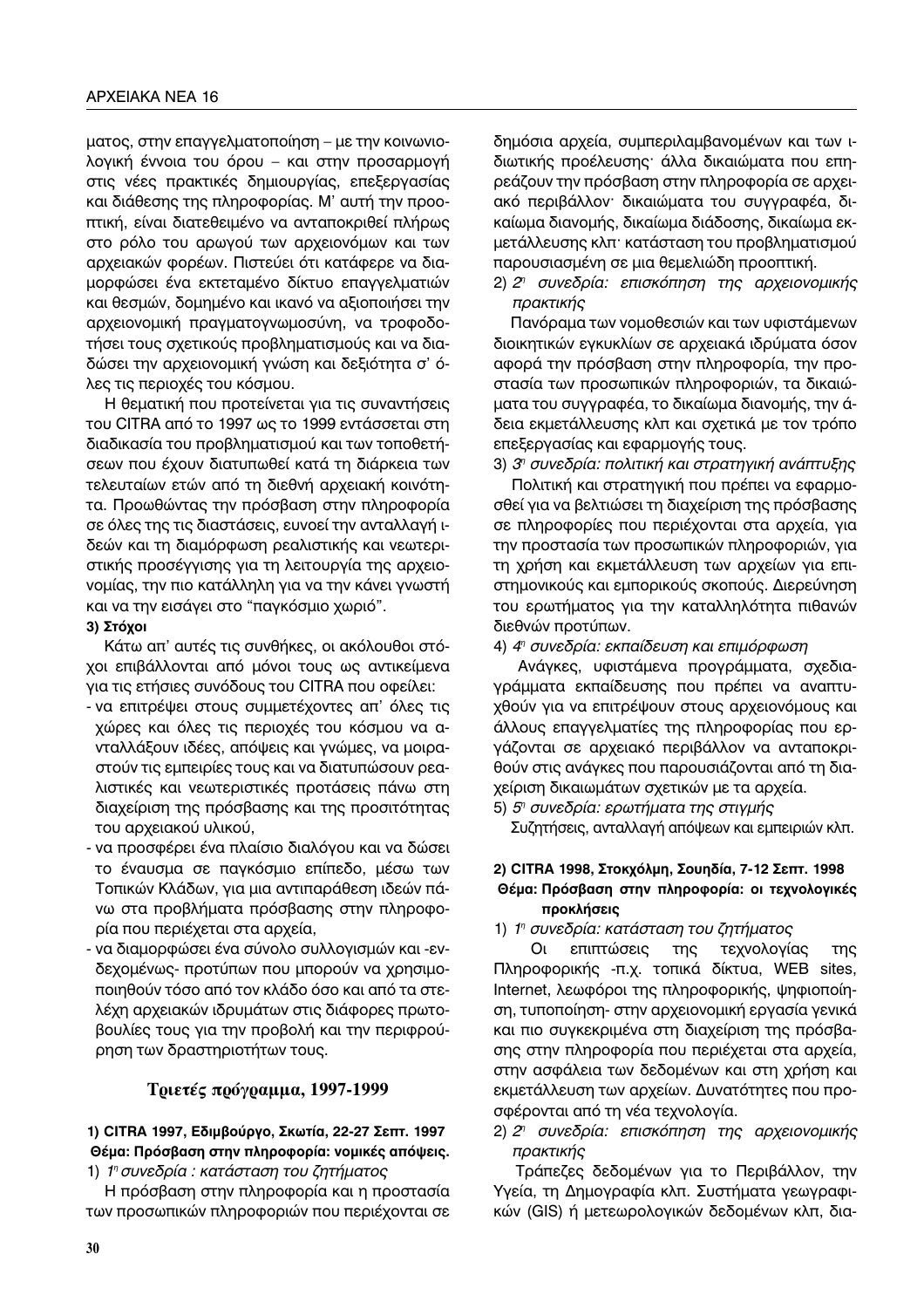χείριση των Τεχνολογιών και του περιεχομένου από την άποψη της πρόσβασης στην πληροφορία και της ασφάλειας των δεδομένων.

3) 3η συνεδρία: πολιτική και στρατηγική ανάπτυξης Εισαγωγή και προσαρμογή της Πληροφορικής στη διαχείριση της πρόσβασης στην πληροφορία, στην ασφάλεια των δεδομένων και στα υπόλοιπα δικαιώματα χρήσης και εκμετάλλευσης των αρχείων. Ανάπτυξη δικτύου επικοινωνίας Η/Υ μεταξύ αρχειακών υπηρεσιών, στο οποίο λαμβάνονται υπόψη οι τεχνολογικές ανομοιομορφίες, οι πολιτιστικές διαφοροποιήσεις και οι απαιτήσεις της τυποποίησης. Τα αρχειακά ιδρύματα είναι κέντρα πληροφόρησης ή υπηρεσίες διαφύλαξης των αρχείων; 4) 4<sup>η</sup> συνεδρία: εκπαίδευση και επιμόρφωση.

Ανάγκες, υπάρχοντα προγράμματα, διαγράμματα εκπαίδευσης που πρέπει να αναπτυχθούν για να επιτρέψουν στους αρχειονόμους και άλλους επαγγελματίες που εργάζονται στα Αρχεία να ανταποκριθούν στις απαιτήσεις που προκύπτουν από την επανάσταση στις τεχνολογίες πληροφόρησης.

5)  $5^{\prime\prime}$  συνεδρία: ζητήματα της στιγμής

Συζητήσεις, ανταλλαγή απόψεων και εμπειριών κλπ. Ιδιαίτερο γεγονός: εορτασμός του Ιωβηλαίου του Διεθνούς Συμβουλίου Αρχείων.

#### 3) CITRA 1999, Τζακάρτα, Ινδονησία, 20-24 Σεπτ. 1999 Θέμα: Η πρόσβαση στην πληροφορία: ζητήματα διατήρησης

1) 1<sup>η</sup> συνεδρία: κατάσταση του ζητήματος

Η πρόκληση της διατήρησης των αρχείων, και ιδιαίτερα εκείνων σε παραδοσιακό υπόστρωμα, στις τροπικές χώρες, μέσα από την προοπτική πρόσβασης στον όγκο των πληροφοριών· από τη φυσική διατήρηση των τεκμηρίων σε ποικίλα υποστρώματα μέχρι τη διάθεσή τους σε ηλεκτρονικά δίκτυα διάδοσης της πληροφορίας.

2) 2η συνεδρία: επισκόπηση της αρχειακής πρακτικής

Η διατήρηση των συμβατικών αρχείων και της ηλεκτρονικής πληροφορίας μέσα από μια μακρόχρονη προοπτική πρόσβασης. Οι τεχνολογίες της πληροφορίας, της ψηφιοποίησης και της ρομποτικής ως μέσα για τη διατήρηση και την προσβασιμότητα των αρχείων μέσα στο χρόνο και το χώρο. Πρότυπα εναποθήκευσης, τεχνικές σταθεροποίησης και αποκατάστασης, αποξίνωση, τεχνικές και τεχνολογίες αναπαραγωγής και μετάδοσης της πληροφορίας.

3) 3η συνεδρία: πολιτική και στρατηγική ανάπτυξης

Σύνταξη ολοκληρωμένης προσέγγισης στο θέμα της μαζικής διαφύλαξης για να εξασφαλιστεί η μακροπρόθεσμη πρόσβαση στα αρχεία και η προσιτότητά τους στο κοινό. Από το πρώτο επίπεδο γενικής παρέμβασης -κατάλληλη αποθήκευση- μέχρι την εξειδικευμένη χειρουργική επέμβαση - αποκατάσταση- περνώντας από την ψηφιοποίηση ως μέσο προστασίας της πληροφορίας και της αποδεικτικής της αξίας.

4) 4<sup>η</sup> συνεδρία: εκπαίδευση και επιμόρφωση

Ανάγκες, υπάρχοντα προγράμματα, πρότυπα για εξέλιξη ώστε να βελτιωθούν οι ννώσεις και οι εμπειρίες στο θέμα της διαφύλαξης από τους αρχειονόμους, τεχνολόγους, συντηρητές και κατόχους αρχείων ούτως ώστε να μπορούν να αντιμετωπίσουν τις προκλήσεις που θέτει η "μετάδοση" των αρχείων μέσα στο χρόνο.

5) 5" συνεδρία: ζητήματα της στιγμής Συζητήσεις, ανταλλαγή απόψεων, εμπειριών κλπ.

Προσωρινό πρόγραμμα των συνεδριάσεων που θα γίνουν στο Εδιμβούργο από 22 έως 29 Σεπτεμβρίου 1997 με την ευκαιρία του ΧΧΧΙΙ<sup>ου</sup> Διεθνούς Συνεδρίου της Στρογγυλής Τράπεζας των Αρχείων (CITRA) (22-27 Σεπτεμβρίου 1997)

Οι νομικές όψεις της πρόσβασης στα αρχεία

#### Τρίτη, 23 Σεπτεμβρίου 1997

|                             | Νέο Μέγαρο Κοινοβουλίου: Κεντρική Αίθουσα                          |  |  |
|-----------------------------|--------------------------------------------------------------------|--|--|
| 09:30-12:30                 | Εκτελεστική Επιτροπή του ΔΣΑ                                       |  |  |
|                             | 1ª συνεδρία                                                        |  |  |
| 12:30-13:30                 | Γεύμα                                                              |  |  |
| 13:30-18:00                 | Εγγραφή των συνέδρων στο                                           |  |  |
|                             | ξενοδοχείο Holiday Inn                                             |  |  |
| 13:30-16:00                 | Εκτελεστική Επιτροπή του CITRA                                     |  |  |
|                             | 2" συνεδρία με τη συμμετοχή                                        |  |  |
|                             | των Επιτροπών                                                      |  |  |
|                             | Νέο Μέγαρο Κοινοβουλίου: Αίθουσα Επιτροπών 1                       |  |  |
| 16:00-18:00                 | Συνεδρίαση του Γραφείου                                            |  |  |
|                             | <b>TOU CITRA</b>                                                   |  |  |
| Πέμπτη, 25 Σεπτεμβρίου 1997 |                                                                    |  |  |
|                             | Νέο Μέγαρο Κοινοβουλίου: Κεντρική Αίθουσα                          |  |  |
|                             | 09:00-11:00 <i>3<sup>η</sup> συνεδρία</i> : Πολιτική και στρατηγι- |  |  |
|                             | κή ανάπτυξης                                                       |  |  |
|                             | Πρόεδρος: Patrick Cadell, Διευθυντής<br>των                        |  |  |
|                             | Αρχείων της Σκωτίας.                                               |  |  |
|                             | Γραμματέας: George MacKenzie, αναπληρωτής                          |  |  |

Γενικός Γραμματέας του CITRA

#### Κύριες εισηνήσεις:

Αρχές υποκείμενες στην επεξεργασία στρατηγικής για τη διαχείριση της πρόσβασης στα αρχεία: Claes Granström, Πρόεδρος της Επιτροπής του Δ.Σ.Α. για τα νομικά ζητήματα που αφορούν τα αρχεία

#### Δευτερεύουσες εισηγήσεις:

Christopher Kitching, Βασιλική Επιτροπή Ιστορικών Χειρογράφων, Ηνωμένο Βασίλειο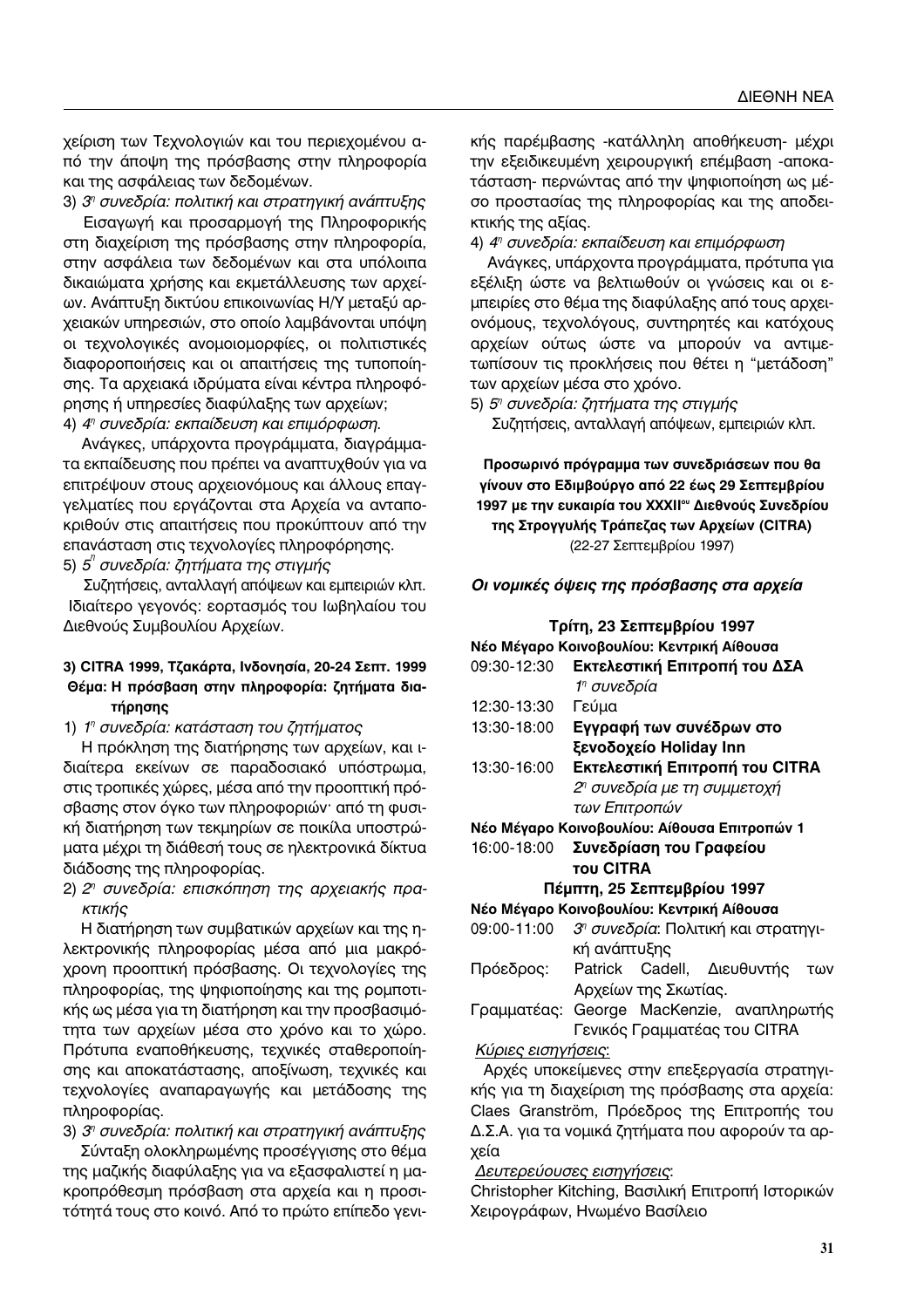Jean-Luis Moreau, Σύμβουλος Αρχειονομίας, Βέλγιο William Lind, Διευθυντής του Aggregate Foundation και της Ballast Trust, Σκωτία.

 $\Pi$ εριφερειακές ομάδες εργασίας προεδρευόμενες α*πό τους:* 

José-Maria Almeida, Διευθυντή των Εθνικών Ιστορικών Αρχείων, Πράσινο Ακρωτήριο

George Nichols, Γενικό Διευθυντή των Αυστραλιανών Αρχείων

Lorenz Mikoletzky, Γενικό Διευθυντή των Αυστριακών Κρατικών Αρχείων

Patricia Galeana, Γενική Διευθύντρια των Γενικών Αρχείων του Έθνους, Μεξικό

11:00-11:30 Διάλειμμα

- 11:30-13:00 <sup>4<sup>η</sup> συνεδρία: παρουσίαση των συμπε-</sup> ρασμάτων των ομάδων εργασίας Συντονιστής: Patrick Cadell, Διευθυντής των Αρ-
- χείων της Σκωτίας
- 13:00-14:00 Γεύμα

14:00-16:00 Επισκέψεις σε αρχειακά ιδρύματα

- **Νέο Μέγαρο Κοινοβουλίου: Αίθουσες Επιτροπών**
- 14:00-16:00 Συναντήσεις εργασίας των διαφόρων οργανισμών (SPA, CITRA κλπ) 19:00 Συνεδρίαση του Γραφείου του CITRA

#### $\Sigma$ άββατο, 27 Σεπτεμβρίου 1997

Νέο Μέγαρο Κοινοβουλίου: Κεντρική Αίθουσα

09:00-11:30 Διοικητική και καταληκτική συνεδρία **του CITRA** 12:15-14:00 Γεύμα 14:00-18:00 Εκδρομή στο Bowhill 19:00 Δείπνο εργασίας των μελών του Γραφείου του CITRA.

*Aπόδοση από τα γαλλικά: Ν. Κ. Μπαμίδης* 

**ΣΥΝΔΡΟΜΕΣ:** Παρακαλούμε τα μέλη που στέλνουν τη συνδρομή τους με ταχυδρομικές επιταγές να γράφουν στη θέση του Παραλήπτη το όνομα και τη διεύθυνση του Ταμία της Ε.Α.Ε. [Αλέξανδρος Ζάννας, Πινότση 17Β, 117 41 ΑΘΗΝΑ) και να διευκρινίζουν στο πίσω μέρος της επιταγής, στο χώρο για τα μηνύματα, ότι πρόκειται για τη συνδρομή τους στην Ε.Α.Ε.

**APOPA:** Η Συντακτική επιτροπή παρακαλεί τους συνεργάτες και αρθρογράφους των "Αρχειακών Νέων" να δίνουν τα κείμενά τους δακτυλογραφημένα ή, ακόμη καλύτερα, σε δισκέτα για τη διευκόλυνση της έκδοσης (με μια πολύ μικρή περίληψη στα αγγλικά ή γαλλικά). Ανταποκρίσεις και συνεργασίες για τις δραστηριότητες και τα νέα των περιφερειακών αρχείων είναι απαραίτητες και ευπρόσδεκτες. Οι συνεργασίες να αποοτέλλονται στη διεύθυνση: **Ν. Μπαμίδης, Ιστορικό Αρχείο** Μακεδονίας, Παπαναστασίου 21, Τ.Θ. 18111, 546 39 Θεσ/νίκη.



#### **ΔΙΕΘΝΕΣ ΣΥΝΕΔΡΙΟ ΓΙΑ ΤΑ ΣΥΣΤΗΜΑΤΑ ΙΣΤΟΡΙΚΗΣ ΠΛΗΡΟΦΟΡΗΣΗΣ 6, 7 και 8 Νοεμβρίου 1997. Mέγαρο Συνεδρίων Europa, VITORIA-GASTEIZ, ΧΩΡΑ ΤΩΝ ΒΑΣΚΩΝ** *OPΓΑΝΩΤΗΣ: ΓΕΝΙΚΟ ΣΥΜΒΟΥΛΙΟ ΤΗΣ ALAVA, XøPA TøN BA™KøN (JUNTAS GENERALES DE ALAVA - ARABAKO BILTZAR NAGUSIAK)*

To 1991, ol Juntas Generales de Alava,  $\lambda$ aïkó a-Vτιπροσωπευτικό κοινοβούλιο των συμφερόντων του λαού της 'Αλαβα, πήραν την απόφαση να ξεκινήσουν ένα πρωτότυπο πρόγραμμα για την ιστορική έρευνα όπως η συγκρότηση μιας βάσης δεδομένων, ξεκινώντας με τα επίσημα Πρακτικά των Aποφάσεών τους της περιόδου 1502-1876.

To εν λόγω πρόγραμμα επιδιώκει να θέσει στη διάθεση των ερευνητών το περιεχόμενο των Πρα-Κτικών μέσω της έκδοσης εργαλείων τεκμηριωμένης ανάλυσης και ανάκτησης της πληροφόρησης καθώς και μέσω της μεταγραφής και της μετατροπής σε ψηφιακή γλώσσα ολόκληρων των κειμένων των συνεδριάσεων.

Σήμερα το πρόγραμμα είναι μία πραγματικότητα που αξίζει να την εκμεταλλευτούμε από κάθε άποψη. Από την πλούσια προοπτική που ανοίγει με την έκδοση των Πρακτικών σε έντυπη μορφή και σε μορφή βάσης δεδομένων σε CD-ROM, οι Juntas Generales θεώρησαν απαραίτητο να διαδώσουν το πρόγραμμα αυτό - στο οποίο με τόση θέρμη συνεργάστηκαν πολυάριθμοι ειδικοί- μέσω της σύγκλησης ενός συνεδρίου όπου θα εκτεθούν σε διεθνές επίπεδο εμπειρίες και παρόμοιες μεθοδολογίες.

Oι στόχοι που επιδιώκει το Διεθνές Συνέδριο για τα Συστήματα Ιστορικής Πληροφόρησης είναι:

- Να παρουσιαστούν τα πραγματικά αποτελέσματα των εφαρμογών πληροφορικής στην ιστορική έρευνα και την τεκμηρίωση.
- Να αντιπαραβληθούν οι εμπειρίες και οι πιο αποτελεσματικές μεθοδολογίες στη συγκρότηση βά-<u>σεων ιστορικών δεδομένων σε διεθνές επίπεδο.</u>
- Να εκτιμηθεί η απήχηση της χρήσης αυτών των νέων εργαλείων στην έρευνα και τη διδασκαλία της ιστορικής γνώσης καθώς και στη συμπεριφορά των πρωταγωνιστών.
- Να ανταλλαγούν ιδέες και απόψεις από τους παρευρισκόμενους στο Συνέδριο μέσα από τη διπλή προοπτική της έρευνας των πηγών και της ιστορικής έρευνας.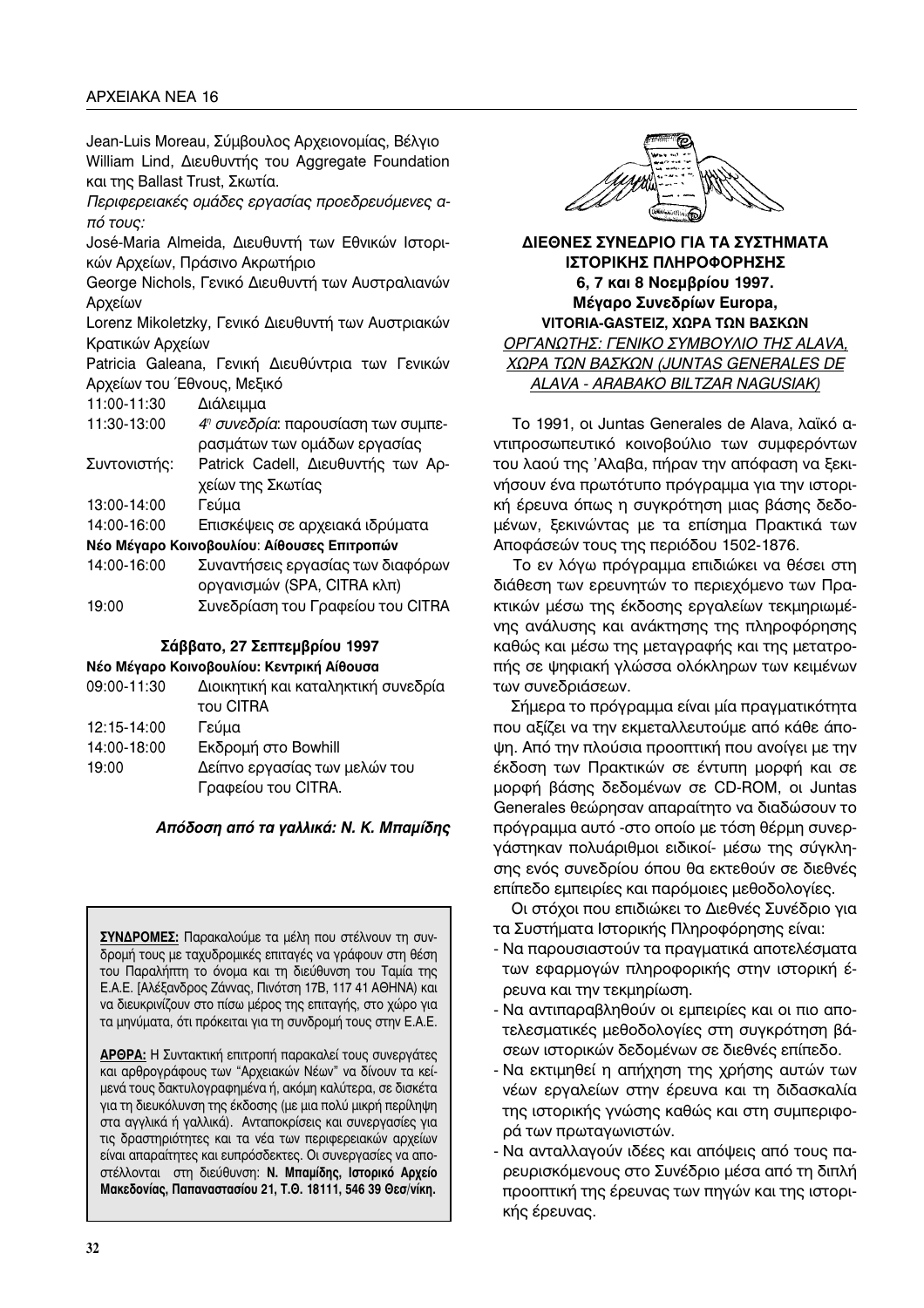### ΠΡΟΣΩΡΙΝΟ ΠΡΟΓΡΑΜΜΑ

### Συνεδρίες

1. *Από τις βάσεις δεδομένων στα συστήματα ιστορικής πληροφόρησης.* 

Tο υπόδειγμα της βάσης δεδομένων "Actas de las Juntas Generales de Alava".

H Πληροφορική στην καθημερινή ιστορική πρακτι-

κή υπό το φως της σημερινής τεχνολογίας. Μεθοδολογικές συνέπειες.

**2.** Το ιστορικό τεκμήριο και η επίδραση των τεχνολογιών *πληροφόρησης.* 

H αναδημιουργία του τεκμηρίου μέσω της ψηφιοποίησης. Μηχανισμός φύλαξης και διάδοσης. Πρόταση νέων υποδειγμάτων εργαλείων για την περιγραφή του τεκμηρίου.

- **3.** Συνεισφορές της τεκμηρίωσης στην ιστορική έρευνα. Η τεκμηριωμένη ανάλυση των ιστορικών τεκμηρίων. Προβληματική της κατασκευής ενός Καταλόγου (Θησαυρού) ιστορικού περιεχομένου.
- 4. Ta Actas de las Juntas Generales ως πηγή για την ιστο $ρ$ ία της 'Αλαβα.

H οικονομία της 'Αλαβα στις Juntas Generales: υλικό για τη μελέτη της.

Oι πολιτικοί θεσμοί της 'Αλαβα μέσα από τα "Πρακτικά" τους.

Προβλήματα δικαιοδοσίας: συγκρούσεις και οριοθέτηση αρμοδιοτήτων.

5. Εφαρμογές των νέων τεχνολογιών στη διδασκαλία της *Iστορίας.* 

Το Δίκτυο Internet ως εργαλείο στήριξης στη γνώση της Ιστορίας.

H τεχνολογία πολυμέσων στη δημιουργία κατευθυντήριων οδηγιών.

H χρήση της ηλεκτρονικής τεκμηρίωσης: νομικά προβλήματα.

#### **ΠΑΡΟΥΣΙΑΣΗ ΤΩΝ ΑΝΑΚΟΙΝΩΣΕΩΝ**

H αυξανόμενη παρουσία των νέων τεχνολογιών στο χώρο του ιστορικού γίγνεσθαι ανοίγει νέες προσδοκίες στην έρευνα και τη διδασκαλία της Ιστορίας. Στα Αρχεία, στα πανεπιστημιακά τμήματα, οτα ερευνητικά κέντρα, στα κέντρα διδασκαλίας τέθηκαν σε εφαρμογή και αναπτύχθηκαν, ακόμη και για το μεμονωμένο ερευνητή, νέοι τρόποι χειρισμού της ιστορικής τεκμηρίωσης.

Ο στόχος αυτού του συνεδρίου είναι να αποτελέσει το χώρο συνάντησης και το βήμα όπου θα εκτεθούν οι εμπειρίες, οι μεθοδολογίες, τα αποτελέσματα, ακόμη και τα προγράμματα, πάνω σε νέους σχεδιασμούς. Το συνέδριο είναι ανοικτό στην παρουσίαση ανακοινώσεων που θα εκφράζουν σκέψεις και απόψεις σχετικές με τη θεματική η οποία περιγράφεται σε κάθε μία από τις συνεδρίες του.

Tα άτομα ή οι ομάδες που ενδιαφέρονται να παρουσιάσουν μία ανακοίνωση θα πρέπει να στείλουν στη Γραμματεία του Συνεδρίου μία περίληψη όχι μεγαλύτερη από 150 λέξεις, συνοδευόμενη από τον/ τους συγγραφείς της ανακοίνωσης, τον τίτλο και τα χαρακτηριστικά περιεχόμενα, υποδεικνύοντας τη θεματική ενότητα με την οποία σχετίζεται, πριν από τις **30 Ιουνίου 1997**. Στην περίληψη θα συμπεριληφθεί η πλήρης διεύθυνση, το τηλέφωνο και το fax για επικοινωνία.

H Επιστημονική Επιτροπή θα πραγματοποιήσει μία πρώτη επιλογή εκείνων των περιλήψεων που θα είναι σύμφωνες με τους στόχους και τη θεματολογία του συνεδρίου, γνωστοποιώντας αυτήν την προεπιλογή στους συγγραφείς τους, οι οποίοι θα οφείλουν να παραδώσουν τα πρωτότυπα πριν από τις 25 **Αυγούστου 1997**. Aφού παραληφθούν οι ανακοινώσεις, θα προσδιοριστούν εκείνες που θα γίνουν τελικά δεκτές για να συμπεριληφθούν στα πρακτικά.

Oι ανακοινώσεις θα επιλεγούν λαμβάνοντας υπόψη τη συνάφεια και τον πρωτότυπο χαρακτήρα εφαρμογής τους στην έρευνα και τη διδασκαλία της Iστορίας.

Tα πρωτότυπα θα αποσταλούν σε έγγραφο και σε δισκέτα 3,5 ιντσών σε Word για Windows, Wordperfect ή σε οποιονδήποτε άλλον επεξεργαστή μετατρέψιμο σε ASCII, μέχρι 15 σελίδες μονού διαστήματος και μέγεθος γραμμάτων 11cpi.

Όλες οι ανακοινώσεις που θα επιλεγούν θα συμπεριληφθούν στα Πρακτικά. Εντούτοις, ανάλογα με τον αριθμό των ανακοινώσεων που θα αποσταλούν, η Επιστημονική Επιτροπή θα αποφασίσει ποιες ανακοινώσεις μπορούν να παρουσιαστούν δημόσια, ενώ οι υπόλοιπες θα παρουσιαστούν από το γενικό εισηγητή, ή εάν όλες θα παρουσιαστούν από το γενικό εισηγητή πριν από την πραγματοποίηση της Στρογγυλής Τράπεζας.

#### **ΓΕΝΙΚΕΣ ΠΛΗΡΟΦΟΡΙΕΣ**

Tόπος του Συνεδρίου: PALACIO DE CONGRESOS EUROPA Ημερομηνία διεξαγωγής: 6, 7 και 8 Νοεμβρίου 1997

Πληροφορίες: Egunbide. Aναγνωρισμένος Διοργανωτής Συνεδοίων.

Vicente Goikoetxea, 1, oficina 4.

01080 Vitoria-Gasteiz.

Apdo. de Correos: 3302 01080 Vitoria-Gasteiz.

ÙËÏ. 945/ 146630 902101174

Fax. 945/ 146827 902101195

E-MAIL: egunbide@abc.ibernet.com

Διοργανωτής: **JUNTAS GENERALES DE ALAVA** 

Επίσημες γλώσσες: **Βασκική, ισπανική, γαλλική και αγγλική.** Ημερολόγιο παρουσίασης των ανακοινώσεων:

30 Ιουνίου: αποστολή περιλήψεων

25 Αυγούστου: αποστολή πρωτοτύπων.

**Απόδοση από τα ισπανικά: Εύη Καρούζου**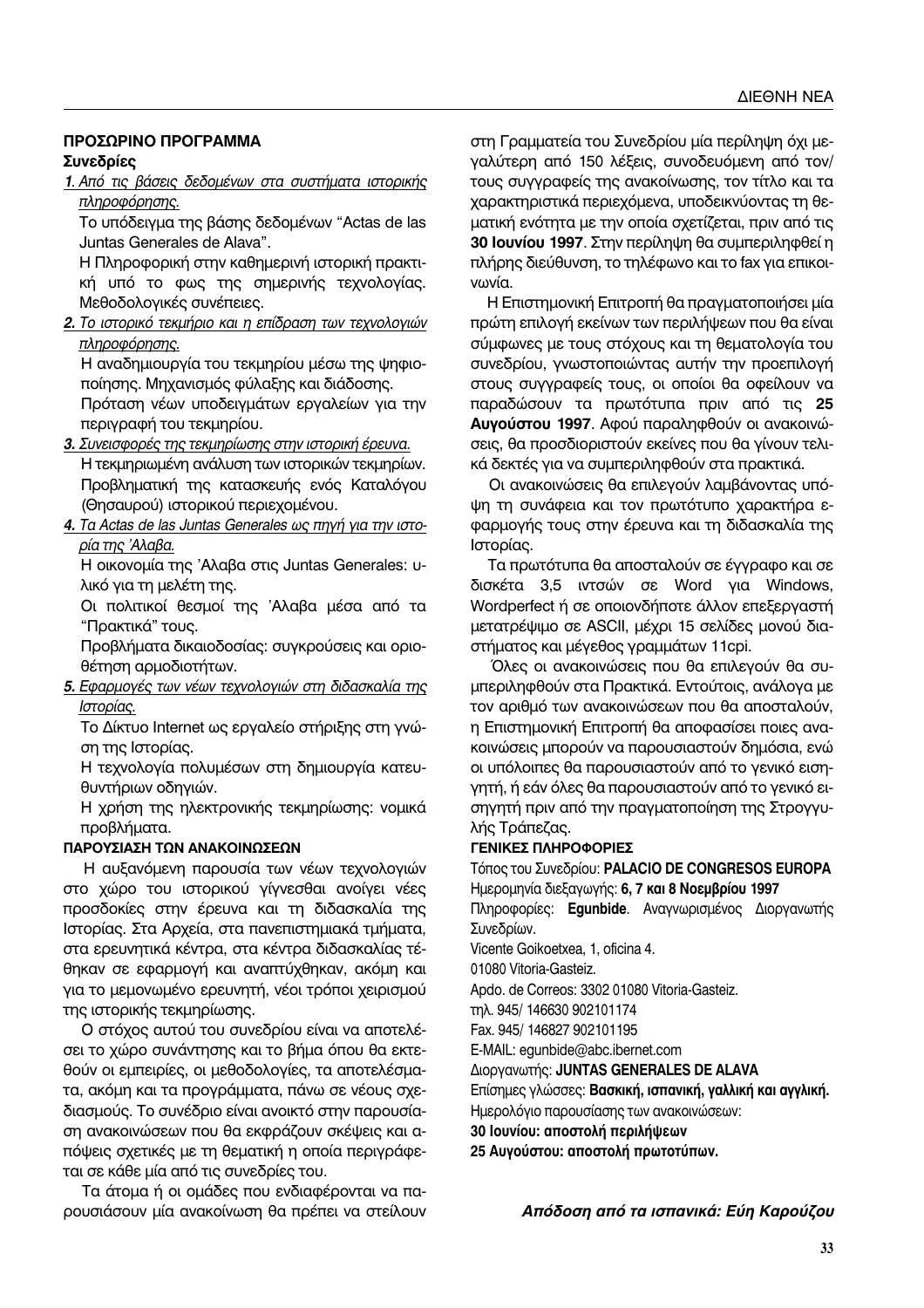# **™YNTHPH™H ™YNTHPH™H**

#### **ΔΙΕΘΝΗΣ ΣΥΝΑΝΤΗΣΗ-ΣΥΝΔΙΑΣΚΕΨΗ ΓΙΑ ΤΗ** ΣΥΝΤΗΡΗΣΗ ΚΑΙ ΤΗΝ ΑΠΟΚΑΤΑΣΤΑΣΗ **BIBAIAKOY KAI APXEIAKOY YAIKOY (Erice Ιταλίας, 23-28.4.1996)**

*(Δεύτερο μέρος· για το πρώτο τμήμα του άρθρου* ,<br><sub>Ξ)</sub> βλ. Αρχειακά Νέα, τχ. 15/Δεκ. 1996)

Στην όγδοη θεματική ενότητα με τίτλο "Επιστημονική έρευνα και Συντήρηση για έναν καλύτερο διάλογο μεταξύ βασικών και εφηρμοσμένων **ερευνών",** οι ομιλητές αναφέρθηκαν σε ποικιλία θεμάτων ερευνητικού περιεχομένου και ενδιαφέρο-VTOS, όπως στη νέα φιλοσοφία και τις νέες γνωστικές κατευθύνσεις της συντήρησης, στις έρευνες που γίνονται για την απόδειξη της ωφελιμότητας ή μη της χρήσης διαφόρων νέων σταθεροποιητικών ουσιών-υλικών (fixatives) στην επιζωγράφιση των περγαμηνών, στην έρευνα για τη χρήση ορισμένων πολυμερών για την προστασία των χρωματικών λεπτών επιστρώσεων (paint films), καθώς και των διαφόρων κολλητικών ουσιών (κολλών) για τη σταθεροποίηση των στρωμάτων βαφής στην περγαμηνή (paint layers on parchment), για τη χρήση ενζύμων στην αποκατάσταση χαρτώου υλικού και έργων τέχνης πάνω σε χαρτί.

H Αμερικανίδα εκδότρια του Abbey Newsletter E. McRady παραπονέθηκε για κάποια άγνοια που παρατηρείται μεταξύ των επιστημόνων, όσον αφορά τα πορίσματα διαφόρων επιστημονικών ερευνών, με συνέπεια να μην υπάρχει συντονισμός και αλληλοσυμπλήρωση στις επιστημονικές ερευνητικές προσπάθειες. Αποτέλεσμα αυτής της άγνοιας είναι η διαμάχη μεταξύ των ειδικών όσον αφορά τη θεωρία και την πράξη στον τομέα της συντήρησης. Παρατήρησε έλλειψη γνώσεων των συντηρητών στην καλή διαφύλαξη των βιβλιακών και αρχειακών συλλογών.

H Ιταλίδα ομιλήτρια L. Montalbano αναφέρθηκε στην πειραματική χρήση και εφαρμογή διαφόρων ειδών και κατηγοριών σταθεροποιητικών υλικών-ουσιών (fixatives) που χρησιμοποιούνται για τη στερέωση αποξηραμένων επιζωγραφισμένων παλαιών περγαμηνών. Η μηχανική σταθεροποίηση των κατεστραμμένων επιζωγραφίσεων σε περγαμηνή είναι επίπονο έρνο. Υπάρχει μία σχέση μεταξύ της έκτασης της φθοράς και του υποστρώματος, της προετοιμασίας και του είδους και των αιτίων της φθοράς, εάν δηλ. έχει αποκολληθεί η επιζωγράφιση ή πέφτουν οι χρωστικές ουσίες, (θρυμματίζονται, κονιορτοποιούνται), γενικά, εάν υπάρχει φολίδωση της βαφής, γεγονός που οφείλεται στην αποκόλληση-αποσύνδεση των χρωμάτων και των συνδετικών ουσιών. Για τη μελέτη χρησιμοποιήθηκαν διάφορες σταθεροποιητικές ουσίες με τα αντίστοιχα χρώματα (pigments) για κάθε έρευνα, όπως white lead, malachite, minium και gilding. Για σταθεροποιητικές κόλλες χρησιμοποιήθηκαν τα sturgeon glue, parchment glue, arabic gum, Paraloid B 72, Plexisol P 550, και Akeogard CO. Όλες οι κόλλες αποδείχθηκαν αποτελεσματικές στη σταθεροποίηση του λεπτού χρώματος, ενώ αμφίβολο αποτέλεσμα είχαμε μόνο στα δείγματα με επίχρισμα χρυσού, όπου ο χρυσός παρεμποδίζει τη δράση της κόλλας, η οποία μπορεί να περάσει μόνο από τις τυχόν υπάρχουσες σχισμές και ρωγμές της επιφάνειας του χρυσού. Τα πιο θετικά αποτελέσματα τα έχουμε *στις περιπτώσεις χρήσης των συνθετικών κολλών,* που παρουσιάζουν και τα λιγότερα μειονεκτήματα, όπως του Akeogard CO και του Plexisol P550. Προσφέρουν ικανοποιητική συγκολλητική δυνατότητα και προκαλούν τις λιγότερες αλλαγές στα χρώματα. Η εφαρμογή τους είναι εύκολη και ομοιογενής. Πρέπει να τονιστεί ότι οι οργανικοί διαλύτες, (Trichloroethane & deliphrene), στους οποίους διαλύονται αυτές οι ουσίες -με αναλογία 1:1:1- δεν αλλοιώνουν τα φυσικά χαρακτηριστικά και τις διαστάσεις της περγαμηνής. Εάν χρειαστεί να προβούμε στη στερέωση φολίδων των αποξηραμένων χρωστι-Κών ουσιών σε μεγάλη επιφάνεια, τότε δεν ενδείκνυται το Akeogard CO. Αντίθετα το Plexisol P550 έχει μεγαλύτερη συγκολλητική ικανότητα, όμως απαιτεί θερμοκρασία περί τους 60°C για να έχουμε καλή διαπερατότητα. Για το λόγο αυτό δεν είναι αποδεκτή η χρήση του σε περγαμηνή, παρά μόνο για μικρής έκτασης φθορές. Μεταξύ των φυσικών κολλών-συνδετικών ουσιών έχουμε άριστα αποτελέσματα στην περίπτωση της sturgeon glue, η οποία προξένησε τις ολιγότερες χρωματικές αλλαγές.

Oι κόλλες αυτές έχουν το μειονέκτημα ότι διαλύονται στο νερό. Επίσης, παρατηρείται καμιά φορά ένα φούσκωμα (διαστολή) στα σημεία εκείνα της περγαμηνής που χρησιμοποιήθηκαν. Για το λόγο αυτό η χρήση τους συνιστάται για μικρής και περιο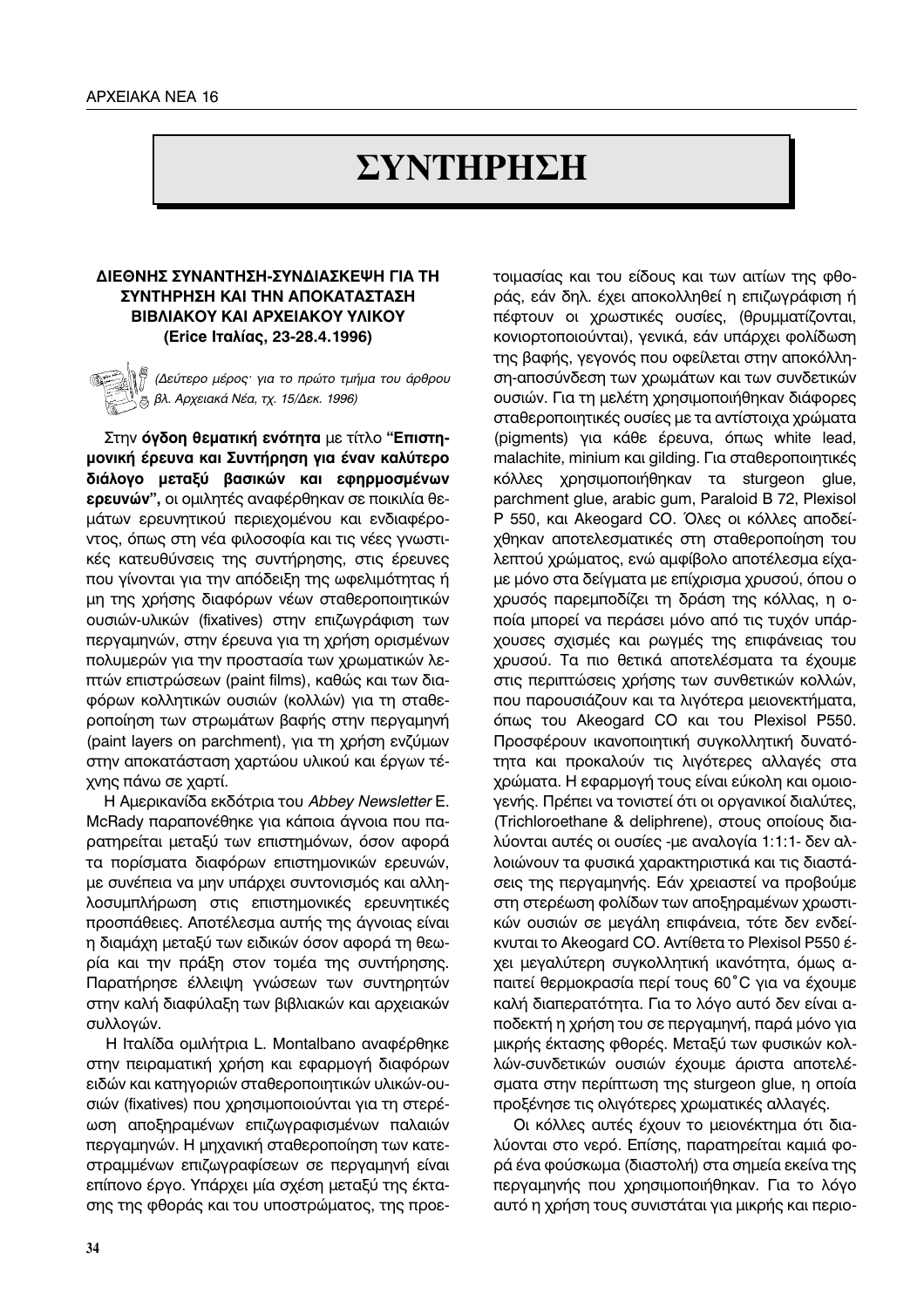ρισμένης έκτασης φθορές, για την επίτευξη της συγκόλλησης μόνον του υποστρώματος. Δυστυχώς, μεταξύ των δοκιμασθέντων και μελετηθέντων ουσιών δεν υπάρχει καμία που να καλύπτει όλες τις περιπτώσεις. Θα πρέπει για κάθε ιδιαίτερη περίπτωση να χρησιμοποιούμε το ενδεδειγμένο σταθεροποιητικό υλικό (fixatif) μετά από δοκιμή.

O εκδότης του περιοδικού *Restaurator* (Copenhagen) και γνωστός ερευνητής H. Bansa αναφέρθηκε στις ερευνητικές προσπάθειες που έγιναν με την κατασκευή πανομοιότυπων περγαμηνών χειρογρά-Φων επιζωγραφισμένων-επιχρωματισμένων (εικονογραφημένων), τα οποία τοποθετήθηκαν σε χώρους με τεχνητά μεταβαλλόμενες κλιματολογικές συνθήκες, με σκοπό να αποκτήσουν τα ίδια αποτελέσματα με τη φυσική γήρανση που υφίστανται τα πρωτότυπα μεσαιωνικά περγαμηνά εικονογραφημένα χειρόγραφα της Δύσης. Επίσης έγιναν διάφορες μελέτες για τη μερική ή ολική ενίσχυση-στερέωση των αποξηραμένων και φολιδωμένων εικονογραφήσεων και των στρωμάτων βαφής στα περγαμηνά χειρόγραφα. Για το σκοπό αυτό χρησιμοποιήθηκαν διάφορες συνδετικές ουσίες-κόλλες για τα σκασίματα και τις σχισμές που παρατηρούνται στις εικονογραφήσεις και στις επιστρώσεις βαφής (paint layers). Σχετικά με αυτού του είδους τη φθορά, παρατηρήθηκε ότι σημαντικό ρόλο διαδραματίζει η σύνθεση του στρώματος της βαφής (structure of paint layer). Χειρότερος παράγοντας αποδείχτηκε ο χρυσός, ο οποίος δεν επιτρέπει τη διείσδυση-διαπερατότητα της συνδετικής ουσίας, ενώ η απευθείας βαφή στην περγαμηνή και η επικάλυψή της αποδείχτηκαν άριστοι παράγοντες για την καλή διατήρηση των εικονογραφιών. Στην έρευνα μελετήθηκαν πέντε παράγοντες:

- α) επίστρωση βαφής (απευθείας επί της περγαμηνής, επί χρυσού, επί χρωμάτων),
- β) υλικά χρησιμοποιούμενα στη βιβλιοδετική (ψαρόκολλα, ασπράδι αυγού, αραβικό κόμμι),
- γ) χρωστικές ουσίες (pigments=κόκκινο, μπλε, λευκό),
- δ) προετοιμασία της περγαμηνής (με επικάλυψη και χωρίς επικάλυψη),
- ε) πρόσθετα (additives, μέλι και χωρίς μέλι).

Oι πέντε αυτοί παράγοντες επηρεάζουν τη σταθερότητα των εικονογραφήσεων. Αποδείχτηκε καθοριστική η συμπεριφορά γήρανσης των διαφορετικών παραγόντων. Σημαντική επίδραση ασκεί επίσης η επίστρωση της περγαμηνής με αμυλόκολλα, μια και το άμυλο υφίσταται υδρόλυση με καταλυτικό παράγοντα οξύ, με τον ίδιο τρόπο όπως και η κυτταρίνη. Το εν λόγω οξύ μπορεί να είναι μία impurity of pigment ή μπορεί να οφείλεται στην οξείδωση των ολοσακχαρωδών, π.χ. το μέλι, ή σε κάποιο άλλο υλικό βιβλιοδεσίας. Η ψαρόκολλα δεν δίνει σταθερή επικάλυψη, επιπλέον επηρεάζεται πολύ από τις κλιματολογικές συνθήκες που προξενούν τα σκασίματα και τις σχισμές. Το ίδιο ισχύει και για το ασπράδι του αυγού. Τα υλικά βιβλιοδεσίας επιδρούν αρνητικά στις σχισμές των εικονογραφήσεων, που ορισμένες φορές μεγαλώνουν, αvοίνουν, κυρίως όταν έχουν χρησιμοποιηθεί ψαρόκολλα και ασπράδι αυγού. Σ' αυτή την περίπτωση και τα σκασίματα αυξάνονται.

H Ιταλίδα L. Botti αναφέρθηκε στις προσπάθειες που γίνονται με τη χρήση ορισμένων πολυμερών για τη προστασία των λεπτών χρωματικών επιστρώσεων στα περγαμηνά χειρόγραφα. Συγκεκριμένα, αναφέρθηκε στις έρευνες που διεξάγονται με τη χρήση φυσικών, τεχνητών και συνθετικών πολυμερών, με σκοπό την αποκατάσταση των εικονογραφημένων περγαμηνών, κυρίως, χειρογράφων. Για την επιλογή των πολυμερών λήφθηκαν υπόψη τα φυσικά, τα εξωτερικά και τα τεχνολογικά τους χαρακτηριστικά, καθώς επίσης και η επίδρασή τους στις χρωματικές επιστρώσεις. Τα διάφορα τεστ έγιναν πριν και μετά την τεχνητή γήρανση. Για το σκοπό αυτό χρησιμοποιήθηκαν:

 $α)$  Klucel G,  $β)$  Tylose MH 300p, γ) Cellulose acetate, δ) Mowilith 60, ε) High-substitution methylcellulose,  $\sigma\tau$ ) Primal AC33,  $\zeta$ ) Gelatine.

Από τις έρευνες προέκυψαν τα ακόλουθα συμπεράσματα: To Primal AC33 έδωσε τα λιγότερα ικανοποιητικά αποτελέσματα, καθώς και η ζελατίνη, στα οποία παρατηρήθηκε σημαντική μείωση του βαθμού αντοχής στο τσάκισμα και στη φωτεινότητα, μετά την τεχνική γήρανση. Παρατηρήθηκε επίσης μία χαμηλή τιμή του PH, η οποία στην περίπτωση του Primal AC33 είναι χαμηλότερη. Και τα δύο προϊόντα έχουν χαμηλό βαθμό αναστρεψιμότητας (reversibility rate). To Primal AC33 προξένησε σημαντικές χρωματικές αλλοιώσεις στις λεπτές επιστρώσεις βαφής. Η Cellulose acetate, καίτοι είχε ικανοποιητικά αποτελέσματα στα διάφορα τεστ, δεν μπορεί να χρησιμοποιηθεί στη συντήρηση-αποκατάσταση των εικονογραφημένων χειρογράφων γιατί δημιουργεί μία αδιαφανή μεμβράνη στην επιφάνεια των paint films. Η Mowilith 60 προξενεί μικρή μείωση της αντοχής τσάκισης καθώς και ελάττωση της φωτεινότητας μετά τη γήρανση. Δημιουργεί μία δυσκαμψία στο χαρτί και προκαλεί χρωματικές αλλοιώσεις στις λεπτές χρωματικές επιστρώσεις, ενώ έχει αρνητική συμπεριφορά στους ξηρούς-υγρούς κύκλους πίεσης (dry-humid stress cycles). H Tylose MH 300p προξενεί επίσης μικρή μείωση της αντοχής στο τσάκισμα μετά τη γήρανση, χρωματικές αλλοιώσεις και έχει χαμηλή αναστρεψιμότητα. To Klucel G και η high substitution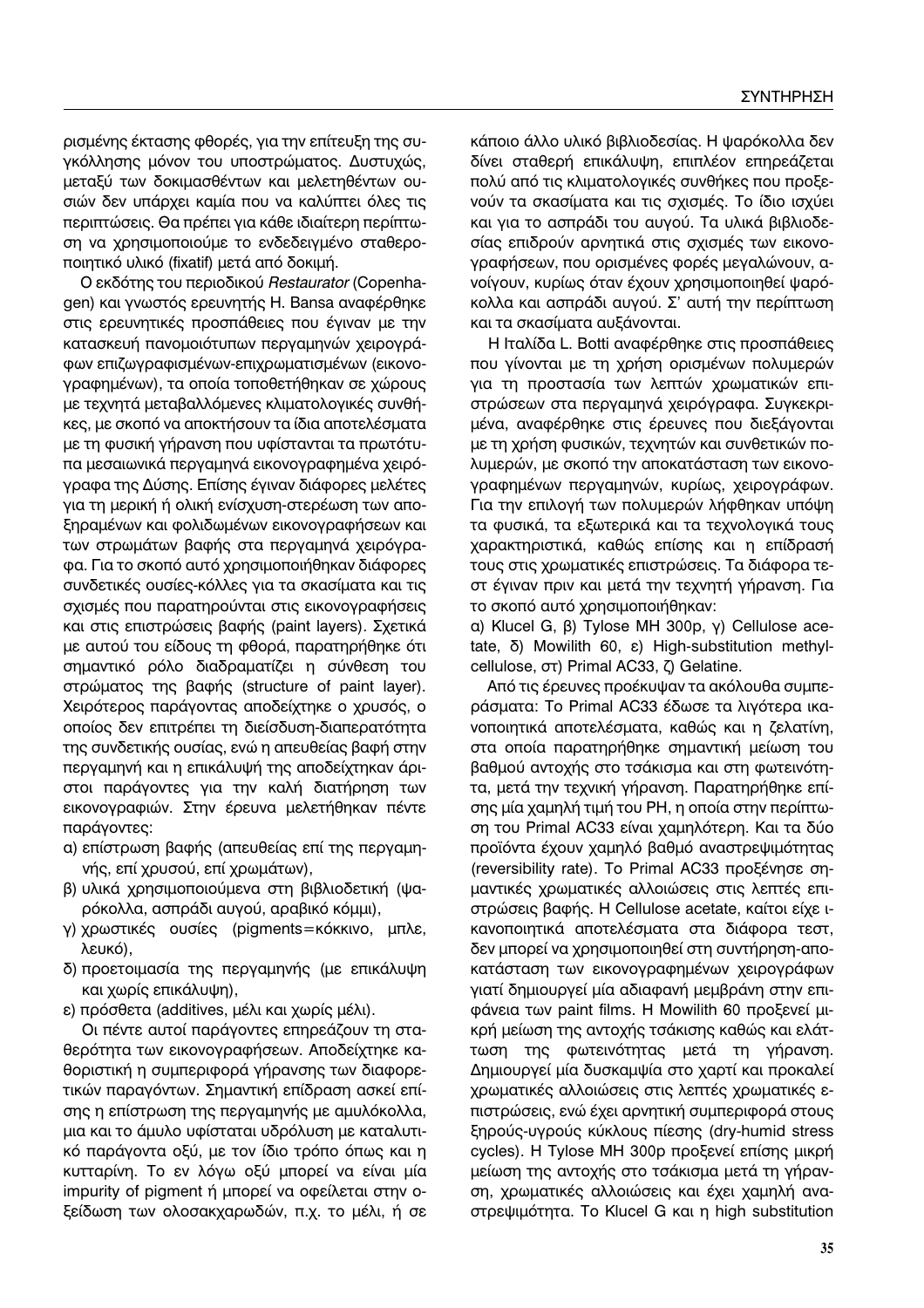μεθυλοκυτταρίνη είναι άριστες κόλλες, έχουν θετικά αποτελέσματα στη χρήση. Η Klucel G έχει μεγαλύτερη συγκολλητική-συνδετική ικανότητα και υψηλό βαθμό αναστρεψιμότητας. Συμπερασματικά, υποδεικνύονται για αποτελεσματική χρήση το Klucel G (διαλυτό στο χλιαρό νερό) και η κυτταρίνη (διαλυτή σε νερό και οργανικό διαλύτη) ως τα δύο καλύτερα πολυμερή. Η μεθυλοκυτταρίνη μπορεί να χρησιμοποιηθεί ως στερεωτική ουσία (fixatif) κατά της αποσύνθεσης της βαφής σε σκόνη και αναζωογονεί ελαφρώς την επιφάνεια, ενώ το Klucel G, που έχει μεγαλύτερη συνδετική δύναμη, μπορεί να χρησιμοποιηθεί για σοβαρότερες περιπτώσεις χρήσης και ανάγκης. Η έρευνα των πολυμερών συνεχίζεται.

H Γαλλίδα P. Choisy, αναφέρθηκε στο κατά πόσον η ενζυματολογία μπορεί να βοηθήσει τη συντήρηση των έργων τέχνης σε ετερογενή περιβάλλοντα. Συγκεκριμένα αναφέρθηκε στη γήρανση των οργανικών υλικών, στη διαδικασία των φυσικών-χημικών και βιολογικών φθορών, στο πώς δύναται να συμβάλει η χρήση των ενζύμων στον τομέα της αποκατάστασης των έργων τέχνης σε χαρτί, στις ιδιότητες των ενζύμων, στη μέθοδο εξακρίβωσης και αναγνώρισης των χρησιμοποιηθέντων υλικών με τη βοήθεια των ενζύμων (υπόστρωμα, κόλλες, πολτός, παρουσία λιγνίνης, σακχαρωδών υλικών, οξέων και χρωστικών ουσιών), με θετικά δεδομένα: τον υψηλό βαθμό ευαισθησίας, τη χαμηλή ποσότητα που απαιτείται, τον άμεσο προσδιορισμό και την ταχεία απάντηση. Πολλά υλικά που χρησιμοποιούνται στην κατασκευή έργων τέχνης, παράγονται από βιοχημικές ενώσεις ζωικής ή φυτικής προέλευσης. Οι ζώντες οργανισμοί που εξάγονται από την πρώτη ύλη, υπόκεινται σε βιοφθορά, σε οξείδωση, συμπύκνωση, υδρόλυση και φωτόλυση. Τα ένζυμα αντιπροσωπεύουν ένα ισχυρό μέσο και εργαλείο στα χέρια των συντηρητών έργων τέχνης, βιβλίων και λοιπών χάρτινων υλικών. Η χρήση τους δεν είναι καταστροφική. Η βιοτεχνολογία είναι στα χέρια του συντηρητή ισχυρό εργαλείο, χάρη στη δυνατότητα που του παρέχεται να μιμείται τις βιολογικές "επαvoρθώσεις" (biorepairs), που λαμβάνουν χώρα στους ζώντες οργανισμούς μέχρι το τέλος της ζωής τους. Οι πρόσφατες πρόοδοι της βιοτεχνολογίας έχουν βοηθήσει τους ειδικούς στην κατανόηση των "in vivo" biorepairs, αναγκαίων για ένα ζωντανό κύτταρο να διατηρήσει την ύπαρξη του. Έχουν αναπτύξει μεθόδους να μιμηθούν biorepairs "in vitro". Οι μέθοδοι αυτοί είναι τώρα στη διάθεση των ειδικών συντηρητών έργων τέχνης, που συνεργάζονται με τους βιολόγους, τους μικροβιολόγους και τους βιοχημικούς στο πλαίσιο ενός πολυκλαδικού σχεδίου.

H Σλοβένα ερευνήτρια M.C. Letnar αναφέρθηκε

στην αξιολόγηση της σταθερότητας και της ανθεκτικότητας των χαρτιών που προορίζονται για απλό γράψιμο και για εκτυπώσεις. Μίλησε αναλυτικά για την κατασκευή και τις ιδιότητες του νέου τύπου μακρόβιου χαρτιού (permanent paper), τους παράγο-Vτες φθοράς του σύγχρονου χαρτιού και τις διάφορες μελέτες που γίνονται για τη βελτίωση της ποιότητας του μακρόβιου χαρτιού μέσα στο πλαίσιο της Norme ISO 9706/93. Τα αποτελέσματα των δια-Φόρων ερευνών σε σχέση με τον καθορισμό της χημικής σταθερότητας, της μηχανικής αντοχής και των εξωτερικών χαρακτηριστικών του καθενός επιλεγμένου τύπου χαρτιών (επεξεργασμένων-επιχρισμένων και απλών χαρτιών) που υποβλήθηκαν σε τεχνητή γήρανση είναι τα ακόλουθα:

H χρήση πολτού με ανακυκλωμένες ίνες και υψηλή περιεκτικότητα μηχανικού πολτού πάνω από 50% (recycled pulp fibres and highyield mechanical fibres-CTMP) παρέχει υψηλό βαθμό μηχανικής αντοχής και χημικής σταθερότητας, όμως προξενεί μείωση των οπτικών χαρακτηριστικών. Η επεξεργασία της επιφάνειας χαρτιών με επίχρισμα και επικάλυψη (surface treatment by pigment and coating of papers), κατασκευασμένων από πολτό ανακυκλωμένων ινών, δεν ασκεί καμιά σημαντική επίδραση στη χημική σταθερότητα και την αντοχή τους. Στην περίπτωση που χρησιμοποιήθηκε ανθρακικό ασβέστιο, αντί οργανικών χρωστικών ουσιών, παρατηρήθηκε μικρή μόνον αλλοίωση και περιορισμένη στα εξωτερικά χαρακτηριστικά. Αυτό είχε ως αποτέλεσμα τη μείωση της πορώδους υφής και την αύξηση της υδροφοβίας (surface hydrophobicity) σ' όλους τους τύπους των χαρτιών, γεγονός που ελαττώνει την πιθανότητα επίδρασης εξωτερικού παράγοντα στην επιφάνεια του χαρτιού. Η χρήση πολτού πρωτογενών ινών υψηλής ποιότητας εξασφαλίζει μία ικανοποιητική και καλή χημική, μηχανική και αισθητική σταθερότητα, ανεξάρτητα από τη διαδικασία που χρησιμοποιήθηκε για την απόκτηση των βασικών ινών του πολτού. Βασική προϋπόθεση είναι να κατασκευάζεται το χαρτί σε ουδέτερο περιβάλλον, γιατί είναι γνωστό ότι, σε μακρόχρονη προοπτική, το χαρτί που κατασκευάζεται σε όξινο περιβάλλον καταστρέφεται.

Συμπερασματικά, μπορούμε να πούμε ότι η χρήση ινών ακαθόριστης προέλευσης (και μάλιστα ανακυκλωμένων) καθώς και η χρήση ινών μηχανικού πολτού συνιστώνται στην κατασκευή μόνον χαρτιών μικρής διάρκειας ζωής. Για την κατασκευή χαρτιών αρχειακού χαρακτήρα και υψηλής ποιότητας πρέπει να χρησιμοποιούνται πρωτογενείς ίνες από καθαρή κυτταρίνη, που να περιέχουν υψηλό αλκαλικό απόθεμα ανθρακικού ασβεστίου, το δε χαρτί να κατασκευάζεται σε ουδέτερο περιβάλλον, όπου θα απουσιάζουν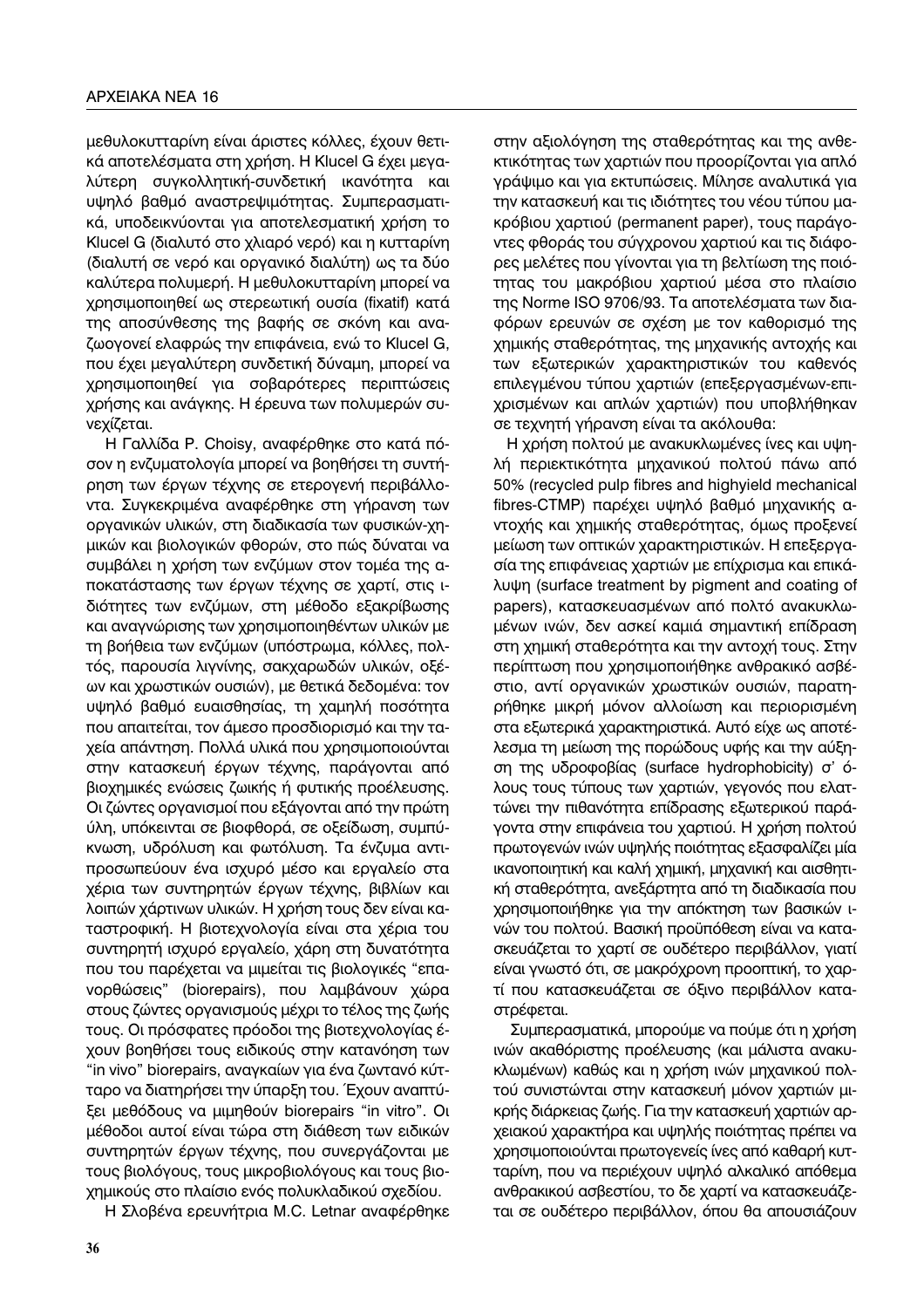τα οπτικά βελτιωτικά (optical bleaching agents).

Ο Αμερικανός ερευνητής Κ. Hendriks αναφέρθηκε στη μέθοδο επιταχυνόμενης γήρανσης (διαφέρει από την απλή τεχνητή γήρανση) που βοηθάει στην εκτίμηση των αποτελεσμάτων μαζικών μεθόδων αποξίνωσης. Η μέθοδος της γήρανσης, τεχνητής και επιταχυνόμενης, εφαρμόζεται στο χαρτί για να εκτιμηθεί η σταθερότητά του στο μέλλον. Η μελέτη και η έρευνα που παρουσιάστηκε αναφέρεται στη συγκριτική προσπάθεια να μελετηθούν και να διαπιστωθούν τα αποτελέσματα της επιταχυνόμενης γήρανσης σε χαρτιά που φυλάσσονται:

α) στη μορφή των μεμονωμένων φύλλων

β) στη μορφή στιβάδων, σωρού

και να συγκριθούν οι φυσικές και χημικές τους ιδιότητες. Επίσης χρησιμοποιήθηκε ο βαθμός πολυμερισμού τους για να διαπιστωθεί η σχετική αναλογία της φθοράς τους. Η επιταχυνόμενη γήρανση είναι η μόνη εργαστηριακή μέθοδος που προσφέρεται για τη μελέτη και την εκτίμηση της σταθερότητας του χαρτιού στη ροή του χρόνου και στη διάρκεια της ζωής του, σε αντίθεση με την απλή τεχνητή γήρανση με την οποία έχουμε σαν αποτέλεσμα τη σύγκριση των ιδιοτήτων των χαρτιών και μόνον. Στην έρευνα χρησιμοποιήθηκαν οι εξής τύποι χαρτιών (από το 1867 μέχρι το 1939) γηρασμένα φυσικά αλλά και νέας παραγωγής:

- α) επεξεργασμένος μηχανικός πολτός, κολλαρισμένος με θεϊκό άργιλο και κόλλα κολοφωνίου.
- β) ξυλώδης μηχανικός πολτός
- γ) αλκαλικός μηχανικός πολτός επεξεργασμένος (alkaline processed wood pulp).

Εφαρμόστηκαν οι εξής μεθοδοι μαζικής αποξίνωσης:

i) DEZ (Akzo), ii) Wei T'o, iii) FMC-MG3.

Τα φθαρμένα με φυσικό τρόπο χαρτιά, ήταν εύθρυπτα. Έχει παρατηρηθεί ότι τα χαρτιά που φυλάσσονται σε σωρό γηράσκουν και φθείρονται ταχύτερα και σε μεγαλύτερη έκταση από τα μεμονωμένα (single sheet form). Τα χαρτιά τα κολλαρισμένα με θεϊκό άργιλο και κόλλα κολοφωνίου ή από επεξεργασμένο μηχανικό πολτό, παρουσιάζουν τις μεγαλύτερες αλλοιώσεις και αλλαγές στις φυσικές τους ιδιότητες στην επιταχυνόμενη γήρανση, σε αντίθεση με τα χαρτιά από επεξεργασμένο αλκαλικό μηχανικό πολτό, ανεξάρτητα αν φυλάσσονται σε μορφή σωρού ή μεμονωμένου φύλλου.

Το χαρτί Wathman no. 40, που χρησιμοποιήθηκε για τη σύγκριση της μείωσης του βαθμού πολυμερισμού των χαρτιών, παρουσίασε σημαντική διαφορά μεταξύ χαρτιών σε μορφή σωρού και σε μορφή μεμονωμένου φύλλου. Κατά τη μέτρηση του PH με τη μέθοδο cold extraction παρατηρήθηκε μία ασυνήθιστη πτώση της τιμής του PH στα χαρτιά που γηράνθηκαν ως μεμονωμένες σελίδες, κάτι που δεν παρατηρήθηκε σε χαρτιά που γηράνθηκαν σε μορφή βιβλίου. Οι μέθοδοι μαζικής αποξίνωσης απέδειξαν ότι η σταθερότητα των χαρτιών βελτιώθηκε. Στα χαρτιά με επεξεργασμένο μηχανικό πολτό και στα κολλαρισμένα με θειικό άργιλο και κόλλα κολοφωνίου, η σταθερότητα τους βελτιώθηκε περισσότερο. Καλύτερο αποτέλεσμα, ως προς τη βελτίωση της σταθερότητας, είχαμε στα χαρτιά σε μορφή σωρού.

Ο γνωστός Ολλανδός χημικός J. Havermans παρουσίασε τις μελέτες που έγιναν σχετικά με τις επιδράσεις του SO<sub>2</sub> και του NOX στην επιταχυνόμενη χημική φθορά του χαρτιού. Για το σκοπό αυτό χρησιμοποιήθηκαν χαρτιά από καθαρή κυτταρίνη καθώς και χαρτιά εμπορικά, από μηχανικό πολτό, τα οποία υποβλήθηκαν σε θερμική γήρανση επί 12 μέρες (90°C και 50% HR), ενώ άλλα υποβλήθηκαν σε χημικούς ρύπους (α. επί 4 μέρες 10ppm SO<sub>2</sub> & 20ppm NOX, β. επί 14 μέρες 10ppm SO<sub>2</sub> & 20ppm NO<sub>2</sub>). Οι δύο αυτές μέθοδοι έδωσαν διαφορετικά αποτελέσματα χημικής φθοράς. (NOX= το άθροισμα συγκέντρωσης NO<sub>2</sub> και NO). Εφαρμόσθηκαν τέσσερις μέθοδοι μαζικής αποξίνωσης (=DEZ, FMC, Sable και Battelle). Σε κάθε διαφορετικό τύπο χαρτιού που χρησιμοποιήθηκε, έγιναν μετρήσεις και εκτιμήσεις για τη φθορά του. Από τις έρευνες παρατηρήθηκε ότι η γήρανση χαρτιών είναι ταχύτερη όπου υπάρχει παρουσία χημικών ρύπων. Επίσης, η φθορά που παρουσιάσθηκε στα χαρτιά με θερμική γήρανση διαφέρει από τη φθορά παρουσία χημικών ρύπων. Παρατηρήθηκε ότι η απορρόφηση του NOX από τα αλκαλικά χαρτιά συνοδεύεται από το σχηματισμό νιτρικών αλάτων. Τα όξινα χαρτιά παρουσίασαν ένα σχετικό ποσοστό φθοράς όμοιο με εκείνο των χαρτιών που περιέχουν μηχανικό ξυλοπολτό (groundwood pulp). Ο βαθμός αντίστασης των αλκαλικών χαρτιών κατά των παραγόντων στους οποίους οφείλεται το όξινο του χαρτιού ήταν αρκετά υψηλός κατά τη διάρκεια της τεχνητής θερμικής γήρανσης. Οι έρευνες που έχουν γίνει μέχρι σήμερα για την αποτελεσματικότητα των μεθόδων μαζικής αποξίνωσης, μας βεβαιώνουν ότι όλες οι γνωστές μέθοδοι δεν μας δίδουν συγκρίσιμη προστασία κατά της όξινης προσβολής από ατμοσφαιρικούς ρύπους.

Ως γενικά συμπεράσματα των διαφόρων ερευνών μπορούμε να αναφέρουμε:

α) Τη φθορά της κυτταρίνης, παρουσία χημικών ρύπων ακολούθησε υδρόλυση (acid-catalyzed hydrolyses).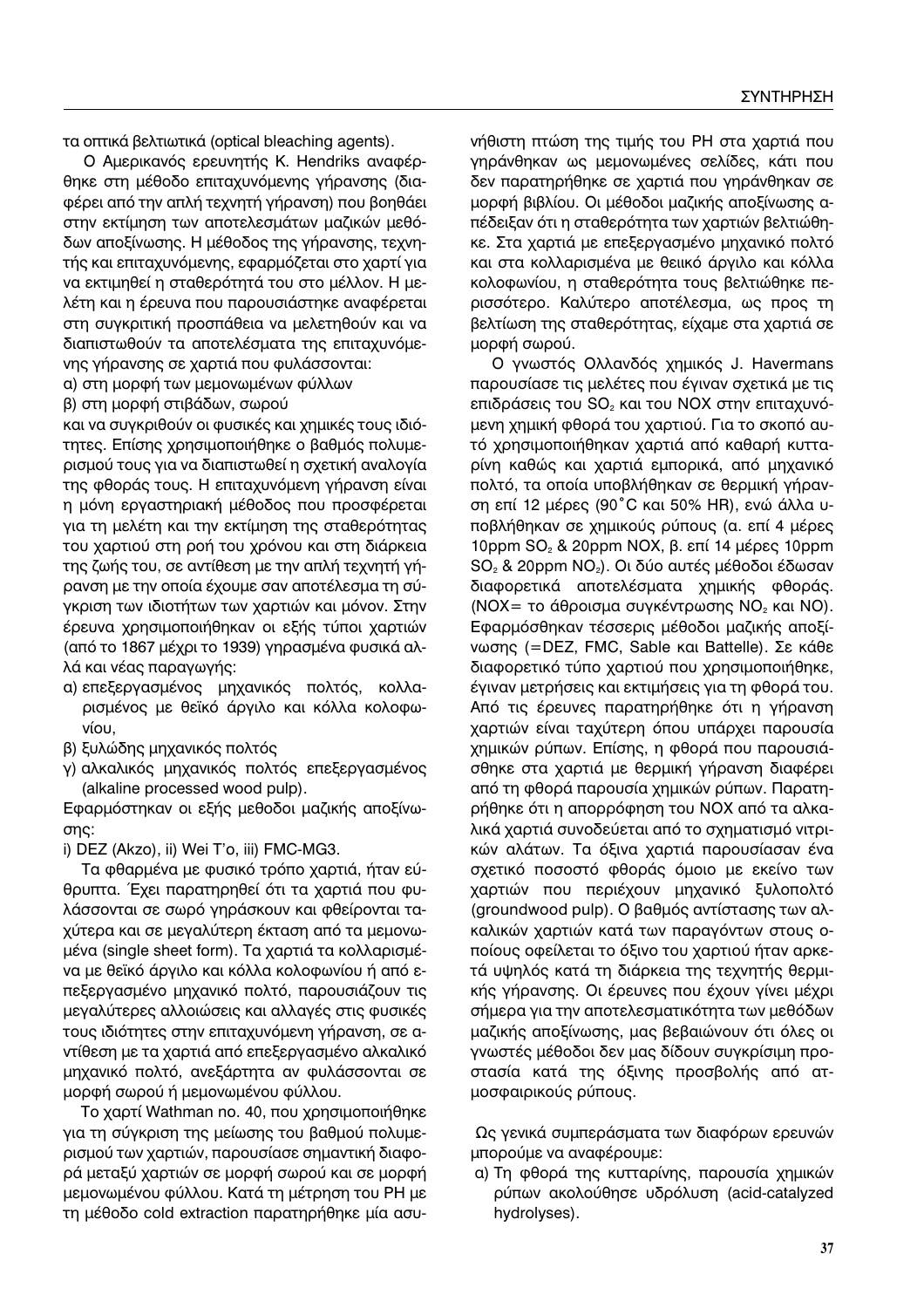- β) Η διάσπαση της ακολουθίας των κυτταρικών ινών (chain-cleavage) καθώς και η αναδιάταξη αυτών λαμβάνουν χώρα παρουσία χημικών ρύπων.
- γ) Η φθορά του χαρτιού από τους ατμοσφαιρικούς ρύπους π.χ. έκθεση σε SO<sub>2</sub> και NOX σε 23°C διαφέρει από τη φθορά κατά την εφαρμογή της θερμικής νήρανσης.
- δ) Η θερμική γήρανση μπορεί να προκαλέσει σύνδεση πολυμερών μορίων μέσω δεσμών σθένους (cross-linking), με αποτέλεσμα να μειωθεί ο σχηματισμός παραγώγων αποσύνθεσης. Αυτό εξαρτάται από τα χημικά πρόσθετα που περιέχει το χαρτί και από το είδος του κολλαρίσματός του.
- ε) Στα χαρτιά που περιέχουν βαμβάκι, το βαμβάκι παρουσίασε μεγαλύτερο ποσοστό φθοράς, συγκρινόμενο με την κυτταρίνη μαλακού ξυλοπολτού λευκασμένη με θειώδες άλας. Τα χαρτιά που περιέχουν αλκαλικό βαμβάκι, όσο και τα χαρτιά με κυτταρίνη μαλακού ξυλοπολτού, παρουσίασαν χαμηλότερους αναλογικά ρυθμούς φθοράς από τους καθαρούς πολτούς. Η αποξίνωση παρέχει μία μεγαλύτερη διάρκεια ζωής στο χαρτί, εν τούτοις ο χρόνος ζωής και η αποτελεσματικότητα της μεθόδου εξαρτώνται από την ίδια τη μέθοδο, τη μορφή της και τον τρόπο εφαρμογής της.
- στ) Σύμφωνα με τον καθηγητή Havermans, οι μέθοδοι μαζικής αποξίνωσης κατατάσσονται ως προς την αποτελεσματικότητά τους με την εξής σειρά: Battelle, FMC, DEZ, Sable (Wei T'o). Πριν αποφασισθεί η μέθοδος αποξίνωσης, πρέπει να ληφθούν υπόψη οι αισθητικές αλλοιώσεις (π.χ. αποχρωματισμός, οσμή) και οι περιβαλλοντικές συνθήκες στις οποίες θα γίνει η αποξίνωση και θα διαφυλαχθούν τα αποξινωθέντα υλικά.

Η μέθοδος Battelle εκτιμάται σήμερα σαν η πλέον ικανοποιητική μέθοδος μαζικής αποξίνωσης, ιδίως σε περίπτωση χαρτιών προσβεβλημένων από χημικούς ρύπους. Το μόνο μειονέκτημα της μεθόδου είναι ότι δεν έχουμε ομοιογενή κατανομή του αλκαλικού αποθέματος σ' όλη την επιφάνεια του χαρτώου αποξινωμένου φύλλου. Μας δίνει τιμή PH αποξινωμένου χαρτιού γύρω στο 8-9, με τιμή αλκαλικού αποθέματος 2-2,4%.

Η μέθοδος Sable φαίνεται ότι υστερεί ως προς τα αναμενόμενα αποτελέσματα. Βασίζεται στη χρήση του Wei T'o. Δεν παρέχει καμία προστασία στα χαρτιά από softwood, ενώ παρέχει ελάχιστη προστασία στα χαρτιά που περιέχουν groundwood.

Η Σλοβένα ερευνήτρια Ε. Κόλλαρ αναφέρθηκε στις μελέτες που έγιναν, και συνεχίζονται μέχρι σήμερα, για να διαπιστωθούν και να αξιολογηθούν οι επιδράσεις διαφόρων μεθόδων αποξίνωσης -υδαρών και μη- στη σταθερότητα κατά τη γήρανση των χαρτώων αντικειμένων από οκτώ διαφορετικούς πολτούς, ξηρούς και μαλακούς, που περιείχαν θειώδη άλατα. Στα χαρτιά αυτά έγιναν διάφοροι έλεγχοι, όπως χημικοί (modified Cypri-ethylene diamine Viscosity tests), οπτικοί (ISO 2470, Brightness), μηχανικοί για την αντοχή στο τσάκισμα και στο τέντωug (folding endurance, ISO 5626/93 tensile strength), τιμής PH (Tappi T529 Om-82) επιφανείας χαρτιού. Τα είδη των πολτών χρησιμοποιήθηκαν σε μορφή μεμονωμένων φύλλων από beaten pulp σε 30ο RS σύμφωνα με την ISO 5269-1 standard. Ως μέθοδοι αποξίνωσης χρησιμοποιήθηκαν calcium Hydroxide, Magnesium bicarbonate kal carbonated magnesium methoxide (μη υδαρής μορφή η τελευ- $\tau$ αία = Paper treatment solution-2 της Archival aids (PTS). Με εμβάπτιση των χαρτιών έγιναν όλες οι δοκιμές αποξίνωσης. Τα χαρτιά αφέθηκαν να στεγνώσουν φυσιολογικά στον ελεύθερο αέρα. Όλα τα χαρτιά υποβλήθηκαν σε επιταχυνόμενη τεχνητή γήρανση επί 35 ημέρες (80°C & 65% HR). Από τις έρευνες έχουμε τα εξής συμπεράσματα:

- α) Οι τιμές του PH επιφανείας σ' όλα τα χαρτιά παραμένουν αλκαλικές και κυμαίνονται από 8-8,5 PH  $(Ca(OH)<sub>2</sub>)$  μέχρι 9,9 PH (Mg  $(HCO<sub>3</sub>)$  & PTS method),
- β) οι μετρήσεις της πυκνότητας (intrinsic viscosity) απέφεραν μία μείωση, μετά τη γήρανση, με την ακόλουθη σειρά: calcium Hydroxide> untreated control> PTS> Magnesium bicarbonate. To uδροξείδιο του ασβεστίου σταθεροποιεί την κυτταρίνη, συγκρινόμενη με αυτή του μη επεξεργασμένου δείγματος, ενώ η επεξεργασία με διττανθρακικό μαγνήσιο παρέχει χαμηλότερες τιμές πυκνότητας και λιγότερο αλκαλικό απόθεμα επί τοις %. Στην περίπτωση πολτών, λευκασμένων με χλώριο και αποξινωθέντων με PTS, παρατηρούμε σταθεροποίηση της κυτταρίνης κατά τη διάρκεια της επιταχυνόμενης τεχνητής γήρανσης, συγκριτικά με την αποξίνωση με υδροξείδιο του ασβεστίου. Όσον αφορά τη φωτεινότητα των χαρτιών που υποβλήθηκαν στη διαδικασία της αποξίνωσης, παρατηρήθηκε ότι αυτή διατηρείται περισσότερο όταν χρησιμοποιηθεί ανθρακικό ασβέστιο. Ως προς το βαθμό αντοχής στο διπλό τσάκισμα, παρατηρήθηκε μία μείωση με την εξής σειρά: PTS> Ca(OH)<sub>2</sub>> Mg(HCO<sub>3</sub>). Τα ίδια αποτελέσματα είχαμε και στην περίπτωση της αντοχής στο τέντωμα.

Στην Ένατη ενότητα με τίτλο "Mediathèques, συντήρηση των ηλεκτρονικών και οπτικοακουστικών υποστρωμάτων της μνήμης για το μέλλον", οι ομιλητές αναφέρθηκαν στη διατήρηση και διαφύλαξη των ηλεκτρονικών και οπτικοακουστι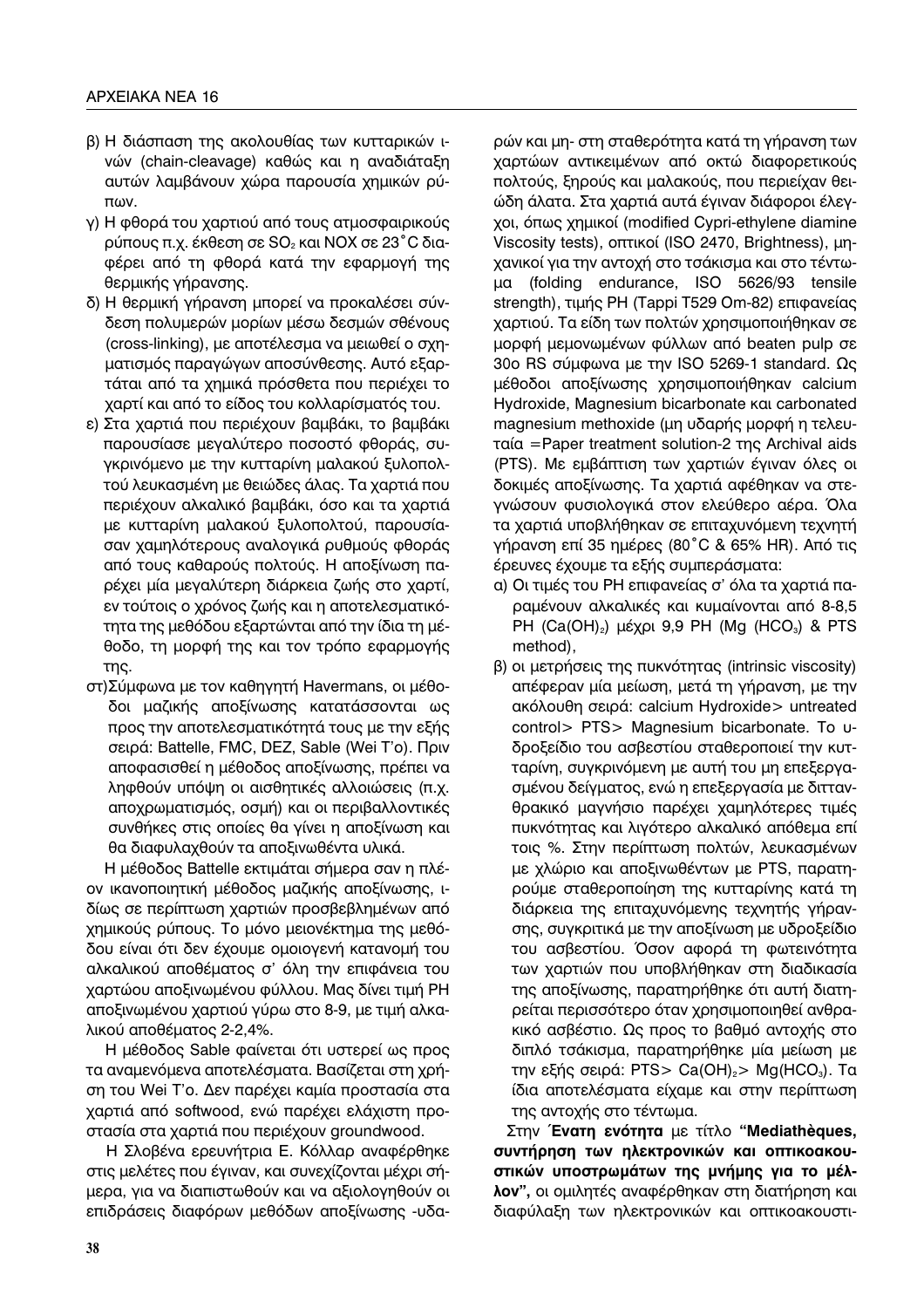κών υποστρωμάτων και στην αποκατάστασή τους. Έγινε μνεία από ειδικούς στη μεταφορά των μεσαιωνικών χειρογράφων σε ηλεκτρονικά-οπτικά υποστρώματα και στην εξέλιξη των τεχνικών της ψηφιακής εικόνας. Επισημάνθηκε η αξία της μαγνητικής ταινίας ως ένα καλό αρχειακό υλικό, συγκρινόμενο με το χαρτί, του οποίου η ζωή είναι, ασφαλώς, μικρότερη. Εξ άλλου η χρήση του χαρτιού υποχωρεί σήμερα εμπρός στις σύγχρονες ανάγκες για την ταχεία μεταφορά της πληροφορίας σ' όλα τα μήκη και τα πλάτη του πλανήτη μας. Σήμερα, ως προς τη μαγνητική ταινία υπάρχουν πολλές εσφαλμένες αντιλήψεις, παρά το ότι στη πραγματικότητα η μαγνητική ταινία έχει και κάποιους περιορισμούς.

Στη σχετική ομιλία του ο ειδικός επί του θέματος Αμερικανός J. Wheller αναφέρθηκε στους περιορισμούς αυτούς, στις σχετικές προλήψεις και επιφυλάξεις, καθώς επίσης επεσήμανε τα διάφορα "πρέπει" και "δεν πρέπει", για τη φροντίδα και τη χρήση της μαγνητικής ταινίας, η οποία, όταν διατηρείται σωστά, μέσα σε χώρους με κατάλληλες κλιματιστικές θερμοϋγρομετρικές- συνθήκες έχει μακρά ζωή. Η μαγνητική ταινία, εκτός από μια μικρή περίοδο, όπου χρησιμοποιήθηκαν στην κατασκευή της ασταθή συνδετικά υλικά (unstable binders), αποτελεί σήμερα ένα υψηλής αξιοπιστίας αρχειακό υλικό με υψηλή πυκνότητα. Η μαγνητική ταινία πρέπει να διαφυλάσσεται σε συνθήκες σχετικής υγρασίας 25% HR και θερμοκρασία 25°C. Η φύλαξή της σε διαρκή και σταθερή θερμοκρασία περί τους 8°C παρέχει στη μαγνητική ταινία μια πολύ μακρά ζωή (αρχειακή φύλαξη). Η δυνατή επιτρεπτή διαφοροποίηση της υγρασίας είναι της τάξης  $\pm$  5% HR και της θερμοκρασίας  $\pm$ 2°C. Σημαντικός και βασικός παράγοντας φθοράς της μαγνητικής ταινίας είναι η υγρασία. Η καλή διαφύλαξη της παρέχει ζωή πάνω από 50 έτη. Γι' αυτό το λόγο, για περαιτέρω διατήρηση πρέπει να αντιγράφεται.

Η ψηφιακή εικόνα είναι το καλύτερο αρχειακό μέσο, διότι ανταποκρίνεται σε δύο ζητούμενα:

- α) παρέχει το πλέον αξιόπιστο αντίνραφο του πρωτοτύπου και
- β) δύναται να βελτιώσει κάθε φθορά του υλικού.

Άλλοι ομιλητές αναφέρθηκαν στη συντήρηση και την αποκατάσταση των αρνητικών φωτογραφιών σε γυαλί (Glass plate negatives) με επίχρισμα gelatinabromuro d'argento και στις προσβολές τους από διαφόρους μικροβιολογικούς παράγοντες. Επίσης στις σύγχρονες διαδικασίες αντιγραφής τους και της αναπαραγωγής φωτογραφιών από αρνητικά. Άλλοι αναφέρθηκαν στη διατήρηση-διαφύλαξη των αρνητικών των φωτογραφιών, στη χρήση και την αντιγραφή - εκτύπωση φωτογραφιών και τέλος στους κανόνες μιας καλής αρχειοθέτησης.

Στη Δέκατη ενότητα με τίτλο "Παλαιό και νέο.

Νέες τεχνικές και νέα υλικά αποκατάστασης", οι ομιλητές αναφέρθηκαν σε διάφορα θέματα που έχουν σχέση με τις σύγχρονες τεχνικές και τα αποτελέσματα ερευνών για σύγχρονα υλικά στη συντήρηση και την αποκατάσταση των αρχείων. Αναφέρθηκαν οι λόγοι φθοράς του αρχειακού υλικού, π.χ. η κακή μεταχείρισή τους, η μη σωστή αποθήκευσή τους, η ανορθόδοξη διακίνησή τους από τους αποθηκευτικούς χώρους στις αίθουσες αναγνωστηρίου, οι ανορθόδοξες επεμβάσεις για την αποκατάσταση τους κ.ά. (C. Prosperi).

Η Ρωσίδα G. Βγκονα αναφέρθηκε στα υλικά και τις μεθόδους διαφύλαξης και αποκατάστασης των περγαμηνών που έχουν προσβληθεί από βιολογικούς-μικροβιολογικούς παράγοντες και εφαρμόζονται στο ρωσικό Ινστιτούτο Grabar Art Conservation στη Μόσχα.

Αρκετά ενδιαφέρουσα ήταν η παρουσίαση της Ιταλίδας L. Mita η οποία αναφέρθηκε σε μία νέα μέθοδο διαφύλαξης φθαρμένων μη χαρτώων υλικών και άλλου μουσειακού υλικού (κυρίως όμως σύγχρονου χαρτώου υλικού) σε περιβάλλον κενό αέρος (Vacuum Conservation). Για το σκοπό αυτό, στις μελέτες που συνεχίζονται, χρησιμοποιούνται ειδικοί θύλακες-φάκελοι που αποτελούνται από τριπλό τοίχωμα σε δύο τύπους: ο α' τύπος είναι φτιαγμένος (από έξω προς τα μέσα) από πολυαιθυλένιο, αλουμίνιο και μαύρο πολυεστέρα με πάχος τοιχώματος 125μ. Ο β' τύπος από πολυαιθυλένιο, αλουμίνιο και άχρωμο (λευκό) πολυεστέρα, με πάχος τοιχώματος 110μ. Με το σφράγισμα δημιουργείται κενό αέρος μέσα στο φάκελο. Ο φάκελος μπορεί να ανοιχθεί και να κλειστεί το πολύ 10 φορές. Το φθαρμένο ή το ευάλωτο στη φθορά υλικό τοποθετείται μέσα στο θύλακα μέχρι τη στιγμή της αποκατάστασής του για να σταματήσει η φθορά του. Η αφαίρεση του αέρα και η δημιουργία κενού έχει αρκετά θετικά αποτελέσματα για το υλικό, όπως την περαιτέρω εξάτμιση του νερού που περιέχει το χαρτί, με αποτέλεσμα η τιμή υγρασίας να προσεγγίζει τις ιδανικές τιμές για μια καλή διαφύλαξη. Η χαμηλή ποσότητα αέρος που παραμένει μέσα στο θύλακα, επιβραδύνει τη διαδικασία της οξείδωσης της κυτταρίνης, διαδικασία που οφείλεται στη παρουσία του οξυγόνου στην ατμόσφαιρα. Η μη διαπερατότητα των ηλιακών ακτίνων διά μέσου του τοιχώματος του φακέλου, εκμηδενίζει τα φαινόμενα αποσύνθεσης-φθοράς που οφείλονται στις ηλεκτρομαγνητικές ακτινοβολίες που παρατηρούνται στο φάσμα φωτός. Το χαρτί, που τοποθετείται μέσα σε θύλακα, δεν πρέπει να περιέχει νερό πάνω από το 6% του βάρους του. Ο φάκελος με το εσώκλειστο υλικό μπορεί να τοποθετηθεί και σε περιβάλλον με μέτριες κλιματιστικές συνθήκες, χωρίς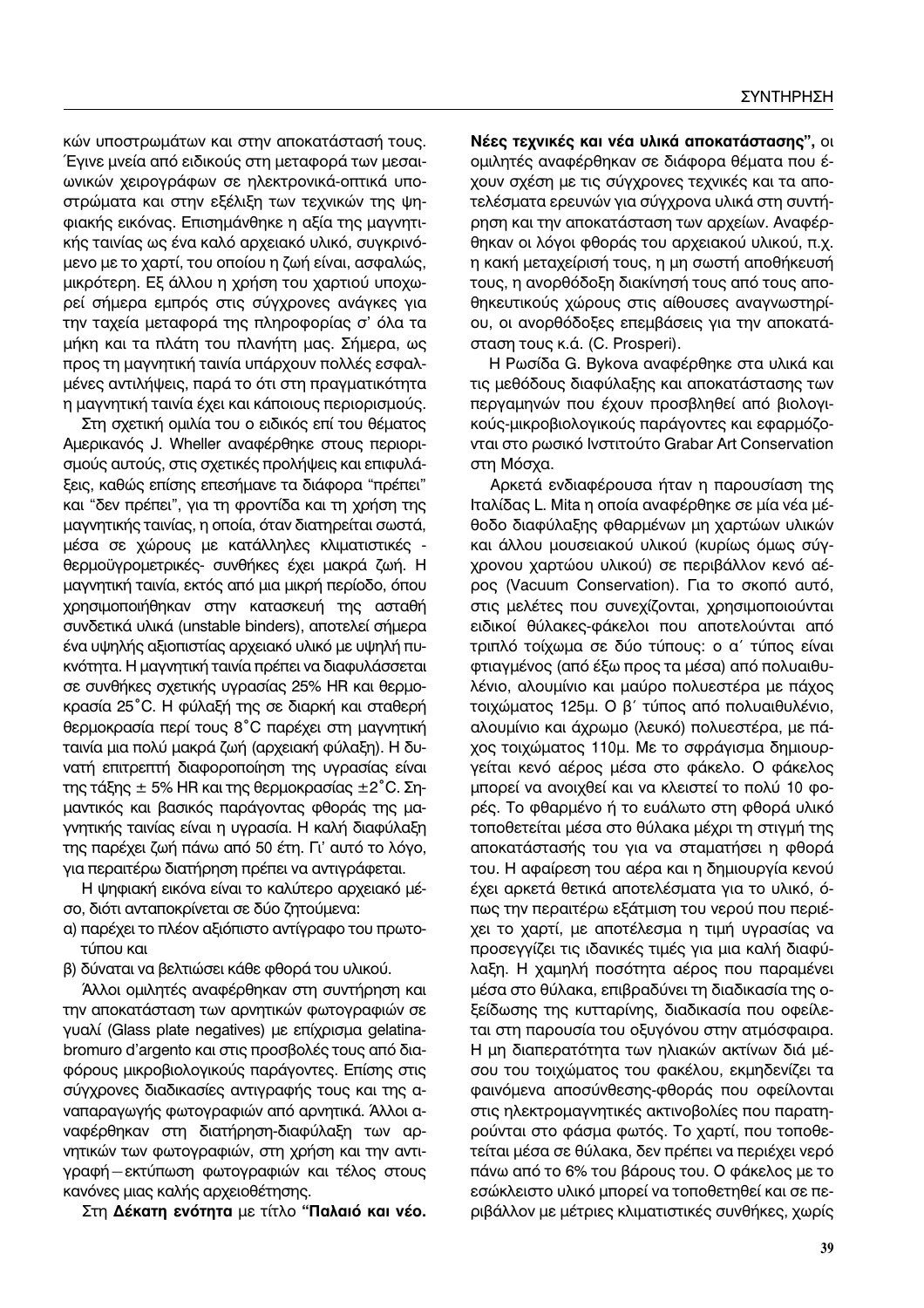να έχει επιπτώσεις στο υλικό το ίδιο. Ο φάκελος είναι αδιάβροχος, στεγανός και ιδανικός για τη διαφύλαξη υλικών όπως οι εφημερίδες, με το κακής ποιότητας εύθρυπτο και όξινο χαρτί.

Η γνωστή Ιταλίδα χημικός Μ. Ρ. Zappala αναφέρθηκε στα αποτελέσματα ερευνών που σχετίζονται με τη χρήση αμύλου στην αποκατάσταση χαρτώων υλικών, που είναι θετική από χημική άποψη. Όπως είναι γνωστό, το άμυλο χρησιμοποιείται από παλιά στη χαρτοποιία για τη βελτίωση των μηχανικών ιδιοτήτων του χαρτιού. Για την διαπίστωση του πλέον κατάλληλου είδους αμύλου, χρησιμοποιήθηκαν διάφορα από καλαμπόκι, πατάτα κλπ. Επίσης χρησιμοποιήθηκαν τα επεξεργασμένα άμυλα: C Film 12905, C Film 05702 (maize hydroxypropylates), C Bond 12506 (maize cationic starch), C Bond 35806 και C Bond 35804 (potato cationic starches). Όλα τα άμυλα ήταν της εταιρείας Cerestar Italia S.P.A. H ιδιότητα και η χρηστική αξία του αμύλου στον τομέα της συντήρησης εξαρτάται από την αναλογία των δύο πολυμερών του: της αμυλόζης και της αμυλοπηκτίνης. Για την ανεύρεση κατάλληλου αμύλου, έγιναν διάφορες μετρήσεις της τιμής PH των χαρτιών, του βαθμού φωτεινότητας, της πυκνότητας, της διαφάνειας και της αναστρεψιμότητας. Όλες οι μετρήσεις έγιναν πριν και μετά από τεχνητή γήρανση. Από τις έρευνες αποδείχθηκε ότι το πλέον αβλαβές και με τις περισσότερες ικανοποιητικές ιδιότητες είναι το άμυλο C Film 05702 (maize hydroxypropylate). Συνδυάζει τη διαλυτότητα (μεγαλύτερη σε ζεστό νερό) με το αβλαβές, δεν μεταβάλλει το βαθμό πολυμερισμού της κυτταρίνης και έχει θετικά αισθητικά αποτελέσματα. Εφαρμόζεται με ευκολία και μπορεί να χρησιμοποιηθεί άνετα σ' όλες τις διαδικασίες της αποκατάστασης: κολλήματα χαρτιών (μπαλώματα), φοδραρίσματα, κολλαρίσματα κ.ά. Τα επεξεργασμένα άμυλα διαλύονται εύκολα στο κρύο και το ζεστό νερό με ικανοποιητικά αποτελέσματα ως προς την αναστρεψιμότητα.

Η Ιταλίδα βιολόγος Ο. Μaggi αναφέρθηκε στη χρήση των επεξεργασμένων αμύλων από την άποψη της βιολογίας και μίλησε ειδικότερα για τα τεστ βιοφθοράς.

Ο σκοπός των ερευνών και μελετών που έγιναν, είναι η σύγκριση της βιολογικής φθοράς του αμύλου καλαμποκιού με άλλα άμυλα ίδιων δημητριακών, επεξεργασμένων με αιθεροποίηση (modified by etherification), με προοπτική τη χρήση τους στον τομέα της αποκατάστασης. Έγιναν έρευνες με χρήση χαρτιού Whatman no1 και Ιαπωνικού τύπου Kozu Shi 632660 (έρευνες χημικές, τεχνολογικές και βιολογικές). Τα χαρτιά υποβλήθηκαν σε τεστ προσβολής και ανάπτυξης μικρομυκήτων και εκτέθηκαν σε μικροκλίμα ειδικά διαμορφωμένο για την περίπτωση. Χρησιμοποιήθηκαν τα παρακάτω άμυλα που κατασκευάζονται από την Εταιρεία Cerestar Italia S.P.A : C Film05702, C Film12905 Kal C Bond12506. Άλλα δείγματα χαρτιών υποβλήθηκαν σε τεχνητή γήρανση και άλλα όχι. Τα τεστ έγιναν επί ειδικών γυαλιών βιολογικής χρήσης αλλά και επί των ίδιων των χαρτιών. Από τις μελέτες που έγιναν σε δείνματα χαρτιών που δεν υποβλήθηκαν σε τεχνητή γήρανση, παρατηρήθηκε ότι μικρομύκητες αναπτύχθηκαν μόνο σε περιβάλλον με σχετική υγρασία γύρω στη τιμή του 100%, με μικροεξαιρέσεις: Η αντίσταση στο Penicillium pinophilum του χαρτιού Whatman με επικάλυψη από C Film12905 και C Bond12506, καθώς και η ανάπτυξη, μετά από 175 μέρες, του Aspergillus niger στο ιαπωνικό χαρτί με επικάλυψη από C Film12905 και σε σχετική υγρασία 92%. Στα δείγματα που υποβλήθηκαν σε τεχνητή γήρανση παρατηρήθηκε ότι οι μικρομύκητες αναπτύχθηκαν σε τιμή υγρασίας 100% (απόλυτη υγρασία) και ορισμένες φορές και στη σχετική τιμή του 92%. Σε υψηλά υγρομετρικά επίπεδα, τόσο τα επεξεργασμένα με αιθεροποίηση άμυλα (etherified starches) όσο και το φυσικό άμυλο καλαμποκιού (natural maize), που χρησιμοποιήθηκαν στη σχετική έρευνα, αποδείχθηκαν, σε μεγαλύτερη ή μικρότερη έκταση, πλούσια τροφή για τους μύκητες που αναπτύχθηκαν σε διαφορετικό χρόνο και με διαφορετικό ρυθμό.

Η Γερμανίδα χημικός και ειδική συντηρήτρια Α. Haberditzl αναφέρθηκε στις προσπάθειες που γίνονται για τη βελτίωση των υδαρών και μη υδαρών μεθόδων αποξίνωσης χαρτώων υλικών, με ταυτόχρονη στερέωση-σταθεροποίηση των χαρτιών. Χρησιμοποιείται μία υδαρής μέθοδος αποξίνωσης, με χρήση διττανθρακικού ασβεστίου και διττανθρακικού μαγνησίου, σε συνδυασμό ή μόνο το ένα από τα δύο, τα οποία αποκτούνται με την παροχή νερού σε δολομητικό ασβεστόλιθο (dolomitized limestone). Τα χαρτιά εμβαπτίζονται στα διαλύματα αυτά σε διαφορετικό χρόνο και σε διάλυμα με κυμαινόμενη τιμή PH και ελαφρώς όξινο μέχρι ελαφρώς ουδέτερο-αλκαλικό. Από τις μέχρι σήμερα έρευνες διαπιστώνουμε ότι τα διαλύματα με ελαφρώς χαμηλό ΡΗ, γύρω στο 5,5 με 6, έχουν αλκαλικά αποτελέσματα. Για να έχουμε ένα αλκαλικό χαρτί με ικανοποιητικό αλκαλικό απόθεμα, συνιστάται διάλυμα ελαφρώς όξινο και συνδυασμός των δύο διττανθρακικών (ασβεστίου και μαγνησίου) με εμβάπτιση περίπου 10'. Σε ότι αφορά τα χαρτιά από groundwood pulp, που είναι πολύ όξινα πριν την αποξίνωση, έχουμε τα καλύτερα αποτελέσματα -με τιμή PH μετά την αποξίνωση γύρω στο 8/9- όταν χρησιμοποιήσουμε ελαφρώς όξινο διάλυμα αποκτημένο από δολομητικό ασβεστόλιθο σε αναλογία calcium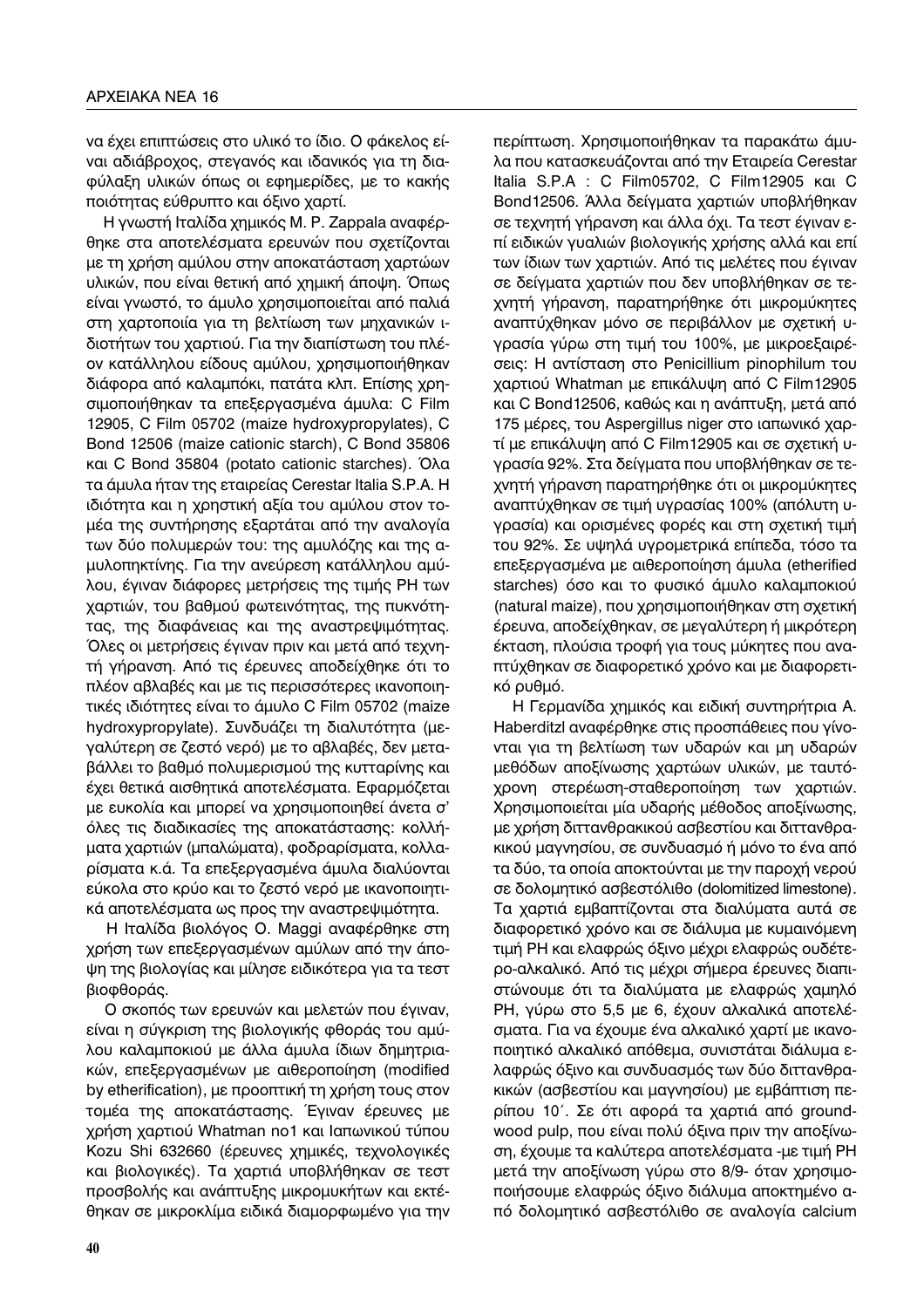carbonate 90,8% kat magnesium carbonate 9,2% και τιμή PH 5,8 για 10' εμβάπτισης. Όσον αφορά τα χαρτιά από ράκη (rag papers), που είναι ελαφρώς όξινα πριν την αποξίνωση, εμβαπτιζόμενα σε διάλυμα μόνο διττανθρακικού μαγνησίου με PH αλκαλικό γύρω στο 8,4 αποκτούν μία τιμή PH γύρω στο 10, που δεν θεωρείται ιδανική. Η υψηλή αλκαλική τιμή είναι το ίδιο βλαπτική νια το χαρτί όσο και η πολύ χαμηλή τιμή PH. Εμβαπτιζόμενα όμως σε διάλυμα των δύο διττανθρακικών, ασβεστίου και μαγνησίου, με PH κυμαινόμενο από 5,8-7,3 έχουμε ένα PH της τιμής των 8. Το πλύσιμο των χαρτιών πριν από τη διαδικασία της αποξίνωσης δεν είναι απολύτως ανανκαίο.

Για την αποξίνωση με ψεκασμό προτείνεται ένα διάλυμα ανθρακικού αιθυλομαγνησίου (carbonate ethyl magnesium) σε αιθανόλη ή σε πεντάνιον, σε περίπτωση που έχουμε διαλυτά στην αιθανόλη χρώματα και μελάνια. Τα πειράματα έγιναν με τη χρήση διαλυμάτων διαφορετικής περιεκτικότητας σε αιθανόλη και πεντάνιο σε παλαιά χαρτιά από ράκη, σε χαρτιά σύγχρονα από chemical pulp, groundwood paper και σε χαρτιά εύθρυπτα και κιτρινισμένα. Οι έρευνες απέδειξαν ότι πρέπει να ψεκάζουμε και στις δύο πλευρές του χαρτιού. Παρατηρήθηκε ότι η μη υδαρής μέθοδος αποξίνωσης συγκρινόμενη με την υδαρή, έχει θετικότερα αποτελέσματα όσον αφορά το αλκαλικό απόθεμα. Το υδαρές διάλυμα του διττανθρακικού ασβεστίου παρέχει στο εμβαπτισμένο χαρτί ένα αλκαλικό απόθεμα γύρω στο 0,75% ανθρακικού ασβεστίου, ενώ μετά την αποξίνωση με ανθρακικό αιθυλομαγνήσιο έχουμε ανθρακικό απόθεμα της τάξης 1,5% ανθρακικού ασβεστίου.

Όσον αφορά τη στερέωση-σταθεροποίηση των εύθρυπτων χαρτιών, χρησιμοποιούνται στις έρευνες διάφορα πρόσθετα στα οργανικά διαλύματα αποξίνωσης, με σκοπό την αντικατάσταση της χρήσης της μεθυλοκυτταρίνης ως ενισχυτικού υλικού με υλικά που δεν επιδέχονται υδαρείς επεξεργασίες. Τα χαρτιά επί των οποίων δοκιμάζονται τα νέα διαλύματα και τα ενισχυτικά, υποβάλλονται πρώτα σε τεχνητή γήρανση, για να έχουμε ενδεικτικά αποτελέσματα της χρήσης των strengthening agents. Παρατηρήθηκε ότι, με τη χρήση ως ενισχυτικού υλικού του Klucel E (= Hydroxypropyl cellulose), τα χαρτιά από ράκη αποκτούν μία ικανοποιητική αύξηση του βαθμού ελαστικότητάς τους. Τα χαρτιά τα επεξεργασμένα με Ethyl carbonate magnesium, που δεν έχουν όμως υποβληθεί στη διαδικασία της στερέωσης με οποιοδήποτε strengthening agent. αποκτούν μία ενίσχυση στο βαθμό ελαστικότητάς τους κατά 3,6% πριν την τεχνητή γήρανση ενώ μετά την τεχνητή γήρανση χάνουν ένα ποσοστό 5% του αρχικού βαθμού ελαστικότητας που είχαν πριν τη γήρανση. Τα στερεωτικά-ενισχυτικά butyl glycoside και octyl glycoside δεν απέδωσαν ικανοποιητικά αποτελέσματα. "Οσον αφορά τα χαρτιά από groundwood pulp, επεξεργασμένα με ethyl carbonate magnesium, κερδίζουν ένα 25% ελαστικότητας πριν και ένα ποσοστό 22% μετά τη γήρανση σε σχέση με την αρχική τιμή ελαστικότητάς τους. Επεξεργαζόμενα με το Klucel E, η αύξηση της ελαστικότητας είναι 22% πριν και ακόμη 33% μετά τη τεχνητή γήρανση, σε σχέση με το μη επεξεργασμένο δείγμα. Όσον αφορά τα δεδομένα των ερευνών στην περίπτωση εφαρμογής μη υδαρών μεθόδων αποξίνωσης, παρατηρούμε ότι έχουμε μία μείωση του βαθμού ελαστικότητας και επιμήκυνσης (tensile stretch data) των χαρτιών σε όλες τις περιπτώσεις. Το χαρτί επεξεργασμένο με αλκοολική μέθοδο χάνει το νερό του, καθίσταται εύθρυπτο και δεν μπορεί να τεντωθεί.

Ως γενικό συμπέρασμα μπορούμε να σημειώσουμε ότι τόσο οι υδαρείς όσο και οι μη υδαρείς μέθοδοι επιδέχονται και άλλη βελτίωση για να έχουμε ικανοποιητικά αποτελέσματα. Η στερέωσηενίσχυση των χαρτιών με ψεκασμό γίνεται προς αυτή την κατεύθυνση. Δεν έχουμε όμως μέχρι τώρα ικανοποιητικά αποτελέσματα. Παρ' όλα αυτά, παρατηρούμε ότι τόσο το Klucel E όσο και το butyl glycoside μειώνουν τα αρνητικά αποτελέσματα της τεχνητής γήρανσης σχετικά με το βαθμό ελαστικότητας των χαρτιών.

#### Βασίλειος Πελτίκογλου ΣΚΕΨΕΙΣ ΥΣΤΕΡΑ ΑΠΟ ΕΠΤΑ ΧΡΟΝΙΑ

| ΕΚΔΟΣΕΙΣ ΤΗΣ ΕΛΛΗΝΙΚΗΣ ΑΡΧΕΙΑΚΗΣ ΕΤΑΙΡΕΙΑΣ            |                |  |  |
|-------------------------------------------------------|----------------|--|--|
| Κυκλοφορούν και διατίθενται στα βιβλιοπωλεία:         |                |  |  |
| ∞ Η ΦΥΣΙΟΓΝΩΜΙΑ ΤΟΥ ΑΡΧΕΙΑΚΟΥ                         | δρχ. 1.000     |  |  |
| ∞ ΣΥΜΠΟΣΙΟ ΑΡΧΕΙΟΝΟΜΙΑΣ. Αρχεία και αρχειακοί:        |                |  |  |
| Ένας ιστός (Κέρκυρα, 11-13 Οκτωβρίου 1991)            | δρχ. 1.500     |  |  |
| ΟΔΗΓΟΣ ΙΔΙΩΤΙΚΩΝ ΑΡΧΕΙΩΝ<br>∞                         | (εξαντλημένος) |  |  |
| ΔΣΑ: ΔΙΕΘΝΕΣ ΠΡΟΤΥΠΟ ΑΡΧΕΙΑΚΗΣ ΠΕΡΙΓΡΑΦΗΣ<br>$\infty$ | δρχ. 1.500     |  |  |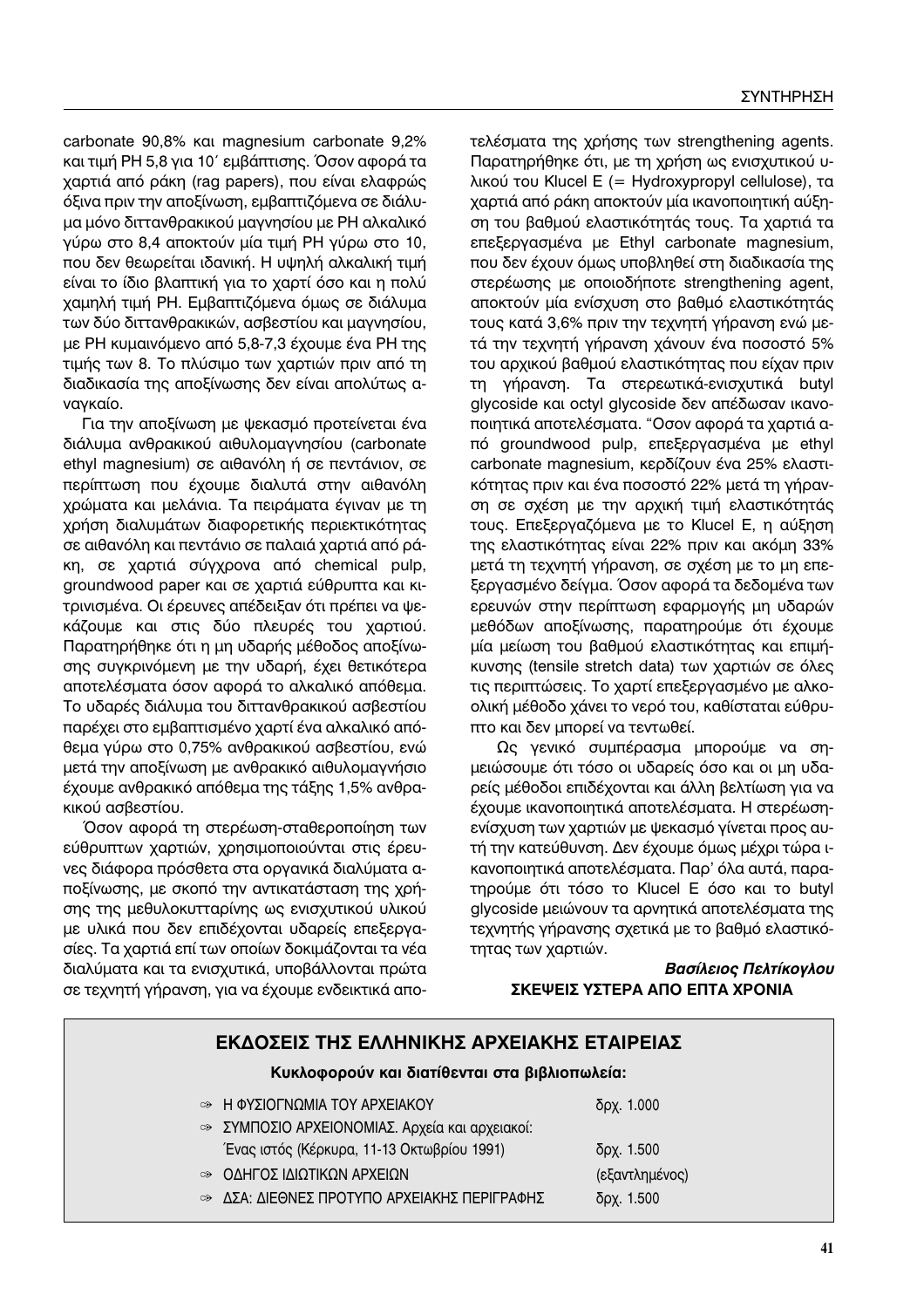# **APXEIAKA ΠΑΡΑΛΕΙΠΟΜΕΝΑ**

Επτά χρόνια πέρασαν ήδη, από την ίδρυση της Ελληνικής Αρχειακής Εταιρείας το Μάρτιο του 1990, και ομολογώ ότι ως ιδρυτικό μέλος, που με ενθουσιασμό συνέβαλα στην προσπάθεια για την πραγματοποίηση των στόχων της, ένοιωσα την ανάγκη να καταγράψω τις προσωπικές μου σκέψεις και προβληματισμούς γύρω από την ύπαρξη και το έρνο της Εταιρείας.

Θυμάμαι ότι τον Οκτώβριο του 1989 η Λίτσα Μπαφούνη μου γνώρισε τον Νίκο Καραπιδάκη στην εκδήλωση με θέμα "Σύγχρονα Αρχεία, Φάκελοι και Ιστορική Έρευνα" που είχε οργανώσει η Εταιρεία Μελέτης Νέου Ελληνισμού και το περιοδικό Ιστορικά, με αφορμή την απόφαση της κυβέρνησης να παραδώσει στην πυρά, στο όνομα της εθνικής συμφιλίωσης, τους ατομικούς φακέλους χιλιάδων πολιτών. Οι τρεις μας είχαμε συναντηθεί λίγες μέρες αργότερα στα Γ.Α.Κ., που στεγάζονταν ακόμα στο κτίριο της Ακαδημίας, και είχαμε συμφωνήσει ότι η συγκυρία ήταν κατάλληλη και η ανάγκη επιτακτική να συγκεντρωθούμε όλοι όσοι ασχολιόμασταν επιστημονικά ή επαγγελματικά με τα αρχεία και να προωθήσουμε τα θέματα αρχειονομίας και αρχειακής επιμόρφωσης που μας απασχολούσαν.

Η πρωτοβουλία μας ήταν τότε ίσως τολμηρή για έναν χώρο και μια χώρα όπου η Αρχειονομία και το επάγγελμα του αρχειονόμου ήταν λίγο πολύ άγνωστα εκτός ενός στενού κύκλου "μυημένων". Μου είχε τύχει πολλές φορές να πω τη λέξη "αρχειονόμος" και να την ερμηνεύσουν ως "αρχαιονόμο". Πρόσφατα ακόμη η προσωπική μου εμπειρία από δημόσιες υπηρεσίες (Εφορία, Επιθεώρηση Εργασίας), ήταν μάτια γεμάτα απορία όταν δήλωσα ως επάγγελμα αρχειονόμος. Η απορία αποσαφηνίστηκε λίγο όταν συμπλήρωσα τη βασική μου εκπαίδευση: ιστορικός-αρχειονόμος και εξήγησα ότι ασχολούμαι με ιστορικά "χαρτιά".

Η ζεύξη αυτή των δύο χώρων-επιστημών που στη συνείδηση πολλών ανθρώπων φθάνει την ταύτιση, είναι χαρακτηριστική στη χώρα μας για λόγους ιδιαίτερων συνθηκών, όπως είναι η ανυπαρξία για πολλά χρόνια κρατικής αρχειακής υποδομής, η αντίληψη των λογίων για τις πηγές, ο ρυθμός και ο τρόπος ανάπτυξης της ιστορικής έρευνας. Το γεγονός αυτό δεν μπορούσε παρά να επηρεάσει και τη σύνθεση των μελών της Ε.Α.Ε.: ιστορικοί και αρχειακοί. Η ειδοποιός διαφορά της επιστημονικής αρχειακής παιδείας ίσχυε τότε για ελάχιστους, ενώ οι αυτοδίδακτοι με κάποια πρακτική εμπειρία ήσαν οι πλέον πολυάριθμοι.

Θυμάμαι την αγωνία που είχα το βράδυ της ιδρυτικής συνέλευσης για το αν θα καταφέρναμε να μαζευτούμε 20 άτομα, αριθμός απαραίτητος για την ίδρυση ενός επιστημονικού σωματείου. Τελικά βρεθήκαμε πολύ περισσότεροι και αργότερα οι αιτήσεις εγγραφής μελών κατέκλυζαν το Διοικητικό Συμβούλιο. Σήμερα η Ε.Α.Ε. έφθασε να αριθμεί πάνω από 250 μέλη.

Πρόκειται όμως δυστυχώς για έναν αριθμό πλασματικό και για μια σύνθεση προβληματική. Γιατί;

- Μεγάλος αριθμός μελών έγιναν μέλη της Ε.Α.Ε. γιατί βρέθηκαν να εργάζονται για κάποιο χρονικό διάστημα ως αποσπασμένοι εκπαιδευτικοί στα Γ.Α.Κ. Η ενεργοποίηση τους και το ενδιαφέρον τους τελειώνει μαζί με την απόσπασή τους. Φυσικό θα έλεγε κανείς για τους ίδιους, καταστροφικό για τα Αρχεία όταν έχουν επενδυθεί χρόνος και γνώσεις και λυπηρό για την Εταιρεία, της οποίας το δυναμικό αποπροσανατολίζεται και αποδυναμώνεται.

- Μεγάλος αριθμός μελών που είναι ιστορικοί και η ενασχόλησή τους με τα αρχεία ήταν και είναι καθαρά ερευνητική, καθώς τα αντιμετωπίζουν μόνον σαν ιστορικές πηγές, χωρίς να κατανοούν μερικές φορές -γιατί δεν τους αφορούν άμεσα- τα ιδιαίτερα προβλήματα διαχείρισης και επεξεργασίας των αρχείων. Τα μέλη αυτά κράτησαν ίσως στη διάρκεια της πορείας και της διαμόρφωσης της φυσιογνωμίας της Ε.Α.Ε. ορισμένες αποστάσεις. Πολύτιμοι συνοδοιπόροι λοιπόν, αλλά όχι ενεργά μέλη.

- Από τα μέλη που έχουν πιο μόνιμη και σταθερή σχέση με τα αρχεία, λόγω επαγγελματικής ιδιότητας, ορισμένοι ασχολήθηκαν πιο συστηματικά και επαγγελματικά με την Αρχειονομία, προσπαθώντας να εμπλουτίσουν τις γνώσεις τους και να αποκτήσουν το επίπεδο του σύγχρονου αρχειακού, άλλοι πάλι αρκέστηκαν στις περιορισμένες εμπειρικές γνώσεις.

Το αποτέλεσμα αυτής της ποικίλης σύνθεσης των μελών είναι ότι οι καθαρά αρχειονομικοί προβληματισμοί μοιάζουν να μην είναι πια κοινοί. Διαρροές, διαφοροποίηση, απογοήτευση, προσωπικοί ανταγωνισμοί, απομαζικοποίηση των συλλογικών φορέων -φαινόμενο της εποχής-, ήσαν διαπι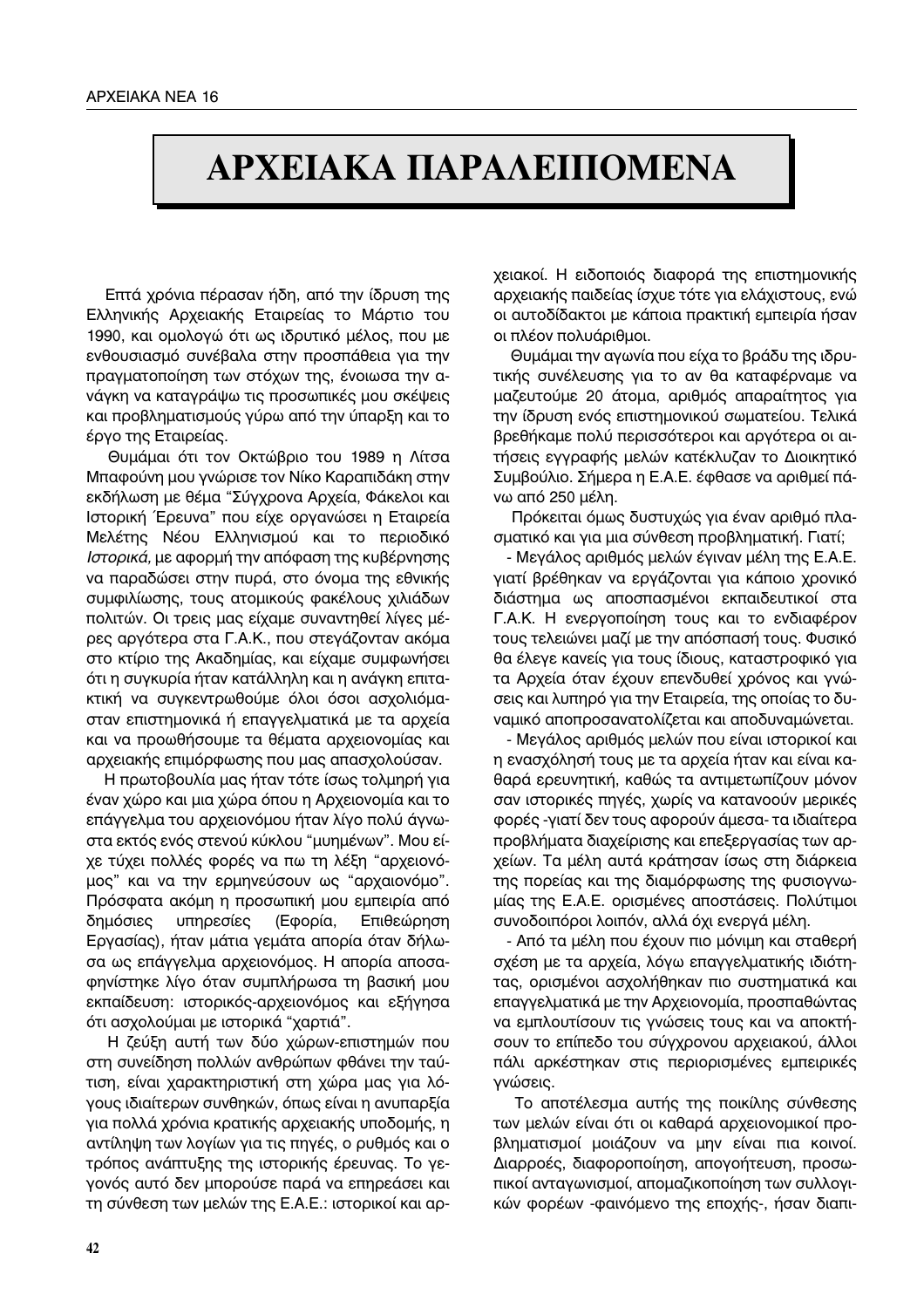στώσεις που δεν μπόρεσαν να παρηγορήσουν το θυμό μου και τη θλίψη μου στην τελευταία Ημερίδα και Γενική Συνέλευση, τον περασμένο Μάρτιο, όπου παραβρέθηκαν μόλις 30 άτομα.

Δεν πιστεύω ότι η πορεία και η λειτουργία της Ε.Α.Ε. μπορεί να αποσυνδεθεί από τον κεντρικό κρατικό φορέα των Αρχείων που είναι τα Γ.Α.Κ. Σε όλες τις χώρες του κόσμου παρατηρείται μία παράλληλη πορεία, μία αντιστοιχία στην ανάπτυξη, εξέλιξη, στο επίπεδο και στη δυναμική των φορέων και οργανισμών των Αρχείων και των αρχειακών ενώσεων. Είναι αλήθεια ότι η σημερινή θλιβερή εξέλιξη των Γ.Α.Κ., που μετά από μία φωτεινή αλλά σύντομη προσπάθεια του τότε διευθυντή τους να πάρουν τη θέση που τους ανήκει στο ελληνικό κράτος, βρίσκονται σε κρίση λόγω της άτολμης, χωρίς σχεδιασμό πολιτικής του αρμόδιου Υπουργείου, δεν μπορεί παρά να έχει επιπτώσεις και στη λειτουργία της Εταιρείας.

Ξεκινήσαμε με πολλή και καλή διάθεση. Και πιστεύω ότι παρ' όλα αυτά καταφέραμε να προσφέρουμε ορισμένα πράγματα στο χώρο των αρχείων που δεν είναι αμελητέα, αλλά οπωσδήποτε όχι αρκετά. Το ότι συσπειρωθήκαμε όλοι μαζί σε κάποια πρώτη φάση, το ότι γνωρίσαμε από κοντά ο ένας τον άλλον καθώς και τη δουλειά του καθένα μας, το ότι πολλοί από εμάς μπορούμε σήμερα να μιλήσουμε μια γλώσσα με κοινούς αρχειονομικούς όρους, το ότι η ειδικότητα του αρχειονόμου έγινε γνωστή έχοντας μάλιστα τελευταία μεγάλη ζήτηση, χωρίς όμως δυστυχώς την ανάλογη προσφορά (από την αρχή του χρόνου μόνον έχουν απευθυνθεί στην Ε.Α.Ε. μέσω εμού, τουλάχιστον πέντε φορείς και ιδιώτες ζητώντας αρχειονόμους) και τέλος η σύνδεση του χώρου μας και η ανταλλαγή επαφών με τον διεθνή αρχειακό χώρο είναι χωρίς αμφιβολία θετικά στοιχεία.

Η ευαισθητοποίηση του μεγάλου κοινού για τα αρχεία δεν ένινε από την Εταιρεία, αλλά ένινε με την αφορμή της συγκέντρωσης και δημοσιοποίησης των προσωπικών αρχείων δύο μεγάλων πολιτικών ανδρών: του Κ. Καραμανλή και του Α. Παπανδρέου. Ποτέ άλλοτε δεν ακούστηκε να ηχεί η λέξη "αρχείο" τόσο πολύ και με τέτοια ένταση στον ελληνικό χώρο, όσο τους τελευταίους έξι μήνες. Οπωσδήποτε θετικό για τη σημασία των αρχείων, έστω των πολιτικών προσώπων, προτροπή ίσως για την παραγωγή και διατήρηση αρχείων τωρινών και μελλοντικών δημιουργών. Η παρέμβαση της Εταιρείας θα έπρεπε να έχει στόχο τη σταθερή και όχι ειδησεογραφική ευαισθητοποίηση για όλα τα αρχεία της δημόσιας και της ιδιωτικής ζωής.

Δεν ξέρω εάν μετά από αυτές τις σκέψεις και εκτιμήσεις θα έπρεπε να είμαι ευχαριστημένη ή απογοητευμένη. Τα προσωπικά μου όνειρα πριν επτά χρόνια για τα αρχεία στην Ελλάδα, την Αρχειονομία και τους συναδέλφους μου ήταν πιο μεγάλα και πιο ζωντανά.

Τα δικά σας;

#### Χριστίνα Βάρδα Ufficio Centrale per i beni Archivistici.- Le fonti

| Ευρωπαϊκή Επιτροπή για τη Διαφύλαξη και Πρόσβαση (European Commission on Preservation and Access) διοργα-Πνώνει ένα πενθήμερο θερινό σεμινάριο στη Σχολή Αρχειονομίας του Μάρμπουργκ με τίτλο Summer School on Preservation Management από τις 18 μέχρι και τις 22 Αυγούστου 1997.

Το σεμινάριο απευθύνεται σε μεσαία στελέχη Αρχείων και Βιβλιοθηκών απ' όλη την Ευρώπη, με στέρεες βασικές γνώσεις και εμπειρία σε θέματα προληπτικής συντήρησης. Η γλώσσα του σεμιναρίου θα είναι η γερμανική, της οποίας απαιτείται επαρκής γνώση για τη συμμετοχή σε συζητήσεις.

Οι ενότητες που θα συζητηθούν είναι:

- 1. Η προληπτική συντήρηση σε σχέση με τα άλλα βασικά καθήκοντα του φορέα
- 2. Μέσα για την προληπτική συντήρηση
- 3. Σχεδιασμός προγραμμάτων προληπτικής συντήρησης
- 4. Ζητήματα εκκαθαρίσεων
- 5. Αποτελεσματικότητα και ικανότητα στην προληπτική συντήρηση
- 6. Η προληπτική συντήρηση ως διαχειριστικό καθήκον.

Οι ενδιαφερόμενοι μπορούν να έρθουν σε επαφή με τη γραμματεία της ECPA στην παρακάτω διεύθυνση: **European Commission on Preservation and Access** 

Trippenhuis . Kloveniersburgwal 29 . P.O. Box 19121 . 1000 GC Amsterdam . The Netherlands tel. +31-20-5510839 · fax +31-20-6204941 · e-mail ecpa@bureau.knaw.nl URL http://www.library.knaw.nl/epic/ecpatex/welcome.htm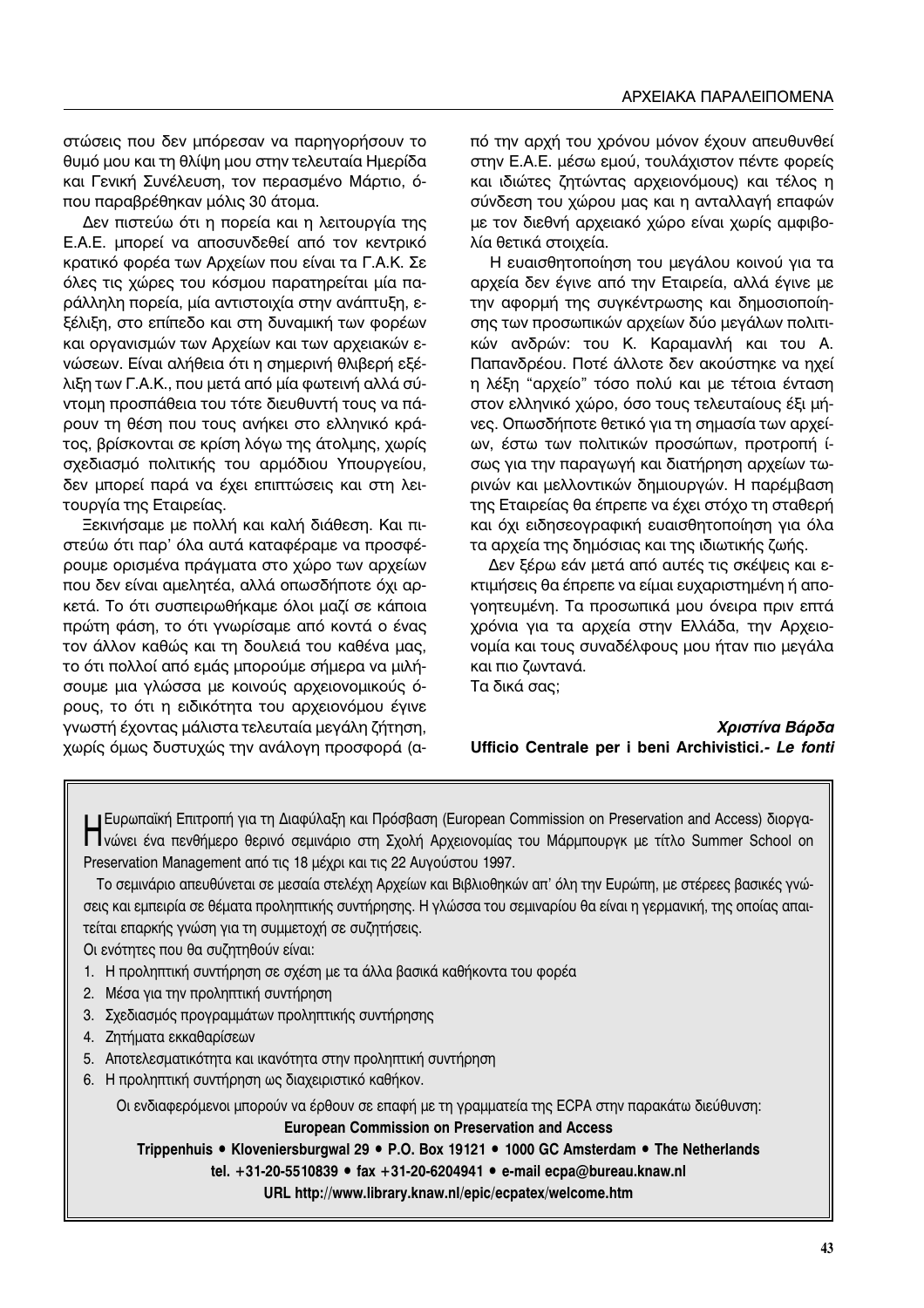### **¶APOY™IA™H EK¢O™EøN ¶APOY™IA™H EK¢O™EøN**

*archivistiche: catalogo delle guide e degli inventari editi (1861-1991)* **a cura di Maria Teresa Piano Mortari e Isotta Scandaliato Ciciani. Introduzione e indici dei fondi Paola Carucci.-** Ministero per i beni culturali e ambientali, Pώμη, 1995. 537 σελ. [pubblicazioni degli archivi di **stato.- Sussidi 8].**

H ιδέα της ιταλικής κεντρικής υπηρεσίας αρχείων να συγκεντρώσει σ' ένα τόμο το σύνολο των ευρετηρίων και των οδηγών αρχείων που έχουν δημοσιευθεί εδώ και ένα αιώνα στην Ιταλία και αφορούν στα ιταλικά αρχεία, δεν μπορεί παρά να αποτελεί ένα γεγονός για τους ερευνητές, τους αρχάριους ερευνητές και τους αρχειονόμους.

Για τους ερευνητές αποτελεί ένα αξιόπιστο όργαvo πλοήγησης σε περίπου 2.000 τίτλους δημοσιευμένων ευρετηρίων -για το σύνολο των ιταλικών αρχείων (καθώς και εκείνων του Βατικανού, του Αγίου Mαρίνου και της Αλεξάνδρειας-Βιτέρμπο)- που επιτρέπει να εντοπισθούν και τα αδημοσίευτα, ανοίγοντας πολλούς δρόμους στην έρευνα των πηγών. Για τους αρχειονόμους αποτελούν τη σύνοψη μιας ιστορίας αρχειακής οργάνωσης, όχι εκ των ελασσόνων αλλά της ιταλικής, και την αφετηρία για θεωρητικές σκέψεις μπροστά στην γενίκευση της χρήσης της Πληροφορικής.

Aς αρχίσουμε από την ιστορία των αρχειονόμων. Ο κατάλογος "οδηγών και ευρετηρίων" αποτελεί το τελευταίο στάδιο μιας μεγάλης προσπάθειας για να συγκεντρωθούν όλα εκείνα τα εργαλεία έρευνας που είδαν τη δημοσιότητα στη χώρα που ίσως διαθέτει τα περισσότερα και πολυπλοκότερα αρχεία. Eπομένως το έργο αντιπροσωπεύει ένα σταθμό σε μια οργανωτική διαδρομή που άρχισε πολύ παλιότερα. Για να την καταλάβουμε ας δούμε τα τοπία που διέσχισε.

Tα ιταλικά αρχεία καλύπτουν μια χρονική περίοδο που αρχίζει από τον Μεσαίωνα και φθάνει έως σήμερα. Κάθε δημόσιος, εκκλησιαστικός ή ιδιωτικός θεσμός, οικογένειες και άτομα παρήγαγαν στο πλαίσιο της δραστηριότητάς τους το δικό τους αρχείο. Η ποσότητα των αρχείων που διασώθηκε είναι αποτέλεσμα των περιπετειών που τα συνέδεσαν με την πολιτική ιστορία και την ιστορία των θεσμών, με δυναστικές και δικαστικές διαμάχες, με παραχωρήσεις και συγκεντρώσεις αρμοδιοτήτων και δραστηριοτήτων, με αναταξινομήσεις, γενικές ή μερικές, που προκλήθηκαν από διοικητικές ή ερευνητικές ανάγκες.

H ιταλική νομοθεσία έχει αναθέσει στο Κράτος τις λειτουργίες της διατήρησης και της εποπτείας αυτών των αρχείων. Λειτουργίες που υλοποιούνται μέσω ενός δικτύου Κρατικών Αρχείων το οποίο αναλύεται ως εξής: Κεντρική Αρχειακή Υπηρεσία, 95 Κρατικά Αρχεία στις έδρες των επαρχιών (όρος αντίστοιχος με τον δικό μας "νομαρχία") και 40 "Αρχειακοί Τομείς Κρατικών Αρχείων" σε ισάριθμες πόλεις (έχουν επιλεχθεί με κριτήριο το γεγονός ότι υπήρξαν παλιότερα διοικητικά κέντρα) όπου κατατίθενται σαράντα χρόνια μετά από τη λήξη μιας διοικητικής υπόθεσης τα αρχεία των περιφερειακών ή των κεντρικών κρατικών οργάνων. Σ' αυτές τις αρχειακές υπηρεσίες διατηρούνται επίσης τα "παλιά νοταριακά αρχεία" ενώ τα νεότερα νοταριακά αρχεία κατατίθενται σ' αυτές μετά την πάροδο εκατό ετών, κατά τη διάρκεια των οποίων είναι υπό την εποπτεία των "επαρχιακών νοταριακών αρχείων". Επιπλέον τα Κρατικά Αρχεία φυλάσσουν αρχεία και τεκμήρια κρατικής ιδιοκτησίας ή παρακαταθήκης όπως είναι τα αρχεία καταργημένων μοναστικών ταγμάτων, φιλανθρωπικών οργανισμών, κ.ά.

Δίπλα σ' αυτό το δίκτυο λειτουργούν είκοσι "Επιθεωρήσεις Αρχείων" με περιφερειακή αρμοδιότητα –εποπτεύουν δηλαδή την περιφέρεια, τις επαρχίες (Νομαρχίες) και τις κοινότητες (Δήμους) που υπάγονται σ' αυτήν. Η εποπτεία τους περιλαμβάνει και τα δημόσια και τα ιδιωτικά αρχεία. Η εποπτεία αυτή ασκείται επί της υποχρεώσεως κάθε διοίκησης (περιφερειακής, νομαρχιακής, κοινοτικής) να μεριμνά για το ιστορικό μέρος των αρχείων της -δηλαδή κατά την ιταλική νομοθεσία των τεκμηρίων που ξεπερνούν τα 40 χρόνια ηλικίας. Όσο για την εποπτεία των ιδιωτικών αρχείων, αυτή αφορά την κατάσταση φύλαξής τους και τους όρους πρόσβασης εκείνων που έχουν κηρυχθεί από την Επιθεώρηση "αξιόλογης ιστορικής σημασίας".

Όσον αφορά τα εκκλησιαστικά αρχεία, αυτά υπάγονται στις διατάξεις του Κανονικού Δικαίου αλλά ορισμένα εκκλησιαστικά ιδρύματα είναι εξομοιωμένα από την ιταλική νομοθεσία με νομικά πρόσωπα ιδιωτικού δικαίου που υπάγονται στην αρχειακή εποπτεία του κράτους με την επιφύλαξη των διατάξεων του Κονκορδάτου.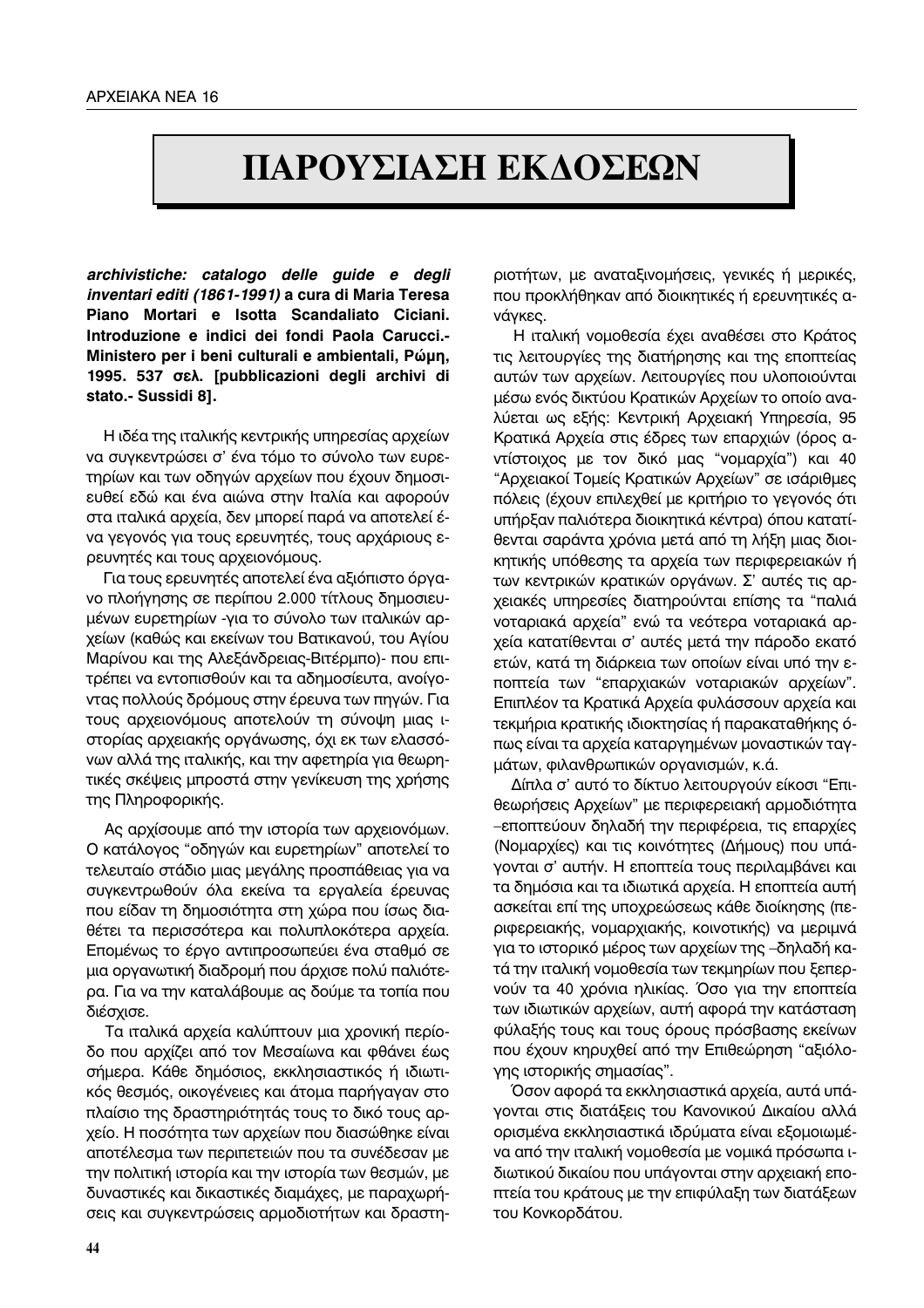Όπως είναι αναμενόμενο, ο μεγάλος όγκος των αρχείων που παρήχθησαν κατά τη διάρκεια των αιώνων και η δυσκολία της επισήμανσής τους, της κατανόησης της εσωτερικής τους δομής, της ιστορίας της διαμόρφωσής τους, καθιστούν το τεκμηριωτικό περιβάλλον εξαιρετικά πολύπλοκο. Πολύ περισσότερο που εκτός από το παραπάνω δίκτυο, υπάρχουν και άλλοι οργανισμοί που εξασφαλίζουν τη φύλαξη και τη διατήρηση των αρχείων τους. Τα δύο ιταλικά νομοθετικά σώματα, η Βουλή και η Γερουσία, διατηρούν τα δικά τους ιστορικά αρχεία όπως κάνει το Υπουργείο Εξωτερικών και το Υπουργείο Αμύνης. Το Γενικό Επιτελείο Στρατού διατηρεί ξεχωριστά τα αρχεία στρατιωτικού και επιχειρησιακού χαρακτήρα όπως κάνει και το Γενικό Επιτελείο Ναυτικού και Αεροναυτικής (Αεροπορίας) καθώς και το Σώμα της Χωροφυλακής (Carabinieri).

Μένουν τα Κοινοτικά (Δημοτικά) Αρχεία ή οι "Αρχειακοί Τομείς" τους, στις περιπτώσεις που ορισμένες Κοινότητες (Δήμοι) έχουν ιδρύσει τέτοια τμήματα για τα τεκμήρια που ξεπερνούν ηλικιακά την τεσσαρακονταετία. Τα "Ιστορικά Κοινοτικά Αρχεία" συγκεντρώνουν συχνά ή έχουν συγκεντρώσει και αρχεία άλλων προελεύσεων όπως είναι αυτά διαφόρων φιλανθρωπικών ιδρυμάτων, μοναστικών ταγμάτων φιλανθρωπικού χαρακτήρα, κοινοτικών ιδρυμάτων κοινωνικής πρόνοιας, νοταρίων -ιδίως στα τέως παπικά κράτη- οικογενειακά αρχεία, αρχεία προενωσιακών διοικήσεων, αρχεία Ειρηνοδικών κ.ά.

Ορισμένες πάλι Επαρχίες (Νομαρχίες) έχουν ήδη οργανώσει ανεξάρτητα τον "Αρχειακό Τομέα" τους ενώ υπάρχει η τάση να οργανωθούν αντίστοιχοι τομείς και στις Περιφέρειες για να δεχθούν τα αρχεία της τεσσαρακονταετίας. Ορισμένες Επαρχίες με ειδικό καθεστώς όπως είναι η Βάλε ντ' Αόστα έχουν ήδη οργανώσει δικά τους ιστορικά αρχεία όπως έχουν κάνει και οι Αυτόνομες Επαρχίες του Μπόλτζανο και του Τρινέδου (Τρέντο).

Δημόσια ιδρύματα που δεν αντιπροσωπεύονται οργανωτικά στο σύνολο της επικράτειας, όπως η Τράπεζα της Ιταλίας, έχουν ήδη ιδρύσει τα Ιστορικά τους Αρχεία (αυτό είναι γνωστό στους Έλληνες αρχειονόμους μετά την επίσκεψή τους) όπως έχουν κάνει και πολλοί ιδιώτες.

Τα αρχεία των Εκκλησιαστικών Διοικήσεων απέκτησαν πρόσφατα και τυπικώς νομικό χαρακτήρα, στο πλαίσιο του Κανονικού Δικαίου, ενώ πολλές αρχειακές πηγές φυλάσσονται σε Ιστορικά Ινστιτούτα όπως είναι αυτά της "Ιταλικής Ενοποίησης", της "Αντίστασης" και πολλών άλλων πολιτιστικών ιδρυμάτων ειδικού χαρακτήρα και με προορισμό την απόκτηση και τη φύλαξη τεκμηρίων. Πυρήνες τέλος ιδιωτικών αρχείων ή αρχείων άλλης προέλευσης φυλάσσονται σε Βιβλιοθήκες όπως συμβαίνει καμιά φορά να φυλάσσεται σε μια Δημοτική Βιβλιοθήκη το ιστορικό τμήμα του δημοτικού αρχείου ή μια σειρά από περγαμηνές ή άλλα αρχειακά κατάλοιπα. Πρέπει φυσικά να συνυπολογισθούν μαζί με τα παραπάνω και τα αρχεία που φυλάσσονται σε δημόσιους, εκκλησιαστικούς και θρησκευτικούς οργανισμούς, στα πολιτικά κόμματα, σε οικονένειες, και τα οποία δεν έχουν ακόμα ενταχθεί σε μια θεσμική αρχειακή οργάνωση.

Για τη διερεύνηση των αρχειακών πηγών κατασκευάζονται εργαλεία έρευνας που στην Ιταλία είναι γνωστά σε δύο κυρίως μορφές, τους "οδηγούς αρχείων" και τα "ευρετήρια".

Ως "γενικοί οδηγοί" θεωρούνται εκείνα τα ερευνητικά εργαλεία που περιγράφουν το σύνολο των αρχείων που φυλάσσονται σ' ένα δίκτυο ιδρυμάτων όπως είναι π.χ. ο "Γενικός Οδηγός των Ιταλικών Κρατικών Αρχείων" -μνημειώδης καθ' όλα- ή ο "Οδηγός των Αρχείων της Αντίστασης" και ακόμα ο "Οδηγός των Ιστορικών Αρχείων των Εκκλησιαστικών Διοικήσεων". Ως "ειδικοί οδηγοί" θεωρούνται εκείνα τα εργαλεία έρευνας τα οποία περιγράφουν το σύνολο των αρχείων που φυλάσσονται σ' ένα συγκεκριμένο αρχειακό ίδρυμα ή υπηρεσία όπως π.χ. ο κλασικός και οικείος στους Έλληνες ερευνητές "Πίνακας γενικός, ιστορικο-περιγραφικός και αναλυτικός του Κρατικού Αρχείου της Βενετίας" που είχε καταρτίσει ο Andrea Da Mosto. Άλλοι οδηγοί είναι "τομεακοί" ή απλές "αναγραφές" και περιορίζονται στην περιγραφή αρχείων ενός συγκεκριμένου τύπου που ωστόσο δεν φυλάσσονται σ' ένα μόνο αρχειακό ίδρυμα ή υπηρεσία αλλά σε διάφορα και διασκορπισμένα γεωγραφικά, π.χ. "Κοινοτικά Αρχεία της περιφέρειας Αιμίλια-Ρομάνια", "Τα χαρτοφυλάκεια των Βιβλιοθηκών της Λομβαρδίας", "Ευρετήριο των ρωμαϊκών αδελφοτήτων", "Τα ενοριακά αρχεία της επαρχίας της Μόντενα" κ.ά.

Ο όρος "ευρετήριο" που καμιά φορά θα βρούμε να χρησιμοποιείται και για να δηλώσει έναν "οδηνό". χρησιμοποιείται σήμερα κυρίως όταν γίνεται αναφορά σ' ένα εργαλείο έρευνας που περιγράφει, αναλυτικά ή συνοπτικά, ένα ταξινομημένο αρχείο ακόμα και αν αυτό φυλάσσεται σε διαφορετικά μέρη ή περιέχει τεκμήρια ή αρχεία διαφορετικής προέλευσης που για διάφορους λόγους κατέληξαν σ' αυτό.

Οι "θεματικοί οδηγοί" περιγράφουν με τη σειρά τους ένα σύνολο αρχείων που φυλάσσονται σε ένα ή περισσότερα αρχειακά ιδρύματα και αφορούν ένα συγκεκριμένο θέμα έρευνας.

Παράλληλα υπάρχουν ή συντάσσονται "Οδηγοί", "Αναγραφές" ή "Εκθέσεις" με σκοπό την γενική περιγραφή ταξινομημένων ή αταξινόμητων αρχείων για να προετοιμάσουν στον ερευνητή ένα πρώτο ε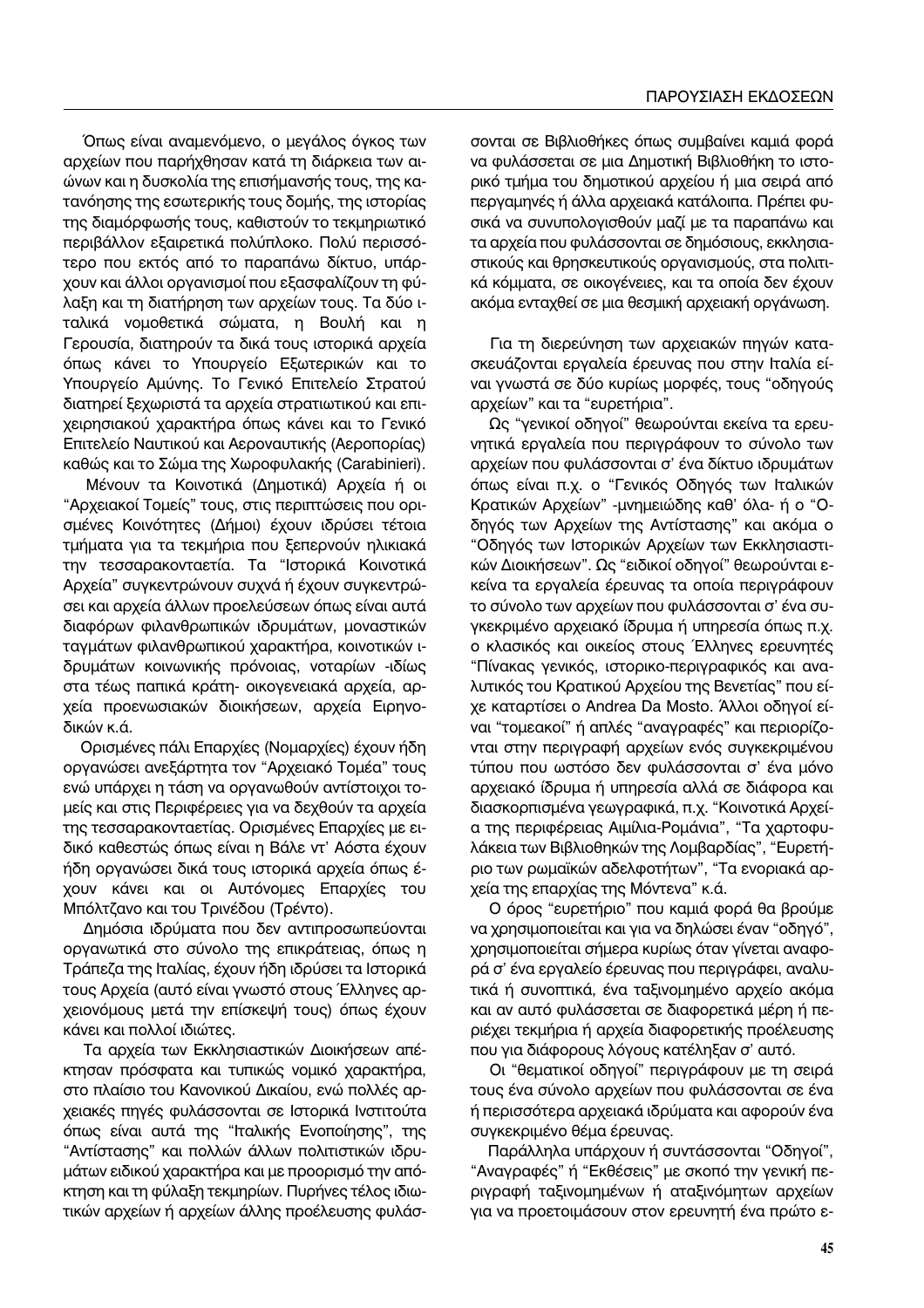πίπεδο πληροφορίας και να καταγράψουν την κατάσταση όπως αυτή παρουσιάζεται και ίσως καμιά φορά για να πείσουν έναν Οργανισμό, που δεν έχει επίσημα ως καθήκον την οργάνωση των αρχείων του, να τα αξιοποιήσει. Περιττό βέβαια να επιμείνουμε στην ύπαρξη εργαλείων έρευνας που συνήθως είναι χειρόγραφα ή δακτυλόγραφα και συντάσσονται κυρίως για διοικητικούς σκοπούς αλλά αποδεικνύονται εξαιρετικά χρήσιμα για την έρευνα.

Η μεγάλη ποικιλία που υπάρχει στον τρόπο προσέγγισης των αρχειακών πηγών και που προκαθορίζεται από τον τρόπο που σχηματίστηκαν τα αρχεία, από τη φύση των τεκμηρίων τους και την τυπολογία των αρχειακών σειρών, από τον όγκο τους και το στάδιο της ταξινόμησή τους, οδηγεί τους αρχειονόμους στην επιλογή του τύπου του ευρετηρίου που πρέπει να συντάξουν όχι μόνο για να προσφέρουν στον ερευνητή ένα εργαλείο που θα του επιτρέψει να βρει κάτι που ψάχνει αλλά που μπορεί και να χρησιμοποιήσει κατά τρόπο κριτικό, δηλαδή να του επιτρέψει την κατανόηση του τεκμηρίου μέσα από τη διαδικασία που το παρήγαγε. Περιττό ωστόσο να επιμείνει κανείς στη δημοσίευση αυτού που οι Ιταλοί συνάδελφοί μας ονομάζουν "Οδηγό" ή "Αναγραφή" αφού αυτά τα εργαλεία δίνουν την πρώτη και γενική πληροφόρηση για τα αρχεία και τους χώρους που φυλάσσονται.

Στην Ιταλία η εξέλιξη των εργαλείων έρευνας και η προβληματική που οδηγεί στη δημοσίευση ορισμένων από αυτά ξεκίνησε μετά την ενοποίηση αλλά σε ορισμένες περιπτώσεις, δηλαδή σε ορισμένα ιταλικά κράτη, είχε ξεκινήσει ήδη από πριν. Η εξέλιξη αυτή προκαθορίστηκε από τις θεωρητικές συζητήσεις για τη φύση της ιστορικής έρευνας αλλά και από την εκδοτική δραστηριότητα των αρχειακών υπηρεσιών, στην αρχή σε περιφερειακό στη συνέχεια σε κεντρικό επίπεδο. Το 1941 εγκαινιάζεται η περιοδική έκδοση "Notizie degli Archivi di Stato" για να μετονομασθεί το 1955 σε "Rassegna degli Archivi di Stato", αποτελώντας σήμερα μια από τις αρχειακές περιοδικές εκδόσεις γοήτρου. Παράγωγα αυτής της επιθεώρησης είναι οι δημοσιεύσεις - σε ξεχωριστές συλλογές - εργαλείων έρευνας, μελετών ιστορίας των θεσμών, έκδοσης πηγών και μονονραφιών. Η κρατική δραστηριότητα συνοδεύτηκε από μια άλλη παράλληλη, ιδιωτών, ιδρυμάτων και ερευνητικών κέντρων. Η ενοποίηση των αρχειακών υπηρεσιών (αρχικά στο Υπουργείο Εσωτερικών) μετά το 1874, δεν οδήγησε αυτόματα στην ομογενοποίηση των αρχειονομικών πρακτικών και άρα σε αυτήν της σύνταξης των ευρετηρίων παρά τους δύο κανονισμούς, του 1875 και αυτού του 1911 που μέσω του διακανονισμού της διδασκαλίας της Παλαιογραφίας και της Αρχειονομίας επιμένει στην ανάγκη "ορισμών και κανόνων για την ομοιογένεια". Θα προκύψει ωστόσο ένας αριθμός οδηγιών που εκπορευόταν από το κέντρο και κανόνιζε την επεξεργασία των ευρετηρίων. Αυτές οι οδηγίες έπεσαν σιγά-σιγά σε αχρηστία. Το 1966 η Κεντρική Υπηρεσία (Ε' τμήμα) εκπονεί κριτήρια για τη σύνταξη ευρετηρίων και κανόνες για τις αρχειακές παραπομπές στις εκδόσεις των κρατικών αρχείων. Η τριετία 1966-1969 βλέπει να παρουσιάζονται από το ίδιο τμήμα οι εργασίες για την προετοιμασία του "Γενικού Οδηγού των Κρατικών Ιταλικών Αρχείων" που φιλοδοξούσε -φιλοδοξία που υλοποίησε πολύ αργότερα- να παρουσιάσει με ενιαίο και οργανικό τρόπο την αρχειακή κληρονομιά που διαχειριζόταν το Κράτος. Το 1969 οριστικοποιήθηκαν οι κανόνες για την ανάλυση και την περιγραφή των αρχείων που φυλάσσονταν στις 136 αρχειακές υπηρεσίες. Το σύνολο της προσπάθειας έπρεπε να ξεπεράσει σοβαρά μεθοδολογικά και θεωρητικά προβλήματα που θα μπορούσαμε να συνοψίσουμε όπως παρακάτω.

Σύμφωνα με τον διαπρεπή Ιταλό αρχειονόμο, τον Καζανόβα, η σχέση της τάξεως ενός αρχείου και του ευρετηρίου του είναι στενή, και ένα ευρετήριο "πρέπει να καθρεφτίζει, αν μπορούμε να πούμε να φωτογραφίζει, σε κάθε του μέρος την τάξη του αρχείου και να διατηρεί την δομή του". Σε πρακτικό βέβαια επίπεδο η στενή σύνδεση της περιγραφής ενός αρχείου με την τάξη του δεν είναι πάντα δυνατή αφού ακόμα και αρχεία που προέκυψαν από όμοιες διοικητικές συμπεριφορές, μπορούν να παρουσιάζονται διαφορετικά κατά την ταξινόμησή τους και την περιγραφή τους εξαιτίας της τύχης τους μετά την παραγωγή τους αλλά και εξαιτίας της ιστορικής μεθόδου που θα ακολουθηθεί στην επεξεργασία τους. Είναι γνωστό πως η μεθοδολογία που ακολουθεί η ιστορική επεξεργασία προτιμά την αποκατάσταση της αρχικής τάξης του αρχείου, δηλαδή το αρχείο αποδίδεται στην μορφή που είχε πάρει από τον δημιουργό του και προκαλούνται έτσι αναγκαστικά χρονολογικές περιοδοποιήσεις που δεν λαμβάνουν υπόψη την αρχειακή συνοχή, αφού δεν υπάρχει πάντα σαφής τομή όταν μια υπηρεσία συγχωνεύεται με μία άλλη. Επιπλέον προκαλούνται διαμελισμοί των σειρών ή των υποσειρών όταν έχει συμβεί συγχώνευση ή αλλαγή αρμοδιοτήτων της αρχικής υπηρεσίας παραγωγής που συνήθως συνοδεύεται και με τη μεταφορά των αρχείων ή των τεκμηρίων στη νέα υπηρεσία. Μια άλλη οπτική ωστόσο είναι αυτή που κατανοεί το αρχείο όπως το διαμόρφωσε ο χρόνος με τα διαφορετικά αρχειακά ιζήματα που προέκυψαν και οδήγησαν μετά από συγχώ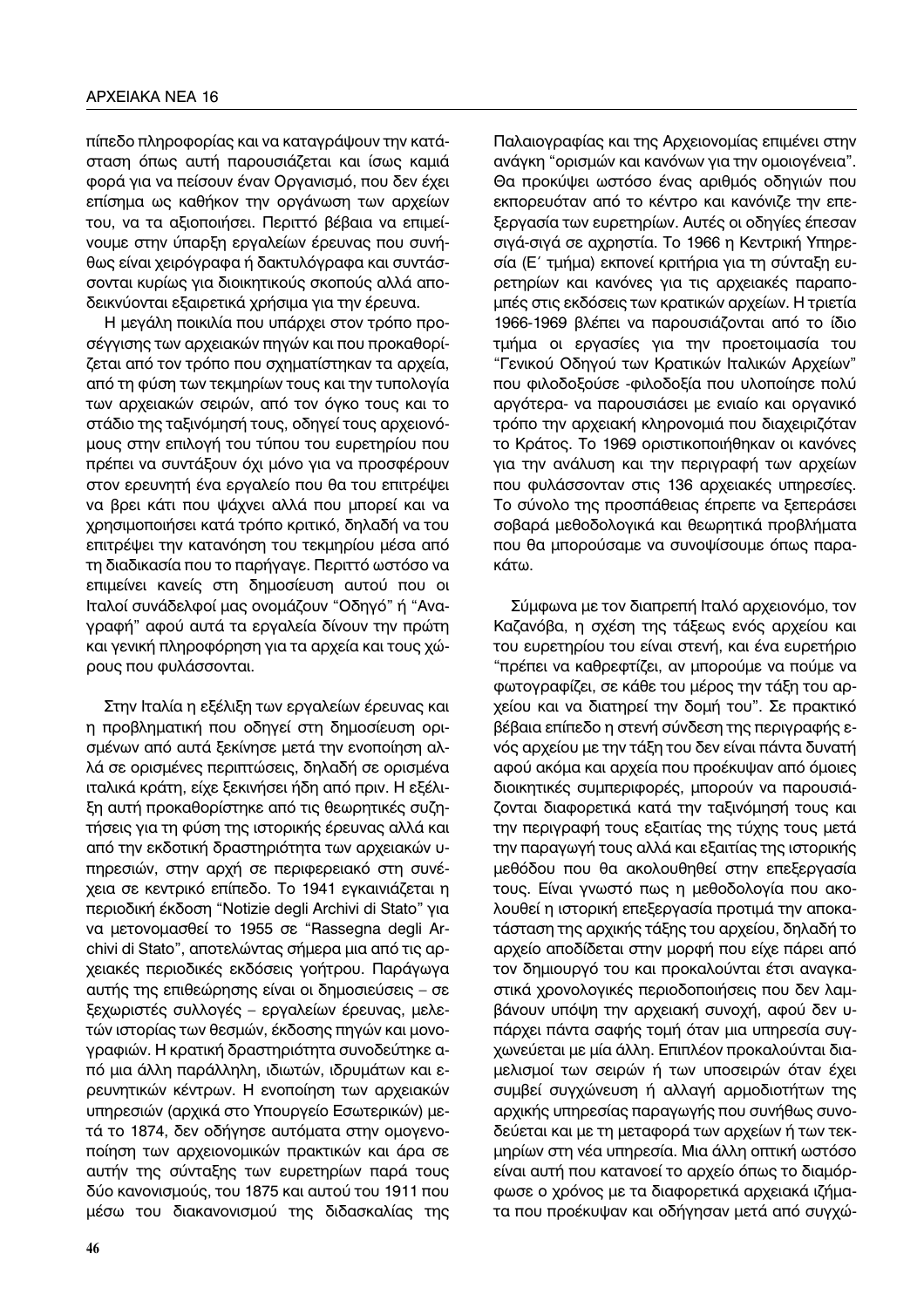νευση σ' ένα ενιαίο πληροφοριακό σύμπλεγμα ολόκληρων αρχείων ή τμημάτων αρχείων υπηρεσιών ή οργανισμών. Αυτή η οπτική διασώζει βέβαια τη διοικητική ζωή του αρχείου και τη συνέχεια των αρχειακών σειρών αλλά απομακρύνει από το πλαίσιο των διαφορετικών διοικήσεων καθώς και των λειτουργιών που γέννησαν το αρχείο. Περικλείει επιπλέον τον κίνδυνο να θεωρηθεί ιστορικής σημασίας το οποιοδήποτε συνονθύλευμα εγγράφων και να οδηγήσει στην αντίληψη "quieta non movere".

Ο "Γενικός Οδηγός των Ιταλικών Κρατικών Αρχείων" εισάγει μια καινοτομία ως προς αυτές τις προβληματικές απαγκιστρώνοντας την περιγραφή του αρχείου από το φυσικό του περιβάλλον και κρατώντας ως μόνη σύνδεση τις χρονολογικές και τις ποσοτικές ενδείξεις μιας σειράς. Οι βασικοί του εμπνευστές ήταν οι Πάολο Παβόνε και ο Πιέρο ντ' Αντζιολίνι. Τα μεμονωμένα τεκμήρια ή άλλες αρχειακές ενότητες που βρίσκονται σ' ένα αρχείο ανάγονται στις διάφορες υπηρεσίες παραγωγής τους. Ας σημειωθεί εδώ ότι η ιταλική εμπειρία προηγείται σε σχέση με τη διεθνή, όπως η τελευταία καταγράφηκε πρόσφατα μέσα από τους κανόνες περιγραφής του ΔΙΠΑΠ.

Η συνολική προβληματική που αναπτύχθηκε γύρω από τη σύνταξη του "Γενικού Οδηγού" χρησιμοποιείται και στη σύνταξη του καταλόγου οδηγών και ευρετηρίων που παρουσιάζουμε εδώ. Από τη μια μεριά δίνονται τα εργαλεία έρευνας με όλους τους σχετικούς και απαραίτητους πίνακες που τα συνοδεύουν και από την άλλη ο πίνακας όλων των αρχείων στα οποία αναφέρονται τα εργαλεία έρευνας. Η ιδέα ξεκίνησε το 1983 (διεύθυνση καθ. Ρενάτο Κρίσπο) και συνεχίστηκε έως και μετά το 1990.

Τα οφέλη για την έρευνα είναι προφανή. Για τα ιταλικά αρχεία διαθέτουμε στο εξής ένα πλήρη πίνακα ευρετηρίων ταξινομημένων κατά α) γενικούς οδηγούς β) κατά περιοχή και κατά πόλη γ) κατά ευρετήρια και ειδικούς οδηγούς δ) κατά θεματική έρευνα. Το δεύτερο μέρος του καταλόγου παρουσιάζει, παραπέμποντας στο πρώτο, τα αρχεία για τα οποία διαθέτουμε ένα ευρετήριο ή έναν οδηγό, καταταγμένα αλφαβητικά (κατά όνομα, τόπο και υπηρεσία φύλαξης) και κατά τύπο αρχείων δηλαδή οικογενειακά αρχεία, εκκλησιαστικά, οικονομικά, φασιστικών οργανώσεων, μουσικά, νοταριακά, συνδικαλιστικά, συντεχνιών, οπτικοακουστικά, επιμελητηρίων, χαρτογραφικά, κτηματολόγια, αντιστασιακών οργανώσεων, κοινοτήτων, οργανισμών διαχείρισης υδάτινων πόρων και μεγάλων ιδιοκτησιών, οικοδόμησης καθεδρικών ναών, φεουδαλικά, φωτογραφικά, φιλανθρωπικών ιδρυμάτων, ιπποτικών ταγμάτων, ξένων ή διεθνών οργανώσεων, νοσοκομείων

και υγειονομικών ιδρυμάτων, πολιτικών κομμάτων, επαρχιών, διαφόρων συλλογών, Αγίας Έδρας, σχολείων, ληξιαρχικά, θεατρικά και κινηματογραφικά, κεντρικών διοικήσεων και προενωσιακών υπηρεσιών, κεντρικών και περιφερειακών υπηρεσιών, πανεπιστημίων και επιστημονικών εταιρειών.

Το σύνολο των πληροφοριών έχει αντληθεί μετά από την αποδελτίωση περισσοτέρων από 130 περιοδικών εκδόσεων, εκτός βέβαια από εκείνες που αφορούν τα ευρετήρια που αποτελούσαν αυτοτελείς εκδόσεις. Οι διεξοδικές εισαγωγές των συντακτών του καταλόγου σε καθένα από τα μέρη του διηγούνται με ακρίβεια την ιστορία και την λογική της σύνταξης.

Το σύνολο αποτελεί ένα έργο ευσυνειδησίας και συνέπειας χαρακτηριστικό της τελευταίας εικοσαετίας των ιταλικών αρχείων.

Νίκος Ε. Καραπιδάκης